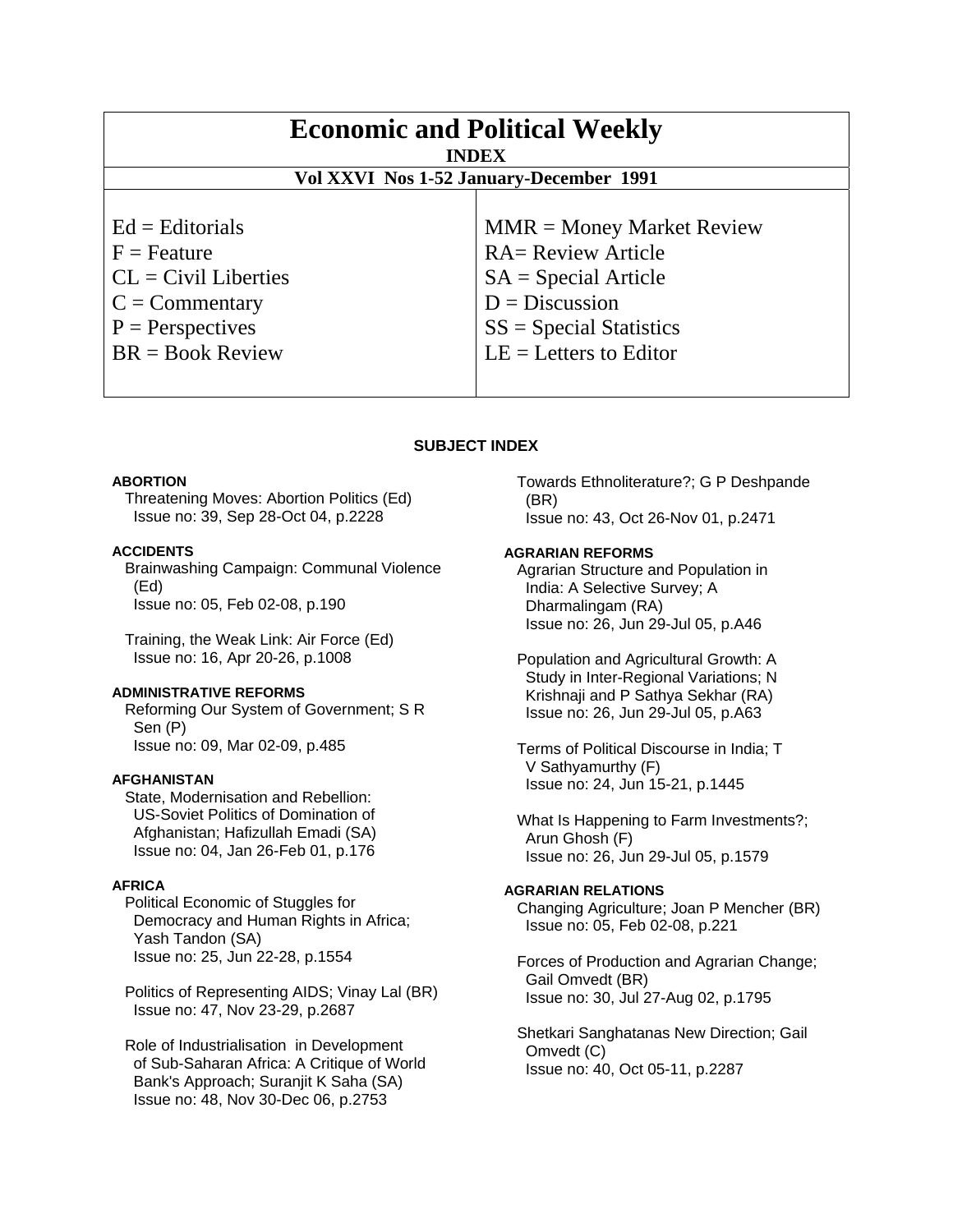## **AGRICULTURAL CREDIT**

 Institutional Credit and Overdues; D Rajasekhar and G Suvarchala (D) Issue no: 30, Jul 27-Aug 02, p.1819

 Institutional Credit and Overdues: Borrowers' Angle; A S Kahlon (SA) Issue no: 05, Feb 02-08, p.243

#### **AGRICULTURAL GROWTH AND DEVELOPMENT**

 Crisis in Theory; M Shugenne (BR) Issue no: 20, May 18-24, p.1274

 Deterred by Structural Constraints; C H Hanumantha Rao (BR) Issue no: 42, Oct 19-25, p.2412

 Eighth Plan: Challenges and Possibilities-X: Agriculture and Irrigation- Management of Water Resources; Arun Ghosh (F) Issue no: 14, Apr 06-12, p.865

 Growth in the Context of Underdevelopment: Case of Dryland Agriculture; V M Rao (RA) Issue no: 13, Mar 30-Apr 05, p.A2

 Social Costs of Modern Farming; D N Dhanagare (BR) Issue no: 13, Mar 30-Apr 05, p.829

 Some Aspects of Arable Expansion in Chotanagpur: 1880-1950; Prabhu Prasad Mohapatra (SA) Issue no: 16, Apr 20-26, p.1043

 Sustainable Agriculture in Fragile Resource Zones: Technological Imperatives; N S Jodha (RA) Issue no: 13, Mar 30-Apr 05, p.A15

 Towards Greening the Revolution; GO (C) Issue no: 46, Nov 16-22, p.2613

## **AGRICULTURAL LABOUR**

 Social Costs of Modern Farming; D N Dhanagare (BR) Issue no: 13, Mar 30-Apr 05, p.829

## **AGRICULTURAL PLANNING AND POLICY**

 External Environment for Development in Third World; Nurul Islam (SA) Issue no: 36, Sep 07-13, p.2107

## **AGRICULTURAL PRODUCTION**

 Changing Agriculture; Joan P Mencher (BR) Issue no: 05, Feb 02-08, p.221

 Constraints on Agricultural Productivity: A district Level Analysis; S Mahendra Dev (RA) Issue no: 39, Sep 28-Oct 04, p.A126

 Crisis in Theory; M Shugenne (BR) Issue no: 20, May 18-24, p.1274

 Role of Aggregate Productivity in Farm Technologies in Economic Development; G C Mandal (RA) Issue no: 52, Dec 28-31, p.A157

## **AGRICULTURAL SECTOR**

 Paradoxes of Japanese Agriculture; C H Hanumantha Rao (BR) Issue no: 48, Nov 30-Dec 06, p.2751

#### **AGRICULTURAL TECHNOLOGY**

 Social Costs of Modern Farming; D N Dhanagare (BR) Issue no: 13, Mar 30-Apr 05, p.829

 Structural Change in Composition of Foodgrains Production; Manabendu Chattopadhyay and Sanat Kumar Maity (RA) Issue no: 13, Mar 30-Apr 05, p.A39

 Sustainable Agriculture in Fragile Resource Zones: Technological Imperatives; N S Jodha (RA) Issue no: 13, Mar 30-Apr 05, p.A15

## **AGRICUTURAL LAND**

 Farmers and Fertilisers: Skewed Advice; Gunwant A Patel (C) Issue no: 39, Sep 28-Oct 04, p.2243

## **AIDS**

 Politics of Representing AIDS; Vinay Lal (BR) Issue no: 47, Nov 23-29, p.2687

#### **AIR FORCE**

 Training, the Weak Link: Air Force (Ed) Issue no: 16, Apr 20-26, p.1008

#### **AIR TRANSPORT**

 Open Skies over Heathrow; K G Kumar (C) Issue no: 27, Jul 06-13, p.1657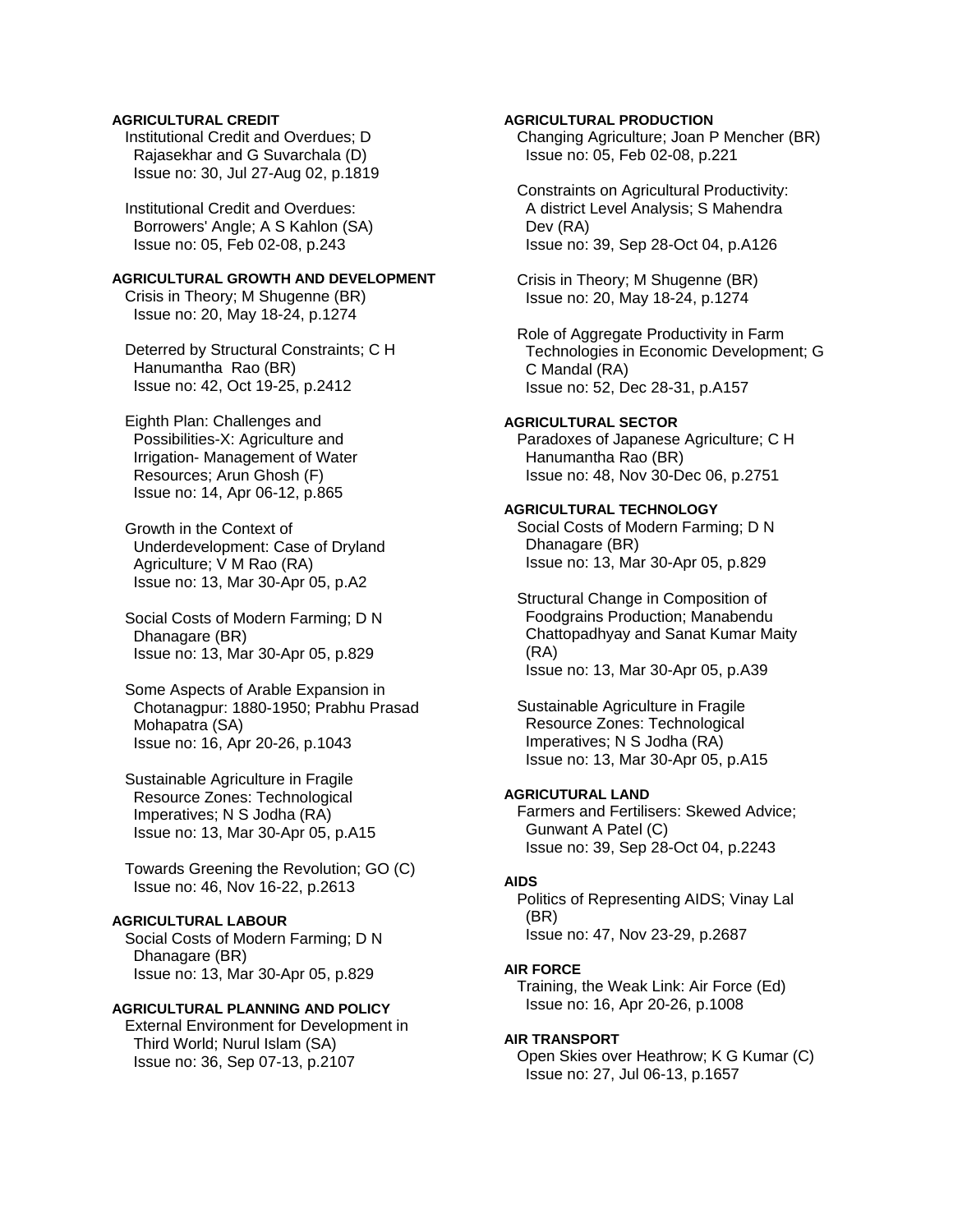## **ALIGARH**

 Aligarh Hospital `Massacre': Fact and Fiction; Rajesh Sofat (F) Issue no: 19, May 11-17, p.1205

## **ANDHRA PRADESH**

 Biased Interpretations; K Subrahmanyam (LE) Issue no: 25, Jun 22-28, p.1494

 Consequences of Mid-1980s Drought: Longitudinal Evidence from Mahbubnagar; P D et al Bidinger (RA) Issue no: 39, Sep 28-Oct 04, p.A105

 Distributing Favours among Friends: Andhra Pradesh; M Shatrugna (C) Issue no: 31, Aug 03-10, p.1839

 Fratricidal Clashes or Class War?; D Shankar (LE) Issue no: 40, Oct 05-11, p.2270

 Language of State Repression; S R Srinivas (LE) Issue no: 51, Dec 21-27, p.2906

 Lock-up Death at Madanpalle; A Sudarshan (LE) Issue no: 38, Sep 21-27, p.2174

 Meham in Nandyal; K Balagopal (C) Issue no: 46, Nov 16-22, p.2609

 A Portend; K Balagopal and G Haragopal (LE) Issue no: 52, Dec 28-31, p.3023

 Post-Chundur and Other Chundurs; K Balagopal (C) Issue no: 42, Oct 19-25, p.2399

 Recurring Patterns: Andhra Pradesh; M Shatrugna (F) Issue no: 20, May 18-24, p.1257

 Road to Raktakshetram. Report from Chunduru; M Shatrugna (C) Issue no: 34, Aug 24-30, p.1967

 Shades of 1984: Andhra Pradesh (Ed) Issue no: 22, Jun 01-08, p.1364

 Tanks: Major Problems in Minor Irrigation; Uma Shankari (RA) Issue no: 39, Sep 28-Oct 04, p.A115  Two Elections, Not One: Andhra Pradesh; M Shatrugna (F) Issue no: 25, Jun 22-28, p.1511

 Two Missing Women of Karimnagar; K Balagopal (F) Issue no: 05, Feb 02-08, p.201

 Upper Caste Violence: Study of Chunduru: Andhra Pradesh (C) Issue no: 36, Sep 07-13, p.2079

## **ANIMAL HUSBANDRY**

 Sustainability and Viability of Small and Marginal Farmers: Animal Husbandry and Common Property Resources; Syed Ajmal Pasha (RA) Issue no: 13, Mar 30-Apr 05, p.A27

#### **ANIMAL PROTECTION**

 Of Frogs, Dams and Tigers; Vimal Balasubrahmanyan (C) Issue no: 50, Dec 14-20, p.2860

#### **APARTHEID**

 Dismantling Apartheid: Problems and Prospects; Rajen Harshe (SA) Issue no: 08, Feb 23-Mar 01, p.439

## **ARCHIVES**

 Appeal For Archival Material (LE) Issue no: 01, Jan 05-12, p.2

## **ARID ZONE**

 Growth in the Context of Underdevelopment: Case of Dryland Agriculture; V M Rao (RA) Issue no: 13, Mar 30-Apr 05, p.A2

## **ARMAMENTS**

 US Double-Speak: Arms Control (Ed) Issue no: 25, Jun 22-28, p.1498

#### **ARUNACHAL PRADESH**

 Child labour among Digaru Mishimis of Arunachal Pradesh; Krishna Chaitanya  $(C)$ Issue no: 36, Sep 07-13, p.2084

#### **ASIA, SOUTH**

 Trade Policies and Business Opportunities in South Asia; Deena Khatkhate (SA) Issue no: 49, Dec 07-13, p.2815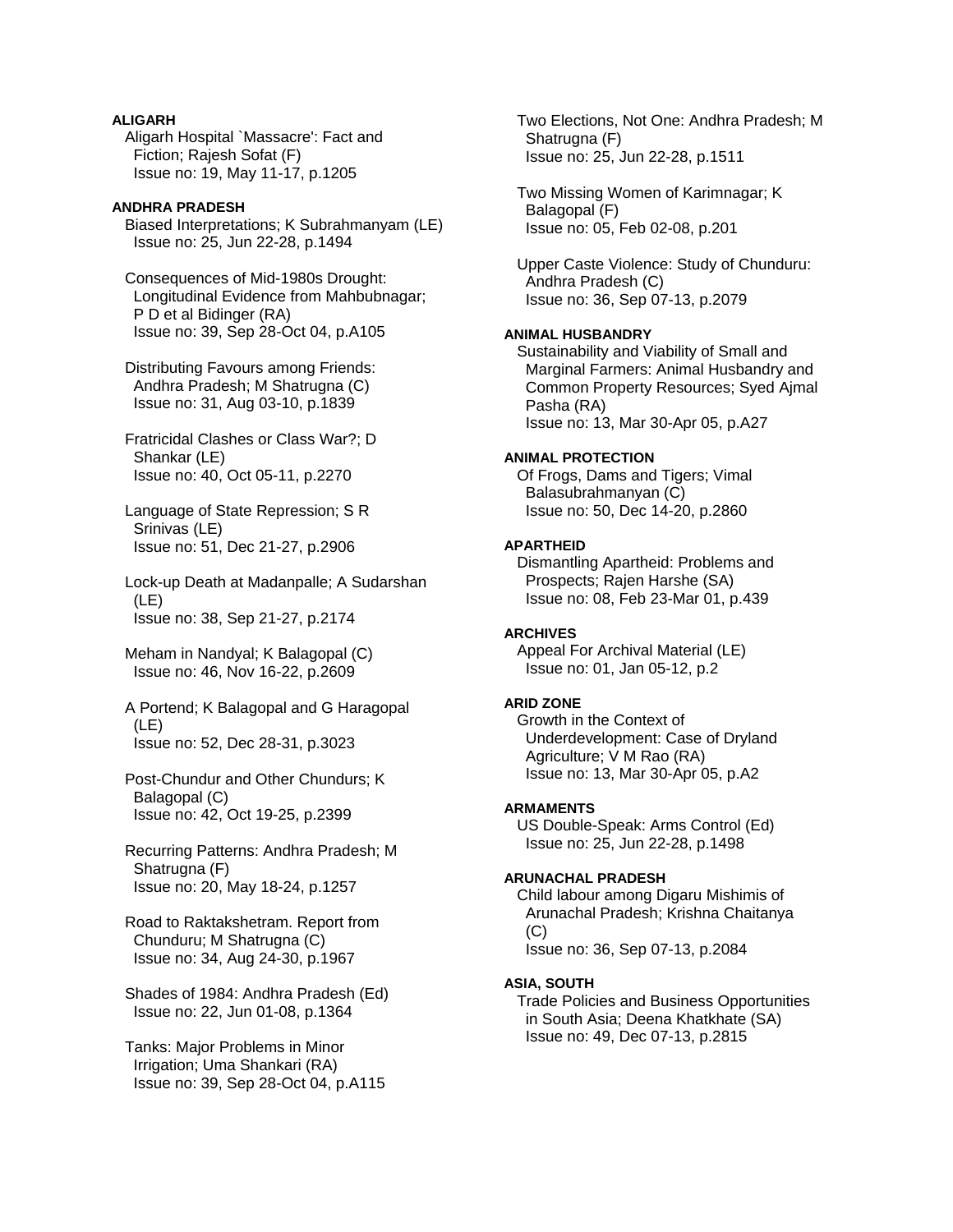## **ASSAM**

 Appropriating Sri Sankaradeva: Assam; Kamarupee (F) Issue no: 20, May 18-24, p.1261

 Assassination and After in North-East; Kamarupee (F) Issue no: 22, Jun 01-08, p.1383

 Congress Returns to Brahmaputra Valley: Assam; Kamarupee (F) Issue no: 25, Jun 22-28, p.1510

 Drifting to Disaster: Assam (Ed) Issue no: 37, Sep 14-20, p.2124

 Enigma of ULFA: Assam; Kamaroopi (C) Issue no: 30, Jul 27-Aug 02, p.1786

 Even Government Is Embarrassed: Assam (Ed) Issue no: 41, Oct 12-18, p.2329

 Governaments Predicament: Assam (Ed) Issue no: 42, Oct 19-25, p.2385

 Incomplete Task? (Ed) Issue no: 07, Feb 16-22, p.323

 Justifying State Lawlessness: Assam (Ed) Issue no: 19, May 11-17, p.1189

 Never-Ending Expansion: Security Forces (Ed) Issue no: 42, Oct 19-25, p.2384

 Politics of Peaceful Poll: Assam; Kamarupee (F) Issue no: 24, Jun 15-21, p.1443

 Tackling Insurgency: Politics (Ed) Issue no: 52, Dec 28-31, p.2968

 Towards Disaster (Ed) Issue no: 38, Sep 21-27, p.2175

## **AWARDS AND REWARDS**

 The Other Devaluation; GPD (F) Issue no: 49, Dec 07-13, p.2789

## **AYODHYA DISPUTE**

 BJP's Changing View of Hindu-Muslim Relations; Kameshwar Choudhary (C) Issue no: 33, Aug 17-23, p.1901

 The Bloody Trail: Ramjanmabhoomi and Communal Violence in UP; Asghar Ali Engineer (F) Issue no: 04, Jan 26-Feb 01, p.155

 Examining the Ayodhya Conflict; Achin Vanaik (BR) Issue no: 17, Apr 27-May 03, p.1099

 Justifying Hindu Hurt; Harsh Sethi (BR) Issue no: 04, Jan 26-Jan 01, p.167

 Let the Heavens Fall, but Let Justice be Done (LE) Issue no: 07, Feb 16-22, p.322

 Misreading Militant Hinduism; J V Deshpande (D) Issue no: 13, Mar 30-Apr 05, p.851

 Press on Ayodhya Kar Seva; Asghar Ali Engineer (F) Issue no: 20, May 18-24, p.1263

 Rhetoric and Reality (Ed) Issue no: 44, Nov 02-08, p.2491

 Tenth Lok Sabha Elections: BJPs Victory in Gujarat; Ghanshyam Shah (C) Issue no: 51, Dec 21-27, p.2921

 VHP's Ram at Ayodhya: Reincarnation through Ideology and Organisation; Pradip K Datta (SA) Issue no: 44, Nov 02-08, p.2517

**BACKWARD CLASSES**  Caste and Efficiency; T V Achutha Warrier (LE) Issue no: 36, Sep 07-13, p.2070

 Evading the Issue: Reservation for OBCs (Ed) Issue no: 40, Oct 05-11, p.2272

 Job Reservations and Efficiency; A M Shah (C) Issue no: 29, Jul 20-26, p.1732

**BALANCE OF PAYMENT**  All-Too-Brief Respite: Balance of Payments (Ed) Issue no: 24, Jun 15-21, p.1429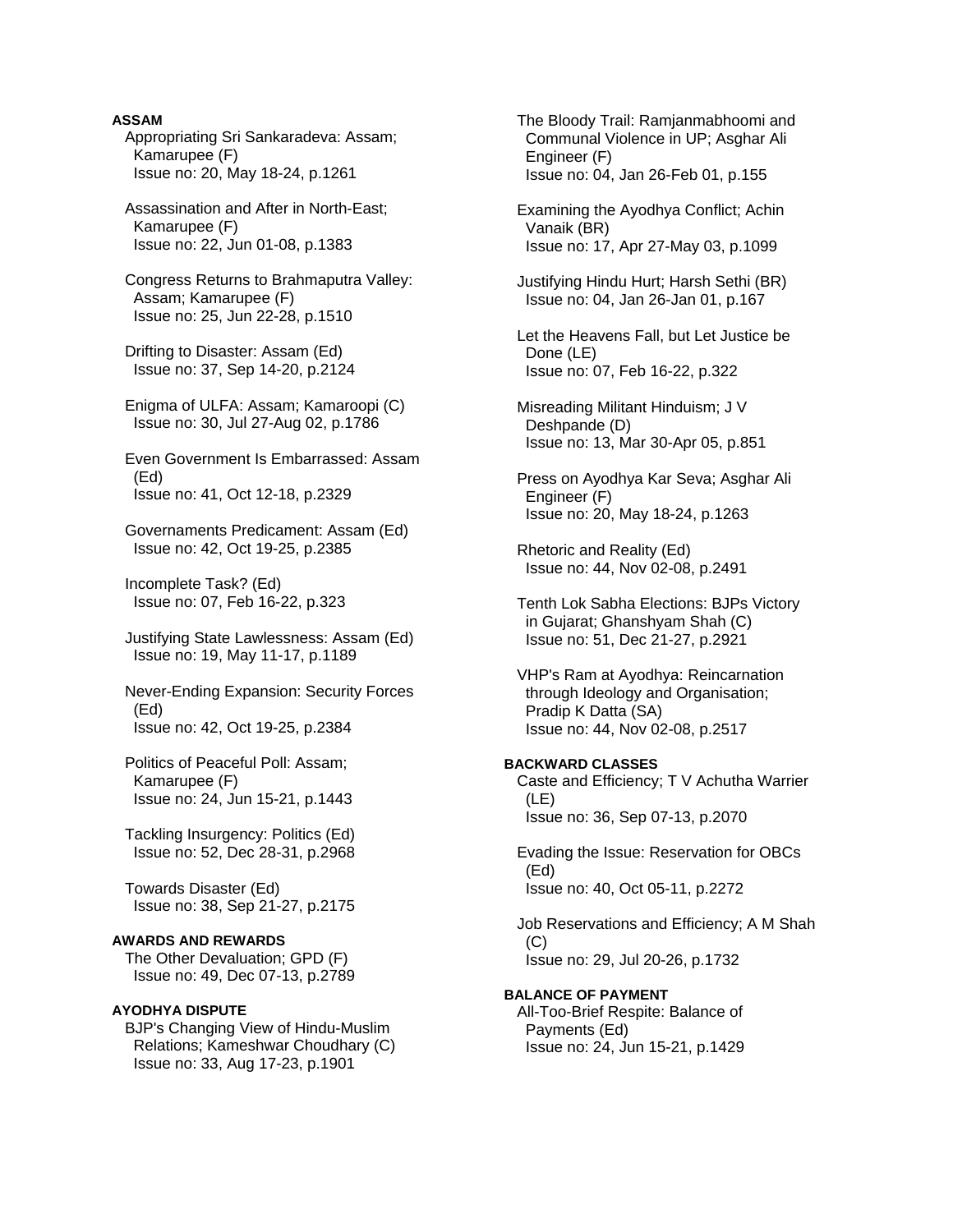## **BALANCE OF PAYMENT**

 Balance of Payments Adjustment: Some Issues and Estimates; Abhijit Sen and C P Chandrasekhar (SA) Issue no: 11, Mar 10-29, p.655

 Brave Face: AID (Ed) Issue no: 41, Oct 12-18, p.2330

 Current Deficit and Its `Malcontents': A Consideration in Balance of Payments Adjustment; Pulapre Balakrishnan (P) Issue no: 07, Feb 16-22, p.353

 Foreign Exchange Flux: A King's Ransom; Anil Nauriya (C) Issue no: 44, Nov 02-08, p.2501

 Holding Operation (Ed) Issue no: 13, Mar 30-Apr 05, p.795

 IMF Borrowings: Some Myths Exposed; Arun Ghosh (F) Issue no: 29, Jul 20-26, p.1713

 IMF/World Bank Stabilisation Programmes: A Critical Assessment; Prabirjit Sarkar (SA) Issue no: 40, Oct 05-11, p.2307

 The Macroeconomic Adjustment Programme: A Critique; Mihir Rakshit (SA) Issue no: 34, Aug 24-30, p.1977

 No More Devaluation? (Ed) Issue no: 37, Sep 14-20, p.2123

 On a Tight Leash (Ed) Issue no: 39, Sep 28-Oct 04, p.2227

 Playing to a Plan (Ed) Issue no: 16, Apr 20-26, p.1007

 Price Factor in India's Trade; Malati Anagol (BR) Issue no: 27, Jul 06-13, p.1672

 Rupee Devaluation: Real Issues; N Jadhav (D) Issue no: 36, Sep 07-13, p.2119

 Third Dimension: Foreign Remittances (Ed) Issue no: 31, Aug 03-10, p.1824

## **BANARAS**

 Widows, Education and Social Change in Twentieth Century Banaras; Nita Kumar (RA) Issue no: 17, Apr 27-May 03, p.WS19

**BANGALORE** 

 Recruitment and Employment Practices in Construction Industry: A Case Study of Bangalore; M S Shivakumar, Yap Kioe Sheng and Karl E Weber (RA) Issue no: 08, Feb 23-Mar 01, p.M27

#### **BANGLADESH**

 Bangladesh's Opening for a New Beginning; David Bergman (SA) Issue no: 07, Feb 16-22, p.382

 Bangladesh: Retrospect and Prospect; S R Sen (P) Issue no: 13, Mar 30-Apr 05, p.825

 Clean Men Waiting in the Wings: Bangladesh (Ed) Issue no: 13, Mar 30-Apr 05, p.797

 Compounding the Disaster: Bangladesh (Ed) Issue no: 19, May 11-17, p.1190

 Disarming the Gangasters: Bangladesh (Ed) Issue no: 06, Feb 09-15, p.253

 A Distant Dream (LE) Issue no: 05, Feb 02-08, p.186

 Inevitable Intrusion: Bangladesh (Ed) Issue no: 22, Jun 01-08, p.1365

 Insurgency in the Hills: Bangladesh (Ed) Issue no: 37, Sep 14-20, p.2124

 Left Tactics: Bangladesh (Ed) Issue no: 03, Jan 19-25, p.72

 Lessons of Bangladesh Elections; S W R de A Samarasinghe (C) Issue no: 37, Sep 14-20, p.2139

 New Phase: Bangladesh (Ed) Issue no: 09, Mar 02-09, p.456

 Poverty, Women's Status and Fertility; Marty Chen (BR) Issue no: 52, Dec 28-31, p.2996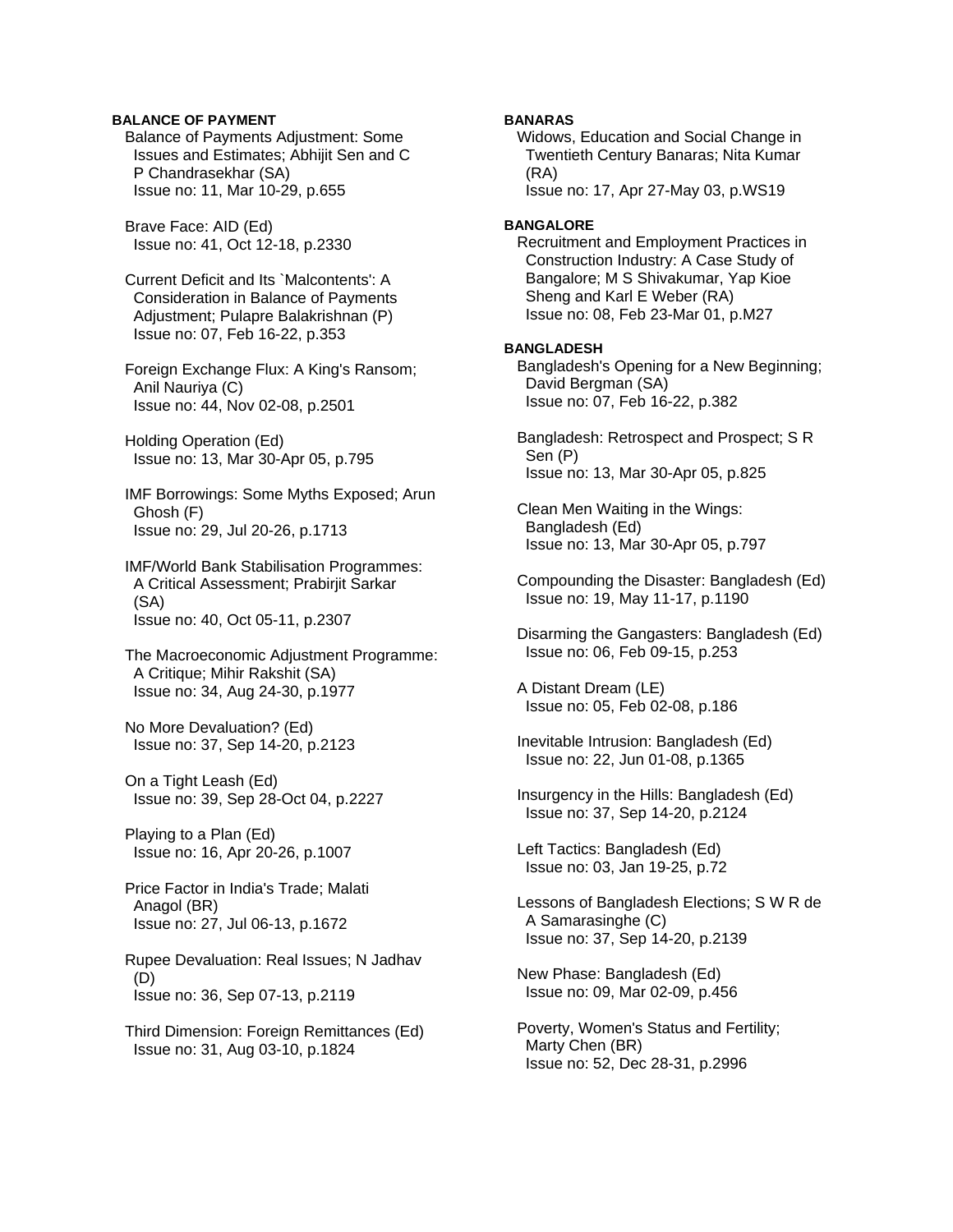## **BANGLADESH**

 Return to Parliamentary Politics: Bangladesh (Ed) Issue no: 33, Aug 17-23, p.1886

 Unresolved Issues: Bangladesh (F) Issue no: 13, Mar 30-Apr 05, p.823

## **BANK LOANS**

 Half-Life of Credit: Simulating Fund Flows in Priority Sector; D Rajasekhar and Vinod Vyasulu (RA) Issue no: 39, Sep 28-Oct 04, p.A135

#### **BANKRUPTCY**

 Bank Regulation and Free Market Orthodoxy; D N Ghosh (F) Issue no: 40, Oct 05-11, p.2280

## **BANKS AND BANKING**

 Bank Nationalisation Anniversary: Collective Amnesia; D N Ghosh (F) Issue no: 31, Aug 03-10, p.1833

 Bank Regulation and Free Market Orthodoxy; D N Ghosh (F) Issue no: 40, Oct 05-11, p.2280

 Half-Life of Credit: Simulating Fund Flows in Priority Sector; D Rajasekhar and Vinod Vyasulu (RA) Issue no: 39, Sep 28-Oct 04, p.A135

 Impact of Disintermediation: Money and Banking (F) Issue no: 20, May 18-24, p.1259

 International Banking Developments: Are They Contributing to Industrial Decline?; S K Verghese (BR) Issue no: 16, Apr 20-26, p.1039

 Overdues Underexplained; P Manickavasagam and K Ravichandran (D) Issue no: 38, Sep 21-27, p.2224

 Pointless Exercise: Fund Bank Meeting (Ed) Issue no: 20, May 18-24, p.1249

 Policy for Urban Co-operative Banks: Need for New Approach; H B Shivamaggi (C) Issue no: 45, Nov 09-15, p.2556

 Swiss Collusion: Capital Flight (Ed) Issue no: 22, Jun 01-08, p.1364

 Taste of Monetarism (Ed) Issue no: 42, Oct 19-25, p.2383

 Triumph of Monetarism: Credit Policy (F) Issue no: 17, Apr 27-May 03, p.1088

 Wanted a Report with a Touch of Class; Arun Banerji (C) Issue no: 41, Oct 12-18, p.2337

## **BARODA**

 Technical Institutes in Colonial India: Kala Bhavan, Baroda(1890-1900); Dhruv Raina and S Irfan Habib (C) Issue no: 46, Nov 16-22, p.2619

## **BASIC NEEDS**

 Progress in Provision of Basic Human Needs in India, 1961-1981; Malini Karkal and S Irudaya Rajan (SA) Issue no: 08, Feb 23-Mar 01, p.443

#### **BEHAVIOUR**

 Influencing Manager's Affective World: Role of Behavioural Science Training; P Amsa (RA) Issue no: 48, Nov 30-Dec 06, p.M129

## **BENGAL**

 A Discourse on Nineteenth Century: Bengal; Arup Kumar Sen (D) Issue no: 01, Jan 05-12, p.66

## **BHILAI**

 Curbing Labour Struggles in Bhilai; Punya Brata Gun (F) Issue no: 08, Feb 23-Mar 01, p.418

 Death of a Working Class Hero: Shankar Guha Niyogi (Ed) Issue no: 40, Oct 05-11, p.2272

## **BHOPAL GAS DISASTER**

 Bhoposhima: Crime without Punishment: Case for Crisis Management Jurisprudence; V R Krishna Iyer (SA) Issue no: 47, Nov 23-29, p.2705

 By Grace, Not By Right (Ed) Issue no: 41, Oct 12-18, p.2327

 Compounding Injury: Medicare for Bhopal Gas Victims (F) Issue no: 13, Mar 30-Apr 05, p.818

#### **BHOPAL GAS DISASTER**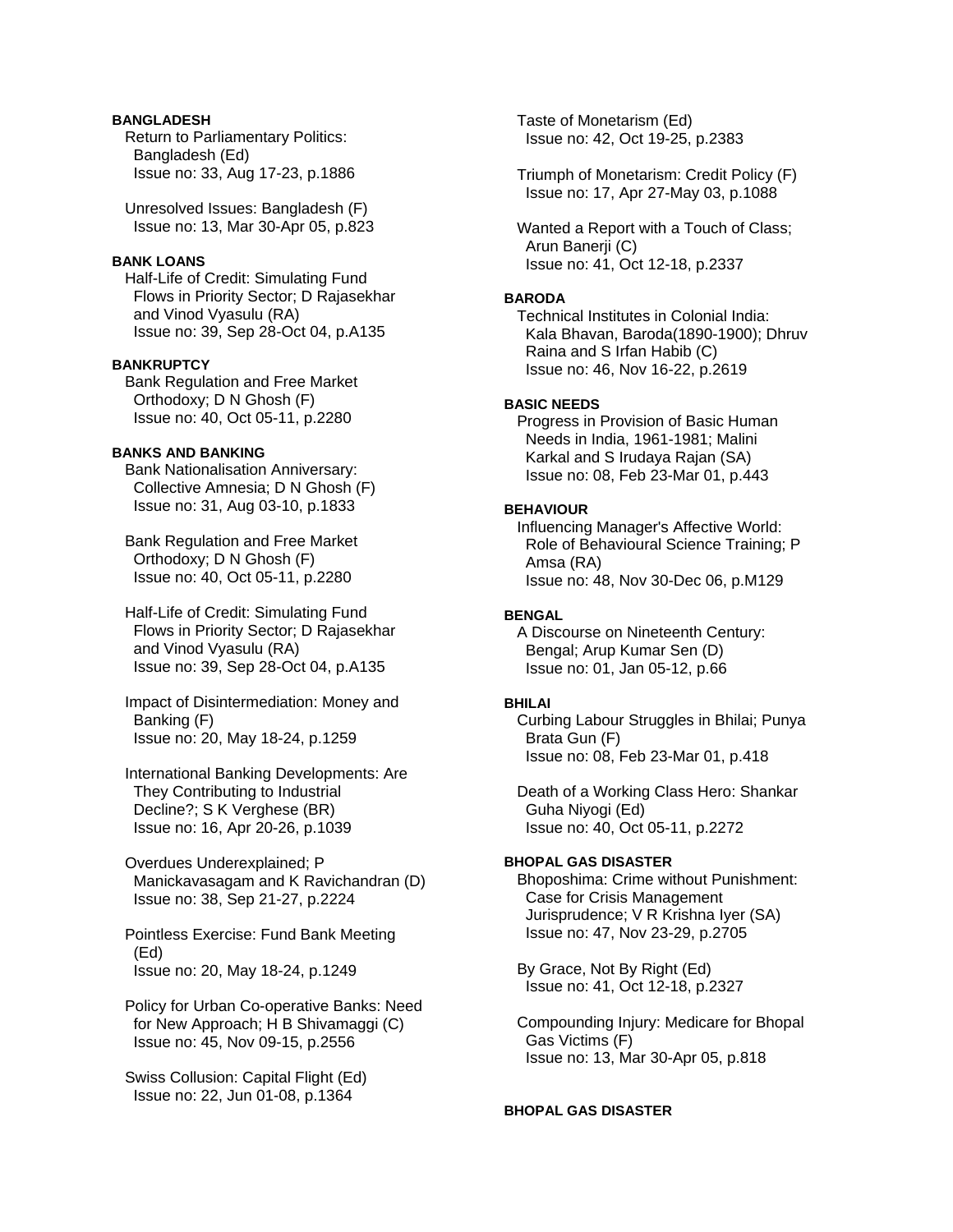Health Damage due to Bhopal Gas Disaster: Review of Medical Research; Rajiv Lochan (F) Issue no: 21, May 25-30, p.1322

 How Many More Bhopal (Ed) Issue no: 48, Nov 30-Dec 06, p.2719

 ICMR's Half-Hearted Role: Bhopal Gas Victims (Ed) Issue no: 13, Mar 30-Apr 05, p.796

 Operation Burial: Bhopal Disaster (Ed) Issue no: 27, Jul 06-13, p.1638

 Planning for a National Commission on Bhopal Gas Disaster (F) Issue no: 25, Jun 22-28, p.1513

#### **BIFR**

 Is a Worker's Sector Viable?; Sharit K Bhowmik (C) Issue no: 50, Dec 14-20, p.2854

 Pathologist's Report (Ed) Issue no: 49, Dec 07-13, p.2779

 Tale of Two BIFRs; D N Ghosh (F) Issue no: 17, Apr 27-May 03, p.1075

#### **BIHAR**

 Another `Naxalite' Killed in Police Custody; Krishna Chaitanya (C) Issue no: 39, Sep 28-Oct 04, p.2247

 Bihar Drama (Ed) Issue no: 19, May 11-17, p.1187

 Bihar Teachers Struggle for Rights; Victor Das (F) Issue no: 01, Jan 05-12, p.22

 Bihar's Dams, Tribals' Woes; Indu Bharti (F) Issue no: 22, Jun 01-08, p.1385

 Caste and Bihar Politics; Ravindra Kumar Verma (F) Issue no: 18, May 04-10, p.1142

 Caste and Candidate Selection: Lok Sabha Poll in Bihar; Ravindra Kumar Verma and Nihora Prasad Yadav (F) Issue no: 22, Jun 01-08, p.1376

 Centre against Bihar: Bihar; Indu Bharti (F) Issue no: 13, Mar 30-Apr 05, p.822

 Death in Coal Mafia's Den: Bihar; Indu Bharti (F) Issue no: 17, Apr 27-May 03, p.1091

 Fighting the Irrigation Mafia in Bihar; Indu Bharti (C) Issue no: 38, Sep 21-27, p.2185

 Freeing the Ganga Waters; Indu Bharti (F) Issue no: 05, Feb 02-08, p.211

 Government's Discrimination against Women Teachers: Bihar; Krishna Chaitanya (C) Issue no: 51, Dec 21-27, p.2925

 High Stakes: Poll Violence (Ed) Issue no: 20, May 18-24, p.1248

 Landlord-Police Nexus in Bihar; Harish Dhawan (LE) Issue no: 16, Apr 20-26, p.1006

 Lok Sabha Elections: Message from Bihar; Indu Bharti (C) Issue no: 33, Aug 17-23, p.1895

 Many Splits: Jharkhand Movement (Ed) Issue no: 15, Apr 13-19, p.928

 Myth of Minimum Wages in Unorganised Sector: Bihar; Krishna Chaitanya (C) Issue no: 50, Dec 14-20, p.2858

 Social Justice, Bihar Style; Krishna Chaitanya (C) Issue no: 46, Nov 16-22, p.2612

 Some Aspects of Arable Expansion in Chotanagpur: 1880-1950; Prabhu Prasad Mohapatra (SA) Issue no: 16, Apr 20-26, p.1043

 Survival against Heavy Odds: Bihar; Indu Bharti (F) Issue no: 03, Jan 19-25, p.91

# **BIOGRAPHY AND AUTOBIOGRAPHY**

 Dhirendranath Sen: Cosmology of an Unknown Centurion; Biswamoy Pati (F) Issue no: 07, Feb 16-22, p.342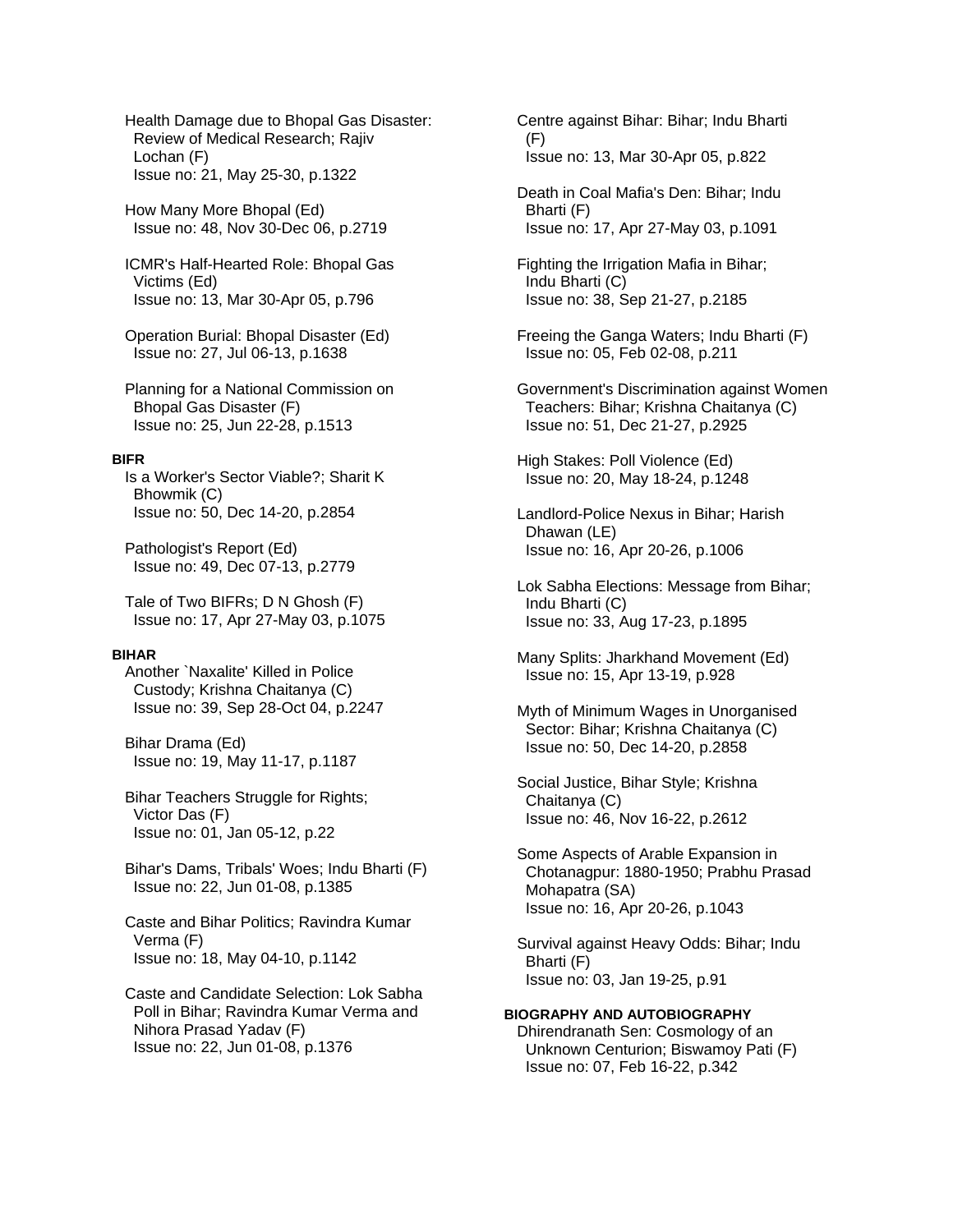#### **BIOGRAPHY AND AUTOBIOGRAPHY**

 Gandhi and Ambedkar; Gail Omvedt (BR) Issue no: 18, May 04-10, p.1154

 A History of the Times; Bhabatosh Datta (BR) Issue no: 50, Dec 14-20, p.2875

 A History of the Times; Bhabatosh Datta (BR) Issue no: 50, Dec 14-20, p.2875

 Hiten Chaudhury (Ed) Issue no: 41, Oct 12-18, p.2328

 Science and Sensibility; T V Sathyamurthy (BR) Issue no: 48, Nov 30-Dec 06, p.2747

 Sukhamoy Chakravarty as a Development Economist; Manmohan Agarwal (SA) Issue no: 35, Aug 31-Sep 06, p.2063

## **BIOTECHNOLOGY**

 Biotechnology Development and Coservation of Biodiversity; Vandana Shiva (P) Issue no: 48, Nov 30-Dec 06, p.2740

 Exotic Orchids and All That: Biotechnology (Ed) Issue no: 06, Feb 09-15, p.252

 For Whose Benefit?: Biotechnology (Ed) Issue no: 36, Sep 07-13, p.2072

#### **BJP**

 BJP's Appeal: Politics (Ed) Issue no: 18, May 04-10, p.1125

 BJP's Changing View of Hindu-Muslim Relations; Kameshwar Choudhary (C) Issue no: 33, Aug 17-23, p.1901

 BJPs Rise as a Mass Force: West Bengal; Ajit Roy (F) Issue no: 26, Jun 29-Jul 05, p.1592

 Cracks in BJP: Madhya Pradesh (F) Issue no: 05, Feb 02-08, p.212

 The Frills (Ed) Issue no: 08, Feb 23-Mar 01, p.391

 Keeping the Initiative (Ed) Issue no: 50, Dec 14-20, p.2843  Men Who Run Patwa Government: Madhya Pradesh (F) Issue no: 17, Apr 27-May 03, p.1092

 Mock Battle: Politics (Ed) Issue no: 33, Aug 17-23, p.1884

 Responsible Image: BJP (Ed) Issue no: 41, Oct 12-18, p.2329

 Rhetoric and Reality (Ed) Issue no: 44, Nov 02-08, p.2491

 Tenth Lok Sabha Elections: BJPs Victory in Gujarat; Ghanshyam Shah (C) Issue no: 51, Dec 21-27, p.2921

 Trapped in BJP's Framework (Ed) Issue no: 45, Nov 09-15, p.2543

 West Bengal: Uses of BJP; AB (LE) Issue no: 27, Jul 06-13, p.1634

## **BLACK MONEY**

 Menace of Black Money; T K Karthykeyan (BR) Issue no: 13, Mar 30-Apr 05, p.831

#### **BOMBAY**

 Beautifying Bombay at Cost of Poor; P A Sebastian (C) Issue no: 31, Aug 03-10, p.1840

 Bombay in Imperial Political Economy; Gerald Studdert Kennedy (BR) Issue no: 42, Oct 19-25, p.2413

 Deliberate Misconstruction: Police and Press (Ed) Issue no: 17, Apr 27-May 03, p.1070

 Enumeration with Peoples Participation; Meera Bapat (BR) Issue no: 41, Oct 12-18, p.2355

 Enumeration with Peoples Participation; Meera Bapat (BR) Issue no: 41, Oct 12-18, p.2355

 Land Encroachment in Bombay; S H Shool  $(C)$ Issue no: 44, Nov 02-08, p.2507

 Looking Back; A K Banerjee (C) Issue no: 30, Jul 27-Aug 02, p.1791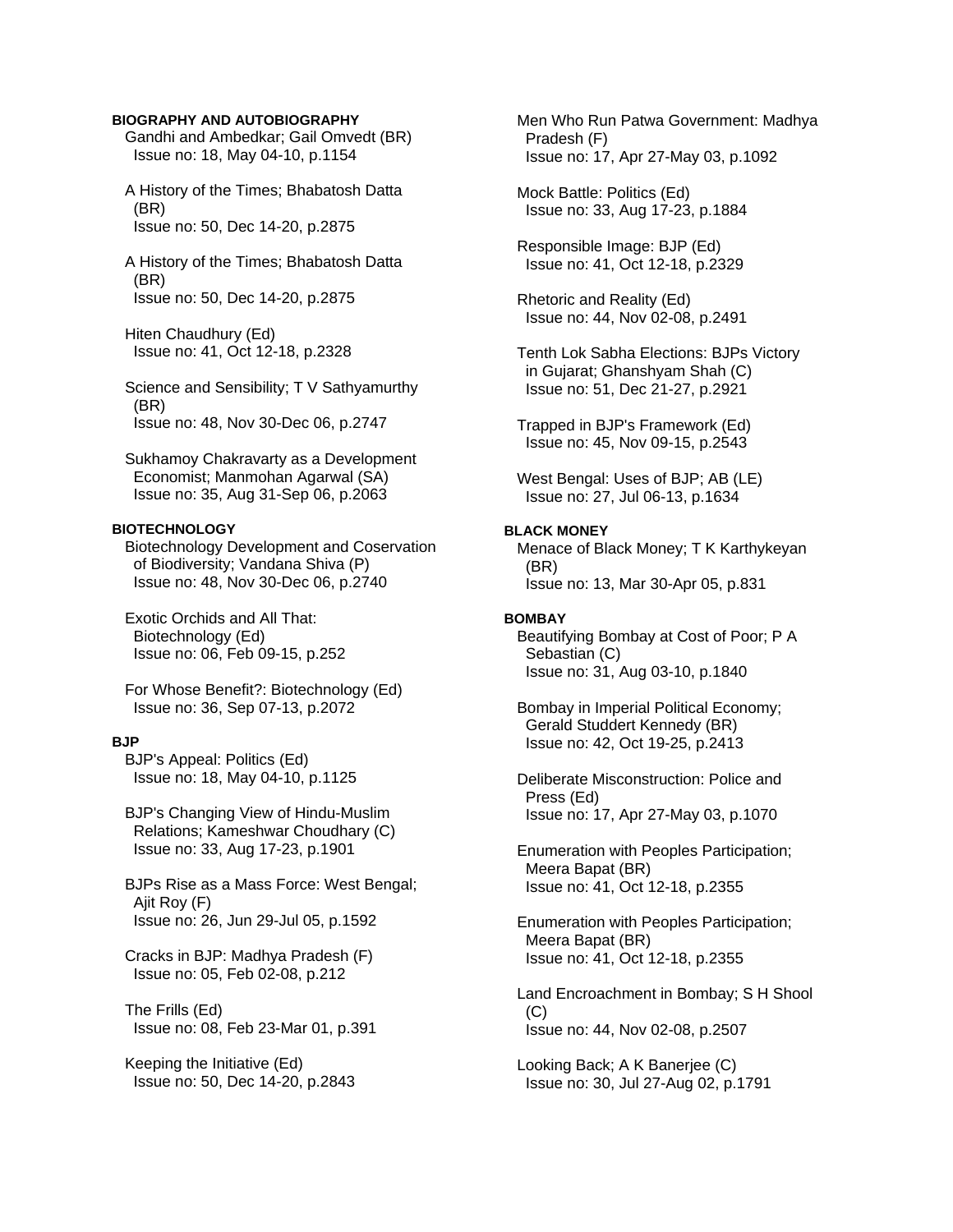## **BOMBAY**

- Victims of Neglect: Urban Mess (Ed) Issue no: 24, Jun 15-21, p.1428
- Will Bombay Have a Plan?: Irrelevance of Planners and Their Plans; J B D'Souza (SA) Issue no: 20, May 18-24, p.1289
- **BOOKS AND BOOK TRADE**  For Baliapal!; Unnayan (LE) Issue no: 20, May 18-24, p.1246
- **BOOKS REVIEWED**  Abokor, Axmed Cali: "The Camel in Somali Oral Traditions" Issue no: 43, Oct 26-Nov 01, p.2471
- Adams, Patricia: "Odious Debts, Loose Lending, Corruption and the Third World's Environmental Legacy" Issue no: 50, Dec 14-20, p.2876
- Ahmad, Alia: "Women and Fertility in Bangladesh" Issue no: 52, Dec 28-31, p.2996
- Ali, Tariq: "Revolution from Above: Where Is the Soviet Union Going?" Issue no: 16, Apr 20-26, p.1041
- Appleyard, Reginald (ed): "The Impact of International Migration on Developing Countries" Issue no: 40, Oct 05-11, p.2303
- Athreya, Venkatesh et al: "Barriers Broken: Production Relation and Agrarian Change in Tamil Nadu" Issue no: 05, Feb 02-08, p.221
- Augustine, John S: "Strategies for Third World Development" Issue no: 07, Feb 16-22, p.355
- Azad, Maulana Abul Kalam: "India Wins Freedom" Issue no: 30, Jul 27-Aug 02, p.1796
- Balasubrahmanyan, Vimal: "In Search Of Justice: Women, Law, Landmark Judgments and Media" Issue no: 46, Nov 16-22, p.2628

 Ball, Nicole: "Security and Economy in the Third World" Issue no: 01, Jan 05-12, p.34

- Bandyopadhyay, Sekhar and K P Bagchi: "Caste, Politics and the Raj: Bengal 1872-1937" Issue no: 25, Jun 22-28, p.1534
- Bapna, A; A Sagar and K Ahuja: "Development of Rajasthan: Challenge and Response" Issue no: 09, Mar 02-09, p.489
- Bardhan, Kalpana (ed): "Of Women, Outcastes, Peasants and Rebels: A Selection of Bengali Short Stories" Issue no: 31, Aug 03-10, p.1853
- Baru, Sanjay: "The Political Economy of Indian Sugar: State Intervention and Structural Change" Issue no: 35, Aug 31-Sep 06, p.2050
- Bhagavan, M R: "Technological Advance in the Third World: Strategies and Prospects" Issue no: 19, May 11-17, p.1212
- Bonanno, Alessandro: "Sociology of Agriculture: Technology, Labour, Development and Social Classes in an International Perspective " Issue no: 13, Mar 30-Apr 05, p.829
- Budhoo, Davison L: "Enough Is Enough" Issue no: 46, Nov 16-22, p.2625
- Carmoy, Herve de : "Global Banking Strategy: Financial Markets and Industrial Decay " Issue no: 16, Apr 20-26, p.1039
- Chen, Martha Alter: "Coping with Seasonality and Drought" Issue no: 44, Nov 02-08, p.2513
- Chirimuuta, Rosalind: "AIDS, Africa and Racism" Issue no: 47, Nov 23-29, p.2687
- Da Costa, G C: "India's Balance of Payments" Issue no: 27, Jul 06-13, p.1672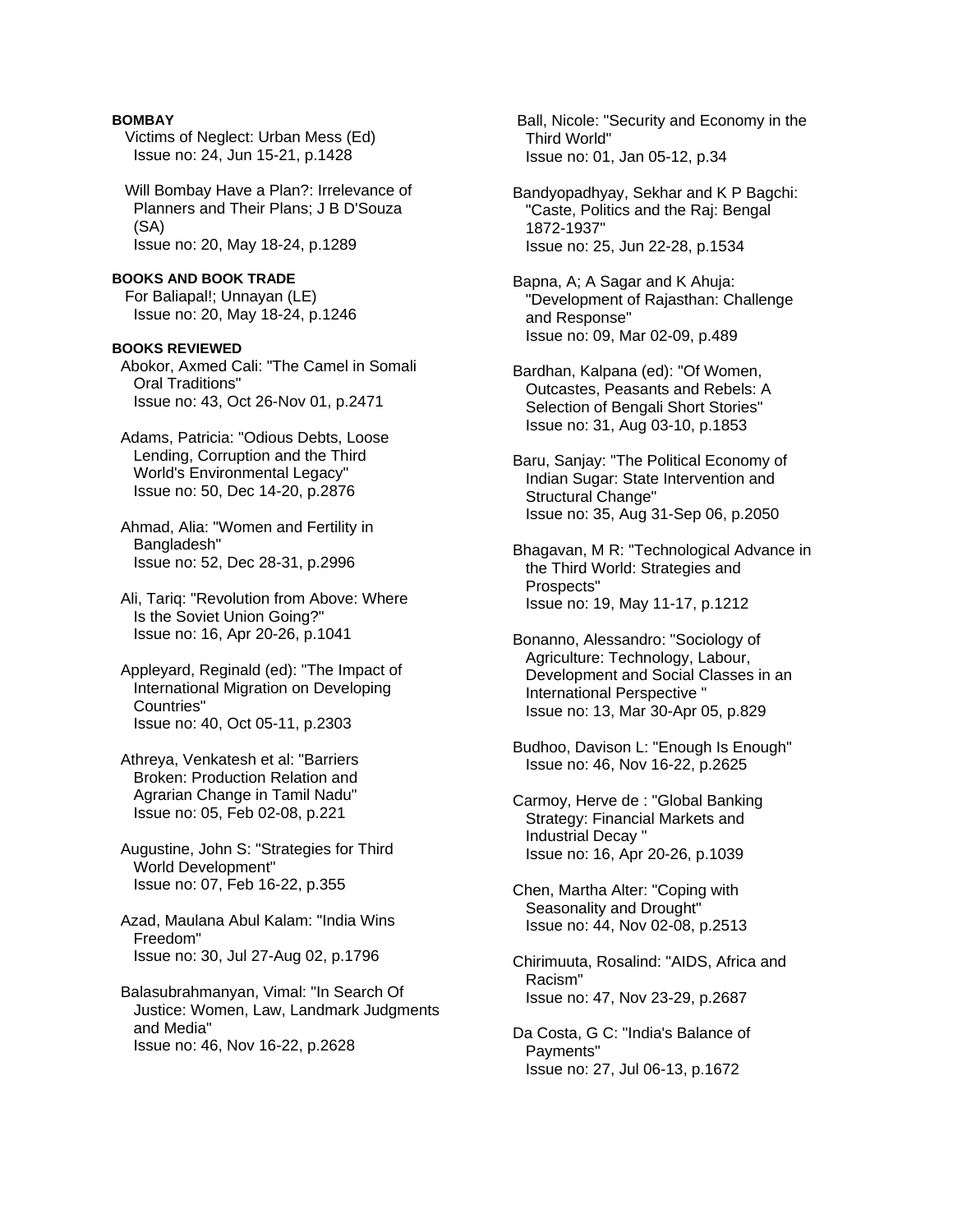## **BOOKS REVIEWED**

 Dossal, Mariam: "Imperial Designs and Indian Realities: The Planning of Bombay City, 1845-1875" Issue no: 42, Oct 19-25, p.2413

 Douglas, Ian Henderson: "Abul Kalam Azad" Issue no: 30, Jul 27-Aug 02, p.1796

 Elsenhans, Hartmut: "Development and Underdevelopment: The History, Economics and Politics of North-South Relations" Issue no: 49, Dec 07-13, p.2811

 Elst, Koenraad: "Ram Janmabhoomi vs Babri Masiid" Issue no: 04, Jan 26-Jan 01, p.167

 Engineer, Asghar Ali (ed): "The Role of Minorities in Freedom Struggle" Issue no: 08, Feb 23-Mar 01, p.432

 Engineer, Asghar Ali: "Communalism and Communal Violence in India" Issue no: 29, Jul 20-26, p.1738

 Enloe, Cynthia: "Bananas, Beaches and Bases: Making Feminist Sense of International Politics" Issue no: 20, May 18-24, p.1275

 Forstner, Helmut; Robert Ballance and Unwin Hyman: "Competing in a Global Economy" Issue no: 39, Sep 28-Oct 04, p.2250

 Gandhi, Rajmohan: "India Wins Errors" Issue no: 30, Jul 27-Aug 02, p.1796

 Goldstein, Melvyn and Gelek Rimpoche: "Review of a History of Modern Tibet 1913-1951: The Demise of the Lamaist State" Issue no: 41, Oct 12-18, p.2354

 Gopal, Sarvepalli: "The Anatomy of a Confrontation" Issue no: 17, Apr 27-May 03, p.1099

 Guha, Ashok: "Economic Liberalisation, Industrial Structure and Growth in India" Issue no: 04, Jan 26-Feb 01, p.165

 Gupta, Anirudha: "Minorities on India's West Coast: History and Society" Issue no: 47, Nov 23-29, p.2689

 Hayami, Yujiro: "Japanese Agriculture under Siege: The Political Economy of Agricultural Policies" Issue no: 48, Nov 30-Dec 06, p.2751

 Hyam, Ronald: "Empire and Sexuality: The British Experience" Issue no: 26, Jun 29-Jul 05, p.1601

 Iyer, Raghavan (ed): "The Moral and Political Writings of Mahatma Gandhi, Vol I: Civilisation, Politics and Religion; Volume II: Truth and Non-Violence" Issue no: 18, May 04-10, p.1154

 Iyer, V R Krishna: "Politics and Religion" Issue no: 45, Nov 09-15, p.2571

 Jalal, Ayesha: "The State of Martial Rule: The Origins of Pakistan's Political Economy of Defence" Issue no: 07, Feb 16-22, p.357

 Jalan, Bimal: "India's Economic Crisis: The Way Ahead" Issue no: 52, Dec 28-31, p.2995

 Joseph, George Gheverghese and I B Tauris: "The Crest of the Peacock: Non-Western Roots of Mathematics" Issue no: 26, Jun 29-Jul 05, p.1603

 Joshi, Ila: "Women Dimension on Television (Policy, Personnel and Programme)" Issue no: 47, Nov 23-29, p.2690

 Kanwar, Pamela: "Imperial Simla: The Political Culture of the Raj" Issue no: 50, Dec 14-20, p.2874

 Khanna, Sri Ram: "International Trade in Textiles: MFA Quotas and a Developing Exporting Country" Issue no: 44, Nov 02-08, p.2515

 Kothari, Rajni: "State against Democracy: In Search of Humane Governance" Issue no: 06, Feb 09-15, p.288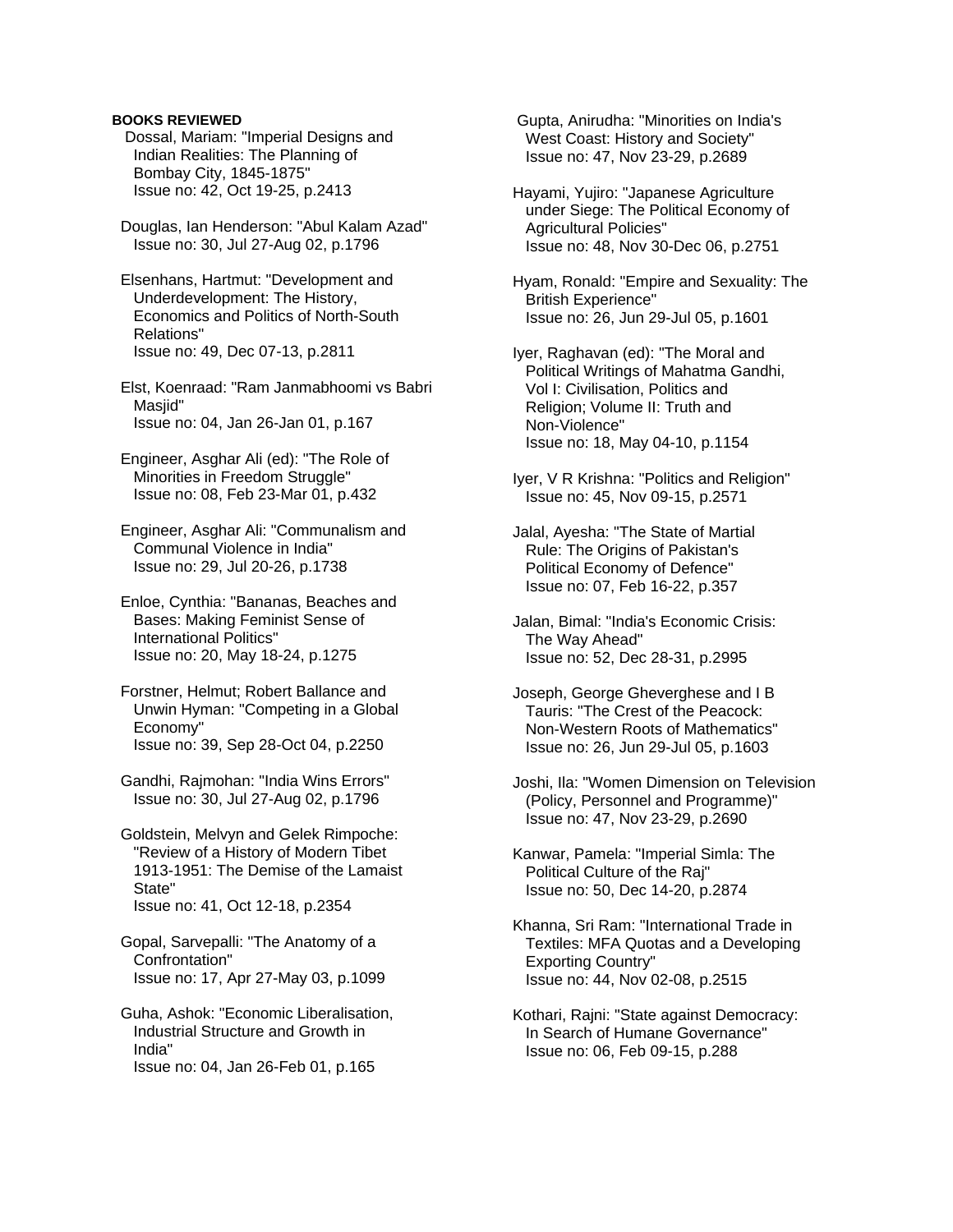## **BOOKS REVIEWED**

 Krishna Kumar: "Social Character of Learning" Issue no: 03, Jan 19-25, p.104

 Lauterpacht, E Q C et al (eds): "The Kuwait Crisis: Basic Documents" Issue no: 24, Jun 15-21, p.1458

 Lewis, Primila: "Social Action and the Labouring Poor: An Experience" Issue no: 45, Nov 09-15, p.2569

 Lipton, Michael and John Toye: "Does Aid Work in India?: A Country Study of the Impact of Official Development Assistance" Issue no: 15, Apr 13-19, p.966

 Mathew, Thomas: "Ambedkar-Reform or Revolution" Issue no: 41, Oct 12-18, p.2353

 Mehrotra, Santosh: "India and the Soviet Union: Trade and Technology Transfer " Issue no: 29, Jul 20-26, p.1740

 Mishra, S N and Rishi K Sharma: "Livestock Development in India: An Appraisal" Issue no: 39, Sep 28-Oct 04, p.2249

 Mitra, Asok: "Towards Independence, 1940-1947" Issue no: 50, Dec 14-20, p.2875

 Mitra, Asok: "The New India, 1948-1955" Issue no: 50, Dec 14-20, p.2875

 Munasinghe, Mohan and Peter Meier: "Integrated National Energy Planning and Management: Methodology and Application to Sri Lanka" Issue no: 17, Apr 27-May 03, p.1101

 Nagesh Kumar: "Multinational Enterprises in India-Industrial Distribution, Characteristics and Performance" Issue no: 22, Jun 01-08, p.1395

 Nayar, Baldev Raj: "The Political Economy of India's Public Sector: Policy and Performance" Issue no: 03, Jan 19-25, p.107

 Nayar, Baldev Raj: "India's Mixed Economy: The Role of Ideology and Interest in Its Development" Issue no: 18, May 04-10, p.1156

 Niess, Frank: "A Hemisphere to Itself: A History of US-Latin American Relations" Issue no: 38, Sep 21-27, p.2201

 Pandian, M S S: "The Political Economy of Agrarian Change: Nanchilnadu, 1880-1939" Issue no: 30, Jul 27-Aug 02, p.1795

 Pathy, Jaganath: "Underdevelopment and Destitution: Essays on Orissan Society" Issue no: 09, Mar 02-09, p.491

 Pendse, D R: "Black Money and Budgets" Issue no: 13, Mar 30-Apr 05, p.831

 Raghavachari, Ranjana: "Conflicts and Adjustments: Indian Nurses in an Urban Milieu " Issue no: 09, Mar 02-09, p.493

 Raj, K N: "Organisational Issues in Indian Agriculture" Issue no: 42, Oct 19-25, p.2412

 Rajuk, Venugopal K: "Petrodollar and its Impact on the World Economy" Issue no: 48, Nov 30-Dec 06, p.2749

 Ramachandran, H (ed): "Environmental Issues in Agricultural Development " Issue no: 20, May 18-24, p.1274

 Rodgers, Gerry (ed): "Population Growth and Poverty in Rural South Asia" Issue no: 08, Feb 23-Mar 01, p.430

 Rushdie, Salman: "Haroun and the Sea of Stories" Issue no: 46, Nov 16-22, p.2629

 Sarkar, Bibekbrata: "Nationalism and Marxism in India: Quest for People and Power" Issue no: 38, Sep 21-27, p.2200

 Sen, llina: "A Space within the Struggle: Women's Participation in People's Movement" Issue no: 01, Jan 05-12, p.33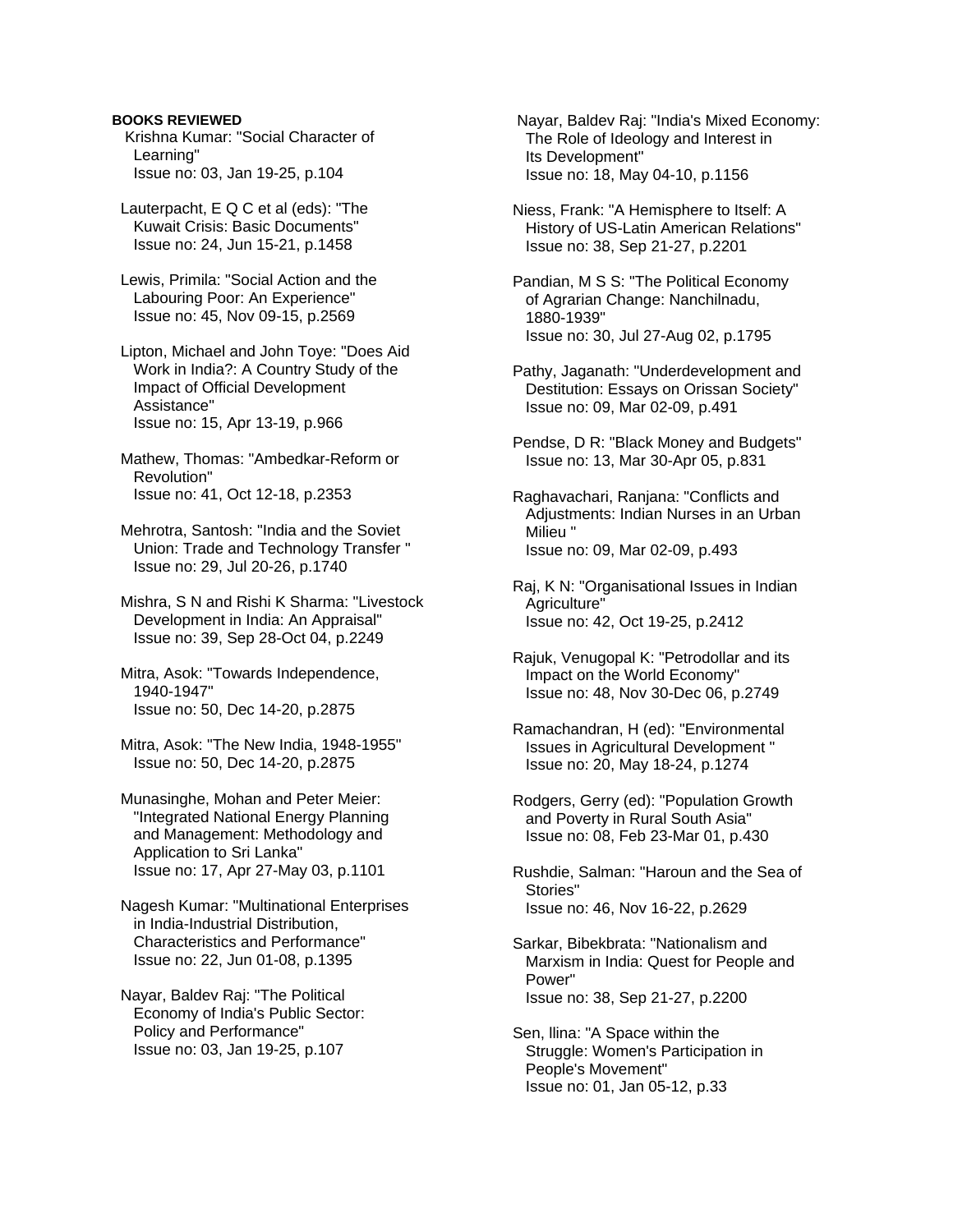## **BOOKS REVIEWED**

 Seth, Pran Nath: "Fiji: A Paradise in Peril" Issue no: 35, Aug 31-Sep 06, p.2051

 Singh, Manjit: "The Political Economy of Unorganised Industry: A Study of the labour Process" Issue no: 21, May 25-30, p.1336

 Society for Promotion of Area Resource Centres: "We the Invisible: A Census of Pavement Dwellers" Issue no: 41, Oct 12-18, p.2355

 Society for Promotion of Area Resource Centres: "Beyond the Beaten Track: Resettlement Initiatives of People Who Live Along the Railway Tracks in Bombay" Issue no: 41, Oct 12-18, p.2355

 Srinivas, R Melkote: "Communication for Development in the Third World: Theory and Practice" Issue no: 45, Nov 09-15, p.2570

 Stargardt, Janice: "The Ancient Pyu of Burma" Issue no: 31, Aug 03-10, p.1855

 Stargardt, Janice: "Early Pyu Cities in a Man-Made Landscape" Issue no: 31, Aug 03-10, p.1855

 Stein, Burton: "Thomas Munro: The Origins of the Colonial State and His Vision of Empire" Issue no: 01, Jan 05-12, p.31

 Thapan, Meenakshi: "Life at School: An Ethnographic Study" Issue no: 34, Aug 24-30, p.1975

 Thapar, Raj: "All These Years" Issue no: 19, May 11-17, p.1216

 Tiwari, T K: "Rural Employment Programmes in India: The Implementation Process" Issue no: 24, Jun 15-21, p.1459

 UNICEF: "The State of the World's Children 1991" Issue no: 49, Dec 07-13, p.2814

 United Nations Industrial Development Organisation (UNIDO): "India: New Dimensions of Industrial Growth" Issue no: 25, Jun 22-28, p.1535

 Vigarello, George: "Concepts of cleanliness: Changing Attitudes in France Since the Middle Ages" Issue no: 34, Aug 24-30, p.1973

 Wali, Kameshwar C : "Chandra: A Biography of S Chandrasekhar" Issue no: 48, Nov 30-Dec 06, p.2747

 Weiner, Myron: "The Child and the State in India: Child Labour and Education Policy in Comparative Perspectives" Issue no: 27, Jul 06-13, p.1670

 Weiner, Myron: "The Indian Paradox: Essays in Indian Politics" Issue no: 43, Oct 26-Nov 01, p.2470

## **BRITISH RULE**

 Colonial Get-Away; Amar Farooqui (BR) Issue no: 50, Dec 14-20, p.2874

 From a Fractured Compromise to a Democratic Consensus: Planning and Political Economy in Post-Colonial India; Amiya Kumar Bagchi (SA) Issue no: 11, Mar 10-29, p.611

 Hobson's Choice; Saad A Saidullah (BR) Issue no: 30, Jul 27-Aug 02, p.1796

 Mandalisation under British Rule in Bengal; G K Lieten (BR) Issue no: 25, Jun 22-28, p.1534

 Science as a Tool in British India; R K Kochhar (SA) Issue no: 33, Aug 17-23, p.1927

 Sex in the Empire; Gautam Sen (BR) Issue no: 26, Jun 29-Jul 05, p.1601

 Technical Institutes in Colonial India: Kala Bhavan, Baroda(1890-1900); Dhruv Raina and S Irfan Habib (C) Issue no: 46, Nov 16-22, p.2619

#### **BUDDHISM**

 Ambedkar and Buddhism; Dhammachari Lokamitra (D) Issue no: 20, May 18-24, p.1303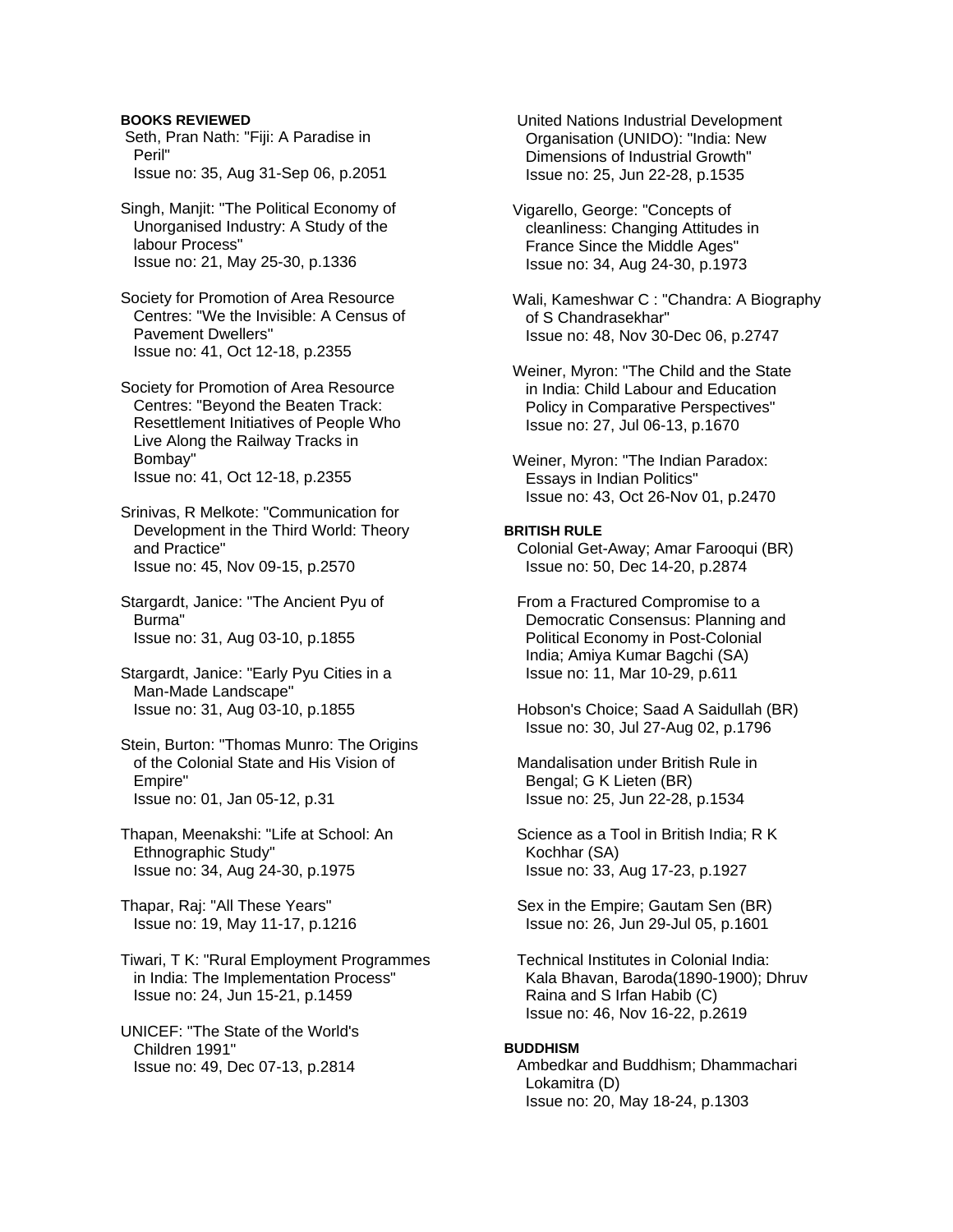## **BUDDISTS**

 Hinduisation of Ambedkar in Maharashtra; Gopal Guru (F) Issue no: 07, Feb 16-22, p.339

## **BUDGET**

 Blurred Figures: The Budget (Ed) Issue no: 30, Jul 27-Aug 02, p.1772

 Cutting Corners: Budget Deficit (Ed) Issue no: 20, May 18-24, p.1248

 Is Anyone Counting the Cost?: Space Programme (Ed) Issue no: 39, Sep 28-Oct 04, p.2228

 Menace of Black Money; T K Karthykeyan (BR) Issue no: 13, Mar 30-Apr 05, p.831

 Monitoring Budget Deficits of Government: An Alternative Methodology; Pronab Sen (SA) Issue no: 46, Nov 16-22, p.2638

 Shifting the Burden (Ed) Issue no: 09, Mar 02-09, p.455

 Single-Point Budget (Ed) Issue no: 30, Jul 27-Aug 02, p.1771

 Volume and Composition of Government Subsidies in India, 1987-88; Sudipto Mundle and M Govinda Rao (SA) Issue no: 18, May 04-10, p.1157

## **BUDGET DEFICIT**

 Adjustment in the 1991-92 Budget: Hard-Headed or Soft-Headed?; S Guhan (SA) Issue no: 34, Aug 24-30, p.1999

 Budget Deficit of the Central Government; K S Gill (SA) Issue no: 01, Jan 05-12, p.49

 Monitoring Budget Deficits of Government: An Alternative Methodology; Pronab Sen (SA) Issue no: 46, Nov 16-22, p.2638

 Monitoring Budget Deficits through Time Series Models; R B Barman and D Ray (SA) Issue no: 13, Mar 30-Apr 05, p.847

 Monitoring Budget Deficits: A Time Series Model for India; Srinivasa Madhur and Wilima Wadhwa (SA) Issue no: 04, Jan 26-Feb 01, p.169

## **BUDGET DEFICIT-1990-1991**

 Monitoring Budget Deficits with Time Series Models; J V M Sarma (SA) Issue no: 30, Jul 27-Aug 03, p.1815

# **BUDGET, STATES**

 Axe on Statutory Transfers: State Finances (Ed) Issue no: 31, Aug 03-10, p.1824

## **BUDGET, UNION**

 Budget Deficit of the Central Government; K S Gill (SA) Issue no: 01, Jan 05-12, p.49

 Legislative Control of Public Spending; K P Joseph (F) Issue no: 14, Apr 06-12, p.880

 Towards Neo-Colonial Dependency: New Delhi; BM (C) Issue no: 31, Aug 03-10, p.1837

 Why This Neglect?: NRI Remittances (Ed) Issue no: 33, Aug 17-23, p.1885

## **BUDGET, UNION-1990-1991**

 Can a Tight Monetary Policy Make Up for a Weak Budget?; Arun Ghosh (F) Issue no: 46, Nov 16-22, p.2605

 Food Subsidies: IMF Prescriptions Could Spell Trouble; Sukumar Muralidharan (F) Issue no: 17, Apr 27-May 03, p.1083

## **BUDGET, UNION-1991-1992**

 Adjustment in the 1991-92 Budget: Hard-Headed or Soft-Headed?; S Guhan (SA) Issue no: 34, Aug 24-30, p.1999

 The Budget and Its relevance for Restructuring the Economy; Arun Ghosh (SA) Issue no: 34, Aug 24-30, p.2011

 Budget in the Time of Change: Reflections on Restructuring; Kaushik Basu (SA) Issue no: 35, Aug 31-Sep 06, p.2053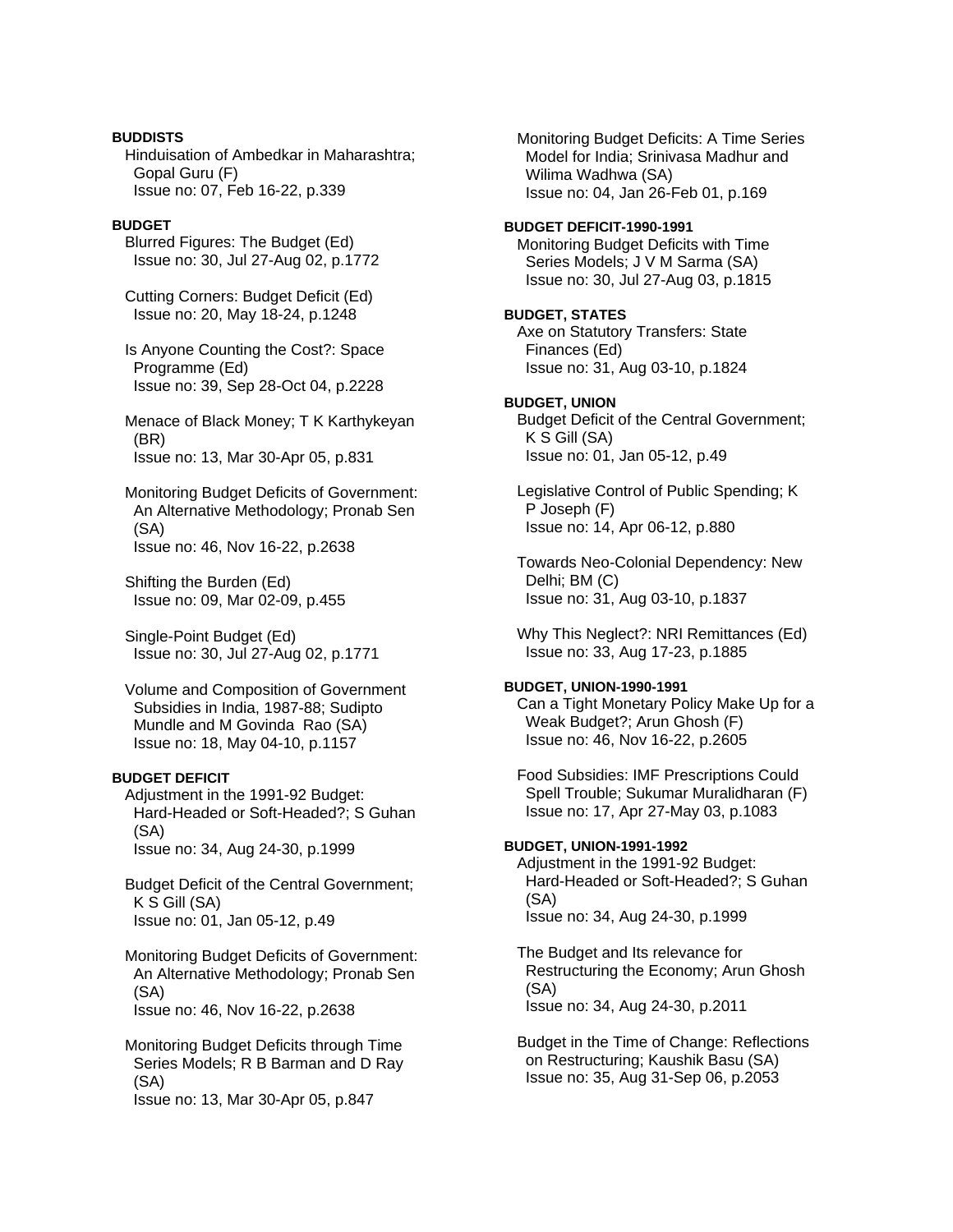## **BUDGET, UNION-1991-1992**

 Loosing Battle (Ed) Issue no: 33, Aug 17-23, p.1883

 Macro Imbalances, Stabilisation Programme and Union Budget; B B Bhattacharya (SA) Issue no: 34, Aug 24-30, p.2005

 New Policy Measures; D T Lakdawala (SA) Issue no: 34, Aug 24-30, p.1989

 On the Crisis and the Remedies; Pulin B Nayak (SA) Issue no: 34, Aug 24-30, p.1993

#### **BUREAUCRACY**

 Economic Policy Reform: Mindsets, Old and New; Ramaswamy R Iyer (SA) Issue no: 52, Dec 28-31, p.3011

 Indian Development Strategy: An Exchange of Views; T N Srnivasan (P) Issue no: 31, Aug 03-10, p.1850

 Industrial Policy Statement: Missing Dimension; Padmini Swaminathan (C) Issue no: 39, Sep 28-Oct 04, p.2237

 Reform of Government ; S D Morarka (LE) Issue no: 15, Apr 13-19, p.926

 Too Late, Too Little; S R Sen (P) Issue no: 22, Jun 01-08, p.1393

#### **BURMA**

 Problems of Resistance: Burma (Ed) Issue no: 46, Nov 16-22, p.2601

 Pyu Civilisation; Peter Nolan (BR) Issue no: 31, Aug 03-10, p.1855

 Pyu Civilisation; Peter Nolan (BR) Issue no: 31, Aug 03-10, p.1855

## **CALCUTTA**

 At the Receiving End: Police Atrocities (Ed) Issue no: 42, Oct 19-25, p.2385

 Calcutta's Lead: Against Superstition (Ed) Issue no: 13, Mar 30-Apr 05, p.797

 Capital, State and Petty Trading in Calcutta; Nandini Dasgupta (SA) Issue no: 30, Jul 27-Aug 02, p.1799  Eroded Sensibilities: Politics (Ed) Issue no: 08, Feb 23-Mar 01, p.393

 Metro Workers Fight Retrenchment; Sandip Bandyopadhyay (F) Issue no: 07, Feb 16-22, p.347

 Urban Building: System Constraints in Calcutta; Sreemay Basu (C) Issue no: 31, Aug 03-10, p.1844

## **CAPITALISM**

 Colonial Capitalism and Agrarian Social Structure: Palestine: A Case Study; Nahla Abdo (RA) Issue no: 30, Jul 27-Aug 02, p.PE73

 Dismantling Apartheid: Problems and Prospects; Rajen Harshe (SA) Issue no: 08, Feb 23-Mar 01, p.439

 Emergence of the Underclass: United States; Aparna Viswanathan (C) Issue no: 43, Oct 26-Nov 01, p.2463

 Export-Led Market Capitalism: China; Nigel Harris (F) Issue no: 21, May 25-30, p.1330

 Reflections on the Revolutions in Russia; A T Callinicos (SA) Issue no: 51, Dec 21-27, p.2943

 Rise of Kulak Power and Caste Struggle in North India; Pradhan H Prasad (SA) Issue no: 33, Aug 17-23, p.1923

 Soviet Developments Anticipated; V Singh (LE) Issue no: 26, Jun 29-Jul 05, p.1570

 Systemic Upheavals and Crises: Lessons for India; Rajen Harshe (P) Issue no: 41, Oct 12-18, p.2348

## **CASTE CONFLICTS**

 Caste and Efficiency; T V Achutha Warrier (LE) Issue no: 36, Sep 07-13, p.2070

 Caste and Gender: Understanding Dynamics of Power and Violence; Vasant Kannabiran and Kalpana Kannabiran (C) Issue no: 37, Sep 14-20, p.2130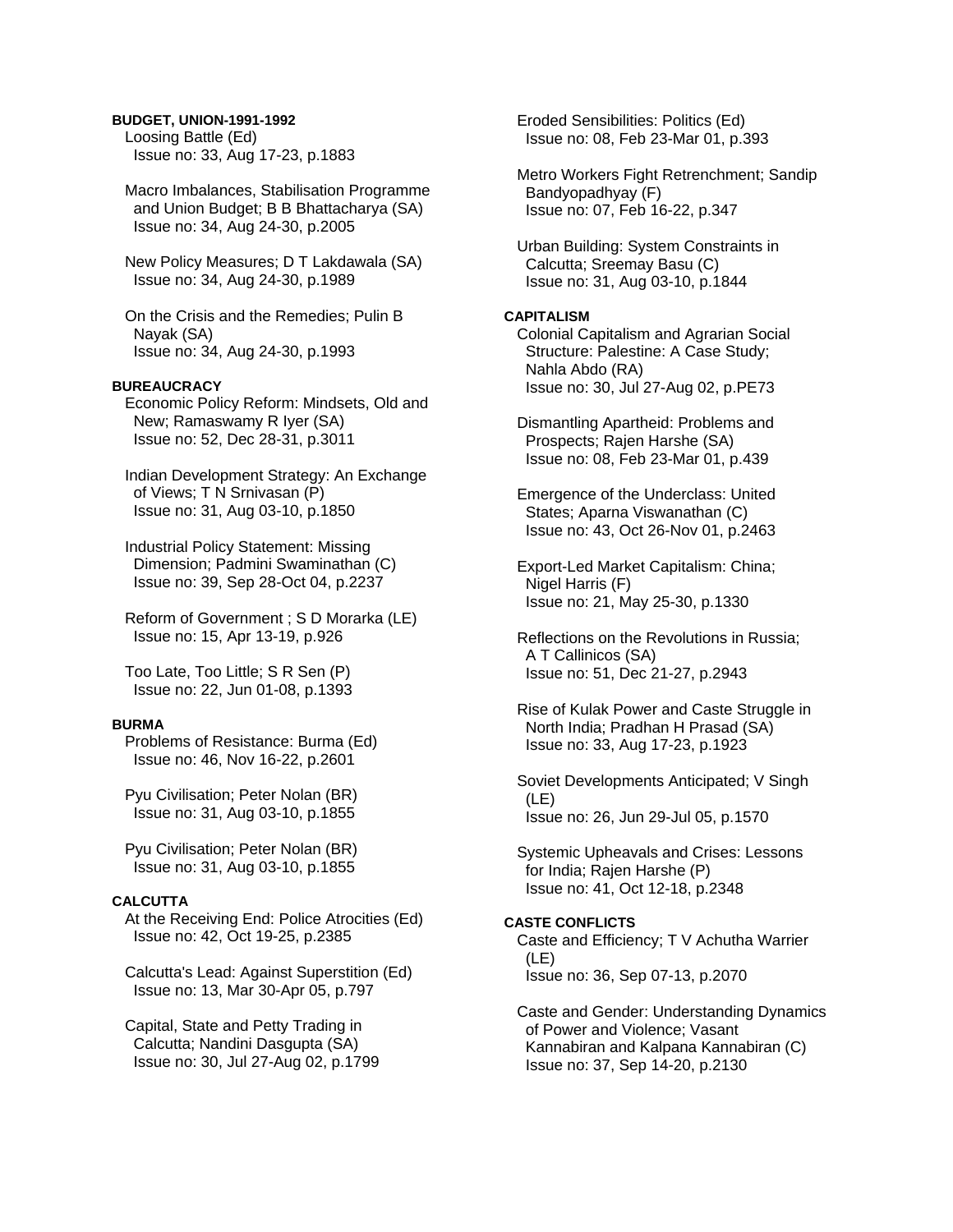## **CASTE CONFLICTS**

 Caste Tensions; Geetha and S V Rajadurai (LE) Issue no: 50, Dec 14-20, p.2842

 Chicken Biryani and the Inconsequential Bramhin; M S S Pandian (C) Issue no: 35, Aug 31-Sep 06, p.2043

 Dalit Killings in Marathwada; Gopal Guru  $(C)$ Issue no: 51, Dec 21-27, p.2926

 Rise of Kulak Power and Caste Struggle in North India; Pradhan H Prasad (SA) Issue no: 33, Aug 17-23, p.1923

 Significant Silence: Anti-Mandal Agitation (Ed) Issue no: 42, Oct 19-25, p.2384

 State and Society in a Changing Political Perspective; T V Sathyamurthy (SA) Issue no: 06, Feb 09-15, p.303

 This Mandalist Myopia; B Sivaraman (D) Issue no: 06, Feb 09-15, p.314

 Upper Caste Violence: Study of Chunduru: Andhra Pradesh (C) Issue no: 36, Sep 07-13, p.2079

#### **CASTES AND CASTE SYSTEM**

 Biased Interpretations; Kanakalatha Mukund (LE) Issue no: 34, Aug 24-30, p.1938

 Caste and Bihar Politics; Ravindra Kumar Verma (F) Issue no: 18, May 04-10, p.1142

 Caste of Indian English Novel; Makarand R Paranjape (P) Issue no: 40, Oct 05-11, p.2298

 Jotirao Phule: An Incomplete Renaissance; Satyakam Joshi and K S Raman (F) Issue no: 21, May 25-30, p.1325

 Mandalisation under British Rule in Bengal; G K Lieten (BR) Issue no: 25, Jun 22-28, p.1534

 On Names; N M Gouripati Rao (LE) Issue no: 25, Jun 22-28, p.1494

 Politics of Misreading; Makarand R Paranjape (D) Issue no: 52, Dec 28-31, p.3022

 Reviving Shibboleths; A R Subbiah (LE) Issue no: 34, Aug 24-30, p.1938

## **CAUVERY WATER DISPUTE**

 Beyond the River: Karnataka (Ed) Issue no: 51, Dec 21-27, p.2908

 Evading the Issue: Cauvery Dispute (Ed) Issue no: 30, Jul 27-Aug 02, p.1772

## **CENSORSHIP**

 Gulf War and Censorship; A G Noorani (CL) Issue no: 13, Mar 30-Apr 05, p.804

 Press Freedom and Tribunals; A G Noorani (CL) Issue no: 52, Dec 28-31, p.2975

#### **CENSUS**

 1991 Population Census: Some Facts and Policy Issues; V Nath (OP) Issue no: 37, Sep 14-20, p.2148

 1991 Population Census: Some Facts and Policy Issues-II; V Nath (OP) Issue no: 51, Dec 21-27, p.2937

 Change in Number of Rural and Urban Poor between 1970-71 and 1983; Suresh D Tendulkar and L R Jain (SA) Issue no: 11, Mar 10-29, p.709

 Demographic Variables and Structure of Poverty; Abusaleh Shariff (BR) Issue no: 08, Feb 23-Mar 01, p.430

 A Different Lens: Census (Ed) Issue no: 07, Feb 16-22, p.324

 Distortion of Census Data on Scheduled Tribes; Sharad Kulkarni (F) Issue no: 05, Feb 02-08, p.205

 Enumeration with Peoples Participation; Meera Bapat (BR) Issue no: 41, Oct 12-18, p.2355

 Enumeration with Peoples Participation; Meera Bapat (BR) Issue no: 41, Oct 12-18, p.2355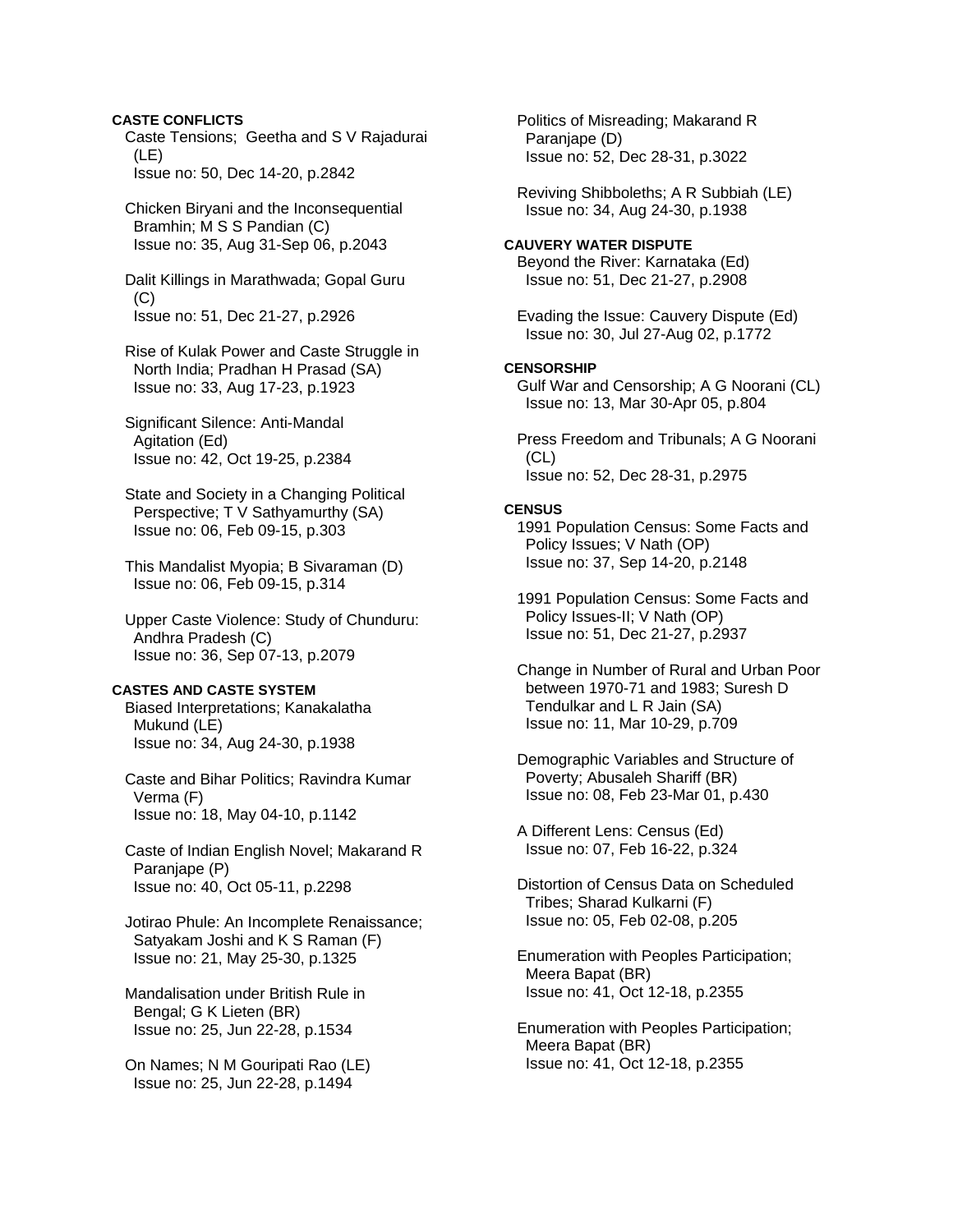## **CENSUS**

 Let Them Die: Population (Ed) Issue no: 04, Jan 26-Feb 01, p.140

## UNDP's Human Development Index: A Computation for Indian States; A K Shiv Kumar (C) Issue no: 41, Oct 12-18, p.2343

 Variation in Sex Ratio: Development Implications; Amitabh Kundu and Mahesh K Sahu (C) Issue no: 41, Oct 12-18, p.2341

## **CENSUS-1991**

 Telling Figures: Census 1991 (Ed) Issue no: 16, Apr 20-26, p.1009

## **CENTRE-STATE FINANCIAL RELATIONS**

 Plan Transfers to States: Revised Gadgil Formula: An Analysis; R Ramalingom and K N Kurup (SA) Issue no: 09, Mar 02-09, p.501

 State and Statelessness in Our Time; Rajni Kothari (SA) Issue no: 11, Mar 10-29, p.553

#### **CENTRE-STATE RELATIONS**

 Article 356: Centre and States (Ed) Issue no: 14, Apr 06-12, p.856

 Centre against Bihar: Bihar; Indu Bharti (F) Issue no: 13, Mar 30-Apr 05, p.822

 Justifying State Lawlessness: Assam (Ed) Issue no: 19, May 11-17, p.1189

 Low Conduct: Centre and States (Ed) Issue no: 09, Mar 02-09, p.457

## **CHARITABLE TRUSTS**

 Venkataramanan Memorial Fund; M N Srinivas (LE) Issue no: 47, Nov 23-29, p.2654

#### **CHATTISGARH**

 Chattisgarh People's Movement after Niyogi; Bharat Dogra (C) Issue no: 43, Oct 26-Nov 01, p.2457

 What Chattisgarh Movement Means; Anil Nauriya (C) Issue no: 48, Nov 30-Dec 06, p.2735

## **CHEMICAL INDUSTRY**

 How Many More Bhopal (Ed) Issue no: 48, Nov 30-Dec 06, p.2719

# **CHHATISGARH**

 Niyogi's Murder; Das et al Punalekar (LE) Issue no: 43, Oct 26-Nov 01, p.2442

#### **CHILD LABOUR**

 Banning Child Labour; Krishna Kumar (C) Issue no: 52, Dec 28-31, p.2983

 Child labour among Digaru Mishimis of Arunachal Pradesh; Krishna Chaitanya  $(C)$ Issue no: 36, Sep 07-13, p.2084

 Plain Tales of This Raj; Nasir Tyabji (BR) Issue no: 27, Jul 06-13, p.1670

#### **CHILDREN**

 Economic Transition and Children; Santosh Mehrotra (BR) Issue no: 49, Dec 07-13, p.2814

 Metastasis of Parenthood; Deena Khatkhate (F) Issue no: 26, Jun 29-Jul 05, p.1576

 Slow Death for Mentally Retarded; Wishvas Rane (F) Issue no: 22, Jun 01-08, p.1388

## **CHINA**

 Democracy and China; J Bruce Jacobs (C) Issue no: 33, Aug 17-23, p.1905

 Export-Led Market Capitalism: China; Nigel Harris (F) Issue no: 21, May 25-30, p.1330

 Forgettable Anniversary; GPD (F) Issue no: 24, Jun 15-21, p.1441

 Poetry Changes Nothing; GPD (F) Issue no: 21, May 25-30, p.1312

 Politics of Art-Forms; GPD (F) Issue no: 17, Apr 27-May 03, p.1077

#### **CIVIL LIBERTIES**

 One-Eyed Justice: Civil Liberties (Ed) Issue no: 43, Oct 26-Nov 01, p.2444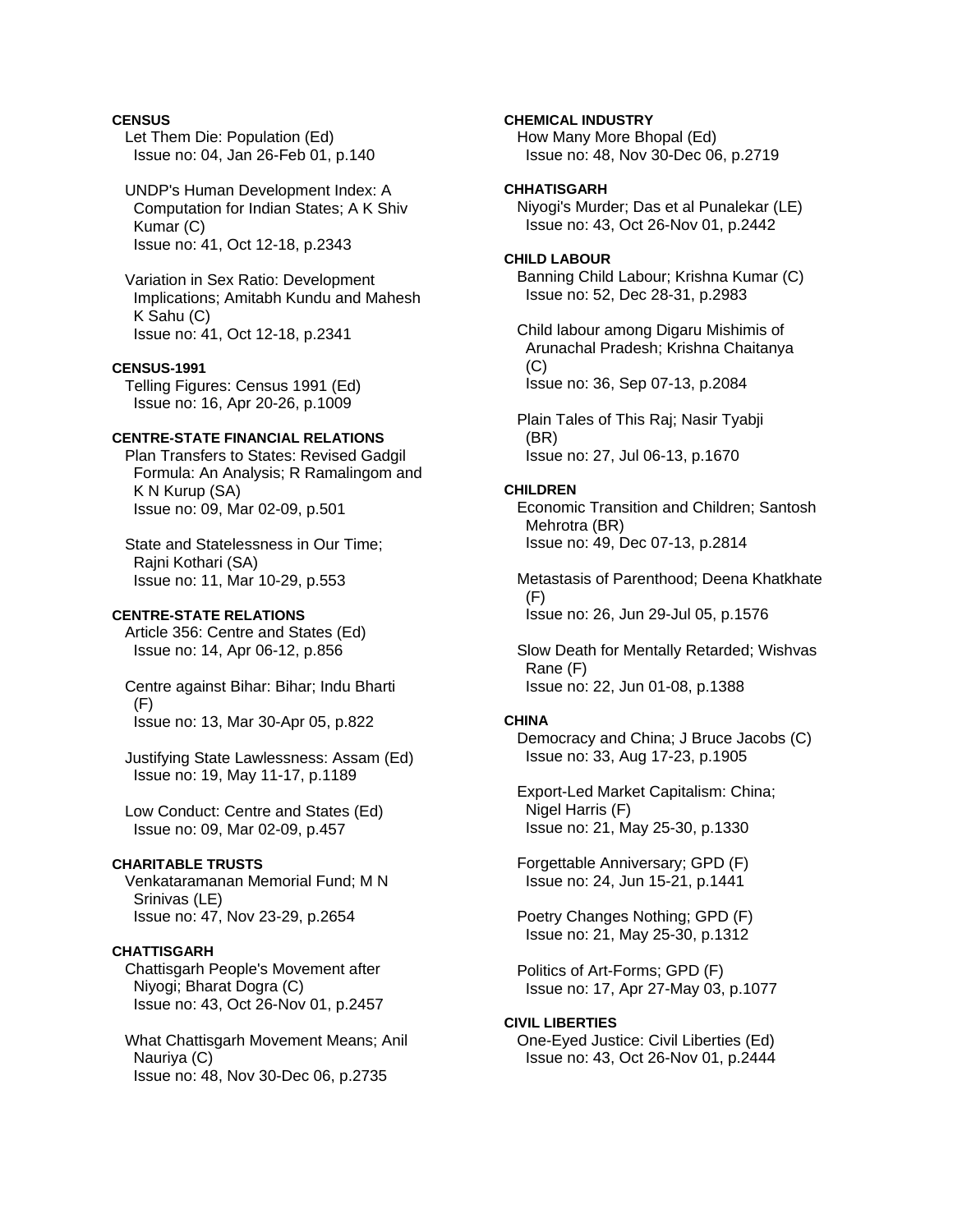## **CIVIL WAR**

 Danger from US Involvement: Ethiopia (Ed) Issue no: 24, Jun 15-21, p.1430

## **COLONIAL RULE**

 Chanemougam, King of French India: Social and Political Foundations of an Absolute Power under the Third Republic; Jaques Weber (SA) Issue no: 06, Feb 09-15, p.291

 Colonial Power and Micro-Social Interactions: Nineteenth Century India; Sabyasachi Bhattacharya (SA) Issue no: 22, Jun 01-08, p.1399

 The Left and Indian National Movement; Anirudha Gupta (BR) Issue no: 38, Sep 21-27, p.2200

 The Post-Colonial City; Neera Chandoke (P) Issue no: 50, Dec 14-20, p.2868

#### **COLONIALISM**

 Colonial Capitalism and Agrarian Social Structure: Palestine: A Case Study; Nahla Abdo (RA) Issue no: 30, Jul 27-Aug 02, p.PE73

 Munro as an Imperial Hero; P Radhakrishnan (BR) Issue no: 01, Jan 05-12, p.31

#### **COMMODITY PRICES**

 Export Promotion, Exchange Rates and Commodity Prices; V Bhaskar (SA) Issue no: 20, May 18-24, p.1277

#### **COMMON PROPERTY RESOURCES**

 Poverty and Common Property Resources: Case Study of a Rope Making Industry; Alok Johri and N Krishnakumar (SA) Issue no: 50, Dec 14-20, p.2897

 Sustainability and Viability of Small and Marginal Farmers: Animal Husbandry and Common Property Resources; Syed Ajmal Pasha (RA) Issue no: 13, Mar 30-Apr 05, p.A27

 Tragedy of the Commons and Comedy of Common Property Resources; A Damodaran (SA) Issue no: 38, Sep 21-27, p.2213

## **COMMONWEALTH**

 Selective Sensitivity: Chogm (Ed) Issue no: 45, Nov 09-15, p.2545

## **COMMUNAL VIOLENCE**

 Aligarh Hospital `Massacre': Fact and Fiction; Rajesh Sofat (F) Issue no: 19, May 11-17, p.1205

 BJP's Changing View of Hindu-Muslim Relations; Kameshwar Choudhary (C) Issue no: 33, Aug 17-23, p.1901

 The Bloody Trail: Ramjanmabhoomi and Communal Violence in UP; Asghar Ali Engineer (F) Issue no: 04, Jan 26-Feb 01, p.155

 Brainwashing Campaign: Communal Violence (Ed) Issue no: 05, Feb 02-08, p.190

 Communal Riots before, during and after Lok Sabha Elections; Asghar Ali Engineer (C) Issue no: 37, Sep 14-20, p.2135

 Communal Violence in Hyderabad (LE) Issue no: 01, Jan 05-12, p.2

 Dangerous Situation: India-Bangladesh Border (Ed) Issue no: 13, Mar 30-Apr 05, p.796

 In Defence of the Fragment: Writing about Hindu-Muslim Riots in India Today; Gyanendra Pandey (SA) Issue no: 11, Mar 10-29, p.559

 Jotirao Phule: An Incomplete Renaissance; Satyakam Joshi and K S Raman (F) Issue no: 21, May 25-30, p.1325

 Let Down By The State: Minorities (Ed) Issue no: 01, Jan 05-12, p.4

 Making of the Hyderabad Riots; Asghar Ali Engineer (F) Issue no: 06, Feb 09-15, p.271

 Religion, Communal Identities and Communal Violence; Balraj Puri (BR) Issue no: 29, Jul 20-26, p.1738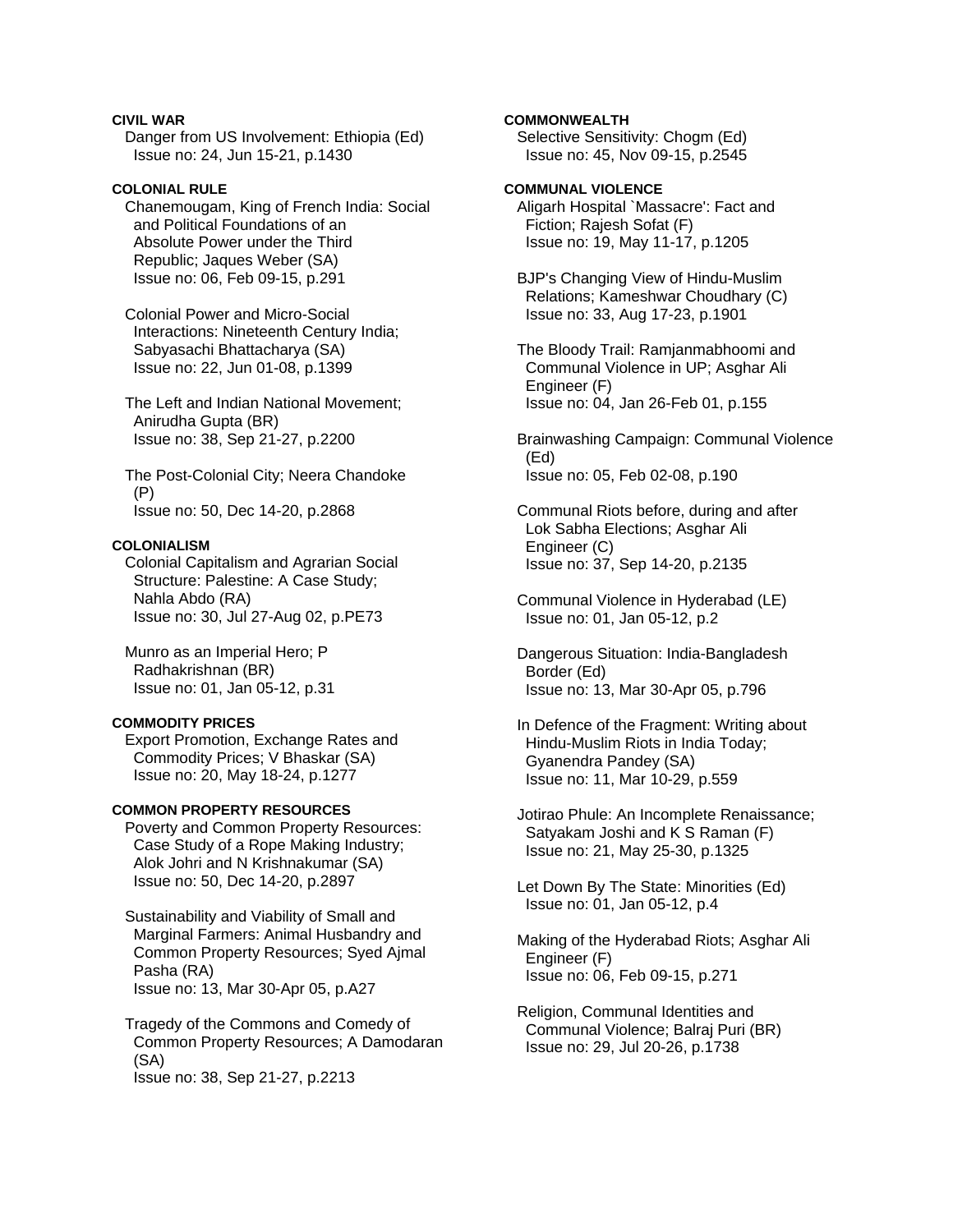## **COMMUNAL VIOLENCE**

 Road to Raktakshetram. Report from Chunduru; M Shatrugna (C) Issue no: 34, Aug 24-30, p.1967

 Towards Communal Harmony; S M Paranjape (LE) Issue no: 09, Mar 02-09, p.454

### **COMMUNALISM**

 Against Communalism; Thapar et al Panikkar (LE) Issue no: 19, May 11-17, p.1186

 Artists against Communalism; Bhisam et al Sahni (LE) Issue no: 03, Jan 19-25, p.70

 Communal Factor: Kerala (Ed) Issue no: 14, Apr 06-12, p.856

 Communalism and Fundamentalism: Some Notes on the Nature of Ethnic Politics in India; Dipankar Gupta (SA) Issue no: 11, Mar 10-29, p.573

 Delusion on Communalism; S Amre (LE) Issue no: 15, Apr 13-19, p.926

 Lok Sabha Elections and Communalisation of Politics; Asghar Ali Engineer (C) Issue no: 27, Jul 06-13, p.1649

 Misreading Militant Hinduism; J V Deshpande (D) Issue no: 13, Mar 30-Apr 05, p.851

 Religion, Communal Identities and Communal Violence; Balraj Puri (BR) Issue no: 29, Jul 20-26, p.1738

 Roots of Present Communal Crisis; Victor S D'Souza (P) Issue no: 21, May 25-30, p.1333

 The Women as Communal Subject: Rashtrasevika Samiti and Ram Janmabhoomi Movement; Tanika Sarkar (SA) Issue no: 35, Aug 31-Sep 06, p.2057

## **COMMUNICATION MEDIA**

 Death of a Media Baron; Frederick F Clairmonte (C) Issue no: 50, Dec 14-20, p.2865

 Press Freedom and Tribunals; A G Noorani (CL) Issue no: 52, Dec 28-31, p.2975

 Video Newsmagazine Boom (F) Issue no: 07, Feb 16-22, p.348

 A Visitors Notes on Britain; Anamica (C) Issue no: 40, Oct 05-11, p.2294

 West's Disinformation Campaign: Gulf War and Environment (Ed) Issue no: 52, Dec 28-31, p.2970

#### **COMMUNISM**

 Appeal For Archival Material (LE) Issue no: 01, Jan 05-12, p.2

 Economic Content of Socialism in Lenin: Is It the Same as in Marx?; Paresh Chattopadhyay (RA) Issue no: 04, Jan 26-Feb 01, p.PE2

 Need for Joint Action: Third World Debt (Ed) Issue no: 18, May 04-10, p.1124

## **COMMUNIST PARTIES**  At the Receiving End: Police Atrocities (Ed) Issue no: 42, Oct 19-25, p.2385

 Changing Scenario: West Bengal (Ed) Issue no: 15, Apr 13-19, p.929

 Communist Theory and Communist Parties; Rajendra Prasad (P) Issue no: 13, Mar 30-Apr 05, p.827

 Consensual Politics; Ajit Roy (LE) Issue no: 51, Dec 21-27, p.2906

 CPI in the Forties; Ajit Roy (LE) Issue no: 50, Dec 14-20, p.2904

 CPI's Dilemma: Politics (Ed) Issue no: 01, Jan 05-12, p.5

 Eroded Sensibilities: Politics (Ed) Issue no: 08, Feb 23-Mar 01, p.393

 Half-way House: CPI(M) (Ed) Issue no: 46, Nov 16-22, p.2600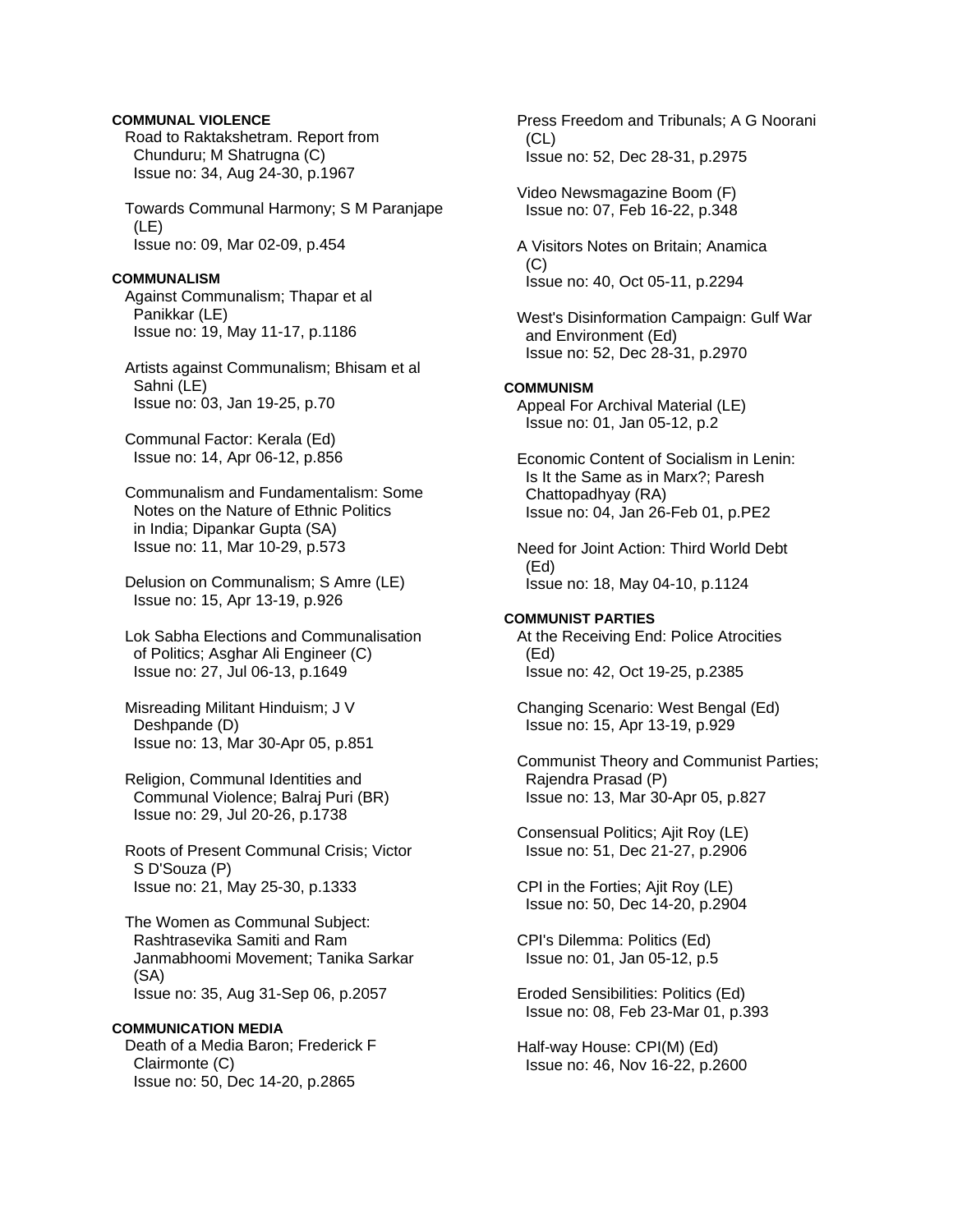## **COMMUNIST PARTIES**

 The Left and Democracy; Srila Sen (C) Issue no: 46, Nov 16-22, p.2614

 Left Front and Left Intellectuals; Anirban Biswas (LE) Issue no: 21, May 25-30, p.1306

 Mandal Commission and Left Front in West Bengal; Sweta Kushry (F) Issue no: 08, Feb 23-Mar 01, p.419

 Old Myths (Ed) Issue no: 24, Jun 15-21, p.1427

 Reservation and CPI(M); Anirban Biswas (LE) Issue no: 05, Feb 02-08, p.186

 Self-Critical Exercise: West Bengal (Ed) Issue no: 35, Aug 31-Sep 06, p.2029

 Shrinking Limits: Trade Unions (Ed) Issue no: 14, Apr 06-12, p.857

 Towards an Anthropology of Power; Harsh Sethi (BR) Issue no: 19, May 11-17, p.1216

 Turbulence in CPI(M): Political Parties (Ed) Issue no: 49, Dec 07-13, p.2780

 Warped Priorities: West Bengal (Ed) Issue no: 48, Nov 30-Dec 06, p.2720

## **COMMUNISTS**

 Avoidable Tragedy of the Left in India; Pranab Bardhan (P) Issue no: 42, Oct 19-25, p.2408

 Communists and Demand for Pakistan; Ajit Roy (LE) Issue no: 25, Jun 22-28, p.1494

 Communists and Demand for Pakistan; M Ray (LE) Issue no: 33, Aug 17-23, p.1882

 Communists and Democracy in the Philippines; Olle Tornquist (SA) Issue no: 27, Jul 06-13, p.1683

 Communists and Democracy in the Philippines; Olle Tornquist (SA) Issue no: 29, Jul 20-26, p.1757

 Indian Development Strategy: An Exchange of Views; Arun Ghosh (F) Issue no: 39, Sep 28-Oct 04, p.2234

 The Left and Indian National Movement; Anirudha Gupta (BR) Issue no: 38, Sep 21-27, p.2200

 Marxism and Crisis of Communist Ideology; Kian Tajbakhsh (D) Issue no: 33, Aug 17-23, p.1934

 On Birati, the CPI(M) and Tradition in Bengal; Brinda Karat (D) Issue no: 18, May 04-10, p.1182

 State and the Making of Communist Politics in India, 1947-1957; Javed Alam (SA) Issue no: 45, Nov 09-15, p.2573

# **COMPANIES**

 Adithya Exports Issue no: 17, Apr 27-May 03, p.1073

 Akhil Ceramics Issue no: 31, Aug 03-10, p.1829

 Alexcon Extrusions Issue no: 41, Oct 12-18, p.2333

 Alsa Marine and Harvests Issue no: 33, Aug 17-23, p.1891

 Amara Raja Batteries Issue no: 03, Jan 19-25, p.77

 Ambuja Electrocastings Issue no: 06, Feb 09-15, p.259

 Ambuja Foods Issue no: 14, Apr 06-12, p.861

 Amethi Textiles Issue no: 48, Nov 30-Dec 06, p.2725

 Andhra Bank: All-Round Growth Issue no: 27, Jul 06-13, p.1641

 Andhra Petrochemicals Issue no: 40, Oct 05-11, p.2277

 Andhra Pradesh State Road Transport Corporation (APSRTC): Year of Turmoil Issue no: 24, Jun 15-21, p.1433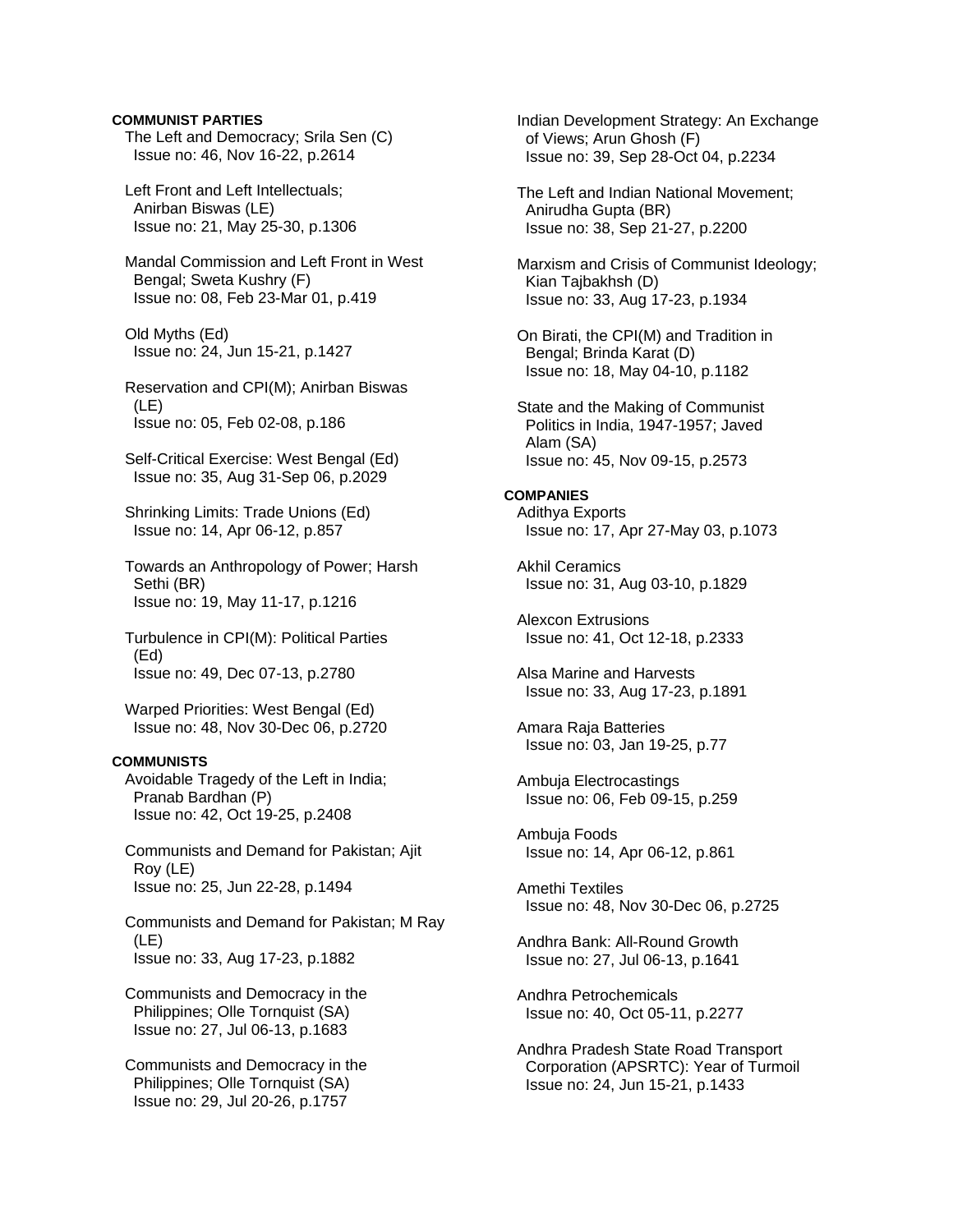# **COMPANIES**  Ankit Granites Issue no: 50, Dec 14-20, p.2849 Apollo Tyres: Dividend Doubled Issue no: 37, Sep 14-20, p.2128 Arihant Fabrics Issue no: 13, Mar 30-Apr 05, p.803 Arlabs: Successful Cost Control Issue no: 06, Feb 09-15, p.258 Arvind Mills: Making Textiles Profitable Issue no: 05, Feb 02-08, p.194 Asea Brown Boveri(ABB): Technology **Upgradation**  Issue no: 31, Aug 03-10, p.1827 Asher Textiles: Thrust on Exports Issue no: 47, Nov 23-29, p.2661 Ashiana Agro Industries (AAIL) Issue no: 43, Oct 26-Nov 01, p.2449 Ashok Leyland: Thrust on Technology Issue no: 34, Aug 24-30, p.1944 Asian Paints: Paints for the Future Issue no: 50, Dec 14-20, p.2847 Atlas Copco: Turn Around despite Demand Recession Issue no: 42, Oct 19-25, p.2389 ATV Projects Issue no: 52, Dec 28-31, p.2973 Autolec Industries Issue no: 03, Jan 19-25, p.77 Bajaj Auto: A Rough Riding Issue no: 38, Sep 21-27, p.2180 Bajaj Tempo: Sharp Rise in Costs Issue no: 36, Sep 07-13, p.2075 Bakelite Hylam: Successful R and D Issue no: 48, Nov 30-Dec 06, p.2724 Bank Of Baroda: All-Round Advance Issue no: 17, Apr 27-May 03, p.1072 Barar Vanaspati Issue no: 48, Nov 30-Dec 06, p.2725

 Baroda Rayon: Margin under Pressure Issue no: 40, Oct 05-11, p.2275

 Bata India: Demand Constraint to the Fore; Kumaran Pola Issue no: 27, Jul 06-13, p.1640

 Bausch and Lomb India Issue no: 44, Nov 02-08, p.2497

 Bellary Steels And Alloys: Towards Self Reliance Issue no: 33, Aug 17-23, p.1890

 Benzo Petrochemicals: Basic Chemicals **Project** Issue no: 22, Jun 01-08, p.1368

 Berger Paints India: Larger Reliance on Imports Issue no: 04, Jan 26-Feb 01, p.143

 Best & Crompton Engineering Issue no: 05, Feb 02-08, p.195

 Bhadrachalam Paperboards: Success through Value Added Products Issue no: 30, Jul 27-Aug 03, p.1775

 Bharat Forge: Forging Ahead (C) Issue no: 41, Oct 12-18, p.2332

 Bharat Forge: Modernisation Programme Issue no: 14, Apr 06-12, p.860

 Bharat Heavy Plate And Vessels: Large Steel Plant Orders Issue no: 20, May 18-24, p.1255

 Bhuwalka Steel Issue no: 52, Dec 28-31, p.2973

 Birla 3M Issue no: 07, Feb 16-22, p.330

 Birla Jute: Improved Profitability Issue no: 35, Aug 31-Sep 06, p.2032

 Blue Star: Period of Transition Issue no: 39, Sep 28-Oct 04, p.2232

 Boehringer Mannheim: New Products Issue no: 51, Dec 21-27, p.2912

 BOI Mutual Fund: Festival Scheme Issue no: 43, Oct 26-Nov 01, p.2448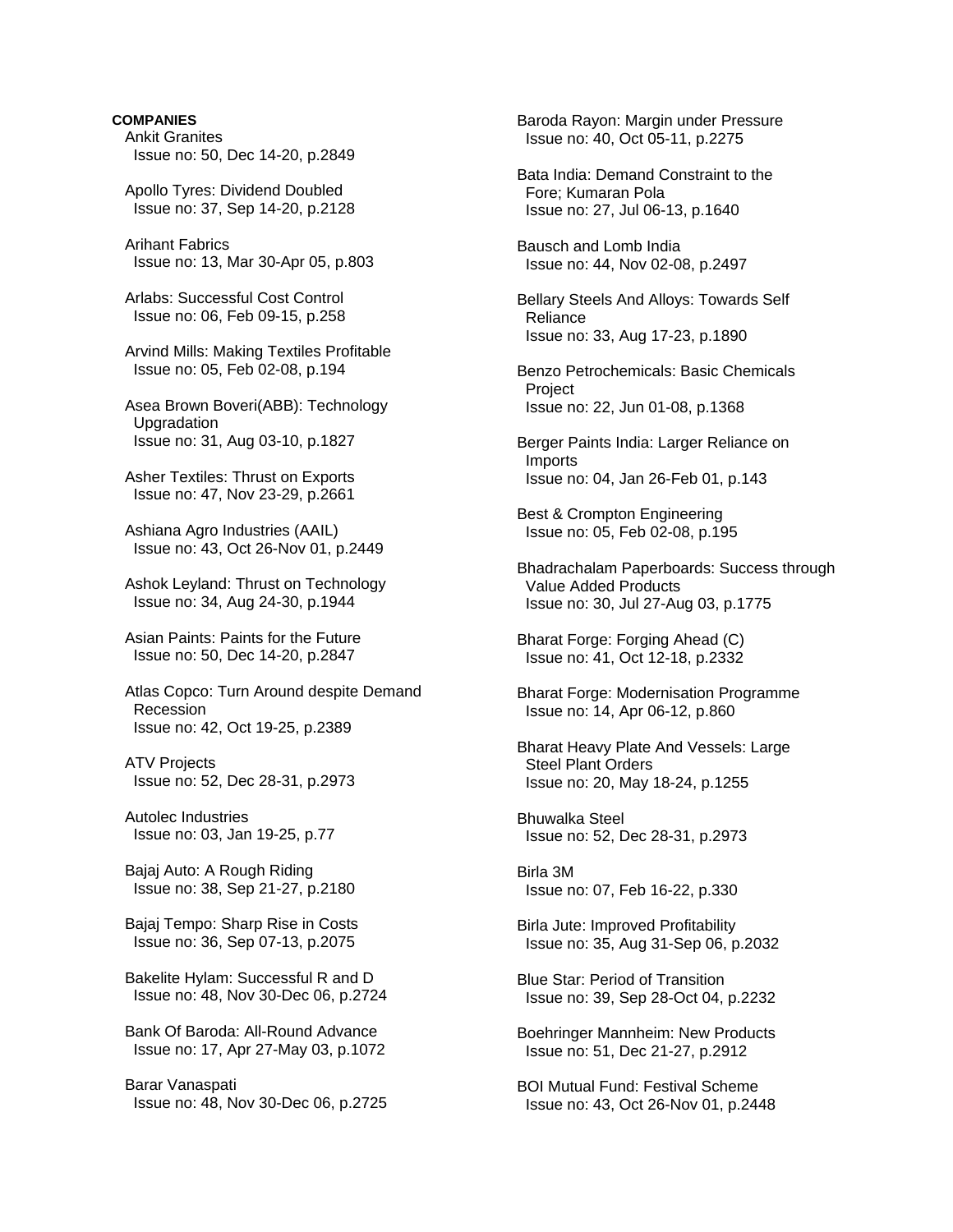**COMPANIES**  Bombay Dyeing And Manufacturing: Higher **Margins**  Issue no: 13, Mar 30-Apr 05, p.802 Bombay Paints Issue no: 20, May 18-24, p.1255 Bombay Suburban Electric Supply (BSES) Issue no: 15, Apr 13-19, p.933 Bonanza Pharmaceuticals: Quick Progress Issue no: 44, Nov 02-08, p.2496 Britannia Industries: Changing with **Tastes**  Issue no: 41, Oct 12-18, p.2332 Canbank Mutual Fund Issue no: 47, Nov 23-29, p.2662 Cauvery Electronics Issue no: 30, Jul 27-Aug 02, p.1776 Cauvery Software Engineering Systems Issue no: 46, Nov 16-22, p.2604 Chembur Patalganga Pipelines (CPPL) Issue no: 33, Aug 17-23, p.1891 Chubbs Diamonds Issue no: 14, Apr 06-12, p.861 Colour-Chem: Bright Outlook Issue no: 34, Aug 24-30, p.1945 Coromandel Fertilisers: Higher Profit Despite Lower Sales Issue no: 22, Jun 01-08, p.1367 Costal Papers: Higher Profit through Cost **Reduction**  Issue no: 19, May 11-17, p.1191 Coventry Coil-O-Matic (Haryana) Issue no: 16, Apr 20-26, p.1013 Dalmia Cement (Bharat): Focus on Energy **Conservation**  Issue no: 18, May 04-10, p.1128 DCL Polyesters: On Stream Issue no: 46, Nov 16-22, p.2604 Deccan Granites Issue no: 43, Oct 26-Nov 01, p.2449

 Deccan Granites Issue no: 52, Dec 28-31, p.2973

 Dhampur Sugar Mills Issue no: 51, Dec 21-27, p.2914

 Dhanashree-1991 (LIC) Issue no: 31, Aug 03-10, p.1829

 Dharendra Icecream Issue no: 40, Oct 05-11, p.2277

 Do-Max Steel Issue no: 18, May 04-10, p.1129

 Domax Steel Issue no: 47, Nov 23-29, p.2662

 Dr Reddys Laboratories: New Drugs Issue no: 42, Oct 19-25, p.2390

 Dredging Corporation Of India: Higher Profit Issue no: 20, May 18-24, p.1255

 E Merck (India): Rise in Sales Issue no: 08, Feb 23-Mar 01, p.399

 Eicher Motors: Steady Indigenisation Issue no: 52, Dec 28-31, p.2971

 EID Parry (India): Reduced Profitability Issue no: 16, Apr 20-26, p.1012

 Electronics Corporation Of India: Reduced Profit Margin Issue no: 20, May 18-24, p.1254

 Enkay Texofood Industries Issue no: 04, Jan 26-Feb 01, p.145

 Escorts Tractors Issue no: 05, Feb 02-08, p.195

 Escorts: Growing Market Share Issue no: 36, Sep 07-13, p.2075

 Essar Shipping: Piece of Shipping Cake Issue no: 16, Apr 20-26, p.1011

 Fairgrowth Financial Services: Impressive Beginning Issue no: 24, Jun 15-21, p.1433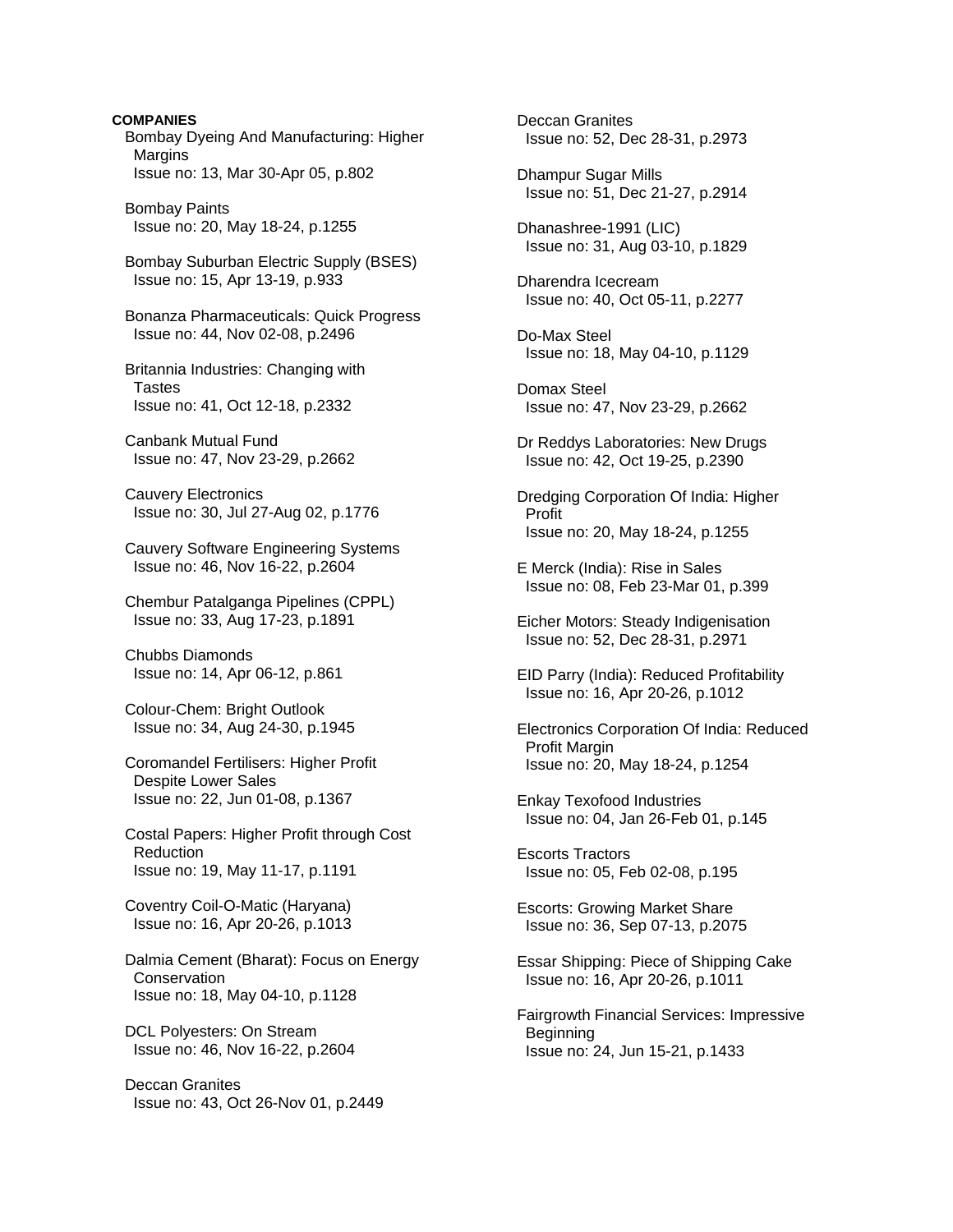**COMPANIES**  Ferro Alloys Corporation: Hurt by Power **Shortage** Issue no: 14, Apr 06-12, p.859

 Fibreglass Pilkington (FGP): Decline in **Profitability** Issue no: 29, Jul 20-26, p.1711

 Fishing Falcons Issue no: 52, Dec 28-31, p.2973

 Fleetweld India Issue no: 50, Dec 14-20, p.2849

 G M Mittal Stainless Steels Issue no: 29, Jul 20-26, p.1712

 General Electric Company: Thrust on Technology Upgradation Issue no: 49, Dec 07-13, p.2783

 German Remedies: New Plant in Operation Issue no: 48, Nov 30-Dec 06, p.2723

 GIC Mutual Fund: New Investment Schemes Issue no: 06, Feb 09-15, p.258

 GIC Mutual Fund: New Scheme Issue no: 42, Oct 19-25, p.2390

 Goldstar steel and Alloy Issue no: 08, Feb 23-Mar 01, p.399

 Goldstar Steel And Alloy: Sponge Iron Project Issue no: 43, Oct 26-Nov 01, p.2448

 Goodlass Nerolac Paints: Higher Profitability Issue no: 04, Jan 26-Feb 01, p.143

 Grasim Industries: All Round Growth Issue no: 46, Nov 16-22, p.2603

 Great Eastern Shipping: Riding the Shipping Boom Issue no: 03, Jan 19-25, p.75

 Gujarat Alkalies And Chemicals: Expansion and Diversification Issue no: 49, Dec 07-13, p.2784

 Gujarat Gas Company (GGCL) Issue no: 42, Oct 19-25, p.2391  Gujarat Gas Company: Exploiting Natural Gas Issue no: 37, Sep 14-20, p.2129

 Gujarat Narmada Valley Fertilisers: Downswing in Profitability Issue no: 07, Feb 16-22, p.328

 Gujarat Suspension Issue no: 42, Oct 19-25, p.2391

 Gujrat Alkalies And Chemicals: Rapid Growth and Diversification Issue no: 41, Oct 12-18, p.2333

 Hindalco Industries: Profits Under Squeeze Issue no: 31, Aug 03-10, p.1827

 Hindalco Industries: Setting the Pace in Aluminium; Kumaran Pola Issue no: 29, Jul 20-26, p.1711

 Hindustan Ciba-Geigy: Beyond Pharmaceuticals Issue no: 08, Feb 23-Mar 01, p.397

 Hindustan Development Corporation (HDC): Strength in Diversity Issue no: 44, Nov 02-08, p.2495

 Hindustan Development Corporation: Larger Sales Issue no: 22, Jun 01-08, p.1367

 Hindustan Dorr-Oliver: Eye on **Petrochemicals** Issue no: 45, Nov 09-15, p.2549

 Hindustan Electro-Graphites Issue no: 13, Mar 30-Apr 05, p.803

 Hindustan Magnetics Issue no: 04, Jan 26-Feb 01, p.145

 Hindustan Motors: Beginning of a Turn-Around? Issue no: 15, Apr 13-19, p.931

 Housing Development Finance Corporation: Housing Catalyst Issue no: 22, Jun 01-08, p.1367

 Hyderabad Allwyn: Export of Watch **Movements** Issue no: 17, Apr 27-May 03, p.1073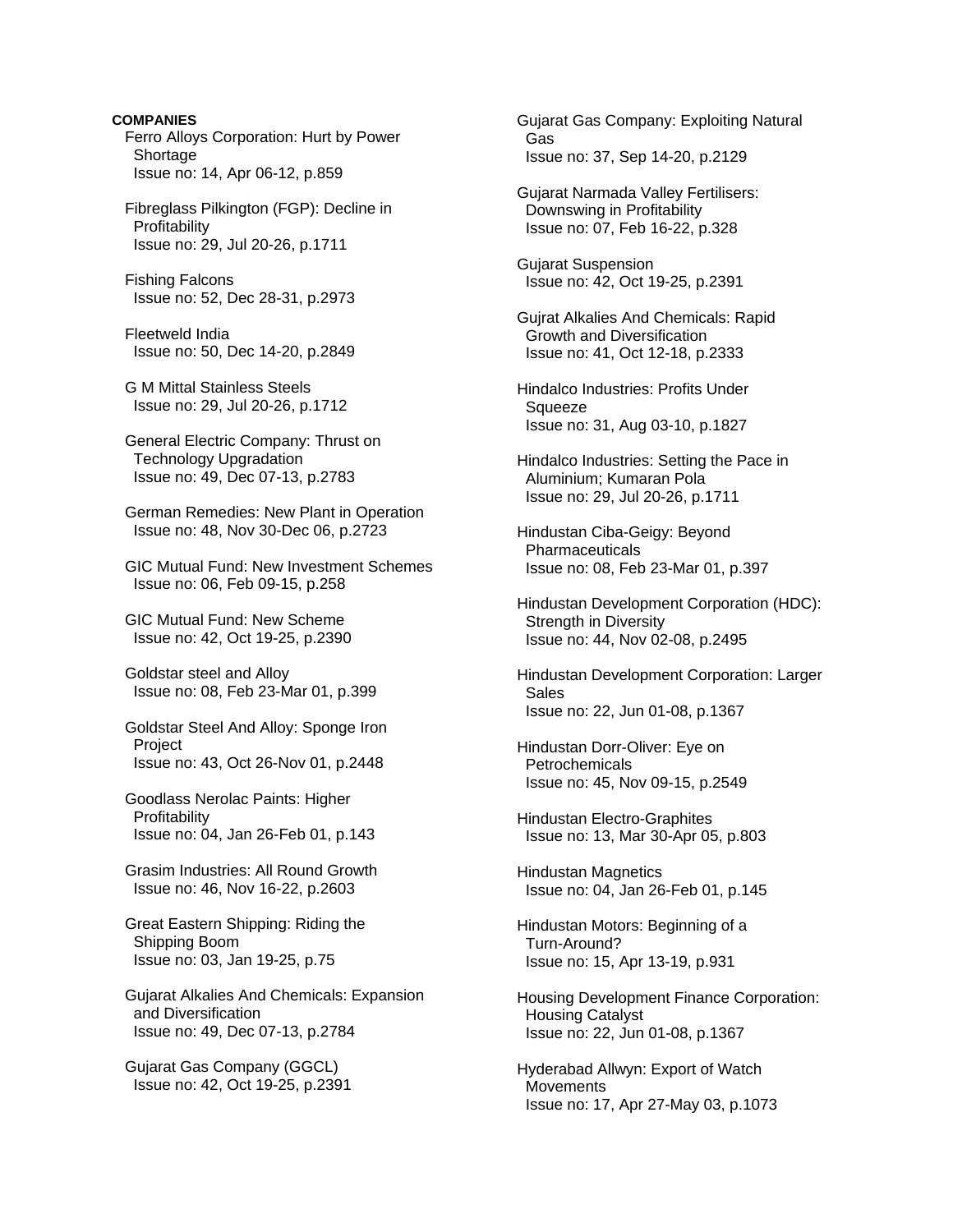**COMPANIES**  Hyderabad Industries: Improved Profitability Issue no: 18, May 04-10, p.1127 I G Petrochemicals (IGPL) Issue no: 33, Aug 17-23, p.1891 ICICI Issue no: 06, Feb 09-15, p.259 IDL Chemicals: Setback Despite Higher Production Issue no: 19, May 11-17, p.1191 IFB Industries: Higher Capacity Utilisation Issue no: 51, Dec 21-27, p.2913 IGGI Resorts International: Growing Network Issue no: 20, May 18-24, p.1250 Impressive Turn Around Issue no: 01, Jan 05-12, p.8 India Foils: Difficult Market Conditions Issue no: 51, Dec 21-27, p.2912 India Seamless Metal Tubes: New Areas Issue no: 38, Sep 21-27, p.2181 Indian Acrylics Issue no: 16, Apr 20-26, p.1013 Indian Acrylics Issue no: 31, Aug 03-10, p.1829 Indian Aluminium Company: Cost Spiral Issue no: 29, Jul 20-26, p.1712 Indian Organic Chemicals (IOC): Margins under Pressure Issue no: 45, Nov 09-15, p.2549 Indian Petrochemicals Corporation: Many Sided Growth Issue no: 19, May 11-17, p.1193 Indian Sewing Machine: Focus on Home **Appliances**  Issue no: 47, Nov 23-29, p.2660 Indian Shaving Products: Booming Domestic Market Issue no: 44, Nov 02-08, p.2496

 Integrated Finance Company: Prospect of Good Times Issue no: 15, Apr 13-19, p.932 ISPL Industries: Out of the Red Issue no: 01, Jan 05-12, p.9 Jain Irrigation Systems: Success of Micro **Irrigation**  Issue no: 52, Dec 28-31, p.2972 Jalan Forgings Issue no: 42, Oct 19-25, p.2391 Jalan Forgings: Ready Market Issue no: 22, Jun 01-08, p.1368 Kalyani Sharp India Issue no: 40, Oct 05-11, p.2277 Kinetic Engineering: TV with Home **Computer**  Issue no: 52, Dec 28-31, p.2972 Kirloskar Brothers: Market Leader Issue no: 39, Sep 28-Oct 04, p.2232 Kirloskar Electric Company Issue no: 42, Oct 19-25, p.2391 Kotak Mahindra Finance Issue no: 51, Dec 21-27, p.2914 Kothari Soya Issue no: 51, Dec 21-27, p.2914 Krone Communications Issue no: 18, May 04-10, p.1129 Kumar's Metallurgical Corporation Issue no: 52, Dec 28-31, p.2973 L & T Saga: Megalomania in Perspective; Madan Gopal Jajoo (C) Issue no: 45, Nov 09-15, p.2555 Lactose India Issue no: 49, Dec 07-13, p.2785 Lan Eseda Software Systems Issue no: 17, Apr 27-May 03, p.1073 Larsen & Toubro: Surge in Demand Issue no: 40, Oct 05-11, p.2275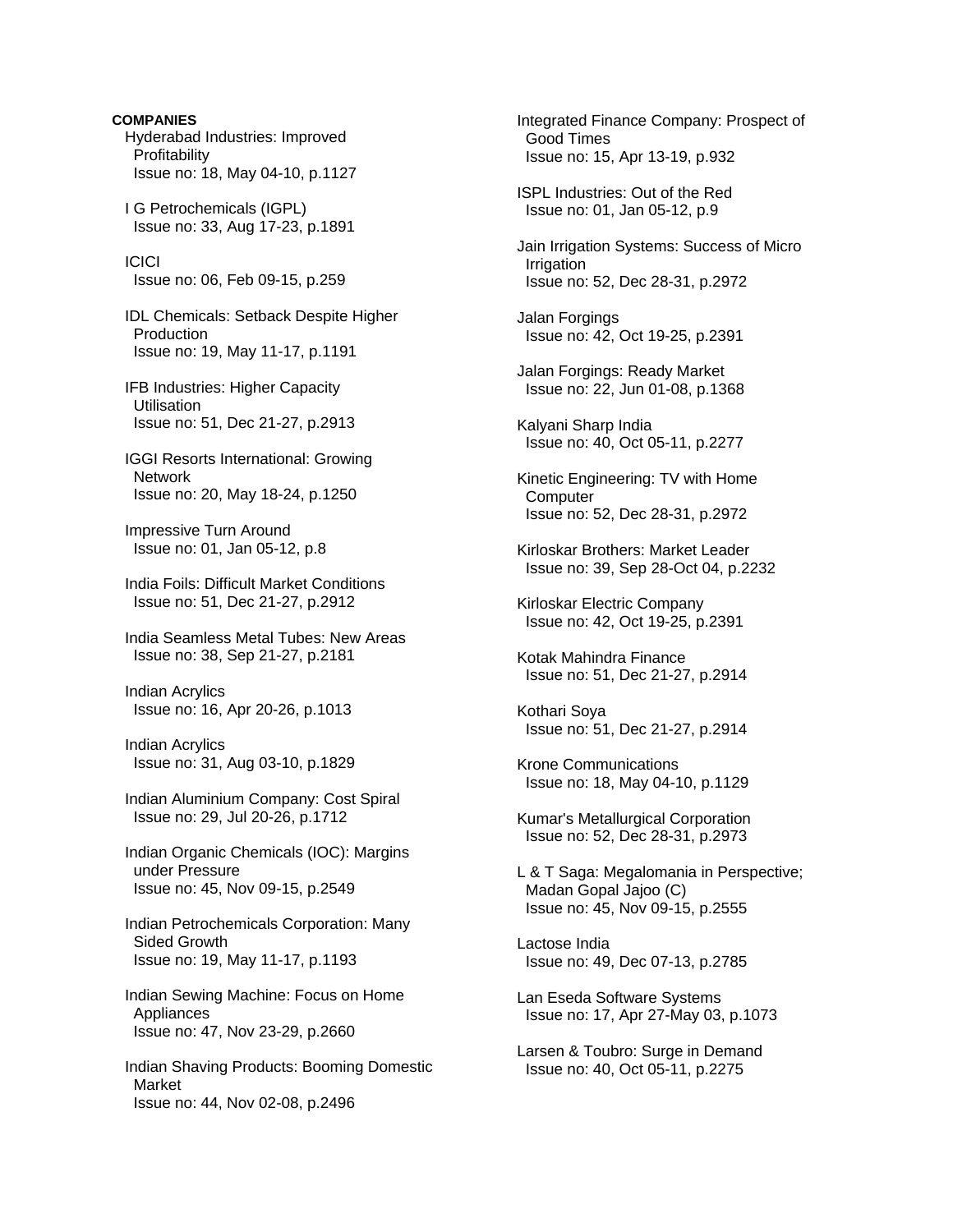## **COMPANIES**

 Life Insurance Corporation Of India (LIC): Exceptional Performance Issue no: 16, Apr 20-26, p.1012

 Lipton India: Traditional Businesses Do Well Issue no: 25, Jun 22-28, p.1500

 Lloyd Steel: High Value Contracts Issue no: 31, Aug 03-10, p.1828

 Lok Housing And Construction Issue no: 16, Apr 20-26, p.1013

 Lotus Chocolate Company Issue no: 41, Oct 12-18, p.2333

 Lunar Diamonds Issue no: 25, Jun 22-28, p.1501

 Lunar Diamonds Issue no: 40, Oct 05-11, p.2277

 Madalsa International Issue no: 49, Dec 07-13, p.2785

 Mahindra And Mahindra: Strong Demand for **Tractors** Issue no: 37, Sep 14-20, p.2128

 Maral Overseas Issue no: 35, Aug 31-Sep 06, p.2033

 Marine And Communication Electronics (MACE): Strategic Electronics Award Issue no: 38, Sep 21-27, p.2182

 Max India Issue no: 06, Feb 09-15, p.259

 Mazda Industries and Leasing: Working Capital Shortage Issue no: 04, Jan 26-Feb 01, p.144

 Mideast (India) Issue no: 50, Dec 14-20, p.2849

 Midesast (India) Issue no: 43, Oct 26-Nov 01, p.2449

 Modern Threads Issue no: 34, Aug 24-30, p.1946  Monsanto Chemicals Of India: Improved Return on Investment Issue no: 06, Feb 09-15, p.257

 Motor Industries Company: Expansion and **Diversification** Issue no: 24, Jun 15-21, p.1432

 MRF: World Class in Tyre Technology; Kumaran Pola Issue no: 25, Jun 22-28, p.1499

 Mukand: Recession Begins to Bite Issue no: 45, Nov 09-15, p.2548

 Mysore Kirloskar Issue no: 08, Feb 23-Mar 01, p.399

 Nagarjuna Fertilisers and Chemicals Issue no: 01, Jan 05-12, p.11

 Nahar Exports Issue no: 05, Feb 02-08, p.195

 National Housing Bank: Voluntary Deposits Scheme Issue no: 41, Oct 12-18, p.2333

 National Organic Chemical Industries (NOCIL): Squeeze on Profits Issue no: 35, Aug 31-Sep 06, p.2031

 National Rayon: Buoyant Market Issue no: 05, Feb 02-08, p.194

 Nav Bharat Ferro Alloys: Sharp Rise in **Costs** Issue no: 19, May 11-17, p.1192

 NCL Industries: Cement Boom Issue no: 43, Oct 26-Nov 01, p.2448

 Nepc-Micon Issue no: 25, Jun 22-28, p.1501

 New Era Urban Amenities Issue no: 03, Jan 19-25, p.77

 Nijjer Agro Foods Issue no: 07, Feb 16-22, p.330

 Nippon Denro Ispat Issue no: 06, Feb 09-15, p.259

 Niraj Petrochemicals Issue no: 03, Jan 19-25, p.77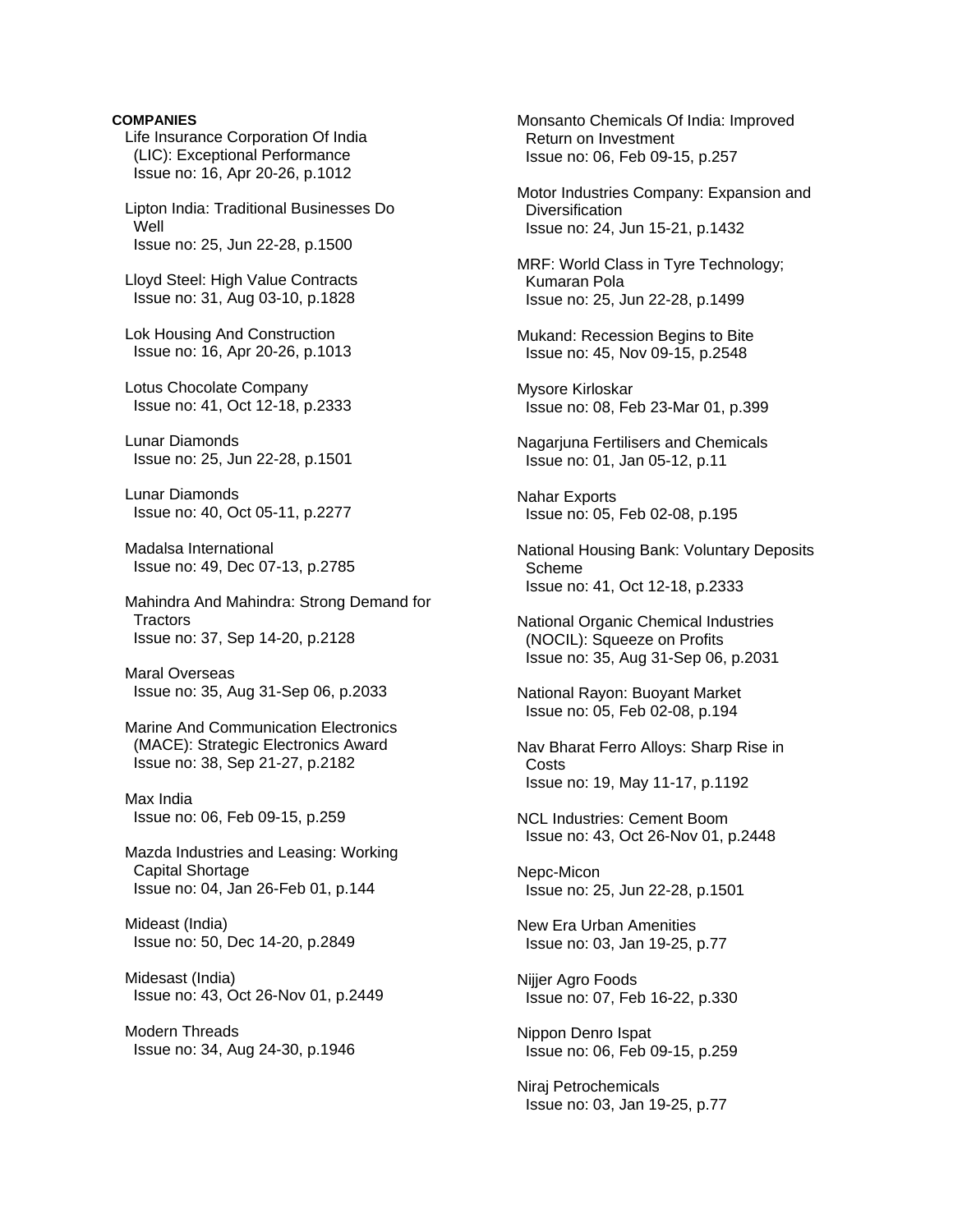# **COMPANIES**  Nirlon: Short-Lived Improvement? Issue no: 08, Feb 23-Mar 01, p.397 Nizam Sugar Factory: Cane Shortage Eases Issue no: 18, May 04-10, p.1127 Nova Electro Magnetics Issue no: 04, Jan 26-Feb 01, p.145 Oman International Bank (OIB): Focus on NRIs Issue no: 44, Nov 02-08, p.2497 Oriental Insurance Company: Record **Profits**  Issue no: 43, Oct 26-Nov 01, p.2448 Otis Elevator: Tightening Market Issue no: 50, Dec 14-20, p.2848 Pacific Granites Issue no: 42, Oct 19-25, p.2391 Paintex Chemicals Issue no: 01, Jan 05-12, p.11 Pentokey Organy Issue no: 48, Nov 30-Dec 06, p.2725 Polar Marmo Agglomerates Issue no: 15, Apr 13-19, p.933 Polychem: Competition from Imports Issue no: 40, Oct 05-11, p.2276 Polymechplast Machines Issue no: 18, May 04-10, p.1129 Ponds (India): Rising Demand Issue no: 36, Sep 07-13, p.2076 Premier Automobiles: Spurt in Profits Issue no: 07, Feb 16-22, p.329 Procter & Gamble: New Areas Issue no: 49, Dec 07-13, p.2783 PSI Data Systems: Higher Stake for Bull Issue no: 20, May 18-24, p.1256 Raasi Cement: In the Wrong Place Issue no: 17, Apr 27-May 03, p.1071

 Radan Tapes and Tubes Issue no: 35, Aug 31-Sep 06, p.2033  Rajasthan Breweries Issue no: 34, Aug 24-30, p.1946

 Rampur Distillery And Chemical (RDCC) Issue no: 47, Nov 23-29, p.2662

 Rampur Distillery: Higher Capacity **Utilisation** Issue no: 48, Nov 30-Dec 06, p.2723

 RCS Vanaspati Industry Issue no: 15, Apr 13-19, p.933

 Regency Ceramics: Expansion Plan Issue no: 43, Oct 26-Nov 01, p.2447

 Reliance Industries: Downturn in Profits Issue no: 13, Mar 30-Apr 05, p.802

 Restile Ceramics Issue no: 49, Dec 07-13, p.2785

 Rishabh Industries Issue no: 50, Dec 14-20, p.2849

 Sandur Manganese And Iron Ores: Rise in Sales and Profits Issue no: 42, Oct 19-25, p.2390

 Sandvik Asia: Upgrading Technology and Reducing Costs; Kumaran Pola Issue no: 24, Jun 15-21, p.1431

 Sarigam Steels Issue no: 25, Jun 22-28, p.1501

 Satyam Computer Services (SCS Issue no: 43, Oct 26-Nov 01, p.2449

 SBI Capital Markets: Growth with Innovation Issue no: 19, May 11-17, p.1192

 Shree Kailas Sugars and Chemicals Issue no: 29, Jul 20-26, p.1712

 Shree Krishna Petro Yarns: Spun Yarn **Project** Issue no: 43, Oct 26-Nov 01, p.2448

 Shreyans Paper Mills Issue no: 35, Aug 31-Sep 06, p.2033

 Siemens: Moving into Bigtime Export Issue no: 34, Aug 24-30, p.1944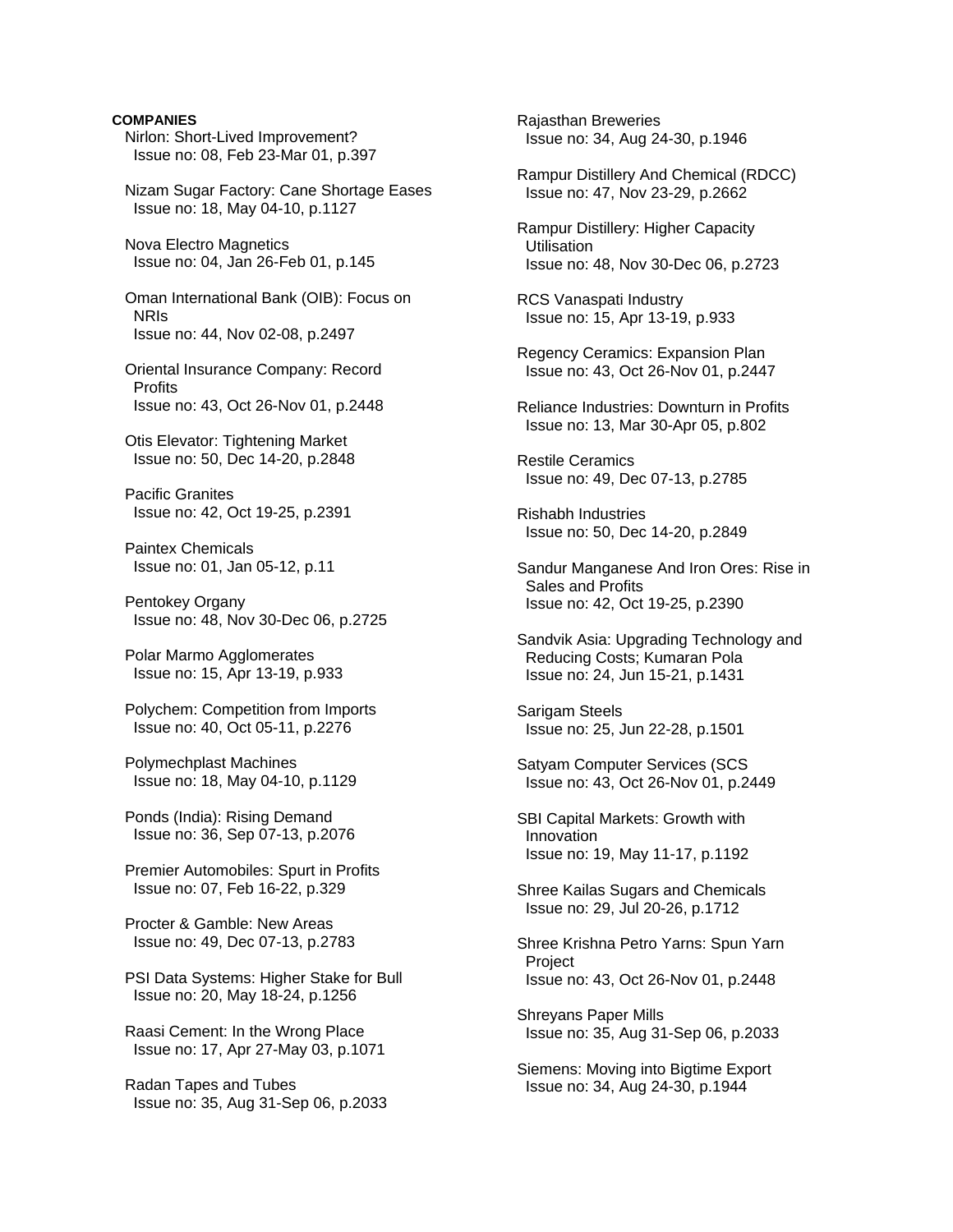## **COMPANIES**

- SKF Bearings: Foreign Exchange Drain Issue no: 42, Oct 19-25, p.2389
- Sol Pharmaceuticals: Poised for Growth Issue no: 39, Sep 28-Oct 04, p.2233
- South India Viscose: Hit by Imports Issue no: 37, Sep 14-20, p.2129

 Sri Vishnu Cement: Sales Growth Brings No Relief Issue no: 17, Apr 27-May 03, p.1071

 State Bank Of Hyderabad: All-Round Growth Issue no: 25, Jun 22-28, p.1500

 State Bank Of India: Overseas Development **Bonds** Issue no: 41, Oct 12-18, p.2334

 State Industrial Investment Corporation of Maharashtra (Sicom): Impressive **Performance** Issue no: 44, Nov 02-08, p.2497

 Steel Tubes Of India Issue no: 17, Apr 27-May 03, p.1073

 Sterlite Industries Issue no: 01, Jan 05-12, p.11

- Stock Holding Corporation Of India (SHCIL): Extended Operations Issue no: 22, Jun 01-08, p.1368
- Sunderban Fertilisers Issue no: 31, Aug 03-10, p.1829

 Supreme Industries: Expansion Plans Make Headway Issue no: 07, Feb 16-22, p.328

 Surlux Mediquip Issue no: 46, Nov 16-22, p.2604

 Surya Roshini: Towards Self-Sufficiency Issue no: 46, Nov 16-22, p.2603

## SWIL

Issue no: 49, Dec 07-13, p.2785

 SWIL: Enlarged Market Share Issue no: 01, Jan 05-12, p.8

 Synthetics And Chemicals: Expansion Plans Issue no: 50, Dec 14-20, p.2848

 Synthetics and Chemicals: Hit by Cost **Escalation** Issue no: 06, Feb 09-15, p.257

 Tamilnad Hospital Issue no: 03, Jan 19-25, p.77

 Tamilnadu Sponge Issue no: 05, Feb 02-08, p.195

 Tamilnadu Telecom Issue no: 18, May 04-10, p.1129

 Tapuriah Steels Issue no: 14, Apr 06-12, p.861

 Tata Consultancy Services (TCS): New Business Accounting Software Issue no: 38, Sep 21-27, p.2182

 Tata Electric Companies: Making Power Generation Profitable Issue no: 13, Mar 30-Apr 05, p.801

 Tata Engineering And Locomotive (Telco): Record Turnover Issue no: 33, Aug 17-23, p.1889

 Tata Iron And Steel (TISCO): Accent on **Modernisation** Issue no: 33, Aug 17-23, p.1889

 Tata Oil Mills Company (TOMCO): Larger Market Share Issue no: 35, Aug 31-Sep 06, p.2031

 Tata Power: Private Sector in Power Issue no: 47, Nov 23-29, p.2660

 Tata Timken Issue no: 35, Aug 31-Sep 06, p.2033

 Techtran Polylenses Issue no: 39, Sep 28-Oct 04, p.2233

 Thermax: New Products and Technologies Issue no: 15, Apr 13-19, p.932

 Tin Plate Company: Profit Under Pressure Issue no: 30, Jul 27-Aug 02, p.1776

 Titan Foods and Fashions Issue no: 16, Apr 20-26, p.1013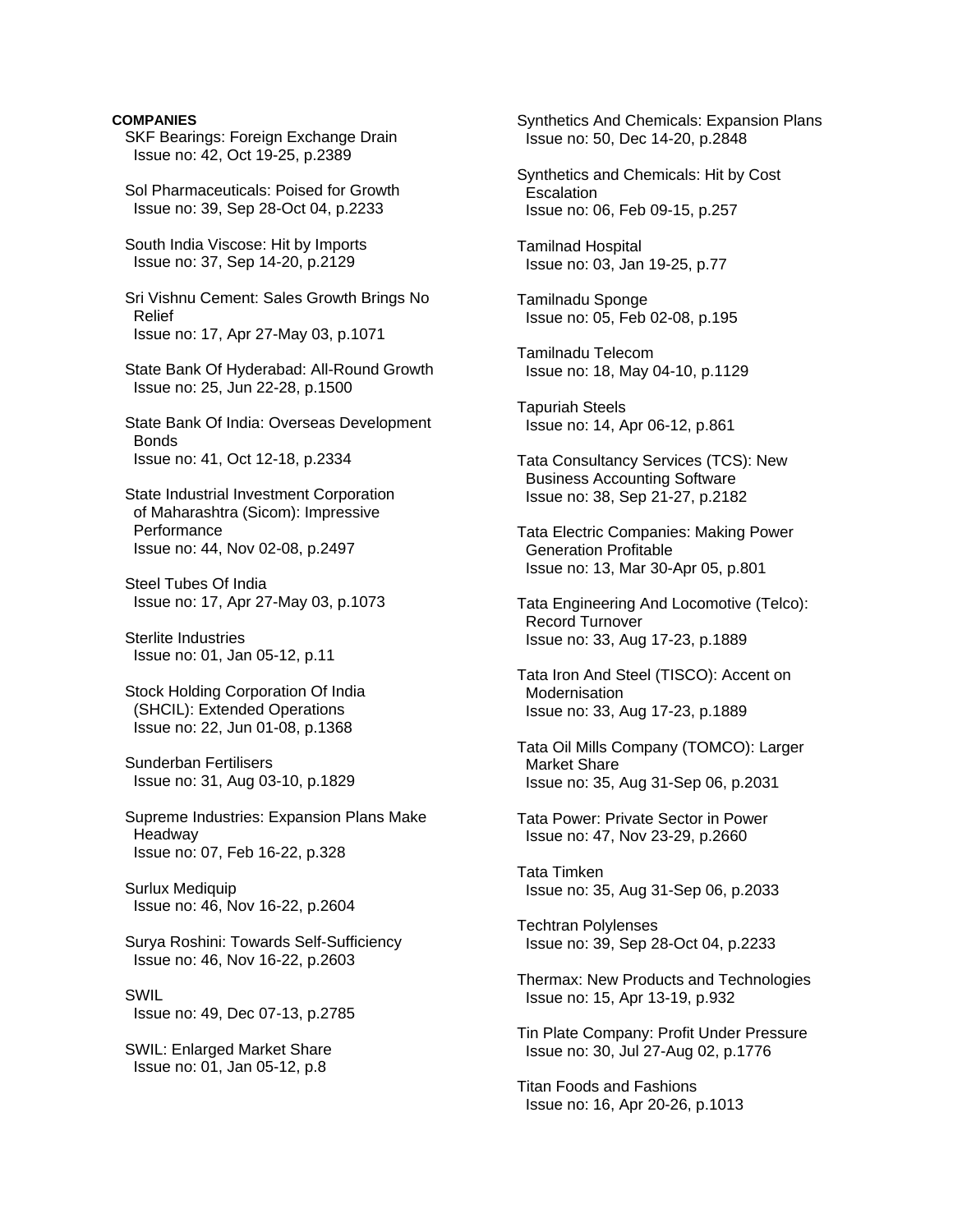## **COMPANIES**

Transport Corporation Of India (TCI): Opportunities in Road Transport Issue no: 43, Oct 26-Nov 01, p.2447

 Tri-Star Soya Products: Capacity to be Doubled Issue no: 49, Dec 07-13, p.2784

 Triveni Pool Intairdril Issue no: 43, Oct 26-Nov 01, p.2449

 Triveni Pool Intairdril (TPIL) Issue no: 48, Nov 30-Dec 06, p.2725

 Usha Martin Industries: Stress on Import **Substitution** Issue no: 52, Dec 28-31, p.2971

 UTI: Many Landmarks Issue no: 27, Jul 06-13, p.1640

 Vajra Granities Issue no: 01, Jan 05-12, p.11

 Varun Shipping Issue no: 15, Apr 13-19, p.933

 Varun Shipping Company: Expansion Plan Issue no: 17, Apr 27-May 03, p.1072

 Vee Kay Fibres Issue no: 08, Feb 23-Mar 01, p.399

 Videocon Appliances Issue no: 34, Aug 24-30, p.1946

 Videocon International Issue no: 07, Feb 16-22, p.330

 Vinati Organics Issue no: 44, Nov 02-08, p.2497

 VIP Industries: Competition from Unorganised Sector Issue no: 44, Nov 02-08, p.2495

 Visaka Industries: Blended Yarn Project Issue no: 14, Apr 06-12, p.860

 Vishva Electronics Issue no: 51, Dec 21-27, p.2914

 VST Industries: Puffing Profits Issue no: 30, Jul 27-Aug 02, p.1776

 VXL India: Diversification by Acquisition Issue no: 05, Feb 02-08, p.193 Weldflux Engineering (WEL) Issue no: 20, May 18-24, p.1255 Welspun Polyesters (India) Issue no: 38, Sep 21-27, p.2182 West Cost Paper Mills: Raw Material Problems Issue no: 03, Jan 19-25, p.76 Western India Enterprises: Growing **Competition**  Issue no: 15, Apr 13-19, p.932 Yuken India Issue no: 13, Mar 30-Apr 05, p.803 Zenith: Growth without Profit Issue no: 03, Jan 19-25, p.76 Zuari Agro Chemicals: Diversification Plans Issue no: 38, Sep 21-27, p.2180 **CONGRESS PARTY**  After Rajiv Gandhi (Ed) Issue no: 21, May 25-30, p.1307 Assassination and After in North-East; Kamarupee (F) Issue no: 22, Jun 01-08, p.1383 Beginning of Post-Congress Phase: New Delhi (F) Issue no: 26, Jun 29-Jul 05, p.1589 Congress Grief Takes Terrible Toll: Tripura (F) Issue no: 26, Jun 29-Jul 05, p.1588 Congress(I)'s Quarter: Maharashtra (Ed) Issue no: 25, Jun 22-28, p.1496 Delusions of Mass Support: New Delhi; BM  $(C)$  Issue no: 49, Dec 07-13, p.2796 Fractured Politics: Punjab (Ed) Issue no: 19, May 11-17, p.1188 Indian National Congress: Its Place in

 Politics; Anil Nauriya (P) Issue no: 47, Nov 23-29, p.2675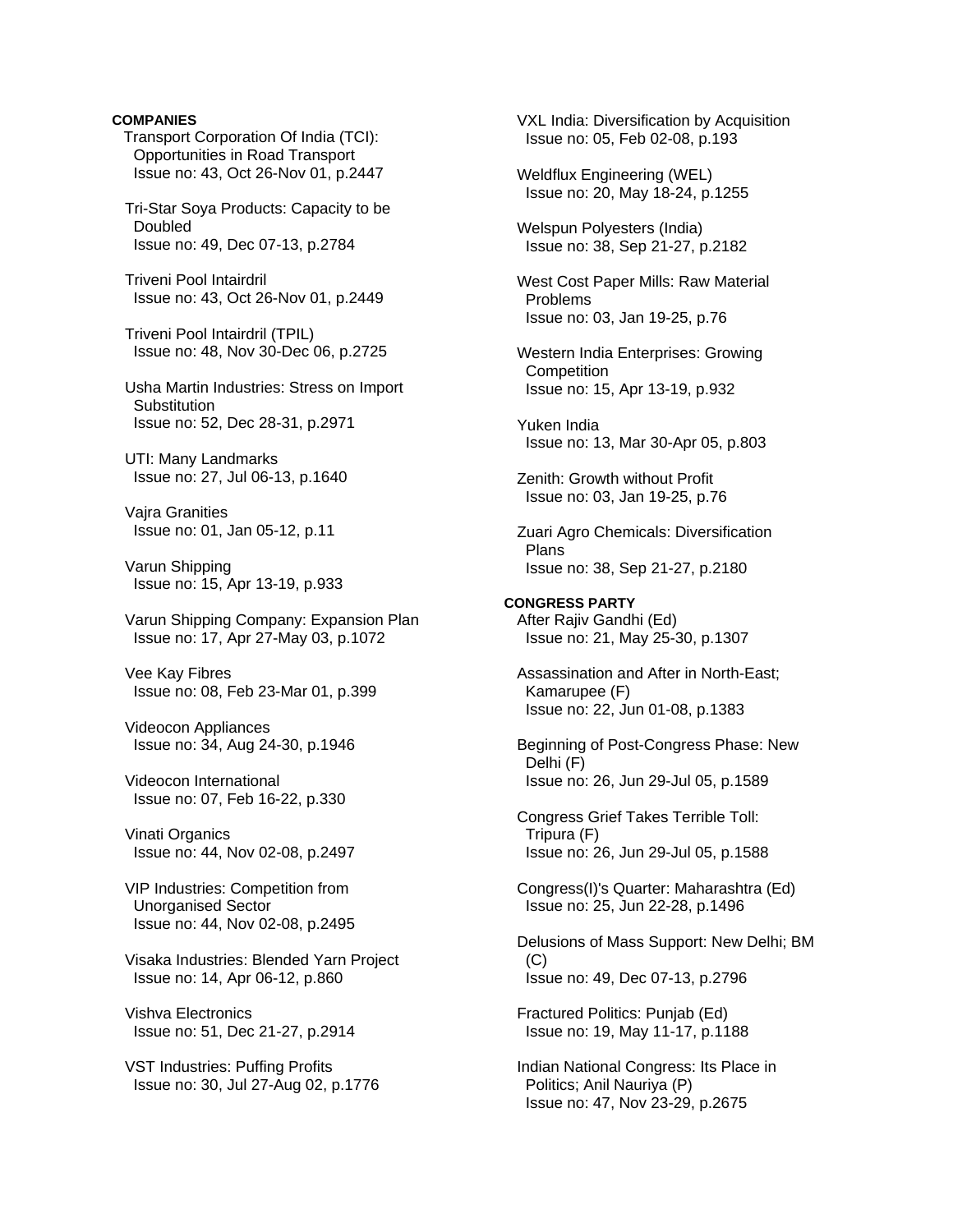## **CONGRESS PARTY**

 Mock Battle: Politics (Ed) Issue no: 33, Aug 17-23, p.1884

 Non-Jat Lal; Himavat Chaudhuri (LE) Issue no: 17, Apr 27-May 03, p.1066

 Regional leaders to the Fore: Congress (I) (Ed) Issue no: 31, Aug 03-10, p.1824

 Rethinking Political Options; Gurpreet Mahajan and Sarah Joseph (P) Issue no: 26, Jun 29-Jul 05, p.1598

 Survival Strategies: Politics (Ed) Issue no: 21, May 25-30, p.1308

 Two Elections, Not One: Andhra Pradesh; M Shatrugna (F) Issue no: 25, Jun 22-28, p.1511

 Wishful Thinking: Politics (Ed) Issue no: 43, Oct 26-Nov 01, p.2444

## **CONSTITUTION OF INDIA**

 Ambedkar's Legacy to Dalits: Has the Nation Reneged on Its Promises?; P Radhakrishnan (SA) Issue no: 33, Aug 17-23, p.1911

 Article 356 (LE) Issue no: 19, May 11-17, p.1186

 Article 356; Ajit Roy (LE) Issue no: 22, Jun 01-08, p.1362

 Article 356: Centre and States (Ed) Issue no: 14, Apr 06-12, p.856

 India's International Accountability on Human Rights; A G Noorani (CL) Issue no: 35, Aug 31-Sep 06, p.2035

 Juggling with Constitutional Provisions: Politics (Ed) Issue no: 03, Jan 19-25, p.72

 Mere Tinkering: Anti-Defection Law (Ed) Issue no: 47, Nov 23-29, p.2656

 On Living in a Revolution; M N Srinivas (SA) Issue no: 13, Mar 30-Apr 05, p.833

 Reforming Our System of Government; S R Sen (P) Issue no: 09, Mar 02-09, p.485

 Right to Receive Foreign Telecasts; A G Noorani (CL) Issue no: 15, Apr 13-19, p.935

 Urgently Needed Reform; Balwant Singh (LE) Issue no: 14, Apr 06-12, p.854

**CONSTITUTIONAL LAW**  Return to Parliamentary Politics: Bangladesh (Ed) Issue no: 33, Aug 17-23, p.1886

# **CONSTITUTIONS**  Bangladesh: Retrospect and Prospect; S R Sen (P)

Issue no: 13, Mar 30-Apr 05, p.825

 Freedom of Speech in Universities; A G Noorani (CL) Issue no: 41, Oct 12-18, p.2335

 Manipuri's Thwarted Claim for Recognition; Krishna Chaitanya (C) Issue no: 29, Jul 20-26, p.1725

 Women, Only Losers?: Pakistan (Ed) Issue no: 16, Apr 20-26, p.1010

# **CONSTRUCTION INDUSTRY**

 House Collapses and Police-Builders Nexus: Calcutta; Krishna Roy (C) Issue no: 27, Jul 06-13, p.1655

 Recruitment and Employment Practices in Construction Industry: A Case Study of Bangalore; M S Shivakumar, Yap Kioe Sheng and Karl E Weber (RA) Issue no: 08, Feb 23-Mar 01, p.M27

 Urban Building: System Constraints in Calcutta; Sreemay Basu (C) Issue no: 31, Aug 03-10, p.1844

## **CONSTRUCTION WORKERS**

 Recruitment and Employment Practices in Construction Industry: A Case Study of Bangalore; M S Shivakumar, Yap Kioe Sheng and Karl E Weber (RA) Issue no: 08, Feb 23-Mar 01, p.M27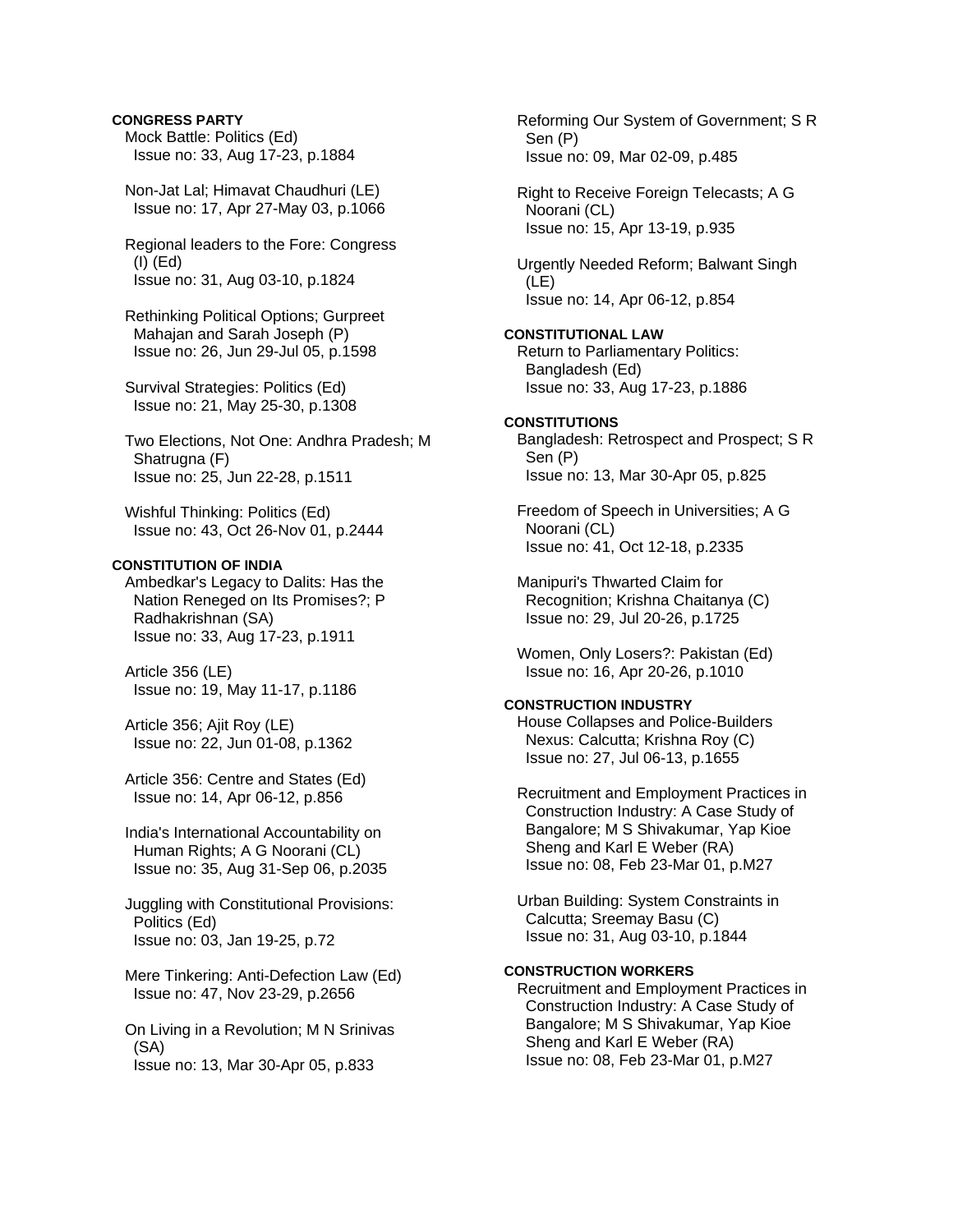## **CONSUMER PRICES**

 Dubious Honour: West Bengal (Ed) Issue no: 05, Feb 02-08, p.190

 Record Crop Fails to Dampen Prices; D P Sharma (F) Issue no: 35, Aug 31-Sep 06, p.2030

# **COOPERATIVES**

 Multinational versus Farmers Co-operative; K Ravi Raman (C) Issue no: 39, Sep 28-Oct 04, p.2245

 White Revolution, Dairy Co-operatives and Weaker Sections; G Parthasarathy (RA) Issue no: 52, Dec 28-31, p.A177

## **COOPERATIVES BANKS**

 Policy for Urban Co-operative Banks: Need for New Approach; H B Shivamaggi (C) Issue no: 45, Nov 09-15, p.2556

# **CORPORATE SAVINGS**

 Depreciation Restriction: Revenue Potential and Impact on Corporate Sector; K C Sharma (SA) Issue no: 29, Jul 20-26, p.1749

## **CORPORATE SECTOR**

 Bhoposhima: Crime without Punishment: Case for Crisis Management Jurisprudence; V R Krishna Iyer (SA) Issue no: 47, Nov 23-29, p.2705

 Judical Indictment: Corporate Sector (Ed) Issue no: 17, Apr 27-May 03, p.1068

 Restoration of Corporate Monarchy?; Madan Gopal Jajoo (F) Issue no: 09, Mar 02-09, p.475

 War by Proxy; Madan Gopal Jajoo (C) Issue no: 35, Aug 31-Sep 06, p.2041

## **CORPORATE TAX**

 Depreciation Restriction: Revenue Potential and Impact on Corporate Sector; K C Sharma (SA) Issue no: 29, Jul 20-26, p.1749

# **COST BENEFIT ANALYSIS**

 Benefit-Cost of Tehri Dam Project: A Review Analysis; B D Dhawan (P) Issue no: 35, Aug 31-Sep 06, p.2047  From Defendus to Consensus; Jyoti K Parikh (D) Issue no: 25, Jun 22-28, p.1566

## **COST OF LIVING**

 Declining Incidence of Poverty in the 1980s: Evidence versus Artefacts; B S Minhas, L R Jain and S D Tendulkar (SA) Issue no: 27, Jul 06-13, p.1673

#### **COTTON**

 Ad Hoc Approach to Exports: Cotton (C) Issue no: 03, Jan 19-25, p.73

 Case for More Export: Cotton (C) Issue no: 06, Feb 09-15, p.254

 Cotton Corporations Role; D P Sharma (F) Issue no: 40, Oct 05-11, p.2274

 Crying Wolf: Textile Industry (Ed) Issue no: 14, Apr 06-12, p.858

 Estimates Go Awry Again: Cotton (C) Issue no: 13, Mar 30-Apr 05, p.798

 Textile Export Prospects Hazy; D P Sharma (F) Issue no: 49, Dec 07-13, p.2782

 Textile Industry's False Alarm; D P Sharma (F) Issue no: 37, Sep 14-20, p.2127

 Trade Dictates Cotton Prices; D P Sharma (F) Issue no: 34, Aug 24-30, p.1943

 Two Decades On; D P Sharma (F) Issue no: 46, Nov 16-22, p.2602

 Very Different Scenario; D P Sharma (F) Issue no: 43, Oct 26-Nov 01, p.2446

#### **CREDIT POLICY**

 Can a Tight Monetary Policy Make Up for a Weak Budget?; Arun Ghosh (F) Issue no: 46, Nov 16-22, p.2605

 Triumph of Monetarism: Credit Policy (F) Issue no: 17, Apr 27-May 03, p.1088

#### **CRIMES AND CRIMINALS**

 India and Sri Lanka Tamils: Crimes in the Name of Diplomacy; Stan Lourdusamy (C) Issue no: 37, Sep 14-20, p.2133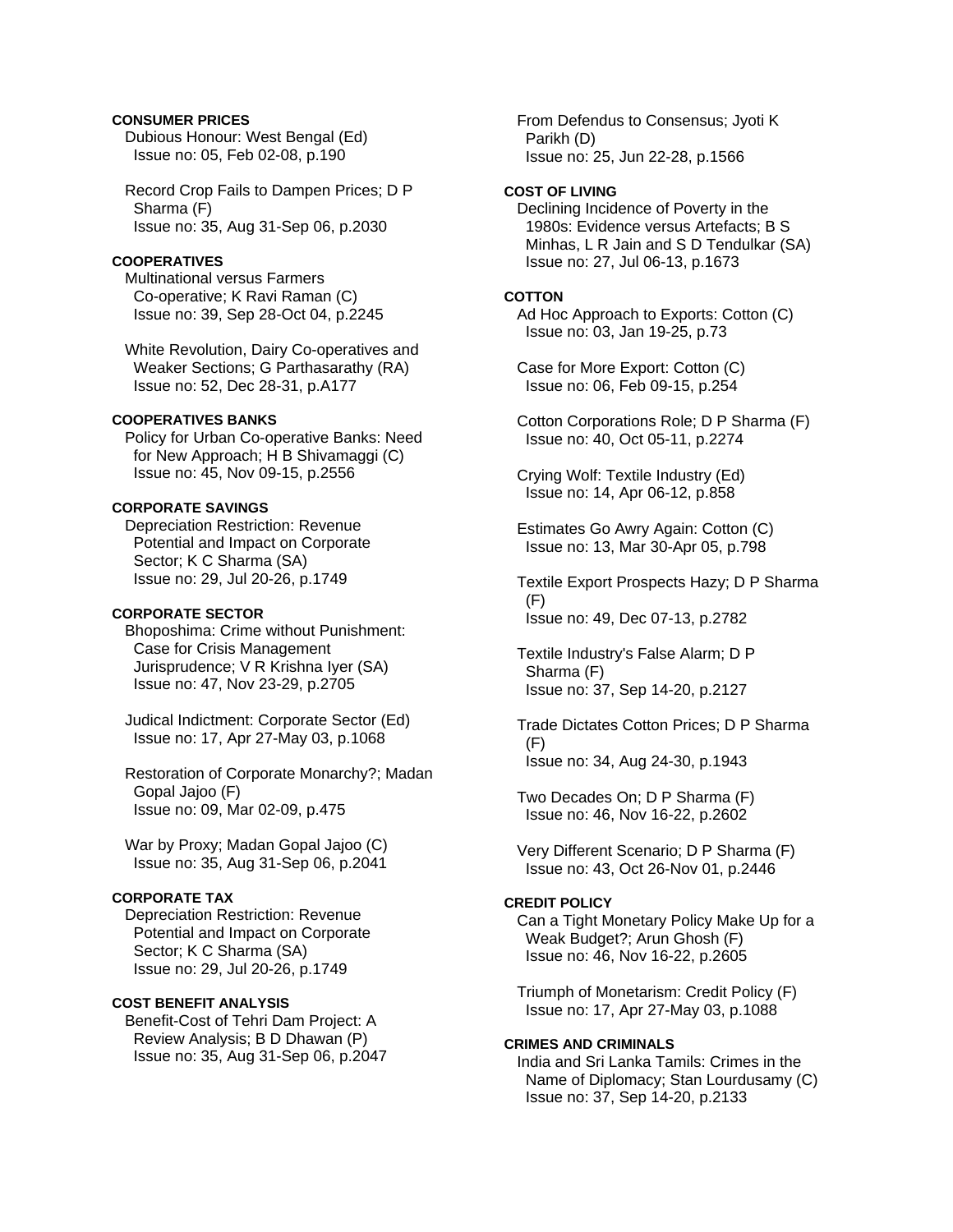## **CRIMES AND CRIMINALS**

 Rural Crime in Police Perception: A Study of Village Crime Note Books; Suranjan Das and Basudeb Chattopadhyay (SA) Issue no: 03, Jan 19-25, p.129

## **CROP STATISTICS**

 Estimates Go Awry Again: Cotton (C) Issue no: 13, Mar 30-Apr 05, p.798

## **CROPPING PATTERN**

 Bane of Mushrooming Sugar Factories: Maharashtra; H M Desarda (F) Issue no: 15, Apr 13-19, p.949

### **CULTURAL HISTORY**

 A Discourse on Nineteenth Century: Bengal; Arup Kumar Sen (D) Issue no: 01, Jan 05-12, p.66

## **CULTURAL STUDIES**

 Appropriating Sri Sankaradeva: Assam; Kamarupee (F) Issue no: 20, May 18-24, p.1261

 Indigenous Social Science Project: Some Political Implications; Sarah Joseph (P) Issue no: 15, Apr 13-19, p.959

 Politics of Art-Forms; GPD (F) Issue no: 17, Apr 27-May 03, p.1077

 Politics of Indigenous Theatre: Kanhailal in Manipur; Rustom Bharucha (SA) Issue no: 11, Mar 10-29, p.747

 Pyu Civilisation; Peter Nolan (BR) Issue no: 31, Aug 03-10, p.1855

 Pyu Civilisation; Peter Nolan (BR) Issue no: 31, Aug 03-10, p.1855

 Social and Cultural Components of Society and Appraisal of Social Reality; Ramkrishna Mukherjee (RA) Issue no: 04, Jan 26-Feb 01, p.PE21

 Undermining Tribal Culture?; Mari Marcel Thekaekara (F) Issue no: 01, Jan 05-12, p.26

## **CULTURE**

 International Politics of Culture; GPD (F) Issue no: 15, Apr 13-19, p.947

 No Place Like Home; Clair Talwalker (F) Issue no: 16, Apr 20-26, p.1027

 Place of the Modern in Indian Cultural Practice; Gita Kapur (P) Issue no: 49, Dec 07-13, p.2803

## **DAIRY INDUSTRY**

 Flood of Contradiction (LE) Issue no: 04, Jan 26-Feb 01, p.138

 White Revolution, Dairy Co-operatives and Weaker Sections; G Parthasarathy (RA) Issue no: 52, Dec 28-31, p.A177

## **DALITS**

 Ambedkar's Legacy to Dalits: Has the Nation Reneged on Its Promises?; P Radhakrishnan (SA) Issue no: 33, Aug 17-23, p.1911

 Dalit Killings in Marathwada; Gopal Guru (C) Issue no: 51, Dec 21-27, p.2926

 Gandhi, Ambedkar and Separate Electorates Issue; DN (F) Issue no: 21, May 25-30, p.1328

 Hinduisation of Ambedkar in Maharashtra; Gopal Guru (F) Issue no: 07, Feb 16-22, p.339

 Misreading Ambedkar; Gopal Guru (BR) Issue no: 41, Oct 12-18, p.2353

 Post-Chundur and Other Chundurs; K Balagopal (C) Issue no: 42, Oct 19-25, p.2399

 Road to Raktakshetram. Report from Chunduru; M Shatrugna (C) Issue no: 34, Aug 24-30, p.1967

 Upper Caste Violence: Study of Chunduru: Andhra Pradesh (C) Issue no: 36, Sep 07-13, p.2079

## **DAMS**

 Assault on Dam Oustees; Victor Das (LE) Issue no: 26, Jun 29-Jul 05, p.1570

 Bihar's Dams, Tribals' Woes; Indu Bharti (F) Issue no: 22, Jun 01-08, p.1385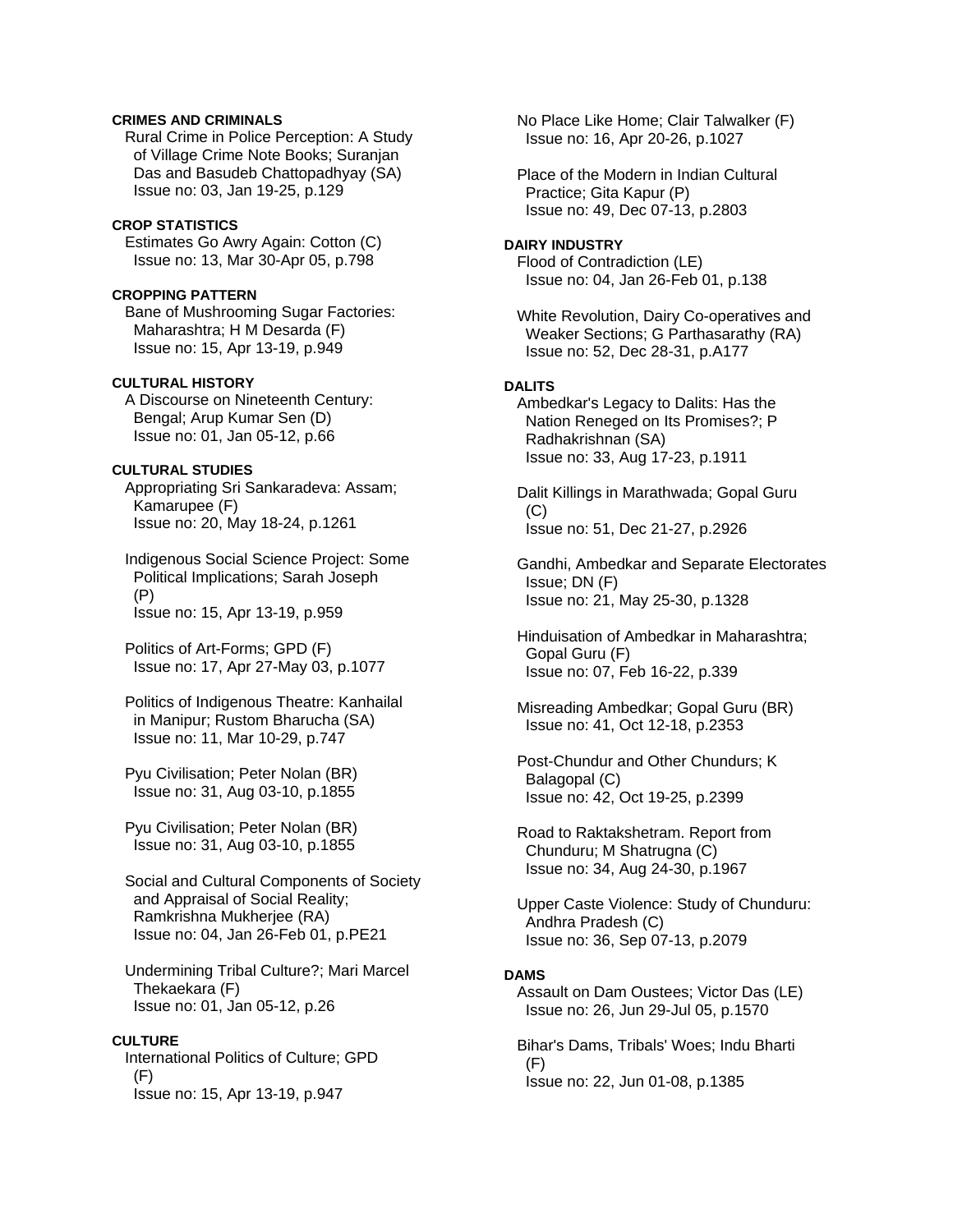### **DAMS**

 Blinkered Vision: Big Dams (Ed) Issue no: 29, Jul 20-26, p.1708

 Destructive Mega Projects: Fate of Experts Opinion; Bharat Dogra (C) Issue no: 40, Oct 05-11, p.2292

 Oustees of Chandil Dam; Kavaljit Singh (LE) Issue no: 30, Jul 27-Aug 02, p.1770

 Peaceful Demonstrators Arrested; Ghanshyam et al Singh (LE) Issue no: 18, May 04-10, p.1122

 Police Action against Dam Oustees; Ghanshyam et al Singh (LE) Issue no: 21, May 25-30, p.1306

 State Policies and Peoples Response: Lessons from Hirakud Dam; Balgovind Baboo (SA) Issue no: 41, Oct 12-18, p.2373

 Tribals Protest against Subarnarekha Dam; Kavaljit Singh (LE) Issue no: 22, Jun 01-08, p.1362

#### **DEBT**

 Creation of Debt; DN (BR) Issue no: 50, Dec 14-20, p.2876

 India's External Debt; EPW Research Foundation (SS) Issue no: 06, Feb 9, p.318

## **DEBT CRISIS**

 Against IMF Loan; Romesh Diwan (LE) Issue no: 30, Jul 27-Aug 02, p.1770

 Gold Sale: Symptom, Not the Malady (F) Issue no: 24, Jun 15-21, p.1444

#### **DEFENCE EXPENDITURE**

 The Price of Security; S R Sen (P) Issue no: 25, Jun 22-28, p.1528

 Security Expenditure in Third World; Rathin Roy (BR) Issue no: 01, Jan 05-12, p.34

#### **DEFENCE INDUSTRY**

 For US Eyes Only?: Defence (Ed) Issue no: 24, Jun 15-21, p.1429

**DEFENCE POLICY**  Post-Independence Pakistan; S Akbar Zaidi (BR) Issue no: 07, Feb 16-22, p.357 **DEFORESTATION**  Deforestation, Property Rights and Incentives in Central Himalaya; E Somanathan (RA) Issue no: 04, Jan 26-Feb 01, p.PE37 Politics of Deforestation: Case Study of Cardamom Hills of Kerala; Marcus Moench (RA) Issue no: 04, Jan 26-Feb 01, p.PE47 **DELHI**  Delhi Rent Control Act: Facts and Fallacies; Kiran Wadhva (SA) Issue no: 21, May 25-30, p.1351 **DEMOCRACY**  Communists and Democracy in the Philippines; Olle Tornquist (SA) Issue no: 27, Jul 06-13, p.1683 Communists and Democracy in the Philippines; Olle Tornquist (SA) Issue no: 29, Jul 20-26, p.1757 Democracy and China; J Bruce Jacobs (C) Issue no: 33, Aug 17-23, p.1905 Elections and Democratic Process in India; Sarah Joseph and Gurpreet Mahajan (C) Issue no: 34, Aug 24-30, p.1953 Latin America: Poverty of Democracy and Democracy of Poverty; James Petras and Morris Morley (RA) Issue no: 30, Jul 27-Aug 02, p.PE103 The Left and Democracy; Srila Sen (C) Issue no: 46, Nov 16-22, p.2614 Marxism, Socialism and Democracy: Issues Relevant for India Today; Arun Ghosh (F) Issue no: 50, Dec 14-20, p.2850

 Nehru and the National Philosophy of India; Bhikhu Parekh (SA) Issue no: 01, Jan 05-12, p.35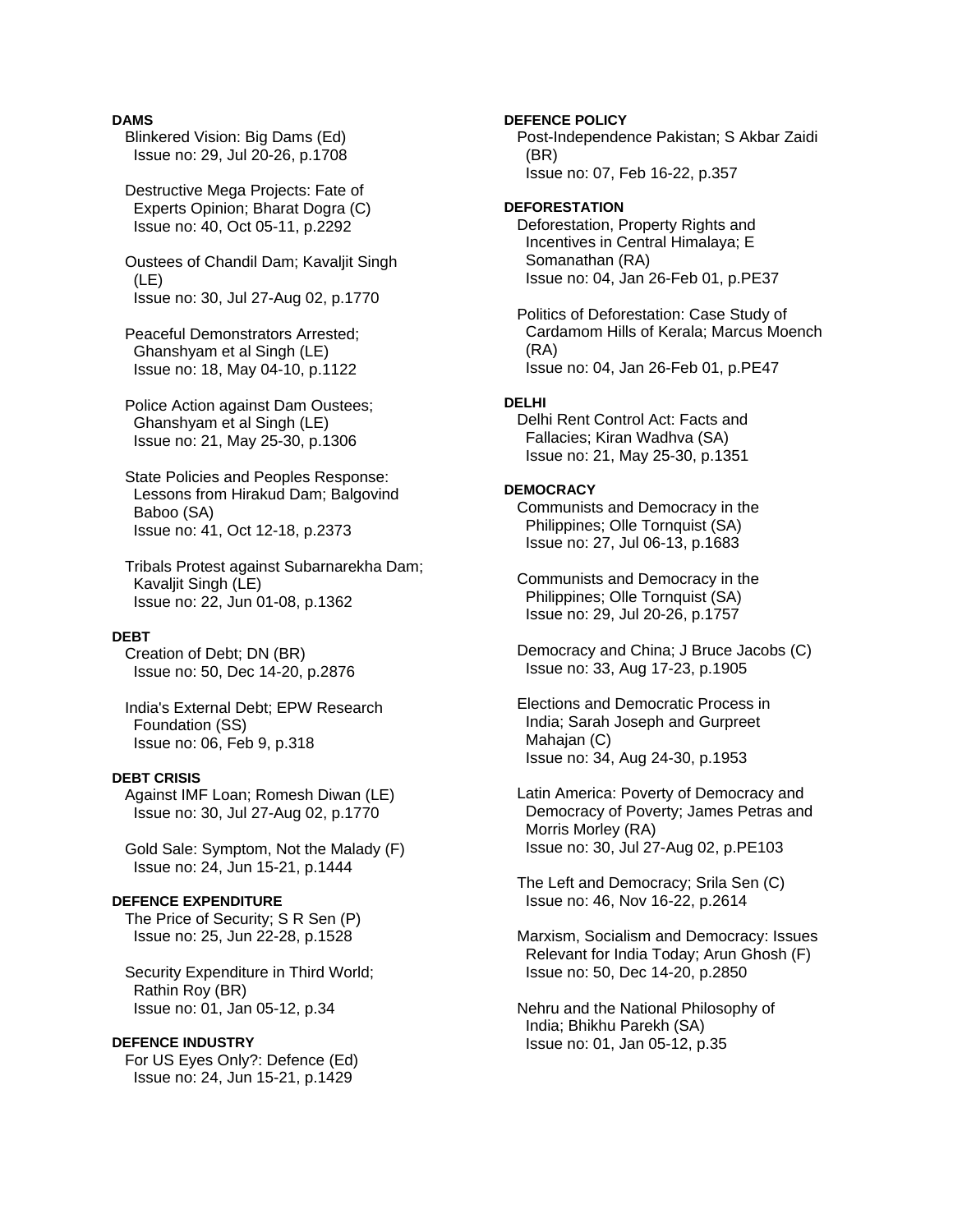**DEMOCRACY** Not Darkness Alone; Rakhahari Chatterji (BR) Issue no: 06, Feb 09-15, p.288

 Pakistan: Towards an Understanding; Bhabani Sen Gupta (C) Issue no: 49, Dec 07-13, p.2798

 People, Parties and Power; Bhabani Sen Gupta (F) Issue no: 15, Apr 13-19, p.937

 Political Economic of Stuggles for Democracy and Human Rights in Africa; Yash Tandon (SA) Issue no: 25, Jun 22-28, p.1554

 Strengthening Public Accountability: Can Exit and Voice Help?; Samuel Paul (RA) Issue no: 35, Aug 31-Sep 06, p.M78

 Uncertain Election Prospects in Nepal; Brahmanand Mishra (F) Issue no: 19, May 11-17, p.1210

## **DEMOGRAPHY**

 Agrarian Structure and Population in India: A Selective Survey; A Dharmalingam (RA) Issue no: 26, Jun 29-Jul 05, p.A46

 Autonomy of Demographic Variables; K N Harilal (D) Issue no: 26, Jun 29-Jul 05, p.1629

 Population and Agricultural Growth: A Study in Inter-Regional Variations; N Krishnaji and P Sathya Sekhar (RA) Issue no: 26, Jun 29-Jul 05, p.A63

#### **DEVADASIS**

 Representing Devadasis: Dasigal Mosavalai as a Radical Text; S Anandhi (SA) Issue no: 11, Mar 10-29, p.739

#### **DEVALUATION**

 Devaluation, Dual Exchange Markets and Existence of an Equilibrium in a Flexible-rates Regime. A Theoretical Note; Prabhat Patnaik (SA) Issue no: 39, Sep 28-Oct 04, p.2251

 Easy Way Out: Devaluation (Ed) Issue no: 27, Jul 06-13, p.1636  No More Devaluation? (Ed) Issue no: 37, Sep 14-20, p.2123

 Price Rise Gathering Momentum (C) Issue no: 34, Aug 24-30, p.1957

 Rupee Devaluation: Real Issues; N Jadhav (D) Issue no: 36, Sep 07-13, p.2119

 Smell of Surrender: New Delhi; BM (C) Issue no: 29, Jul 20-26, p.1723

 Some Aspects of Stabilisation Programme: A Superior Alternative to Devaluation; Ranjit Sau (SA) Issue no: 45, Nov 09-15, p.2585

 To Kill the Patient (Ed) Issue no: 27, Jul 06-13, p.1635

 Wishful Thinking on Devaluation (C) Issue no: 29, Jul 20-26, p.1724

## **DEVELOPING COUNTRIES**

 Capital, State and Petty Trading in Calcutta; Nandini Dasgupta (SA) Issue no: 30, Jul 27-Aug 02, p.1799

 Caricatured Concern: Politics (Ed) Issue no: 44, Nov 02-08, p.2492

 The Compleat Angler; S R Sen (P) Issue no: 29, Jul 20-26, p.1736

 Creation of Debt; DN (BR) Issue no: 50, Dec 14-20, p.2876

 East European Developments: Impact on Trade of Developing Countries; R G Nambiar, Rajesh Mehta and G A Tadas (SA) Issue no: 19, May 11-17, p.1219

 External Debt of Developing Countries: Crisis of Growth; G C da Costa (SA) Issue no: 08, Feb 23-Mar 01, p.433

 External Environment for Development in Third World; Nurul Islam (SA) Issue no: 36, Sep 07-13, p.2107

 Foreign Private Investment without Illusions; Jayati Ghosh (C) Issue no: 42, Oct 19-25, p.2397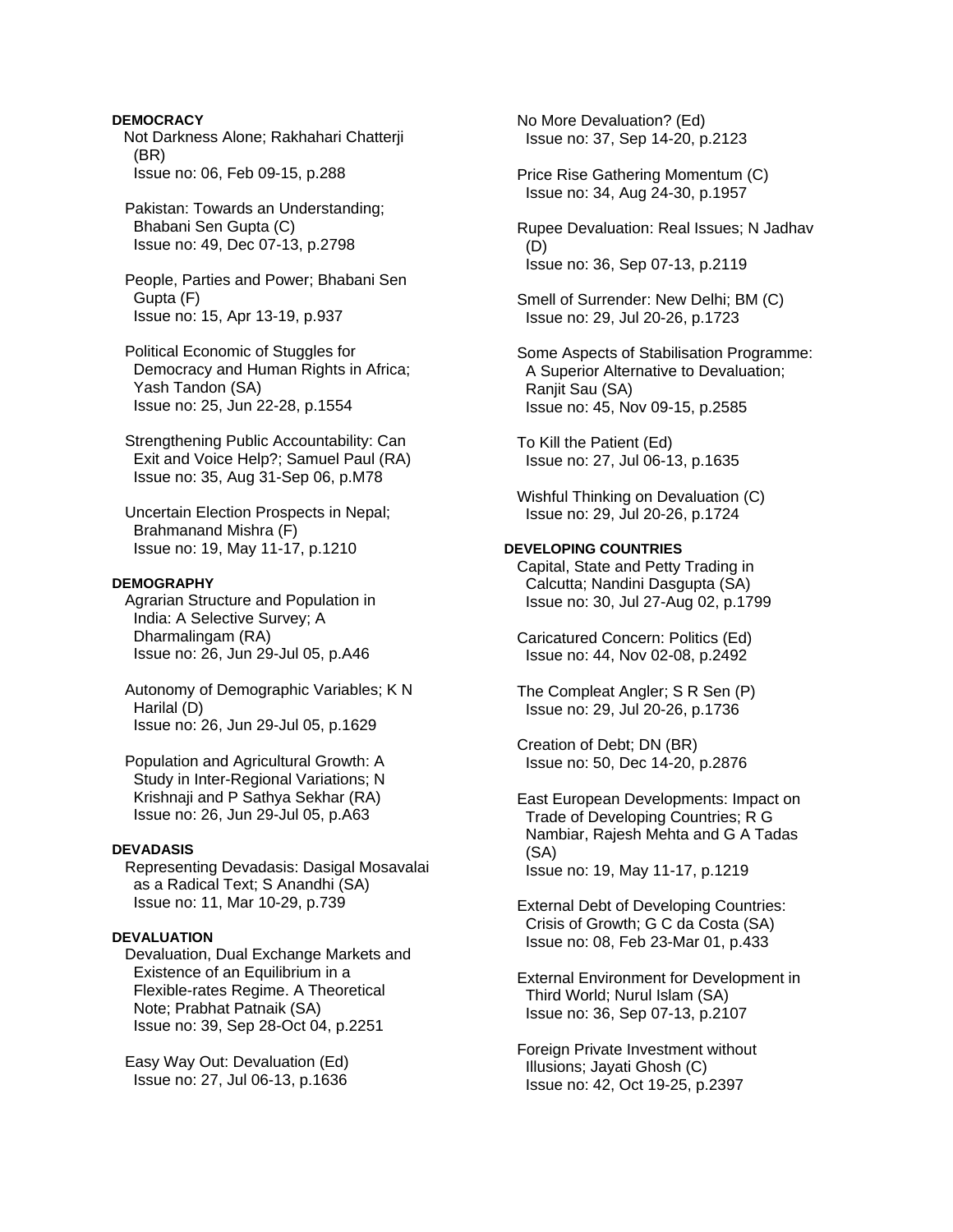## **DEVELOPING COUNTRIES**

 Global Poverty and New World Economic Order; Michel Chossudovsky (SA) Issue no: 44, Nov 02-08, p.2527

 Global Solidarity on Women's Health; Malini Karkal (F) Issue no: 15, Apr 13-19, p.953

 IMF/World Bank Stabilisation Programmes: A Critical Assessment; Prabirjit Sarkar (SA) Issue no: 40, Oct 05-11, p.2307

 In Search of a New Paradigm; Dipankar Sinha (BR) Issue no: 45, Nov 09-15, p.2570

 Industry and International Trade; S Nanjundan (BR) Issue no: 39, Sep 28-Oct 04, p.2250

 Issues in Development; Satya Deva (BR) Issue no: 07, Feb 16-22, p.355

 LDCs Get Short Shift (Ed) Issue no: 43, Oct 26-Nov 01, p.2443

 Less Aid, More Advice: World Bank (Ed) Issue no: 40, Oct 05-11, p.2273

 Migration and Development; Binod Khadria (BR) Issue no: 40, Oct 05-11, p.2303

 Misuse of Torture: Torture (Ed) Issue no: 47, Nov 23-29, p.2657

 On Improving Effectiveness and Efficiency of Financial System in India; V V Bhatt (SA) Issue no: 41, Oct 12-18, p.2367

 Political Economy of Health in Third World; J George (D) Issue no: 08, Feb 23-Mar 01, p.452

 Sell-Out in GATT Negotiations: New Delhi; BM (C) Issue no: 40, Oct 05-11, p.2285

 Some Aspects of Stabilisation Programme: A Superior Alternative to Devaluation; Ranjit Sau (SA) Issue no: 45, Nov 09-15, p.2585

 Technology in Third World; Bernard D'Mello (BR) Issue no: 19, May 11-17, p.1212

 Trade in Services for Developing Countries in 1990s: Problem and Prospects; Alok Ray (SA) Issue no: 09, Mar 02-09, p.519

**DEVELOPMENT AID**  Brave Face: AID (Ed)

Issue no: 41, Oct 12-18, p.2330

 Scarcity Amidst Plenty: AID (Ed) Issue no: 16, Apr 20-26, p.1008

 Starting with the Answers; A M (BR) Issue no: 15, Apr 13-19, p.966

## **DISARMAMENT**

 Chaos and Confusion in Russia; Amitabh Mattoo (C) Issue no: 38, Sep 21-27, p.2194

 Weak Ground: Nuclear Free Zone (Ed) Issue no: 47, Nov 23-29, p.2657

# **DISASTERS, NATURAL**

 Compounding the Disaster: Bangladesh (Ed) Issue no: 19, May 11-17, p.1190

 Reservoir Induced Seismicity: A Man-Made Disaster; Aparna Viswanathan (C) Issue no: 52, Dec 28-31, p.2979

## **DISPLACEMENT**

 Compensation for Project Displacement: A New Approach; Arul Menezes (P) Issue no: 43, Oct 26-Nov 01, p.2465

## **DMK**

 Biased Interpretations; Kanakalatha Mukund (LE) Issue no: 34, Aug 24-30, p.1938

 Caste Tensions; Geetha and S V Rajadurai (LE) Issue no: 50, Dec 14-20, p.2842

 Dravidian Politics: End of an Era; V Geetha and S V Rajadurai (F) Issue no: 26, Jun 29-Jul 05, p.1591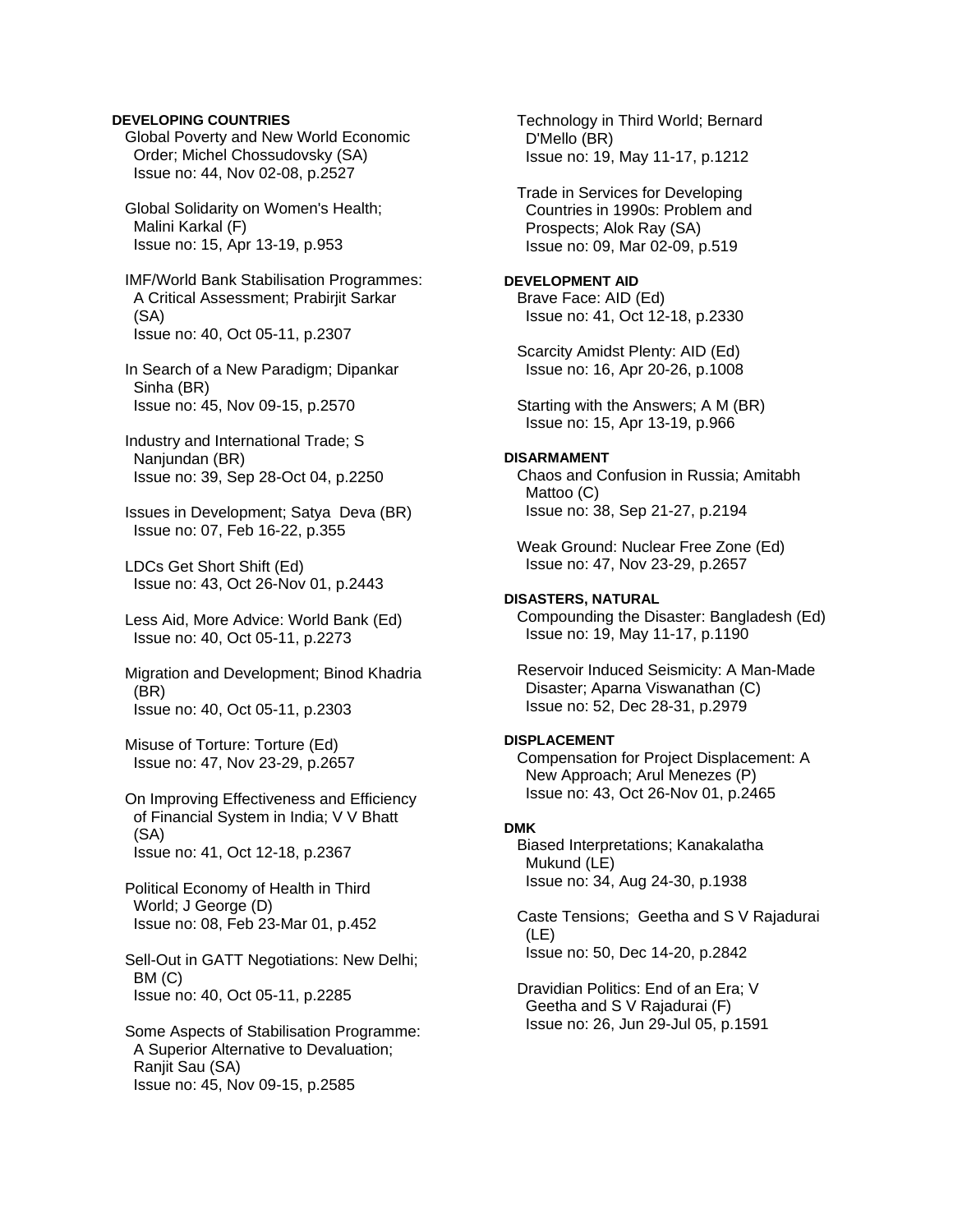## **DMK**

 Of Maltova Mothers and Other Stories; M S S Pandian, S Anandhi and A R Venkatachalapathy (D) Issue no: 16, Apr 20-26, p.1059

 Parasakthi: Life and Times of a DMK Film; M S S Pandian (SA) Issue no: 11, Mar 10-29, p.759

 Reviving Shibboleths; A R Subbiah (LE) Issue no: 34, Aug 24-30, p.1938

## **DRAMA AND STAGE SHOW**

 Politics of Art-Forms; GPD (F) Issue no: 17, Apr 27-May 03, p.1077

 Politics of Indigenous Theatre: Kanhailal in Manipur; Rustom Bharucha (SA) Issue no: 11, Mar 10-29, p.747

 Suppressing Cultural Expression (LE) Issue no: 08, Feb 23-Mar 01, p.390

 Suppression of Cultural Expression in Maharashtra; Anuradha Gandhi (F) Issue no: 13, Mar 30-Apr 05, p.817

## **DRAVIDIAN MOVEMENT**

 Chicken Biryani and the Inconsequential Bramhin; M S S Pandian (C) Issue no: 35, Aug 31-Sep 06, p.2043

 Of Maltova Mothers and Other Stories; M S S Pandian, S Anandhi and A R Venkatachalapathy (D) Issue no: 16, Apr 20-26, p.1059

#### **DRINKING WATER**

 Micro Environment in Urban Planning: Access of Poor to Water Supply and Sanitation; Amitabh Kundu (SA) Issue no: 37, Sep 14-20, p.2167

## **DROUGHT**

 Consequences of Mid-1980s Drought: Longitudinal Evidence from Mahbubnagar; P D et al Bidinger (RA) Issue no: 39, Sep 28-Oct 04, p.A105

 Drought Management: Farmer's Strategies and Their Policy Implications; N S Jodha (RA) Issue no: 39, Sep 28-Oct 04, p.A98

 In Good Season and Bad; K Saradamoni (BR) Issue no: 44, Nov 02-08, p.2513

 Movement for Water: Takari Peasants Struggle in Maharashtra; Gail Omvedt and Bharat Patankar (F) Issue no: 15, Apr 13-19, p.955

#### **EARTHQUAKES**

 Coping with the Garhwal Earthquake (C) Issue no: 47, Nov 23-29, p.2667

 Reservoir Induced Seismicity: A Man-Made Disaster; Aparna Viswanathan (C) Issue no: 52, Dec 28-31, p.2979

## **ECOLOGY**

 Agricultural Labour and Pesticides in Rice Regions of India: Some Health Considerations; Joan P Mencher (SA) Issue no: 39, Sep 28-Oct 04, p.2263

 Destructive Mega Projects: Fate of Experts Opinion; Bharat Dogra (C) Issue no: 40, Oct 05-11, p.2292

## **ECONOMIC GROWTH AND DEVELOPMENT**

 Balanced and Pragmatic; Mihir Rakshit (BR) Issue no: 52, Dec 28-31, p.2995

 Biotechnology Development and Coservation of Biodiversity; Vandana Shiva (P) Issue no: 48, Nov 30-Dec 06, p.2740

 Changing Livestock Economy; K N Nair (BR) Issue no: 39, Sep 28-Oct 04, p.2249

 Charade of Plan Making: New Delhi; BM (C) Issue no: 35, Aug 31-Sep 06, p.2037

 Circuses for Bread: Soviet Union (Ed) Issue no: 49, Dec 07-13, p.2781

 Command Economy and Market Economy; S R Sen (P) Issue no: 11, Mar 10-29, p.549

 Completing the Breakup: Soviet Union (Ed) Issue no: 51, Dec 21-27, p.2910

 Constraints on Economic Policy: Price of Profligacy; B Gopalakrishna Kumar (F) Issue no: 21, May 25-30, p.1318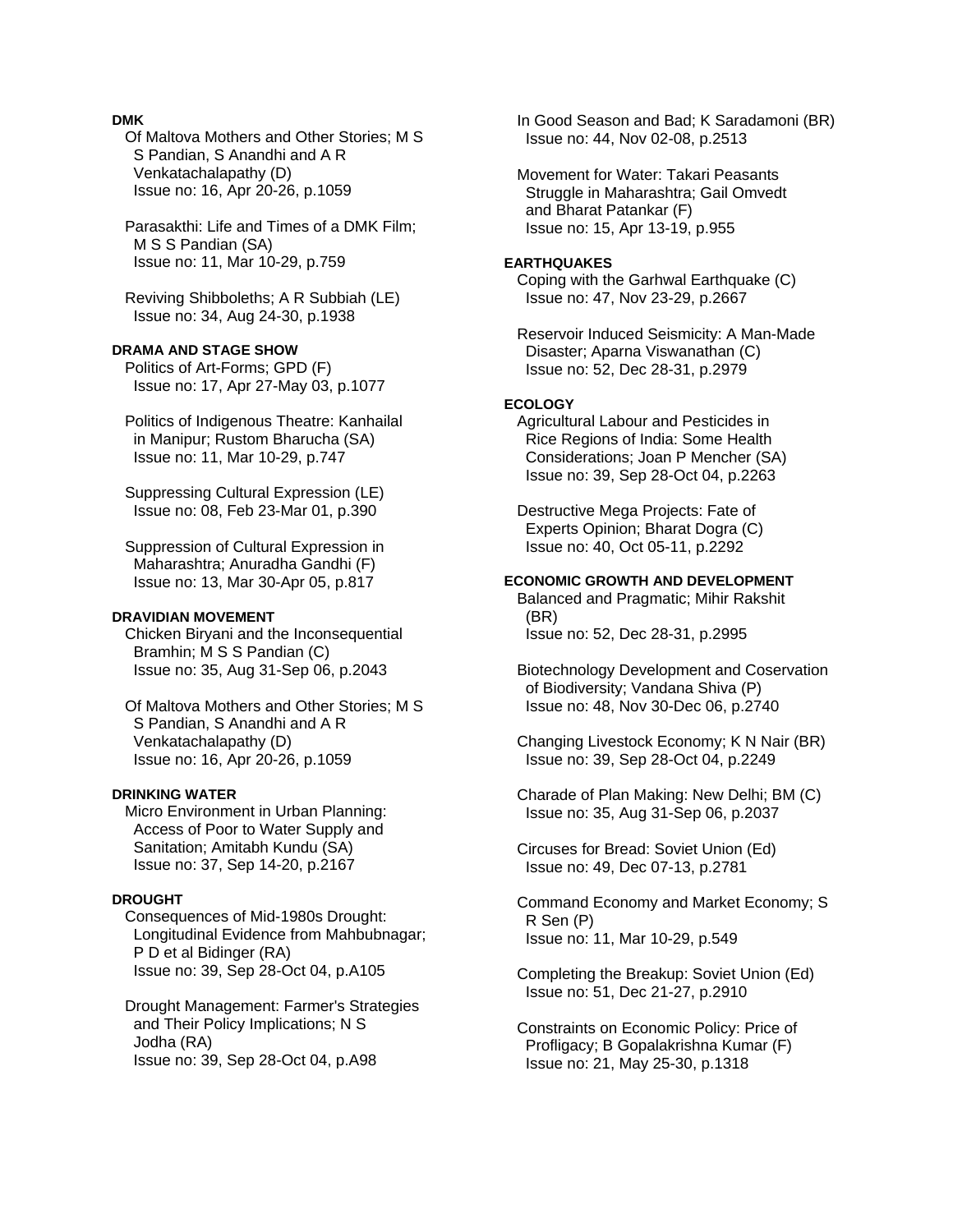## **ECONOMIC GROWTH AND DEVELOPMENT**

 Defendus-How?; J C Shah (D) Issue no: 42, Oct 19-25, p.2435

 Distorted Development in Orissa; Binay Kumar Pattnaik (BR) Issue no: 09, Mar 02-09, p.491

- Economic Development: Rajasthan Experience; V Nath (BR) Issue no: 09, Mar 02-09, p.489
- Economic Priorities; Rajendra K Aneja (LE) Issue no: 20, May 18-24, p.1246
- Economic Roots of Political Struggle in Independent India; Pradhan H Prasad (SA) Issue no: 05, Feb 02-08, p.225

 Economics of Perestroika; Amit Bhaduri (RA) Issue no: 14, Apr 06-12, p.889

 Entering the Tunnel: The Economy (Ed) Issue no: 45, Nov 09-15, p.2544

 Excess Growth of Tertiary Sector; B B Bhattacharya and Arup Mitra (D) Issue no: 22, Jun 01-08, p.1423

- Excess Growth of Tertiary Sector?: A Reply; R Nagaraj (D) Issue no: 37, Sep 14-20, p.2172
- Growth of Inequalities within the South: 1950-1990; Surendra J Patel (SA) Issue no: 11, Mar 10-29, p.645
- Growth Theories and Development Strategies: Lessons from Indian Experience; Pronab Sen (RA) Issue no: 30, Jul 27-Aug 02, p.PE62

 IMF-World Bank Recipe for Soviet Economy; R G Gidadhubli and Abhijit Bhattacharya  $(F)$ Issue no: 25, Jun 22-28, p.1525

 In Search of a New Paradigm; Dipankar Sinha (BR) Issue no: 45, Nov 09-15, p.2570

 Increase in India's Growth Rate; R Nagaraj (D) Issue no: 15, Apr 13-19, p.1002

 India's Information Economy: Role, Size and Scope; Vijay L Kelkar, Devendra N Chaturvedi and Madhav K Dar (SA) Issue no: 37, Sep 14-20, p.2153

 Indian Development Strategy; A C Minocha (D) Issue no: 43, Oct 26-Nov 01, p.2488

- Indian Development Strategy: An Exchange of Views; T N Srnivasan (P) Issue no: 31, Aug 03-10, p.1850
- Indian Development Strategy: An Exchange of Views; Arun Ghosh (F) Issue no: 39, Sep 28-Oct 04, p.2234
- An Indigenously Oriented Pattern of `Restructuring'; Arun Ghosh (F) Issue no: 44, Nov 02-08, p.2498
- Issues in Development; Satya Deva (BR) Issue no: 07, Feb 16-22, p.355

 Lazy Doctrine; Phiroze B Medhora (BR) Issue no: 04, Jan 26-Feb 01, p.165

 Literacy and Development: Retrospect and Tendencies; S Shukla (P) Issue no: 38, Sep 21-27, p.2195

 Loosing Battle (Ed) Issue no: 33, Aug 17-23, p.1883

 Migration and Development; Binod Khadria (BR) Issue no: 40, Oct 05-11, p.2303

 Money and Monetary Policy in LDCs in the 1990s; Warren Coats and Deena Khatkhate (SA) Issue no: 25, Jun 22-28, p.1538

 New Industrial Policy: A Capitalist Manifesto; H K Paranjape (SA) Issue no: 43, Oct 26-Nov 01, p.2472

 New Industrial Policy: Questions of Efficient Growth and Social Objectives; J C Sandesara (SA) Issue no: 31, Aug 03-10, p.1869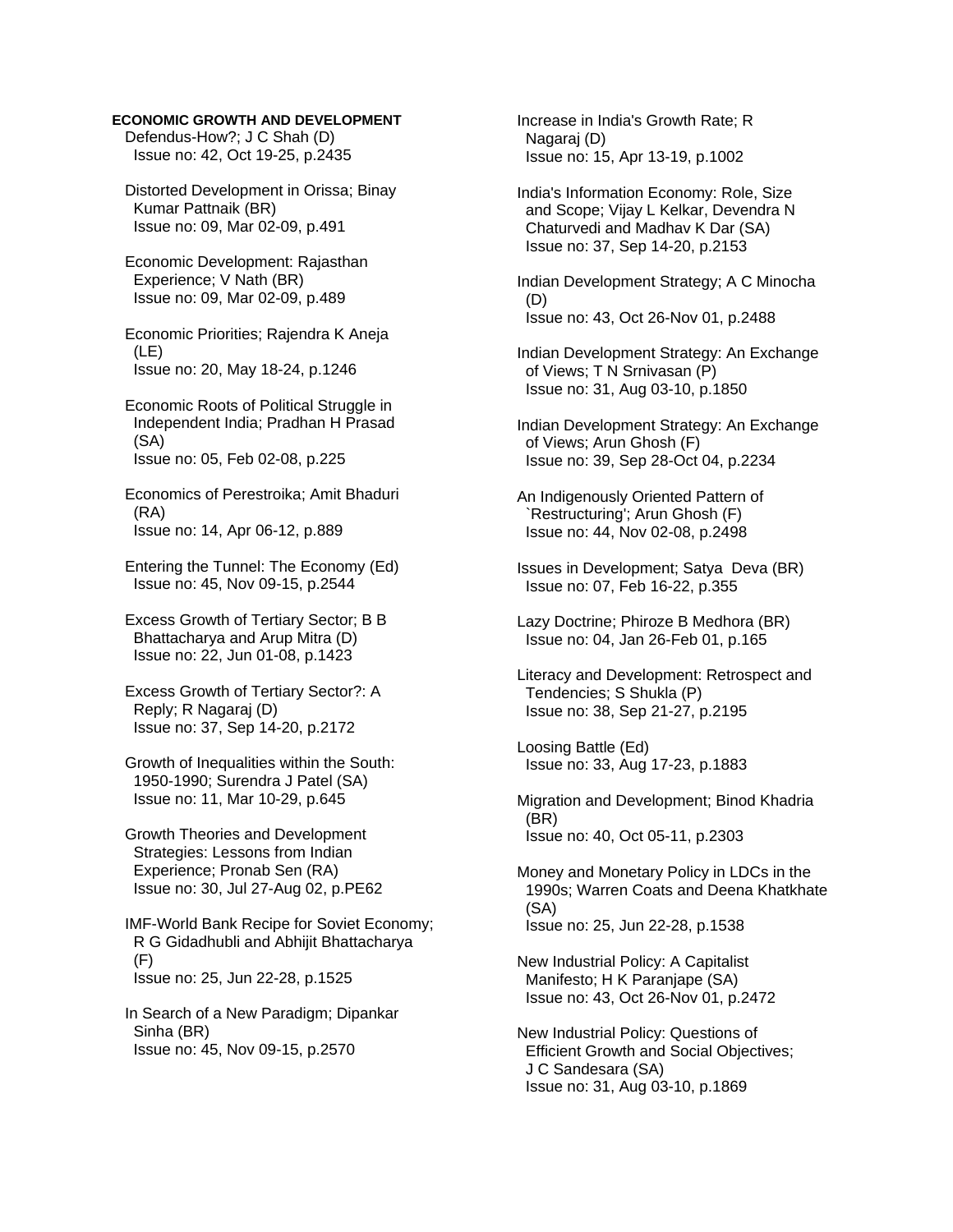#### **ECONOMIC GROWTH AND DEVELOPMENT**

 On Improving Effectiveness and Efficiency of Financial System in India; V V Bhatt (SA) Issue no: 41, Oct 12-18, p.2367

 On the Crisis and the Remedies; Pulin B Nayak (SA) Issue no: 34, Aug 24-30, p.1993

 A Panorama of Polemics; V Ashok Desai (BR) Issue no: 18, May 04-10, p.1156

 Public Sector Performance in the Eighties: Some Tentative Findings; R Nagaraj (SA) Issue no: 50, Dec 14-20, p.2877

 Reorienting Management Education; K C Sahu (RA) Issue no: 48, Nov 30-Dec 06, p.M133

 Role for Non-Malays in Economy: Malaysia; M G G Pillai (C) Issue no: 30, Jul 27-Aug 02, p.1793

 Role of Aggregate Productivity in Farm Technologies in Economic Development; G C Mandal (RA) Issue no: 52, Dec 28-31, p.A157

 Role of Industrialisation in Development of Sub-Saharan Africa: A Critique of World Bank's Approach; Suranjit K Saha (SA) Issue no: 48, Nov 30-Dec 06, p.2753

 Role of Public and Private Sectors in India's Development: Selected Simulations from a Macroeconometric Model; Kalyan Raipura and Rajesh Mehta (SA) Issue no: 31, Aug 03-10, p.1873

 Serving Notice?: Soviet Union (Ed) Issue no: 20, May 18-24, p.1250

 Some Aspects of Stabilisation Programme: A Superior Alternative to Devaluation; Ranjit Sau (SA) Issue no: 45, Nov 09-15, p.2585

 Starting with the Answers; A M (BR) Issue no: 15, Apr 13-19, p.966

 State and Industry; Suma S Athreye (BR) Issue no: 35, Aug 31-Sep 06, p.2050

 Structure of Indian Economy: As Seen from CSOs Input-Output Tables; V V Divatia (SA) Issue no: 19, May 11-17, p.1235

 Successful Manipulation of Market Forces: Case of South Korea 1961-78; Eprime Eshag (SA) Issue no: 11, Mar 10-29, p.629

 Third World Underdevelopment: Solutions from Within; Sukhpal Singh (BR) Issue no: 49, Dec 07-13, p.2811

 Towards a Political Economy of the Economic Policy Changes; Vinod et al Vyasulu (SA) Issue no: 38, Sep 21-27, p.2205

 Towards Consensual Politics; K M Thomas (LE) Issue no: 35, Aug 31-Sep 06, p.2026

 Trade Reform for Restructuring the Economy; Arun Ghosh (F) Issue no: 24, Jun 15-21, p.1437

 Two of the Three Faces of Capitalism; Arun Ghosh (F) Issue no: 30, Jul 27-Aug 02, p.1779

 Unconvincing Explanation: The Economy (Ed) Issue no: 38, Sep 21-27, p.2176

 Uneven Benefits of German Unification; Hemen Ray (F) Issue no: 19, May 11-17, p.1211

 Unified Germany: Problems and Prospects; Ramnath Narayanswamy (F) Issue no: 16, Apr 20-26, p.1030

 War, Sanctions and Human Well-Being in Iraq; Jean Dreze and Haris Gazdar (C) Issue no: 50, Dec 14-20, p.2866

## **ECONOMIC HISTORY**

 Oligopoly in Oligarchy; S R Sen (P) Issue no: 36, Sep 07-13, p.2089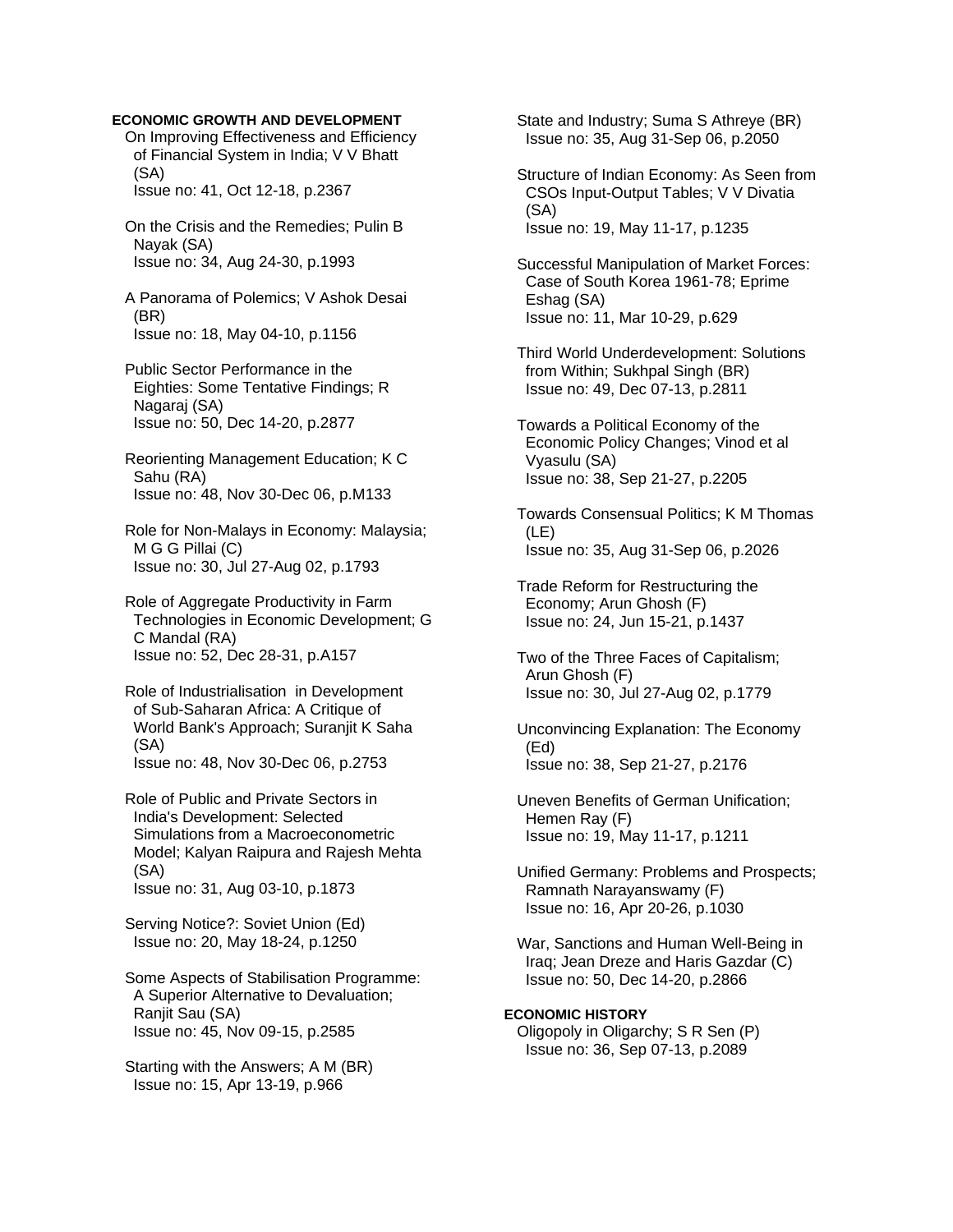### **ECONOMIC POLICY**

- Avoidable Tragedy of the Left in India; Pranab Bardhan (P) Issue no: 42, Oct 19-25, p.2408
- Charade of Plan Making: New Delhi; BM (C) Issue no: 35, Aug 31-Sep 06, p.2037
- Constraints on Economic Policy: Price of Profligacy; B Gopalakrishna Kumar (F) Issue no: 21, May 25-30, p.1318
- Delusions of Mass Support: New Delhi; BM (C) Issue no: 49, Dec 07-13, p.2796
- Deterred by Structural Constraints; C H Hanumantha Rao (BR) Issue no: 42, Oct 19-25, p.2412
- Development Strategy; T N Srinivasan (LE) Issue no: 52, Dec 28-31, p.2966
- Dubious Exercise (Ed) Issue no: 22, Jun 01-08, p.1363
- Economic Transition and Children; Santosh Mehrotra (BR) Issue no: 49, Dec 07-13, p.2814
- From a Fractured Compromise to a Democratic Consensus: Planning and Political Economy in Post-Colonial India; Amiya Kumar Bagchi (SA) Issue no: 11, Mar 10-29, p.611
- Fund-Bank's Grand Design for India: New Delhi; BM (C) Issue no: 27, Jul 06-13, p.1647
- Growth Theories and Development Strategies: Lessons from Indian Experience; Pronab Sen (RA) Issue no: 30, Jul 27-Aug 02, p.PE62
- Holding Operation (Ed) Issue no: 13, Mar 30-Apr 05, p.795
- Home Truths from Carla Hills: New Delhi; BM (C) Issue no: 42, Oct 19-25, p.2395
- IMF Stand-By Loan Conditions (P) Issue no: 52, Dec 28-31, p.2976

 Incoherent Privatisation, Indian Style; D N Ghosh (F) Issue no: 21, May 25-30, p.1313

- Indian Development Strategy: An Exchange of Views; T N Srnivasan (P) Issue no: 31, Aug 03-10, p.1850
- Indian Development Strategy: An Exchange of Views; Arun Ghosh (F) Issue no: 39, Sep 28-Oct 04, p.2234
- Indian Tea Industry: Problems and Policies; Neelanjana Mitra (RA) Issue no: 48, Nov 30-Dec 06, p.M153
- Malaysia's Chance; M G G Pillai (F) Issue no: 15, Apr 13-19, p.956
- No Room for Consensus (Ed) Issue no: 26, Jun 29-Jul 05, p.1571
- Not Political?: Economic Agenda (Ed) Issue no: 26, Jun 29-Jul 05, p.1572
- On a Tight Leash (Ed) Issue no: 39, Sep 28-Oct 04, p.2227
- On Liberalisation and Some Related Matters; K S Krishnaswamy (SA) Issue no: 42, Oct 19-25, p.2415
- A Panorama of Polemics; V Ashok Desai (BR) Issue no: 18, May 04-10, p.1156
- Political Economy of Structural Readjustment; Arun Ghosh (F) Issue no: 48, Nov 30-Dec 06, p.2727
- Progress in Provision of Basic Human Needs in India, 1961-1981; Malini Karkal and S Irudaya Rajan (SA) Issue no: 08, Feb 23-Mar 01, p.443
- Same Old Tune: Exports (Ed) Issue no: 36, Sep 07-13, p.2072
- Sell-Out in GATT Negotiations: New Delhi; BM (C) Issue no: 40, Oct 05-11, p.2285
- Terms of Political Discourse in India; T V Sathyamurthy (F) Issue no: 24, Jun 15-21, p.1445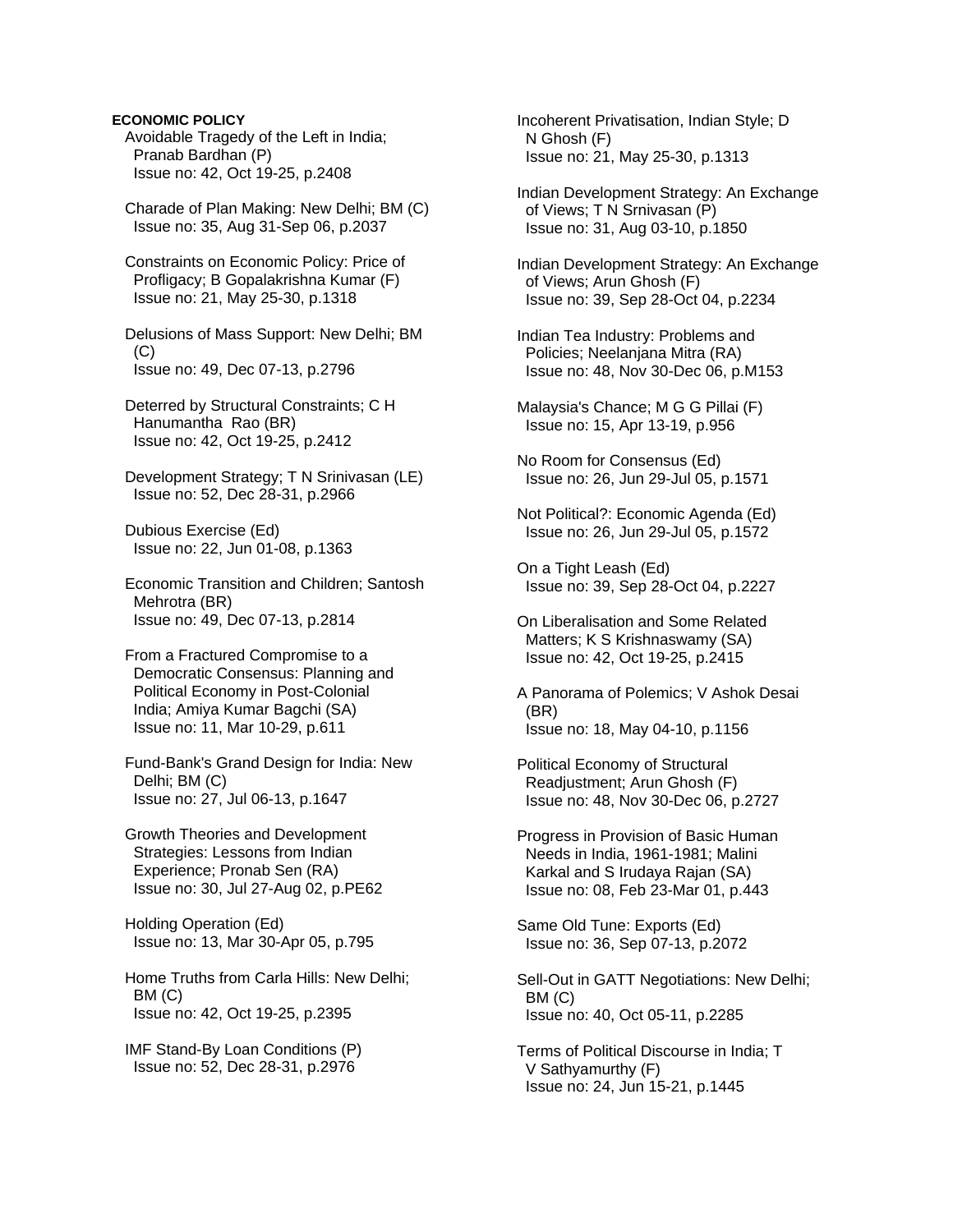### **ECONOMIC RECESSION**

 Balanced and Pragmatic; Mihir Rakshit (BR) Issue no: 52, Dec 28-31, p.2995

 India: BIg World's View of Small World; Arun Ghosh (F) Issue no: 22, Jun 01-08, p.1369

 Makings of an Imperial Presidency; Frederick F Clairmonte (F) Issue no: 14, Apr 06-12, p.883

 Prospects for Economic Reform in USSR; Nigel M Healey (C) Issue no: 41, Oct 12-18, p.2346

 Soviet Economy: What Transition to What Market?; Ramnath Narayanswamy (SA) Issue no: 40, Oct 05-11, p.2317

### **ECONOMIC REFORMS**

 Balanced and Pragmatic; Mihir Rakshit (BR) Issue no: 52, Dec 28-31, p.2995

 The Budget and Its relevance for Restructuring the Economy; Arun Ghosh (SA) Issue no: 34, Aug 24-30, p.2011

 Budget in the Time of Change: Reflections on Restructuring; Kaushik Basu (SA) Issue no: 35, Aug 31-Sep 06, p.2053

 Confusion in Trade Policy; JM (P) Issue no: 49, Dec 07-13, p.2790

 Economic Policy Reform: Mindsets, Old and New; Ramaswamy R Iyer (SA) Issue no: 52, Dec 28-31, p.3011

 End of Gorbachev Era?; Ramnath Narayanswamy (C) Issue no: 31, Aug 03-10, p.1846

 External Liberalisation and Import-Dependence: A Note; Sunil Mani (SA) Issue no: 27, Jul 06-13, p.1693

 Gold Sale: Symptom, Not the Malady (F) Issue no: 24, Jun 15-21, p.1444

 Indian Development Strategy; A C Minocha (D) Issue no: 43, Oct 26-Nov 01, p.2488

 An Indigenously Oriented Pattern of `Restructuring'; Arun Ghosh (F) Issue no: 44, Nov 02-08, p.2498

 Lazy Doctrine; Phiroze B Medhora (BR) Issue no: 04, Jan 26-Feb 01, p.165

 Macro Imbalances, Stabilisation Programme and Union Budget; B B Bhattacharya (SA) Issue no: 34, Aug 24-30, p.2005

 New Small Enterprise Policy: Implications and Prospects; J C Sandesara (SA) Issue no: 42, Oct 19-25, p.2423

 On Liberalisation and Some Related Matters; K S Krishnaswamy (SA) Issue no: 42, Oct 19-25, p.2415

 Pathologist's Report (Ed) Issue no: 49, Dec 07-13, p.2779

 Privatisation and Deregulation; Ashok Rudra (P) Issue no: 51, Dec 21-27, p.2933

 Reform of Financial System (F) Issue no: 18, May 04-10, p.1145

 Swedish Model of `Socialism'; Ajit Roy  $(C)$ Issue no: 44, Nov 02-08, p.2511

 Technological Capability under Economic Liberalism: Experience of Indian Industry in Eighties; K K Subrahmanian (RA) Issue no: 35, Aug 31-Sep 06, p.M87

 Towards a Political Economy of the Economic Policy Changes; Vinod et al Vyasulu (SA) Issue no: 38, Sep 21-27, p.2205

 Welcoming the American Horse; GPD (F) Issue no: 31, Aug 03-10, p.1834

# **ECONOMIC RESEARCH**  Command Economy and Market Economy; S R Sen (P) Issue no: 11, Mar 10-29, p.549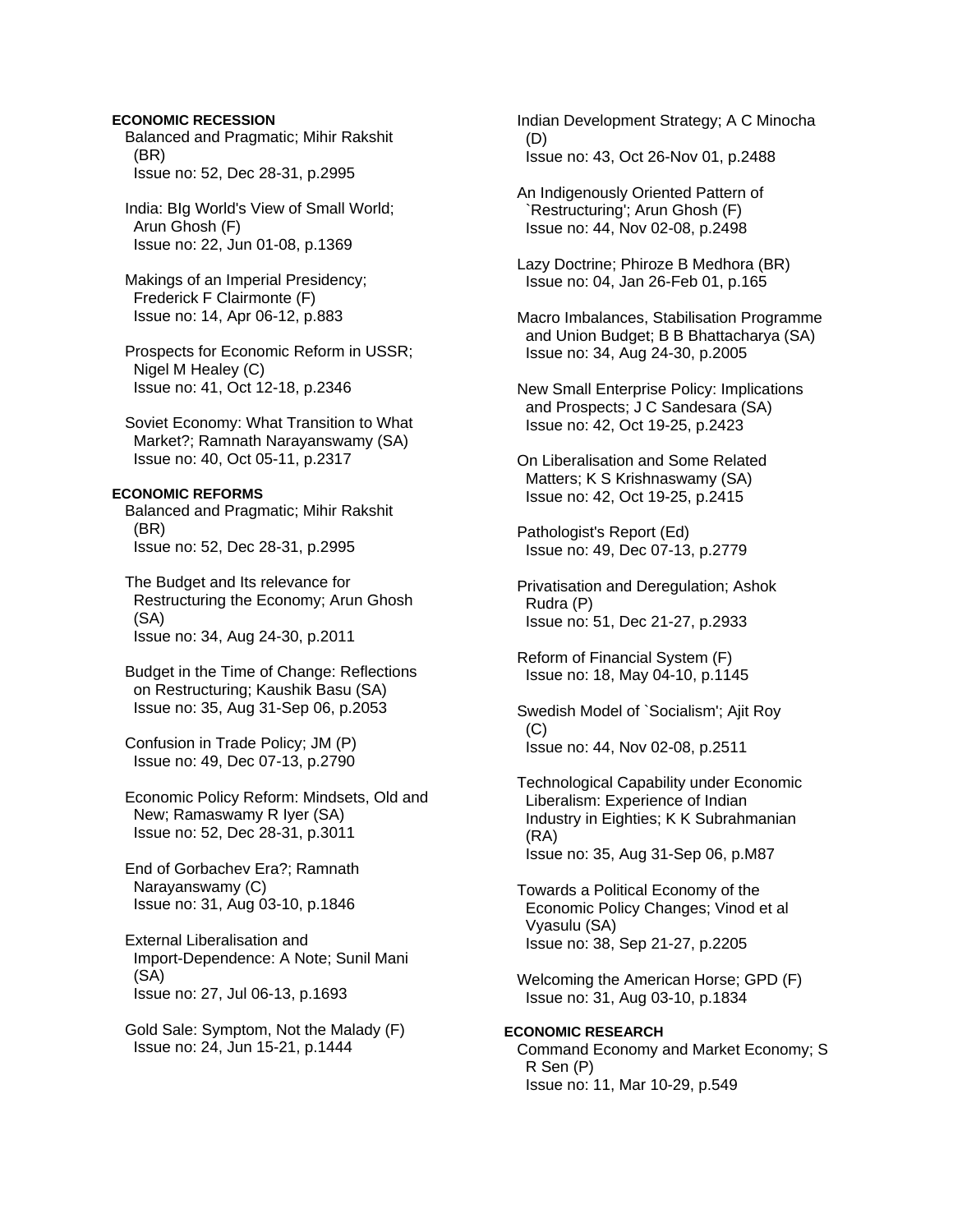### **ECONOMIC UNIONS**

 London Economic Summit; Siri (C) Issue no: 30, Jul 27-Aug 02, p.1792

# **ECONOMISTS**

 Neglected Economic Thought of Babasaheb Ambedkar; Narendra Jadhav (SA) Issue no: 15, Apr 13-19, p.980

 Oligopoly in Oligarchy; S R Sen (P) Issue no: 36, Sep 07-13, p.2089

 A Ruminating and Humane Economist; Deena Khatkhate (F) Issue no: 03, Jan 19-25, p.84

 Sukhamoy Chakravarty as a Development Economist; Manmohan Agarwal (SA) Issue no: 35, Aug 31-Sep 06, p.2063

# **EDIBLE OILS**

 Edible Oil Policy: From Default towards Design; S J Phansalkar and V P Gulati (SA) Issue no: 05, Feb 02-08, p.229

 Edible Oil Policy: Skewed Design; A C Chhatrapati (D) Issue no: 26, Jun 29-Jul 05, p.1632

 Edible Oils: New Season Outlook; D P Sharma (F) Issue no: 47, Nov 23-29, p.2659

 From Optimism to Anxiety; D P Sharma (F) Issue no: 41, Oct 12-18, p.2331

 Make-Believe Price Freeze; D P Sharma (F) Issue no: 50, Dec 14-20, p.2846

 Market Intervention and Edible Oil Prices; Hemanga Ganguly (D) Issue no: 45, Nov 09-15, p.2595

 No Relief for Consumers; D P Sharma (F) Issue no: 44, Nov 02-08, p.2494

 Record Crop Fails to Dampen Prices; D P Sharma (F) Issue no: 35, Aug 31-Sep 06, p.2030

#### **EDUCATION**

 Text and Context in Sociology of Education; Alka Malvankar (BR) Issue no: 03, Jan 19-25, p.104

### **EDUCATIONAL POLICY AND REFORMS**

 Education for an Enlightened Society: A Review; R Bandyopadhyay (SA) Issue no: 07, Feb 16-22, p.359

 Education: Muddying Troubled Waters: United States; Philip G Altbach (F) Issue no: 26, Jun 29-Jul 05, p.1593

 Eighth Plan: Challenges and Opportunities-XI: Education-The Basics of Social Transformation; Arun Ghosh (F) Issue no: 15, Apr 13-19, p.941

 Experiment in Education; R Akila (BR) Issue no: 34, Aug 24-30, p.1975

 External Funding in Basic Education; M Marmar (F) Issue no: 03, Jan 19-25, p.95

 Indian Management Education: Need for a Constructive Debate; R Bandyopadhyay (RA) Issue no: 48, Nov 30-Dec 06, p.M118

 Plain Tales of This Raj; Nasir Tyabji (BR) Issue no: 27, Jul 06-13, p.1670

 Ramamurti Report on Education in Retrospect; Amrik Singh (SA) Issue no: 26, Jun 29-Jul 05, p.1605

 Reform of Higher Education; V M Dandekar (SA) Issue no: 46, Nov 16-22, p.2631

 Reforms without Roots; T S Ramanarayan (LE) Issue no: 03, Jan 19-25, p.70

 Slowing Down: Education; Krishna Kumar (F) Issue no: 13, Mar 30-Apr 05, p.815

### **EGYPT**

 UN in a Spot: Human Rights (Ed) Issue no: 51, Dec 21-27, p.2909

**ELECTION COMMISSION**  Avoidable Contretemps: Elections (Ed) Issue no: 22, Jun 01-08, p.1365

 Biased High-handedness: Elections (Ed) Issue no: 24, Jun 15-21, p.1428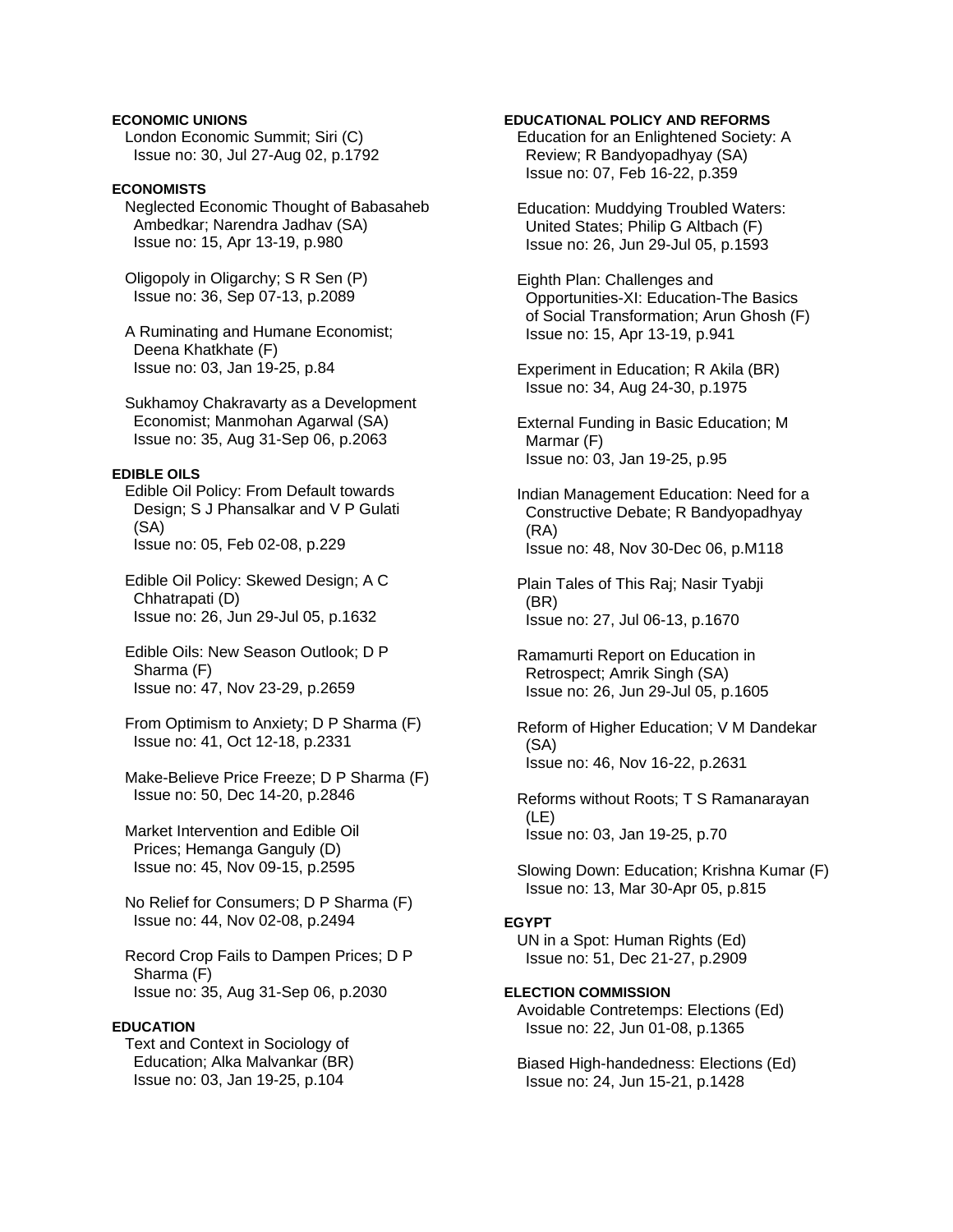### **ELECTION COMMISSION**

 Chance to Break with the Eighties: New Delhi; BM (F) Issue no: 16, Apr 20-26, p.1023

 Guarding the Guard: Elections (Ed) Issue no: 15, Apr 13-19, p.928

 Protecting the Unjust; T V Achutha Warrier (LE) Issue no: 26, Jun 29-Jul 05, p.1570

 Reform of Electoral System; Krishna et al Rao (LE) Issue no: 13, Mar 30-Apr 05, p.794

 Tripura and Election Commission (F) Issue no: 19, May 11-17, p.1203

#### **ELECTIONS**

 Assassination and After in North-East; Kamarupee (F) Issue no: 22, Jun 01-08, p.1383

 Biased High-handedness: Elections (Ed) Issue no: 24, Jun 15-21, p.1428

 Bihar Drama (Ed) Issue no: 19, May 11-17, p.1187

 Caste and Candidate Selection: Lok Sabha Poll in Bihar; Ravindra Kumar Verma and Nihora Prasad Yadav (F) Issue no: 22, Jun 01-08, p.1376

 Chicken Biryani and the Inconsequential Bramhin; M S S Pandian (C) Issue no: 35, Aug 31-Sep 06, p.2043

 Clean Men Waiting in the Wings: Bangladesh (Ed) Issue no: 13, Mar 30-Apr 05, p.797

 Combining Electoral and Mass Politics: Elections (Ed) Issue no: 17, Apr 27-May 03, p.1068

 Communal Factor: Kerala (Ed) Issue no: 14, Apr 06-12, p.856

 Communal Riots before, during and after Lok Sabha Elections; Asghar Ali Engineer (C) Issue no: 37, Sep 14-20, p.2135

 Defend Oppressed Poor's Right to Vote; Nagbhusan Patnaik (LE) Issue no: 17, Apr 27-May 03, p.1066

 Different Script (Ed) Issue no: 20, May 18-24, p.1247

 Disarming the Gangasters: Bangladesh (Ed) Issue no: 06, Feb 09-15, p.253

 Dravidian Politics: End of an Era; V Geetha and S V Rajadurai (F) Issue no: 26, Jun 29-Jul 05, p.1591

 Economic Priorities; Rajendra K Aneja (LE) Issue no: 20, May 18-24, p.1246

 Economic Roots of Political Struggle in Independent India; Pradhan H Prasad (SA) Issue no: 05, Feb 02-08, p.225

 Election Game in Punjab (Ed) Issue no: 39, Oct 05-11, p.2271

 Elections and Democratic Process in India; Sarah Joseph and Gurpreet Mahajan (C) Issue no: 34, Aug 24-30, p.1953

 Elections in Sarawak: Far from Free; M G G Pillai (C) Issue no: 47, Nov 23-29, p.2674

 Elections: Violence against Poor; Bharat Dogra (F) Issue no: 22, Jun 01-08, p.1378

 Familiar Charade: Punjab (Ed) Issue no: 35, Aug 31-Sep 06, p.2028

 Fear of Elections (Ed) Issue no: 06, Feb 09-15, p.251

 Fratricidal Clashes or Class War?; D Shankar (LE) Issue no: 40, Oct 05-11, p.2270

 Guarding the Guard: Elections (Ed) Issue no: 15, Apr 13-19, p.928

 High Stakes: Poll Violence (Ed) Issue no: 20, May 18-24, p.1248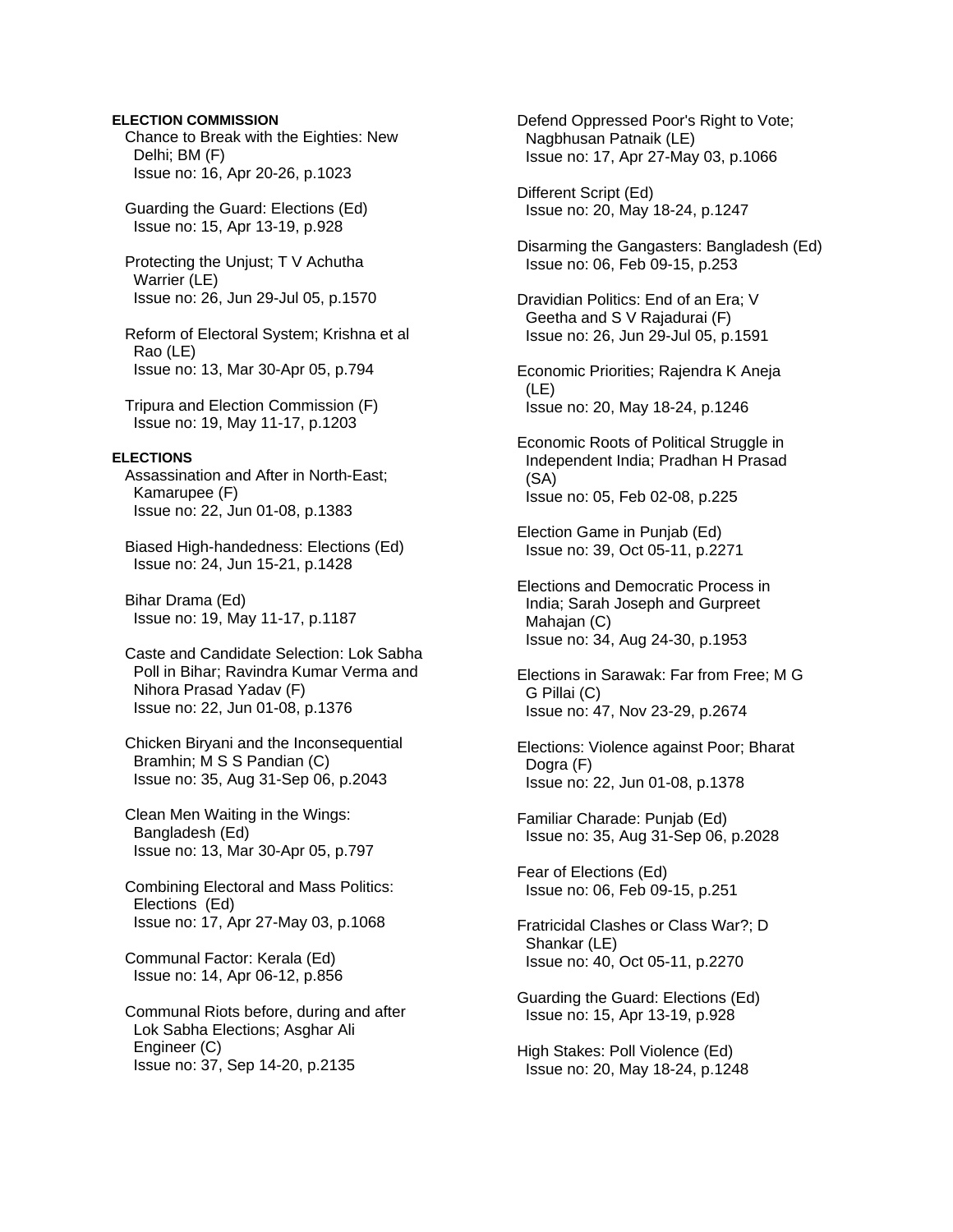### **ELECTIONS**

 Inauspicious Beginning: West Bengal (Ed) Issue no: 29, Jul 20-26, p.1709

 India after the By-Elections; Sen Bhabani Gupta (F) Issue no: 48, Nov 30-Dec 06, p.2730

 Kerala Elections, 1991: Lessons and Non-Lessons; T M Thomas Isaac and S Mohan Kumar (SA) Issue no: 47, Nov 23-29, p.2691

 Left Front and Left Intellectuals; Anirban Biswas (LE) Issue no: 21, May 25-30, p.1306

 Lessons of Bangladesh Elections; S W R de A Samarasinghe (C) Issue no: 37, Sep 14-20, p.2139

 Lok Sabha Elections and Communalisation of Politics; Asghar Ali Engineer (C) Issue no: 27, Jul 06-13, p.1649

 Lok Sabha Elections: Major Issues; Ajit Roy (F) Issue no: 15, Apr 13-19, p.950

 Lok Sabha Elections: Message from Bihar; Indu Bharti (C) Issue no: 33, Aug 17-23, p.1895

 Mandal factor: Kerala (Ed) Issue no: 08, Feb 23-Mar 01, p.392

 Moment of Truth for Janata Dal; Anil Nauriya (F) Issue no: 26, Jun 29-Jul 05, p.1585

 More of the Same (Ed) Issue no: 47, Nov 23-29, p.2655

 Nepali Election Results and Their Implications; Anirudha Gupta (F) Issue no: 22, Jun 01-08, p.1375

 People, Parties and Power; Bhabani Sen Gupta (F) Issue no: 15, Apr 13-19, p.937

 Politics of Peaceful Poll: Assam; Kamarupee (F) Issue no: 24, Jun 15-21, p.1443  Power-Shift; Bhabani Sen Gupta (F) Issue no: 26, Jun 29-Jul 05, p.1582

 Pre-Election Police Terror; Surya (LE) Issue no: 27, Jul 06-13, p.1634

 Self Images: Elections (Ed) Issue no: 18, May 04-10, p.1124

 Shaky Outcome (Ed) Issue no: 25, Jun 22-28, p.1495

 Sharpening Contest for Malay Leadership: Malyasia; M G G Pillai (C) Issue no: 39, Sep 28-Oct 04, p.2248

 Tenth Lok Sabha Elections: BJPs Victory in Gujarat; Ghanshyam Shah (C) Issue no: 51, Dec 21-27, p.2921

 Toothless Law: Elections (Ed) Issue no: 20, May 18-24, p.1248

 Two Elections, Not One: Andhra Pradesh; M Shatrugna (F) Issue no: 25, Jun 22-28, p.1511

 Unfit to Vote (Ed) Issue no: 14, Apr 06-12, p.855

 Unresolved Issues: Bangladesh (F) Issue no: 13, Mar 30-Apr 05, p.823

 West Bengal: Uses of BJP; AB (LE) Issue no: 27, Jul 06-13, p.1634

### **ELECTORAL REFORMS**

 Electoral System: Urgency of Basic Reforms; S R Sen (P) Issue no: 06, Feb 09-15, p.282

 Reform of Electoral System; Krishna et al Rao (LE) Issue no: 13, Mar 30-Apr 05, p.794

 Urgently Needed Reform; Balwant Singh (LE) Issue no: 14, Apr 06-12, p.854

### **ELECTRIC POWER**

 Defendus vs Consensus; Amulya Kumar N Reddy (D) Issue no: 43, Oct 26-Nov 01, p.2485

 Defendus-How?; J C Shah (D) Issue no: 42, Oct 19-25, p.2435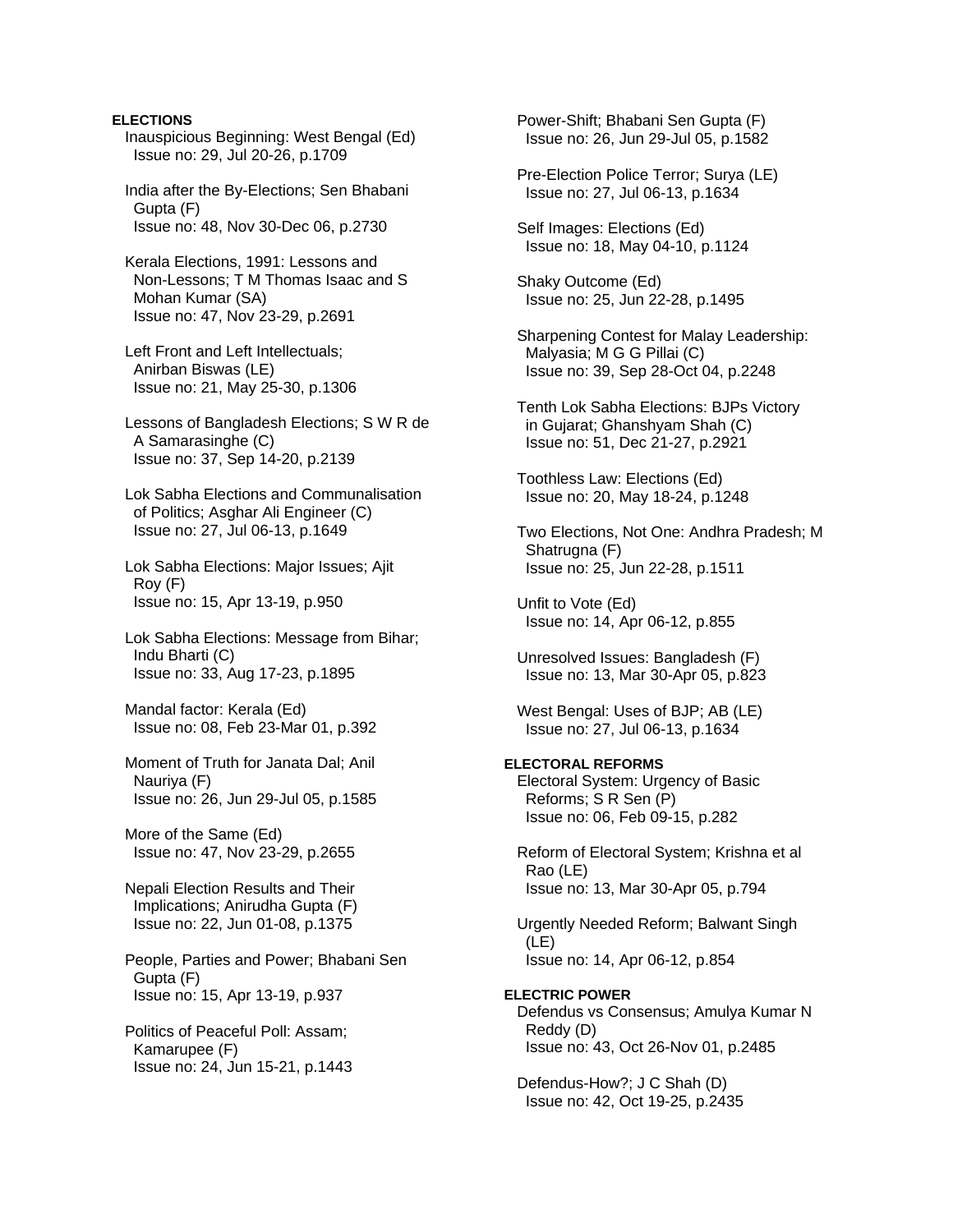### **ELECTRIC POWER**

 A Development-Focused End-Use-Oriented Electricity Scenario for Karnataka; Amulya Kumar N et al Reddy (SA) Issue no: 15, Apr 13-19, p.983

 A Development-Focused End-Use-Oriented. Electricity Scenario for Karnataka; Amulya Kumar N et al Reddy (SA) Issue no: 14, Apr 06-12, p.891

### **EMPLOYEES**

 Employees and Organisation in India: Need to Move beyond American and Japanese Models; Rajen K Gupata (RA) Issue no: 21, May 25-30, p.M68

### **EMPLOYMENT**

 Grim Portents: Soviet Science (Ed) Issue no: 44, Nov 02-08, p.2493

 Making Right to Work Fundamental; V M Dandekar (SA) Issue no: 11, Mar 10-29, p.697

 Marx and MacCarthy; GPD (F) Issue no: 45, Nov 09-15, p.2550

 Reservations in Public Employment: Modified Mandal Scheme; Anil Nauriya  $(C)$ Issue no: 43, Oct 26-Nov 01, p.2454

 Right to Work: The Why and the Wheretofore; Arun Ghosh (F) Issue no: 33, Aug 17-23, p.1893

 Two of the Three Faces of Capitalism; Arun Ghosh (F) Issue no: 30, Jul 27-Aug 02, p.1779

### **EMPLOYMENT POLICY**

 Eighth Plan: Challenges and Possibilities-III: Employment, Core of the Plan; Arun Ghosh (F) Issue no: 05, Feb 02-08, p.197

 Evolving an Employment Policy for the 1990s: What Do the Data Tell Us?; Pravin Visaria and B S Minhas (SA) Issue no: 15, Apr 13-19, p.969

### **ENERGY CONSERVATION**

 Eighth Plan: Challenges and Opportunities-VI: Energy: Coal, Electricity, Energy Conservation and Demand Management; Arun Ghosh (F) Issue no: 08, Feb 23-Mar 01, p.405

### **ENERGY CRISIS**

 Models for Energy Planning; Rangan Banerjee (BR) Issue no: 17, Apr 27-May 03, p.1101

## **ENERGY PLANNING AND POLICY**

 Defendus: Towards Evolving a Rational Energy Policy; Rangan Banerjee (D) Issue no: 44, Nov 02-08, p.2539

 Eighth Plan: Challenges and Opportunities-VI: Energy: Coal, Electricity, Energy Conservation and Demand Management; Arun Ghosh (F) Issue no: 08, Feb 23-Mar 01, p.405

 Models for Energy Planning; Rangan Banerjee (BR) Issue no: 17, Apr 27-May 03, p.1101

### **ENERGY RESOURCES**

 Eighth Plan: Challenges and Opportunities-V: Energy: Overall Scenario, Rural Energy, Renewable Sources and Oil and Natural Gas; Arun Ghosh (F) Issue no: 07, Feb 16-22, p.331

### **ENVIRONMENT**

 Changing Status: Environmental Movements (Ed) Issue no: 19, May 11-17, p.1189

 Fading Green: Environment (Ed) Issue no: 26, Jun 29-Jul 05, p.1572

 Of Frogs, Dams and Tigers; Vimal Balasubrahmanyan (C) Issue no: 50, Dec 14-20, p.2860

 Pesticides: From Silent Spring to Indian Summer; Aparna Viswanathan (C) Issue no: 35, Aug 31-Sep 06, p.2039

#### **EPIDEMICS**

 Fall-Out of New Economic Order?: Cholera (Ed) Issue no: 34, Aug 24-30, p.1941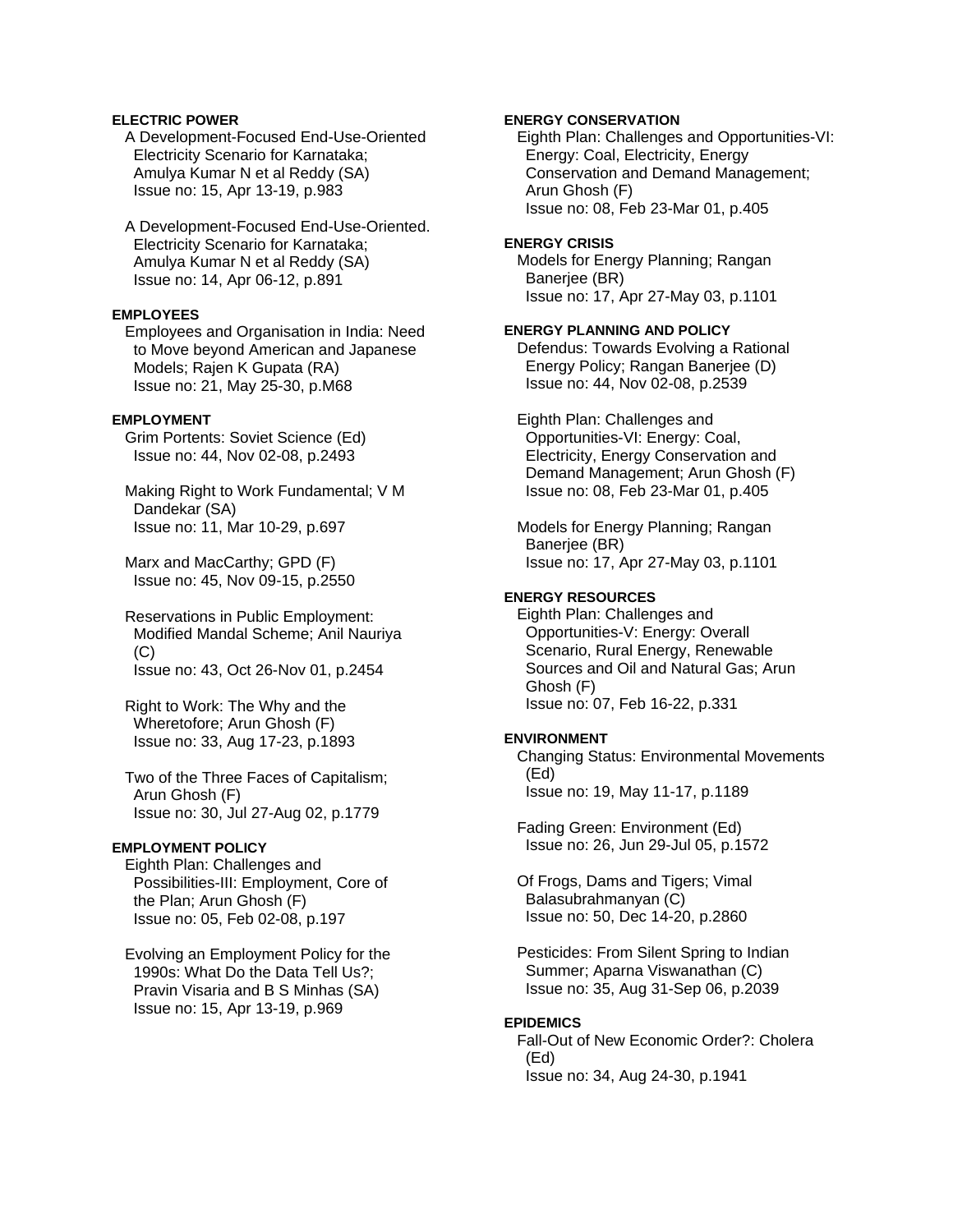### **EQUALITY AND SOCIAL JUSTICE**

 Distributive Justice and Institutional Well-Being; Andre Beteille (SA) Issue no: 11, Mar 10-29, p.591

 On Equality and Distributive Justice; Pulin B Nayak (SA) Issue no: 11, Mar 10-29, p.583

#### **ETHNOGRAPHY**

 The Ethnographer and the People: Reflections on Field Work; Vinay Kumar Srivastava (SA) Issue no: 22, Jun 01-08, p.1408

 The Ethnographer and the People: Reflections on Field Work; Vinay kumar Srivastava (SA) Issue no: 24, Jun 15-21, p.1475

## **EXCHANGE RATES**

 Export Promotion, Exchange Rates and Commodity Prices; V Bhaskar (SA) Issue no: 20, May 18-24, p.1277

 Impact of Real Exchange Rate Movements: On Selected Indian Industrial Exports; Indira Rajaraman (SA) Issue no: 11, Mar 10-29, p.669

 Unreal Rupee-Rouble Rate; M D Dewani (F) Issue no: 01, Jan 05-12, p.21

 Wishful Thinking on Devaluation (C) Issue no: 29, Jul 20-26, p.1724

# **EXIM POLICY**

 Enhanced Cash Margins on Imports: Fury without Fire; Arun Goyal (F) Issue no: 14, Apr 06-12, p.875

### **EXPLOSIVES**

 How Many More Bhopal (Ed) Issue no: 48, Nov 30-Dec 06, p.2719

# **EXPORT EARNINGS**

 Irrelevant Distinctions: Export Earnings (Ed) Issue no: 34, Aug 24-30, p.1941

### **EXPORTS**

 Ad Hoc Approach to Exports: Cotton (C) Issue no: 03, Jan 19-25, p.73

 Confusion in Trade Policy; JM (P) Issue no: 49, Dec 07-13, p.2790

 Devaluation, Dual Exchange Markets and Existence of an Equilibrium in a Flexible-rates Regime. A Theoretical Note; Prabhat Patnaik (SA) Issue no: 39, Sep 28-Oct 04, p.2251

 Export Promotion, Exchange Rates and Commodity Prices; V Bhaskar (SA) Issue no: 20, May 18-24, p.1277

 Export-led Disasters; DN (C) Issue no: 48, Nov 30-Dec 06, p.2738

- From Optimism to Anxiety; D P Sharma (F) Issue no: 41, Oct 12-18, p.2331
- Global Tea Scenario: 2001 AD; V N Reddy (RA) Issue no: 48, Nov 30-Dec 06, p.M145

 Impact of Real Exchange Rate Movements: On Selected Indian Industrial Exports; Indira Rajaraman (SA) Issue no: 11, Mar 10-29, p.669

 Indian Tea Industry: Problems and Policies; Neelanjana Mitra (RA) Issue no: 48, Nov 30-Dec 06, p.M153

 Large Potential: Leather Exports (Ed) Issue no: 21, May 25-30, p.1309

 Leather Exports: An Illusory Boom?; Saurabh Sinha and Sanjay Sinha (RA) Issue no: 35, Aug 31-Sep 06, p.M111

 Machine Tool Industry: Export Performance and Prospects; P I Suvrathan (RA) Issue no: 08, Feb 23-Mar 01, p.M13

 Miles to Go: Garment Exports (Ed) Issue no: 15, Apr 13-19, p.930

 Piecemeal Approach: Exchange Earnings (Ed) Issue no: 33, Aug 17-23, p.1884

 Same Old Tune: Exports (Ed) Issue no: 36, Sep 07-13, p.2072

 Textile Export Prospects Hazy; D P Sharma (F) Issue no: 49, Dec 07-13, p.2782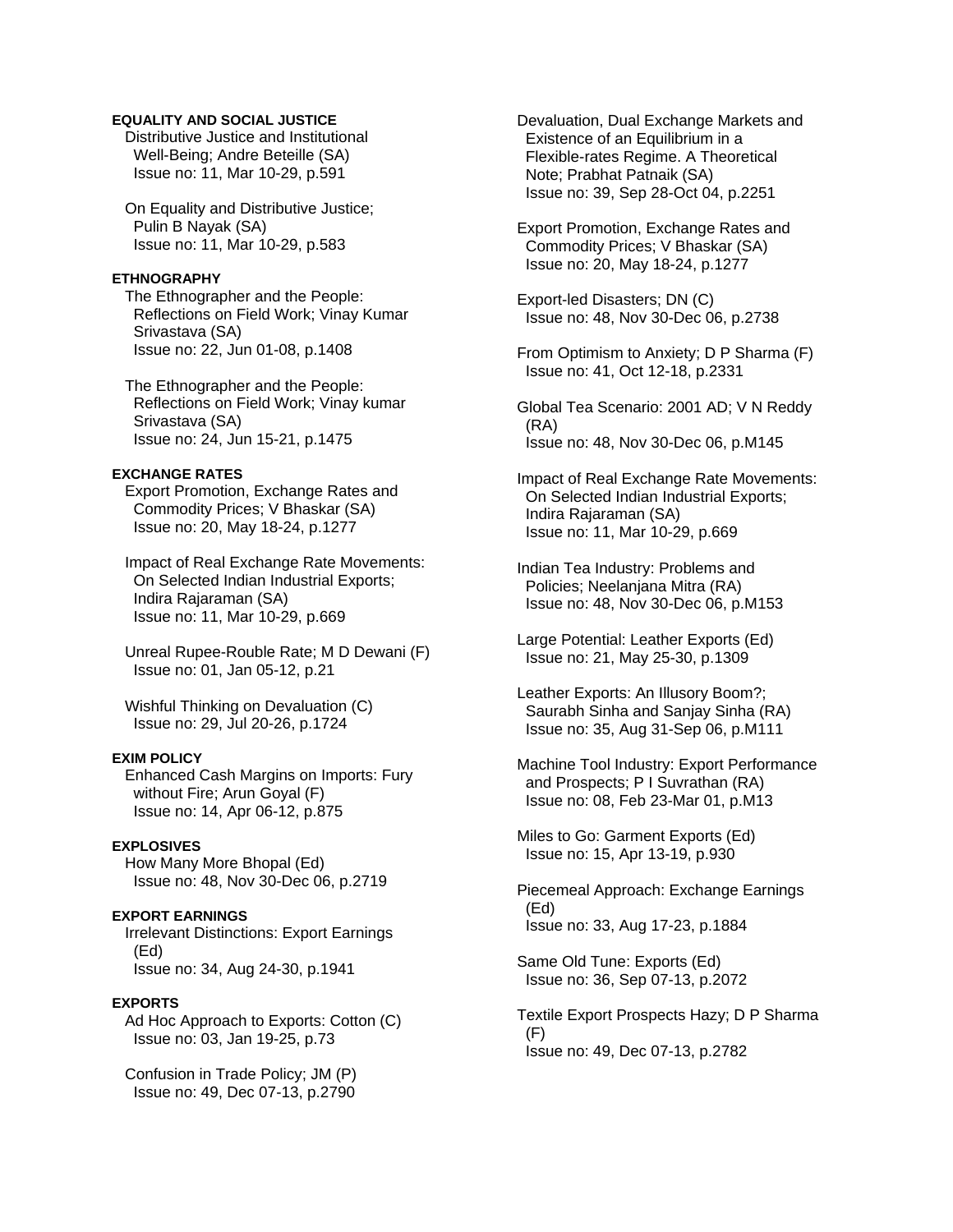# **EXTERNAL DEBT**

 After-Hours Deals (Ed) Issue no: 52, Dec 28-31, p.2967

 External Debt of Developing Countries: Crisis of Growth; G C da Costa (SA) Issue no: 08, Feb 23-Mar 01, p.433

#### **FAMILY**

 Bengali Women and Politics of Joint Family, 1900-47; Bharati Ray (SA) Issue no: 52, Dec 28-31, p.3015

 Metastasis of Parenthood; Deena Khatkhate (F) Issue no: 26, Jun 29-Jul 05, p.1576

#### **FAMILY PLANNING**

 Change of Strategy: Family Planning (Ed) Issue no: 38, Sep 21-27, p.2176

 Threatening Moves: Abortion Politics (Ed) Issue no: 39, Sep 28-Oct 04, p.2228

### **FEMINISM**

 Birthing Terrible Beauties: Feminisms and Womens Magazines; P Sita Chanda (RA) Issue no: 43, Oct 26-Nov 01, p.WS67

 Cinema, Feminity and Economy of Consumption; Tejaswini Niranjana (RA) Issue no: 43, Oct 26-Nov 01, p.WS85

 Images of Women and the Feminine in Maharashtra; Meera Kosambi (F) Issue no: 25, Jun 22-28, p.1519

 In the Tracks of Isabella; Smriti Srinivas (D) Issue no: 47, Nov 23-29, p.2714

### **FERTILITY**

 Poverty, Women's Status and Fertility; Marty Chen (BR) Issue no: 52, Dec 28-31, p.2996

# **FERTILIZER INDUSTRY**

 Achievement and Advances of GNFC in the Corporate Sector; K G Ramanathan (SA) Issue no: 01, Jan 05-12, p.AS21

# **FERTILIZER SUBSIDY**

 Fertiliser Pricing: Are Subsidies Essential?; Vidya Sagar (C) Issue no: 50, Dec 14-20, p.2861  Shetkari Sanghatanas New Direction; Gail Omvedt (C) Issue no: 40, Oct 05-11, p.2287

#### **FERTILIZERS**

 Constraints on Agricultural Productivity: A district Level Analysis; S Mahendra Dev (RA) Issue no: 39, Sep 28-Oct 04, p.A126

 Farmers and Fertilisers: Skewed Advice; Gunwant A Patel (C) Issue no: 39, Sep 28-Oct 04, p.2243

### **FIJI**

 Prejudiced View of Fiji; Anirudha Gupta (BR) Issue no: 35, Aug 31-Sep 06, p.2051

#### **FINANCIAL INSTITUTIONS**

 Institutional Credit and Overdues; D Rajasekhar and G Suvarchala (D) Issue no: 30, Jul 27-Aug 02, p.1819

# **FINANCIAL MARKET**

 Bombay Suburban Electric Supply (BSES) Issue no: 15, Apr 13-19, p.933

 Edible Oils: New Season Outlook; D P Sharma (F) Issue no: 47, Nov 23-29, p.2659

 Enkay Texofood Industries Issue no: 04, Jan 26-Feb 01, p.145

 Nagarjuna Fertilisers and Chemicals Issue no: 01, Jan 05-12, p.11

 Polar Marmo Agglomerates Issue no: 15, Apr 13-19, p.933

 Two Decades On; D P Sharma (F) Issue no: 46, Nov 16-22, p.2602

 Vajra Granities Issue no: 01, Jan 05-12, p.11

 Varun Shipping Issue no: 15, Apr 13-19, p.933

### **FINANCIAL SECTOR REFORMS**

 Crippling of BCCI: A Study in Finance Capital; Frederick F Clairmonte (C) Issue no: 35, Aug 31-Sep 06, p.2045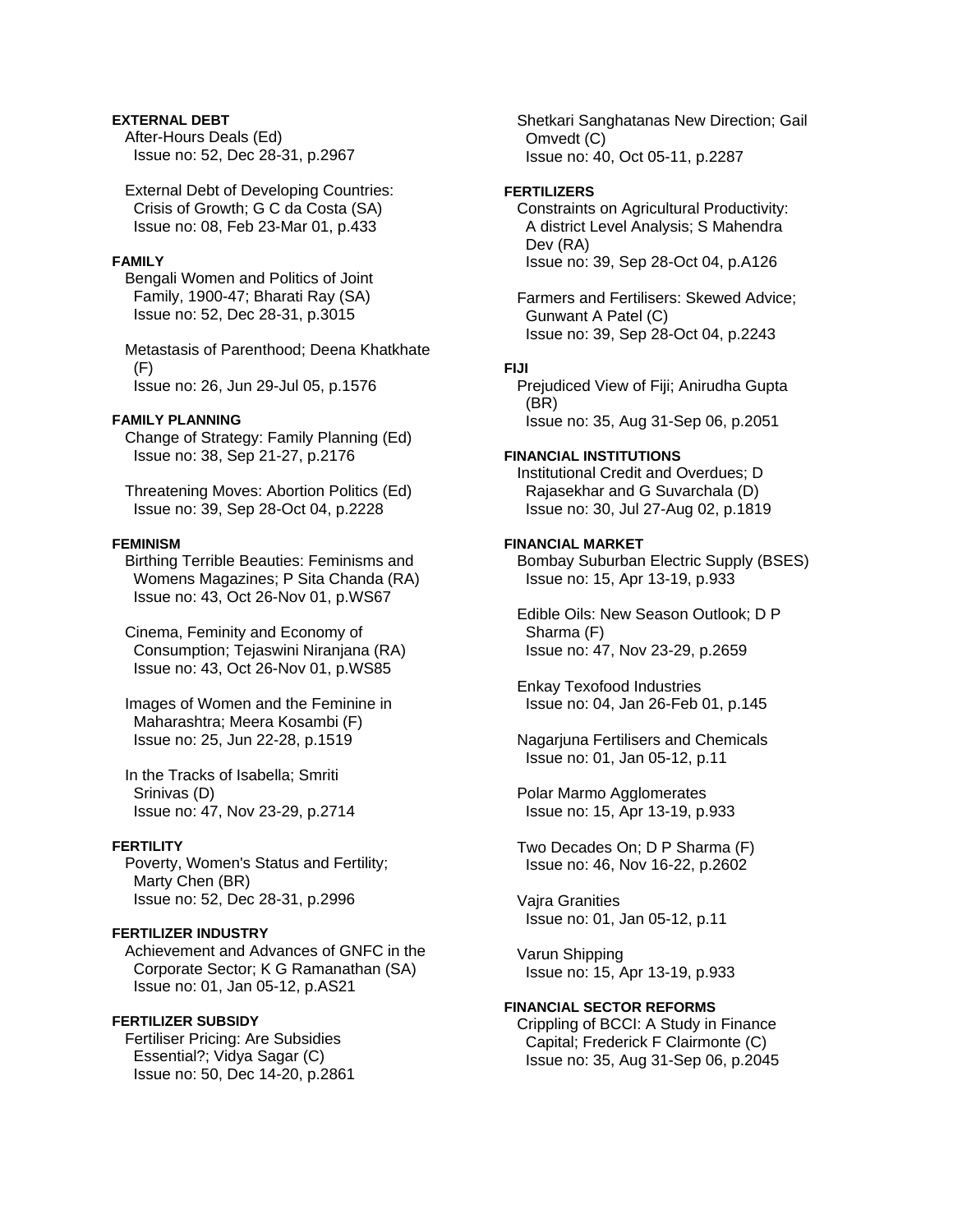### **FINANCIAL SECTOR REFORMS**

 Financial Sector Reform: Enemy Within; D N Ghosh (F) Issue no: 29, Jul 20-26, p.1718

 Who Is Afraid of Bank Disclosure?; D N Ghosh (F) Issue no: 19, May 11-17, p.1195

### **FINANCIAL SYSTEM**

 On Improving Effectiveness and Efficiency of Financial System in India; V V Bhatt (SA) Issue no: 41, Oct 12-18, p.2367

### **FISCAL DEFICIT**

 Cutting Corners: Budget Deficit (Ed) Issue no: 20, May 18-24, p.1248

 Fiscal Deficit and Public Enterprises; Ramaswamy R Iyer (D) Issue no: 44, Nov 02-08, p.2538

 Fiscal Deficit and Public Enterprises; S Guhan (D) Issue no: 49, Dec 07-13, p.2840

 The Macroeconomic Adjustment Programme: A Critique; Mihir Rakshit (SA) Issue no: 34, Aug 24-30, p.1977

 On Defining the Fiscal Deficit; R J Mody (D) Issue no: 38, Sep 21-27, p.2223

 Reducing the Fiscal Deficit: Soft and Hard Options; I S Gulati (C) Issue no: 29, Jul 20-26, p.1721

 Towards a Political Economy of the Economic Policy Changes; Vinod et al Vyasulu (SA) Issue no: 38, Sep 21-27, p.2205

 What about BBB?: Small Savings (Ed) Issue no: 31, Aug 03-10, p.1825

### **FISCAL POLICY**

 Macro Imbalances, Stabilisation Programme and Union Budget; B B Bhattacharya (SA) Issue no: 34, Aug 24-30, p.2005

 New Policy Measures; D T Lakdawala (SA) Issue no: 34, Aug 24-30, p.1989

### **FIVE YEAR PLANS-1992-1995**

 Eighth Plan: Challenges and Opportunities-VI: Energy: Coal, Electricity, Energy Conservation and Demand Management; Arun Ghosh (F) Issue no: 08, Feb 23-Mar 01, p.405

# **FIVE YEAR PLANS-1992-1997**

 Axe on State Plans?: Eight Plan (Ed) Issue no: 07, Feb 16-22, p.324

 Charade of Preparing the Eighth Plan; BM (F) Issue no: 18, May 04-10, p.1140

 Eighth Plan: Challenges and Opportunities-VIII: Industry: Focus of Public Investment; Arun Ghosh (F) Issue no: 11, Mar 10-29, p.539

 Eighth Plan: Challenges and Opportunities-I; Arun Ghosh (F) Issue no: 03, Jan 19-25, p.79

 Eighth Plan: Challenges and Opportunities-V: Energy: Overall Scenario, Rural Energy, Renewable Sources and Oil and Natural Gas; Arun Ghosh (F) Issue no: 07, Feb 16-22, p.331

 Eighth Plan: Challenges and Opportunities-XI: Education-The Basics of Social Transformation; Arun Ghosh (F) Issue no: 15, Apr 13-19, p.941

 Eighth Plan: Challenges and Opportunities-XIII: Some Undiscussed Issues; Arun Ghosh (F) Issue no: 17, Apr 27-May 03, p.1078

 Eighth Plan: Challenges and Opportunities-XIV: Financing the Plan; Arun Ghosh (F) Issue no: 18, May 04-10, p.1132

 Eighth Plan: Challenges and Opportunities-XV: Epilogue: Towards Sustainable Development; Arun Ghosh (F) Issue no: 19, May 11-17, p.1199

 Eighth Plan: Challenges and Possibilities-II: Directional Changes; Arun Ghosh (F) Issue no: 04, Jan 26-Feb 01, p.151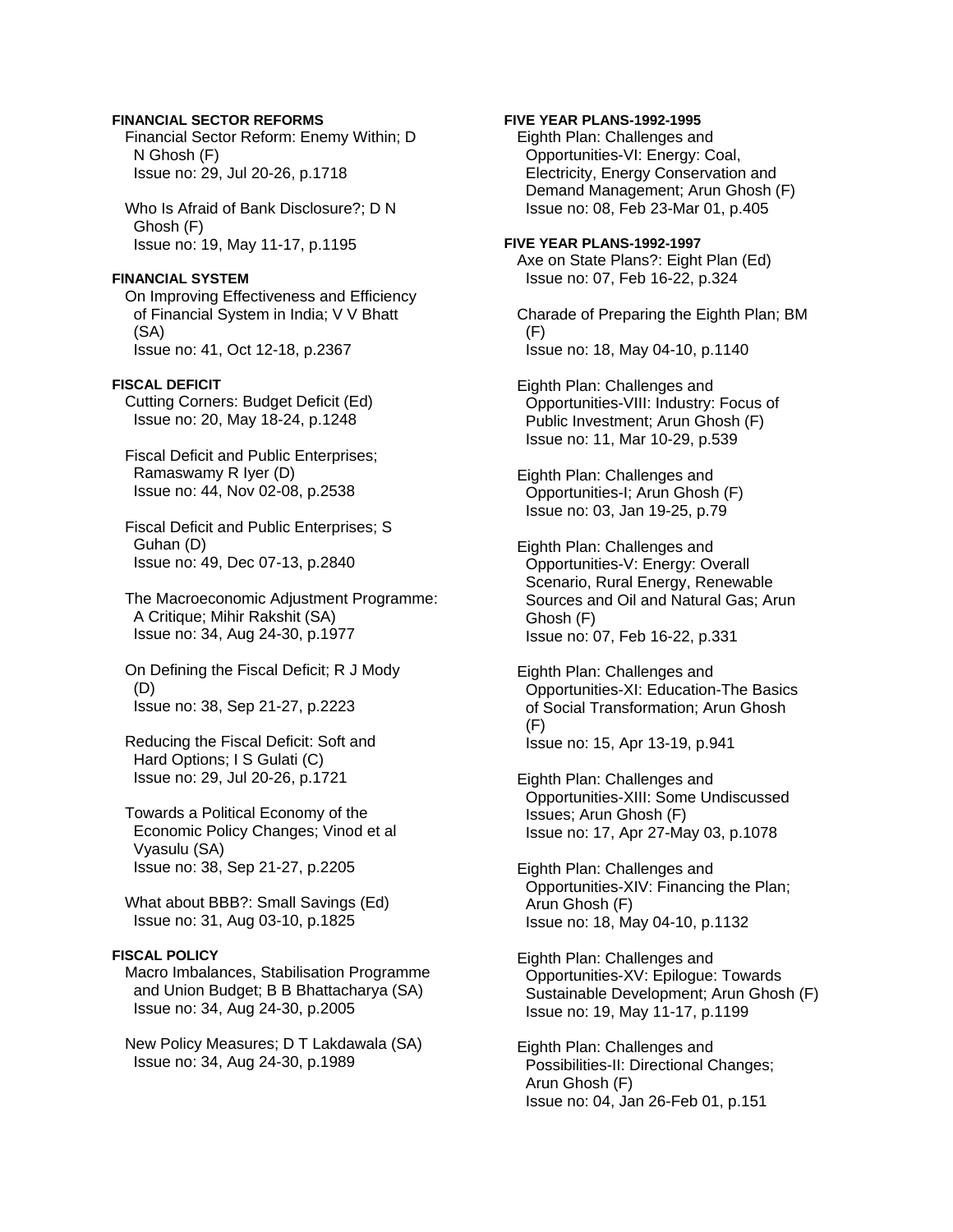### **FIVE YEAR PLANS-1992-1997**

 Eighth Plan: Challenges and Possibilities-III: Employment, Core of the Plan; Arun Ghosh (F) Issue no: 05, Feb 02-08, p.197

 Eighth Plan: Challenges and Possibilities-IV: Balance of Payments; Arun Ghosh (F) Issue no: 06, Feb 09-15, p.263

 Eighth Plan: Challenges and Possibilities-IX: Industry: Employment Generation, Village and Small Industries and Textile Policy; Arun Ghosh (F) Issue no: 13, Mar 30-Apr 05, p.807

 Eighth Plan: Challenges and Possibilities-VII: Industry- The Policy Framework; Arun Ghosh (F) Issue no: 09, Mar 02-09, p.467

 Eighth Plan: Challenges and Possibilities-X: Agriculture and Irrigation- Management of Water Resources; Arun Ghosh (F) Issue no: 14, Apr 06-12, p.865

 Evolving an Employment Policy for the 1990s: What Do the Data Tell Us?; Pravin Visaria and B S Minhas (SA) Issue no: 15, Apr 13-19, p.969

 Indian Development Strategy; A C Minocha (D) Issue no: 43, Oct 26-Nov 01, p.2488

 Making Right to Work Fundamental; V M Dandekar (SA) Issue no: 11, Mar 10-29, p.697

 Wrong Focus: NDC Meeting (Ed) Issue no: 52, Dec 28-31, p.2968

# **FLOOD CONTROL**

 Victims of Neglect: Urban Mess (Ed) Issue no: 24, Jun 15-21, p.1428

# **FOOD SUBSIDIES**

 Food Subsidies: IMF Prescriptions Could Spell Trouble; Sukumar Muralidharan (F) Issue no: 17, Apr 27-May 03, p.1083

# **FOOD SUPPLY**

 Food for Thought: Two Weeks in Soviet Union; M Shatrugna (C) Issue no: 45, Nov 09-15, p.2561

#### **FOODGRAINS PROCUREMENT**

 Fact and Fancy: Public Distribution System (Ed) Issue no: 35, Aug 31-Sep 06, p.2028

 Structural Change in Composition of Foodgrains Production; Manabendu Chattopadhyay and Sanat Kumar Maity (RA) Issue no: 13, Mar 30-Apr 05, p.A39

#### **FOREIGN CAPITAL**

 Message from Bangkok: New Delhi; BM (C) Issue no: 45, Nov 09-15, p.2553

 Towards Neo-Colonial Dependency: New Delhi; BM (C) Issue no: 31, Aug 03-10, p.1837

### **FOREIGN DIRECT INVESTMENT**

 Enthralled by liberalisation; D P Sharma (F) Issue no: 45, Nov 09-15, p.2547

 Export-Led Market Capitalism: China; Nigel Harris (F) Issue no: 21, May 25-30, p.1330

 Foreign Exchange Drain: Foreign Direct Investment (Ed) Issue no: 34, Aug 24-30, p.1940

 Foreign Private Investment without Illusions; Jayati Ghosh (C) Issue no: 42, Oct 19-25, p.2397

 Growth of Foreign Capital and Its Importance in Indian Manufacturing; Nirmal Kumar Chandra (SA) Issue no: 11, Mar 10-29, p.679

 Industrial Policy Statement: Missing Dimension; Padmini Swaminathan (C) Issue no: 39, Sep 28-Oct 04, p.2237

 Multinational Affiliates in India: Why Are They Different from Indian Firms?; Sebastian Morris (BR) Issue no: 22, Jun 01-08, p.1395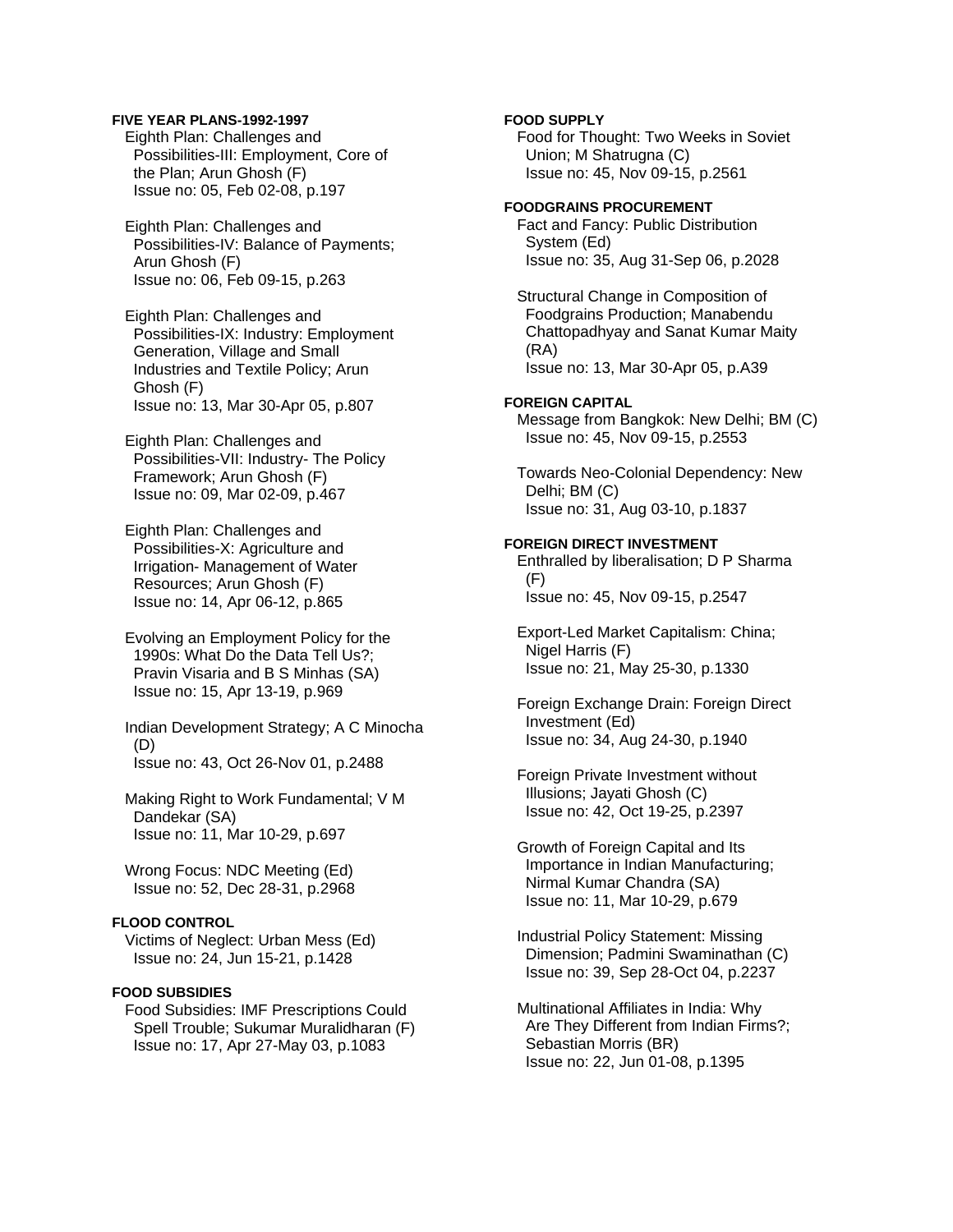### **FOREIGN EXCHANGE**

 Enhanced Cash Margins on Imports: Fury without Fire; Arun Goyal (F) Issue no: 14, Apr 06-12, p.875

 Foreign Exchange Flux: A King's Ransom; Anil Nauriya (C) Issue no: 44, Nov 02-08, p.2501

 The More It Changes (Ed) Issue no: 51, Dec 21-27, p.2907

 Piecemeal Approach: Exchange Earnings (Ed) Issue no: 33, Aug 17-23, p.1884

### **FOREIGN EXCHANGE RESERVES**

 In A Hurry: Soviet Union (Ed) Issue no: 47, Nov 23-29, p.2658

# **FOREIGN POLICY**

 Foreign Policy in a Changing World; Pran Chopra (SA) Issue no: 14, Apr 06-12, p.911

 Japan and Western Pacific Integration: Implications for World Order; E Sreedharan (SA) Issue no: 36, Sep 07-13, p.2101

 New Basis for Alignment: Foreign Policy (Ed) Issue no: 52, Dec 28-31, p.2969

### **FOREIGN TRADE**

 Demand and Supply Factors in India's Trade; Arvind Virmani (SA) Issue no: 06, Feb 09-15, p.309

 Manufactured Exports and Newly Industrialising Countries: Mexican Trade and Mexico-US Economic Relations; Nigel Harris (SA) Issue no: 11, Mar 10-29, p.659

 New Policy Measures; D T Lakdawala (SA) Issue no: 34, Aug 24-30, p.1989

# **FOREST RESOURCES**

 Forests and Tribals of Jharkhand; Victor Das (F) Issue no: 06, Feb 09-15, p.275

### **FORESTS AND FORESTRY**

 Atrocities at Bankhedi: Police-Forest Officers Nexus; Sunil and Smita (C) Issue no: 52, Dec 28-31, p.2985

# **FREEDOM FIGHTERS**

 Ambedkar and Buddhism; Dhammachari Lokamitra (D) Issue no: 20, May 18-24, p.1303

 Ambedkar's Legacy to Dalits: Has the Nation Reneged on Its Promises?; P Radhakrishnan (SA) Issue no: 33, Aug 17-23, p.1911

 Appropriating Ambedkar; Gopal Guru (D) Issue no: 27, Jul 06-13, p.1697

 Gandhi and Ambedkar; Gail Omvedt (BR) Issue no: 18, May 04-10, p.1154

 Gandhi, Ambedkar and Separate Electorates Issue; DN (F) Issue no: 21, May 25-30, p.1328

 Hobson's Choice; Saad A Saidullah (BR) Issue no: 30, Jul 27-Aug 02, p.1796

 Unfair Criticism; P Arockiadoss (LE) Issue no: 50, Dec 14-20, p.2842

#### **FUND MANAGEMENT**

 Maintenance of Highways: An Evaluation; Sudha Mahalingam (SA) Issue no: 49, Dec 07-13, p.2821

### **FUNDAMENTAL RIGHTS**

 Defend Oppressed Poor's Right to Vote; Nagbhusan Patnaik (LE) Issue no: 17, Apr 27-May 03, p.1066

 Freedom of Press as an Institution; A G Noorani (CL) Issue no: 43, Oct 26-Nov 01, p.2453

 Freedom of Speech in Universities; A G Noorani (CL) Issue no: 41, Oct 12-18, p.2335

 Making Right to Work Fundamental; V M Dandekar (SA) Issue no: 11, Mar 10-29, p.697

 Right to Work: The Why and the Wheretofore; Arun Ghosh (F) Issue no: 33, Aug 17-23, p.1893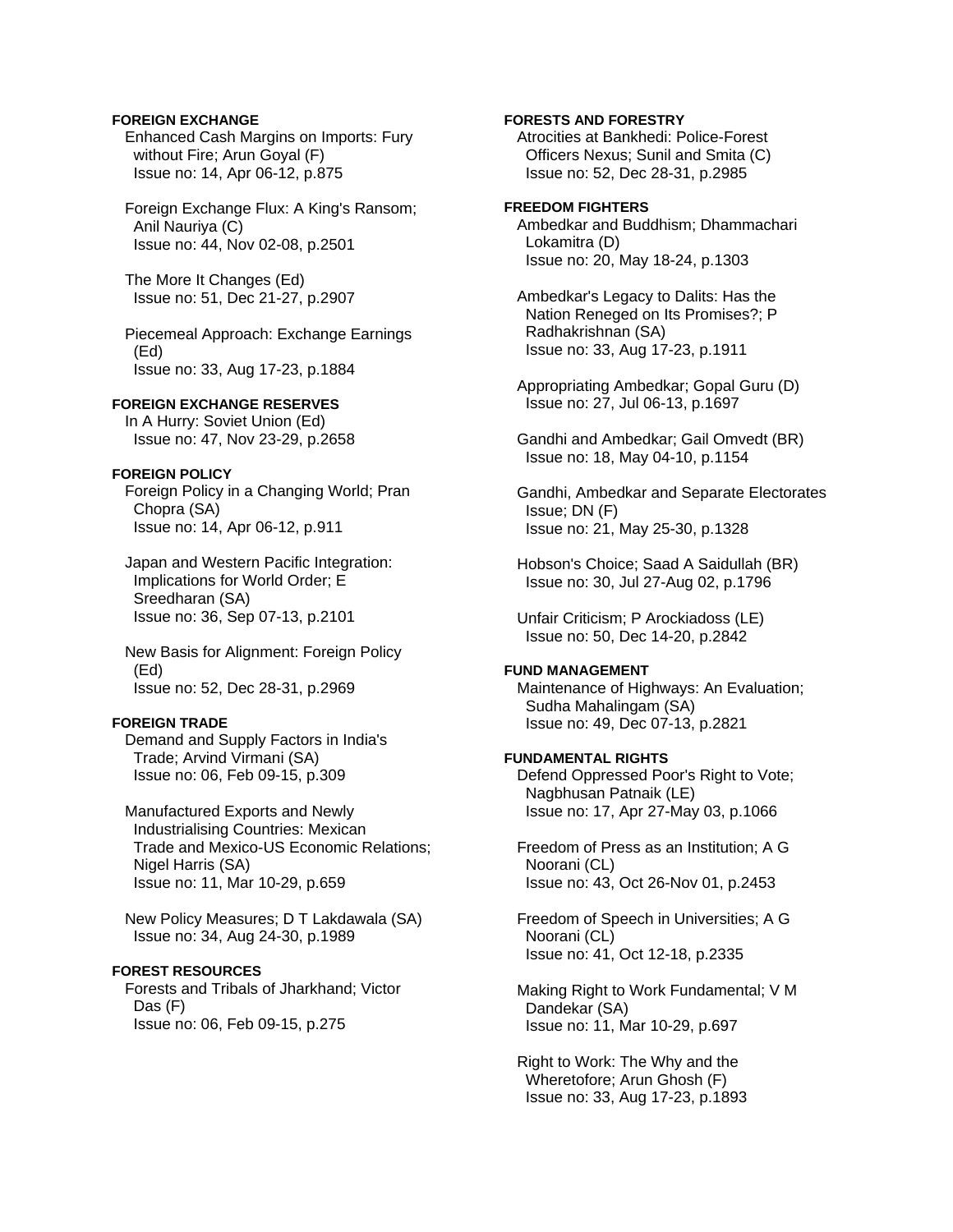### **FUNDAMENTAL RIGHTS**

 Suppression of Cultural Expression in Maharashtra; Anuradha Gandhi (F) Issue no: 13, Mar 30-Apr 05, p.817

### **GARHWAL**

 Coping with the Garhwal Earthquake (C) Issue no: 47, Nov 23-29, p.2667

# **GARMENT AND KNITTING INDUSTRY**

 Miles to Go: Garment Exports (Ed) Issue no: 15, Apr 13-19, p.930

#### **GATT**

 Crippling of BCCI: A Study in Finance Capital; Frederick F Clairmonte (C) Issue no: 35, Aug 31-Sep 06, p.2045

 Dangerous Side-Effects: GATT Negotiations (Ed) Issue no: 15, Apr 13-19, p.929

 External Environment for Development in Third World; Nurul Islam (SA) Issue no: 36, Sep 07-13, p.2107

 GATT,GATS and Ethnocentricity in MNCs: Brussels Draft Agreement on Services; Binod Khadria (F) Issue no: 03, Jan 19-25, p.86

 Home Truths from Carla Hills: New Delhi; BM (C) Issue no: 42, Oct 19-25, p.2395

 Intellectuals property Rights and Agricultural Development; Usha Menon (P) Issue no: 27, Jul 06-13, p.1660

 Sell-Out in GATT Negotiations: New Delhi; BM (C) Issue no: 40, Oct 05-11, p.2285

 The South and GATT Negotiations on Service Sector; Surendra J Patel (C) Issue no: 48, Nov 30-Dec 06, p.2732

### **GENDER DISCRIMINATION**

 Gender and Deprivation: A Theme Revisited with a Geographical Perspective; Saraswati Raju (SA) Issue no: 49, Dec 07-13, p.2827

 Gender Makes the World Go Round; Meera Nanda (BR) Issue no: 20, May 18-24, p.1275

 Politics of Gender: Women in Nazi Germany; Charu Gupta (RA) Issue no: 17, Apr 27-May 03, p.WS40

# **GENDER RELATIONS**

 Gender and Tribal Identity in Western India; Maya Unnithan-Kumar (RA) Issue no: 17, Apr 27-May 03, p.WS36

 In the Tracks of Isabella; Smriti Srinivas (D) Issue no: 47, Nov 23-29, p.2714

 Transitory Residence and Invisible Work: Case Study of a Rajasthan Village; Rajni Palriwala (SA) Issue no: 48, Nov 30-Dec 06, p.2763

### **GENDER RESEARCH**

 Gender and Political Discourse; V Geetha (D) Issue no: 07, Feb 16-22, p.387

#### **GENDER ROLES**

 Sexual Politics of Television Mythology; Suddhabrata Sen Gupta (C) Issue no: 45, Nov 09-15, p.2558

 Women's Participation in Decision-Making  $(C)$ Issue no: 48, Nov 30-Dec 06, p.2736

### **GEOGRAPHY**

 Gender and Deprivation: A Theme Revisited with a Geographical Perspective; Saraswati Raju (SA) Issue no: 49, Dec 07-13, p.2827

#### **GERMANY**

 Politics of Gender: Women in Nazi Germany; Charu Gupta (RA) Issue no: 17, Apr 27-May 03, p.WS40

 Tale of Two BIFRs; D N Ghosh (F) Issue no: 17, Apr 27-May 03, p.1075

 Uneven Benefits of German Unification; Hemen Ray (F) Issue no: 19, May 11-17, p.1211

 Unified Germany: Problems and Prospects; Ramnath Narayanswamy (F) Issue no: 16, Apr 20-26, p.1030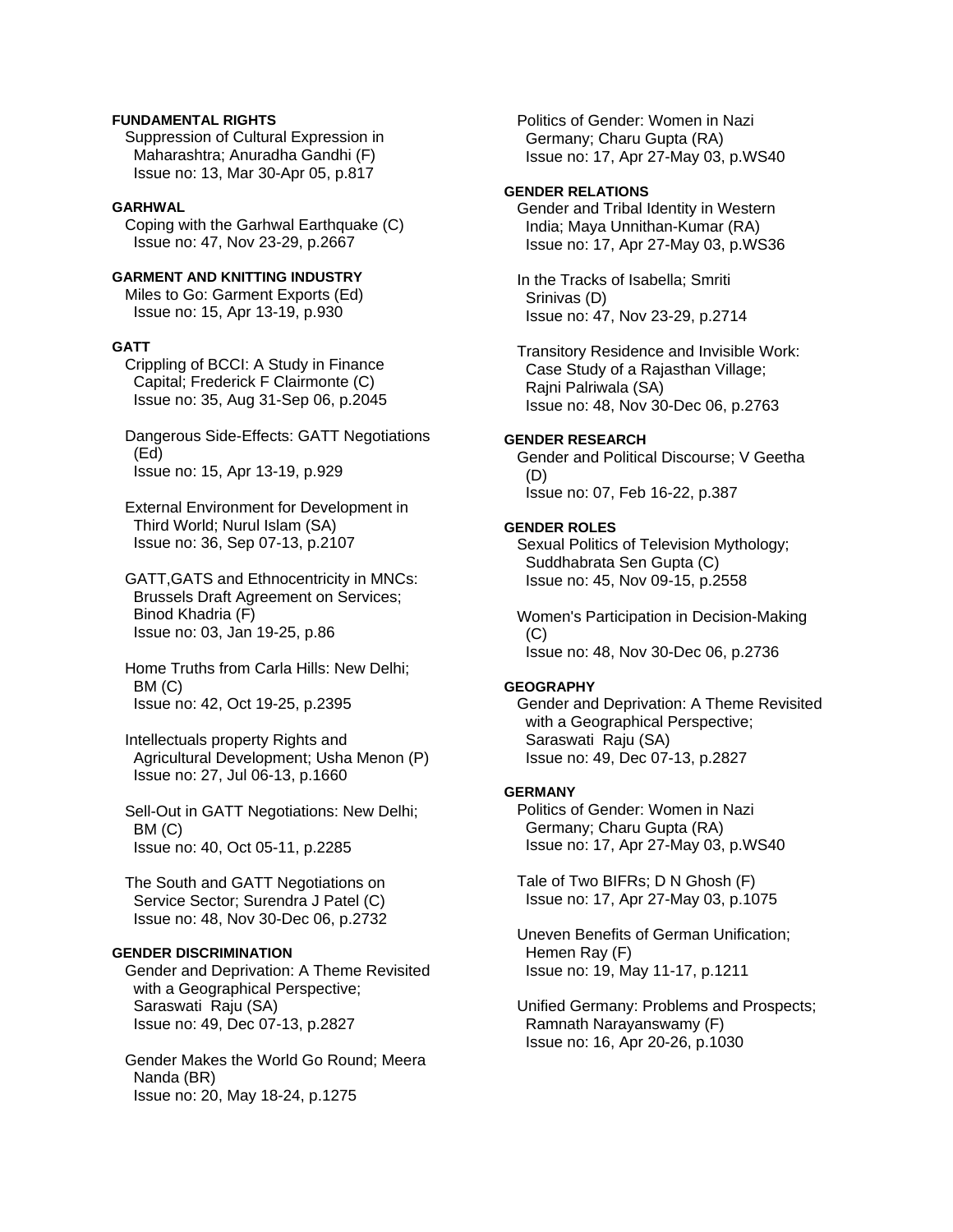# **GLOBALIZATION**

 Global Poverty and New World Economic Order; Michel Chossudovsky (SA) Issue no: 44, Nov 02-08, p.2527

### **GOLD BONDS**

 Active Lobby: Gold (Ed) Issue no: 47, Nov 23-29, p.2656

# **GOLD CONTROL**

 All-Too-Brief Respite: Balance of Payments (Ed) Issue no: 24, Jun 15-21, p.1429

### **GOVERNMENT POLICY**

 All-Too-Brief Respite: Balance of Payments (Ed) Issue no: 24, Jun 15-21, p.1429

 Governaments Predicament: Assam (Ed) Issue no: 42, Oct 19-25, p.2385

 Holding Companies, Performance Contracts and Task Orientation in Public Sector; Sebastian Morris (RA) Issue no: 48, Nov 30-Dec 06, p.M137

 State Policies and Peoples Response: Lessons from Hirakud Dam; Balgovind Baboo (SA) Issue no: 41, Oct 12-18, p.2373

#### **GREEN REVOLUTION**

 Technical Change and Wheat Productivity in Post-Green Revolution Punjab; D S Sidhu and Derek Byerlee (RA) Issue no: 52, Dec 28-31, p.A159

# **GREENHOUSE EFFECT**

 Environmental Colonialism; Kavaljit Singh (LE) Issue no: 24, Jun 15-21, p.1426

 Environmental Colonialism: Global Warming (Ed) Issue no: 08, Feb 23-Mar 01, p.392

 Greenhouse Confusions (LE) Issue no: 06, Feb 09-15, p.250

# **GROUNDWATER**

 Developing Groundwater Resources: Merits and Demerits; B D Dhawan (P) Issue no: 08, Feb 23-Mar 01, p.425

 Some Aspects of Groundwater Balance in Punjab; Surendar Singh (RA) Issue no: 52, Dec 28-31, p.A146

# **GUJARAT**

 Achievement and Advances of GNFC in the Corporate Sector; K G Ramanathan (SA) Issue no: 01, Jan 05-12, p.AS21

 Bilingual Character Generator (SA) Issue no: 01, Jan 05-12, p.AS25

 Crisis of Confidence in Gujarat; Mathew Kalathil (F) Issue no: 14, Apr 06-12, p.879

 Cultivating Minds: 19th Century Gujrati Women's Journals; Sonal Shukla (RA) Issue no: 43, Oct 26-Nov 01, p.WS63

 Gujarat: A Tourists Paradise; Varesh Sinha (SA) Issue no: 01, Jan 05-12, p.AS7

 Industrial development in Gujarat (SA) Issue no: 01, Jan 05-12, p.AS10

 An Interview with the Chief Minister (SA) Issue no: 01, Jan 05-12, p.AS3

 Legal Aid In Gujarat (SA) Issue no: 01, Jan 05-12, p.AS12

 The Press and Jan Vikas Sangharsh Yatra; Ashish Kothari (F) Issue no: 19, May 11-17, p.1207

 A Tale of Two Dams: Spectre Haunting Bharuch; Arul Menezes (F) Issue no: 13, Mar 30-Apr 05, p.816

 Tenth Lok Sabha Elections: BJPs Victory in Gujarat; Ghanshyam Shah (C) Issue no: 51, Dec 21-27, p.2921

 Transformation in Bulsar: Suthars and Relevance of Caste; Hein Streefkerk (SA) Issue no: 21, May 25-30, p.1340

 White Revolution, Dairy Co-operatives and Weaker Sections; G Parthasarathy (RA) Issue no: 52, Dec 28-31, p.A177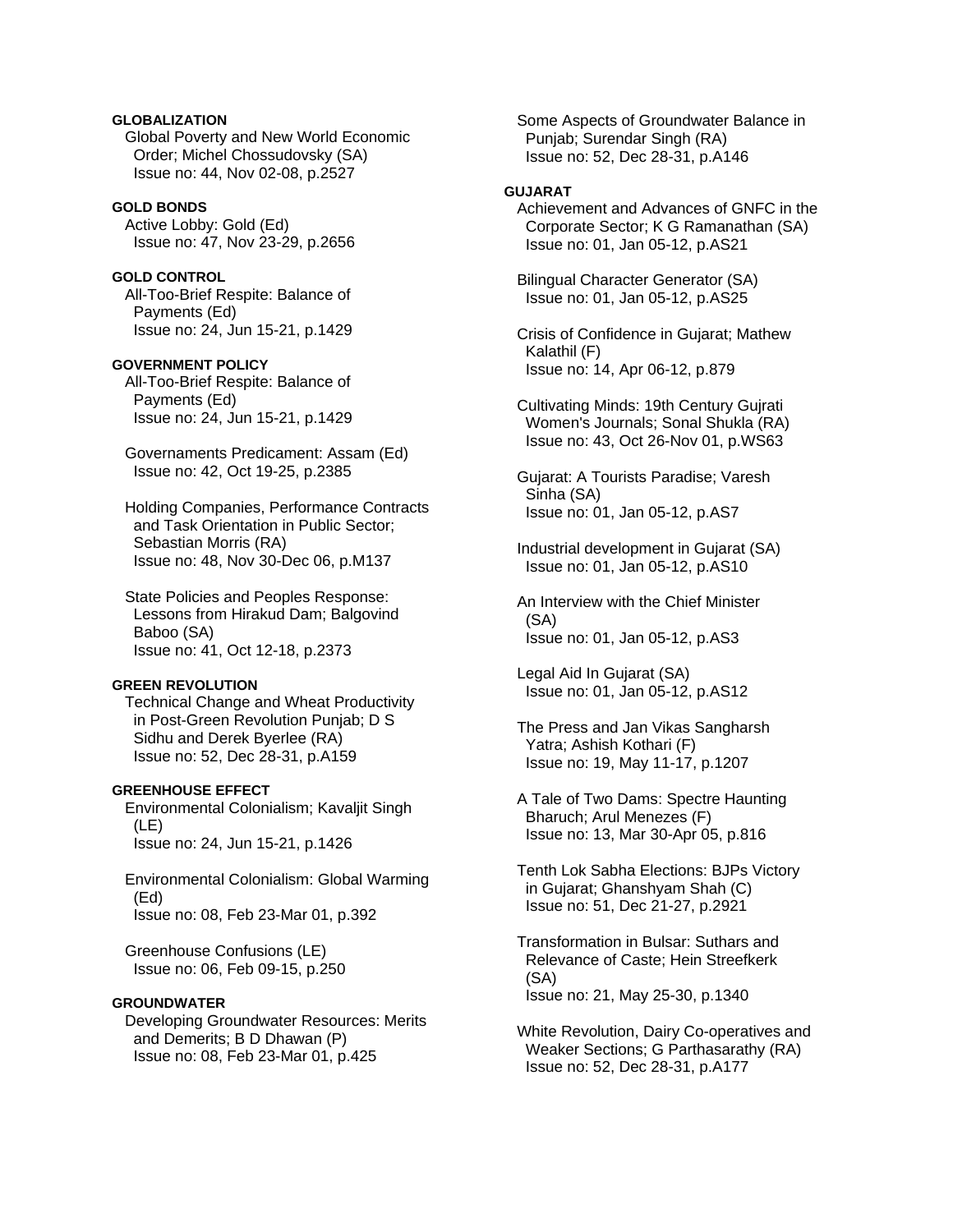### **HANDICRAFTS**

 Needle, Thread and drudgery; Vimal Balasubrahmanyan (C) Issue no: 30, Jul 27-Aug 02, p.1788

### **HARYANA**

 Non-Jat Lal; Himavat Chaudhuri (LE) Issue no: 17, Apr 27-May 03, p.1066

 Not an Exception: Haryana (Ed) Issue no: 14, Apr 06-12, p.857

#### **HEALTH**

 Agricultural Labour and Pesticides in Rice Regions of India: Some Health Considerations; Joan P Mencher (SA) Issue no: 39, Sep 28-Oct 04, p.2263

 Fall-Out of New Economic Order?: Cholera (Ed) Issue no: 34, Aug 24-30, p.1941

 Farce of Drug Control: Health (Ed) Issue no: 22, Jun 01-08, p.1365

 Health Damage due to Bhopal Gas Disaster: Review of Medical Research; Rajiv Lochan (F) Issue no: 21, May 25-30, p.1322

 Pesticides: From Silent Spring to Indian Summer; Aparna Viswanathan (C) Issue no: 35, Aug 31-Sep 06, p.2039

 Politics of Representing AIDS; Vinay Lal (BR) Issue no: 47, Nov 23-29, p.2687

 State-Industry Collusion: Workers Health (Ed) Issue no: 26, Jun 29-Jul 05, p.1573

 The Stygean Dip. History of Cleanliness in France; Mohan Rao (BR) Issue no: 34, Aug 24-30, p.1973

 Unhelpful Disappointments; Rudolf C Heredia (D) Issue no: 31, Aug 03-10, p.1880

 Who's to Blame?: Drug Control (Ed) Issue no: 46, Nov 16-22, p.2600

### **HEALTH AND NUTRITION**

 Consequences of Mid-1980s Drought: Longitudinal Evidence from Mahbubnagar; P D et al Bidinger (RA) Issue no: 39, Sep 28-Oct 04, p.A105

#### **HEALTH POLICY**

 Manoeuvring Health Transition in Cities: Insights from Leprosy Control in Bombay; Radhika Ramasubban, Nigel Crook and Bhanwar Singh (SA) Issue no: 38, Sep 21-27, p.2216

 Political Economy of Health in Third World; J George (D) Issue no: 08, Feb 23-Mar 01, p.452

 Right to Smoke; Vimal Balasubrahmanyan (F) Issue no: 08, Feb 23-Mar 01, p.420

#### **HEALTHCARE SERVICES**

 Compounding Injury: Medicare for Bhopal Gas Victims (F) Issue no: 13, Mar 30-Apr 05, p.818

 ICMR's Half-Hearted Role: Bhopal Gas Victims (Ed) Issue no: 13, Mar 30-Apr 05, p.796

 Manoeuvring Health Transition in Cities: Insights from Leprosy Control in Bombay; Radhika Ramasubban, Nigel Crook and Bhanwar Singh (SA) Issue no: 38, Sep 21-27, p.2216

 Political Economy of State Intervention in Health Care; Veeranarayana Kethineni (SA) Issue no: 42, Oct 19-25, p.2427

 Private Sector in Health Care; Anil Pilgaokar (LE) Issue no: 31, Aug 03-10, p.1822

 Quality of Medical Care (LE) Issue no: 08, Feb 16-Mar 01, p.390

### **HIGHER EDUCATION**

 Tinkering with Higher Education; J V Deshpande (F) Issue no: 20, May 18-24, p.1258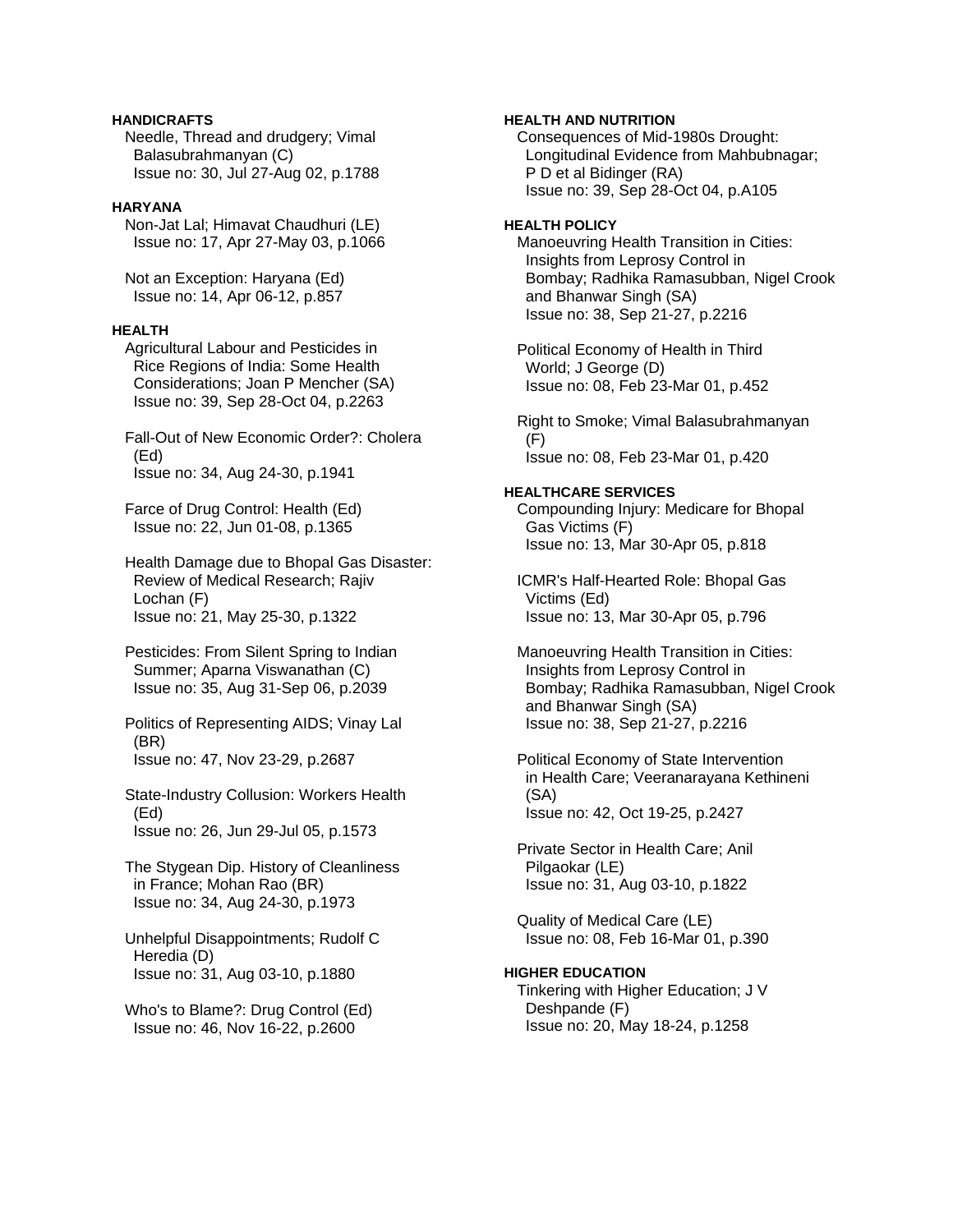### **HINDU-MUSLIM RELATIONS**

 BJP's Changing View of Hindu-Muslim Relations; Kameshwar Choudhary (C) Issue no: 33, Aug 17-23, p.1901

 Hobson's Choice; Saad A Saidullah (BR) Issue no: 30, Jul 27-Aug 02, p.1796

 Hobson's Choice; Saad A Saidullah (BR) Issue no: 30, Jul 27-Aug 02, p.1796

 Hobson's Choice; Saad A Saidullah (BR) Issue no: 30, Jul 27-Aug 02, p.1796

 In Defence of the Fragment: Writing about Hindu-Muslim Riots in India Today; Gyanendra Pandey (SA) Issue no: 11, Mar 10-29, p.559

 Justifying Hindu Hurt; Harsh Sethi (BR) Issue no: 04, Jan 26-Jan 01, p.167

 Let Down By The State: Minorities (Ed) Issue no: 01, Jan 05-12, p.4

### **HINDUISM**

 Appropriating Ambedkar; Gopal Guru (D) Issue no: 27, Jul 06-13, p.1697

 Examining the Ayodhya Conflict; Achin Vanaik (BR) Issue no: 17, Apr 27-May 03, p.1099

 Hinduisation of Ambedkar in Maharashtra; Gopal Guru (F) Issue no: 07, Feb 16-22, p.339

 Hindus and Others: The Militant Hindu Construction; Gyanendra Pandey (SA) Issue no: 52, Dec 28-31, p.2997

 A Matter of Definitions; S H Deshpande (D) Issue no: 17, Apr 27-May 03, p.1120

### **HINDUTVA**

 'Hindutva': Ideology and Social Psychology; Sumanta Banerjee (P) Issue no: 03, Jan 19-25, p.97

 Delusion on Communalism; S Amre (LE) Issue no: 15, Apr 13-19, p.926

 Keeping the Initiative (Ed) Issue no: 50, Dec 14-20, p.2843  A Matter of Definitions; S H Deshpande (D) Issue no: 17, Apr 27-May 03, p.1120

 The Women as Communal Subject: Rashtrasevika Samiti and Ram Janmabhoomi Movement; Tanika Sarkar (SA) Issue no: 35, Aug 31-Sep 06, p.2057

#### **HISTORICAL RESEARCH**

 Shahu Chhatrapati: Facts and Prejudice; M H Jadhav (D) Issue no: 50, Dec 14-20, p.2903

### **HISTORY**

 History as Critique and Critique(s) of History; Dipesh Chakrabarty (SA) Issue no: 37, Sep 14-20, p.2162

#### **HOME LOAN**

 Housing Finance System and Urban Poor; Meera Mehta and Dinesh Mehta (SA) Issue no: 17, Apr 27-May 03, p.1107

# **HOUSEHOLD INVESTMENT**

 Changes in Saving Rate and Its Implications for Growth; Tirthankar Roy and Kunal Sen (SA) Issue no: 16, Apr 20-26, p.1055

### **HOUSEHOLD SAVINGS**

 Changes in Saving Rate and Its Implications for Growth; Tirthankar Roy and Kunal Sen (SA) Issue no: 16, Apr 20-26, p.1055

#### **HOUSING**

 Housing Finance System and Urban Poor; Meera Mehta and Dinesh Mehta (SA) Issue no: 17, Apr 27-May 03, p.1107

 Land Grab, Bombay Style: Urban Development in Vasai-Virar Hinterland of Bombay; R N Sharma (F) Issue no: 08, Feb 23-Mar 01, p.413

### **HUMAN DEVELOPMENT**

 Dilemmas of Measuring Human Freedom; K G Kumar (C) Issue no: 47, Nov 23-29, p.2672

 UNDP's Human Development Index: A Computation for Indian States; A K Shiv Kumar (C) Issue no: 41, Oct 12-18, p.2343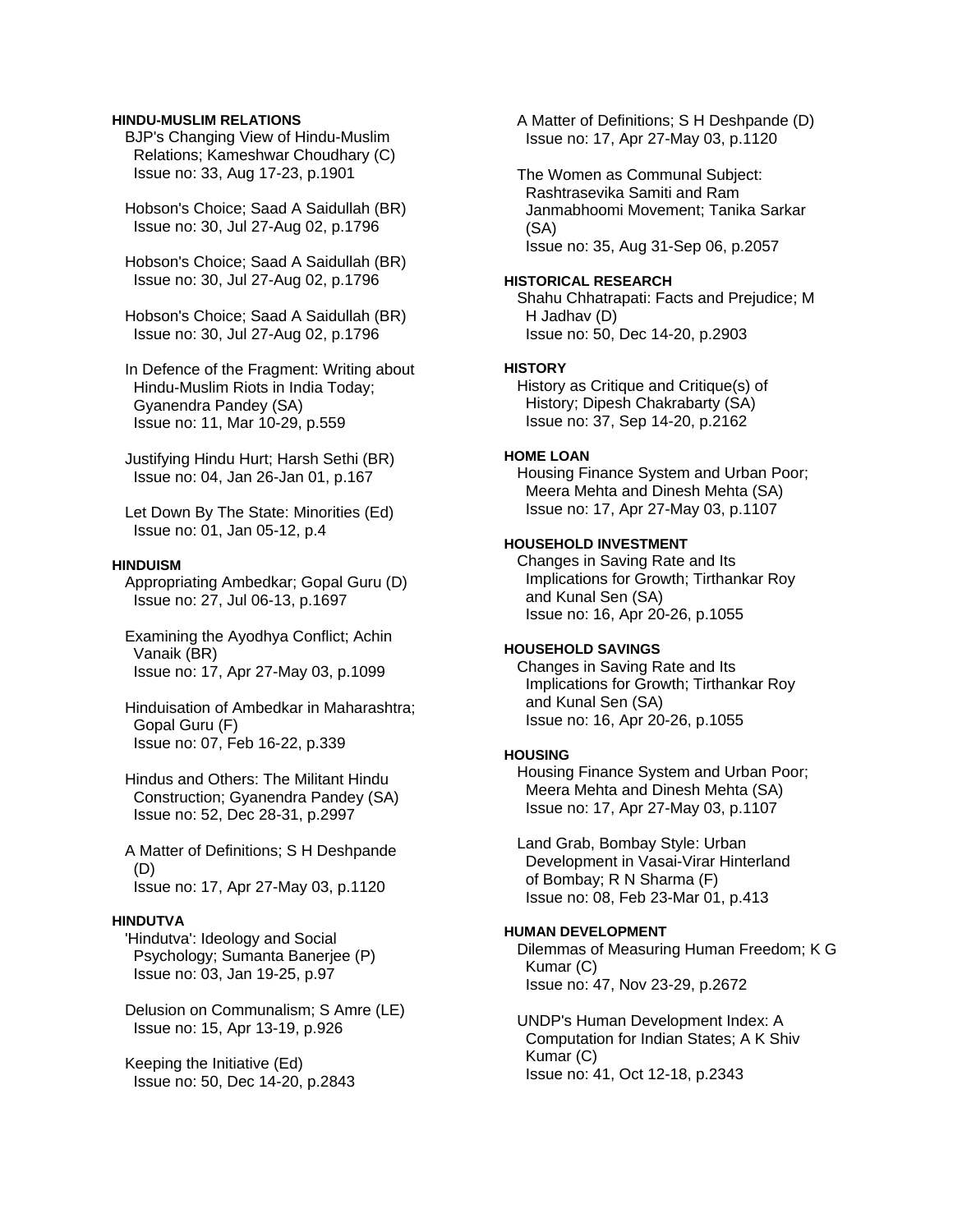**HUMAN RIGHTS**  Apologia for the Army (Ed) Issue no: 29, Jul 20-26, p.1707

 Dilemmas of Measuring Human Freedom; K G Kumar (C) Issue no: 47, Nov 23-29, p.2672

 East Timor, India and Self-Determination; Punyapriya Dasgupta (C) Issue no: 51, Dec 21-27, p.2931

 Human Rights During Armed Conflicts; A G Noorani (CL) Issue no: 17, Apr 27-May 03, p.1076

 India and Amnesty; A G Noorani (CL) Issue no: 25, Jun 22-28, p.1505

 India's International Accountability on Human Rights; A G Noorani (CL) Issue no: 35, Aug 31-Sep 06, p.2035

 Left in the Lurch: Kashmir (Ed) Issue no: 27, Jul 06-13, p.1636

 Political Economic of Stuggles for Democracy and Human Rights in Africa; Yash Tandon (SA) Issue no: 25, Jun 22-28, p.1554

 Press Council Report on Army in Kashmir; Rita Manchanda (C) Issue no: 33, Aug 17-23, p.1899

 Repression of Health Professionals; Amar Jesani (C) Issue no: 40, Oct 05-11, p.2291

 Security Forces Abuse Human Rights: AI Report on Oinam; Clare Talwalker (F) Issue no: 03, Jan 19-25, p.89

 Selective Sensitivity: Chogm (Ed) Issue no: 45, Nov 09-15, p.2545

 Soviet Union, Human Rights and Amnesty; A G Noorani (CL) Issue no: 34, Aug 24-30, p.1952

 Tell-Tale Verdict: Labour (Ed) Issue no: 13, Mar 30-Apr 05, p.797

 Torture of JNU Student; Naveen (LE) Issue no: 15, Apr 13-19, p.926

 Two Missing Women of Karimnagar; K Balagopal (F) Issue no: 05, Feb 02-08, p.201

 UN in a Spot: Human Rights (Ed) Issue no: 51, Dec 21-27, p.2909

 Violence and Civil Rights; A G Noorani  $(CL)$ Issue no: 50, Dec 14-20, p.2853

 War, Sanctions and Human Well-Being in Iraq; Jean Dreze and Haris Gazdar (C) Issue no: 50, Dec 14-20, p.2866

### **HYDERABAD**

 Making of the Hyderabad Riots; Asghar Ali Engineer (F) Issue no: 06, Feb 09-15, p.271

### **IMF**

 Against IMF Loan; Romesh Diwan (LE) Issue no: 30, Jul 27-Aug 02, p.1770

 Brave Face: AID (Ed) Issue no: 41, Oct 12-18, p.2330

 Changed Priority? (Ed) Issue no: 18, May 04-10, p.1123

 The Compleat Angler; S R Sen (P) Issue no: 29, Jul 20-26, p.1736

 Control without Obligation: IMF/World Bank (Ed) Issue no: 44, Nov 02-08, p.2492

 Entering the Tunnel: The Economy (Ed) Issue no: 45, Nov 09-15, p.2544

 Food Subsidies: IMF Prescriptions Could Spell Trouble; Sukumar Muralidharan (F) Issue no: 17, Apr 27-May 03, p.1083

 Foreign Exchange Flux: A King's Ransom; Anil Nauriya (C) Issue no: 44, Nov 02-08, p.2501

 Fund-Bank's Grand Design for India: New Delhi; BM (C) Issue no: 27, Jul 06-13, p.1647

 Holding Operation (Ed) Issue no: 13, Mar 30-Apr 05, p.795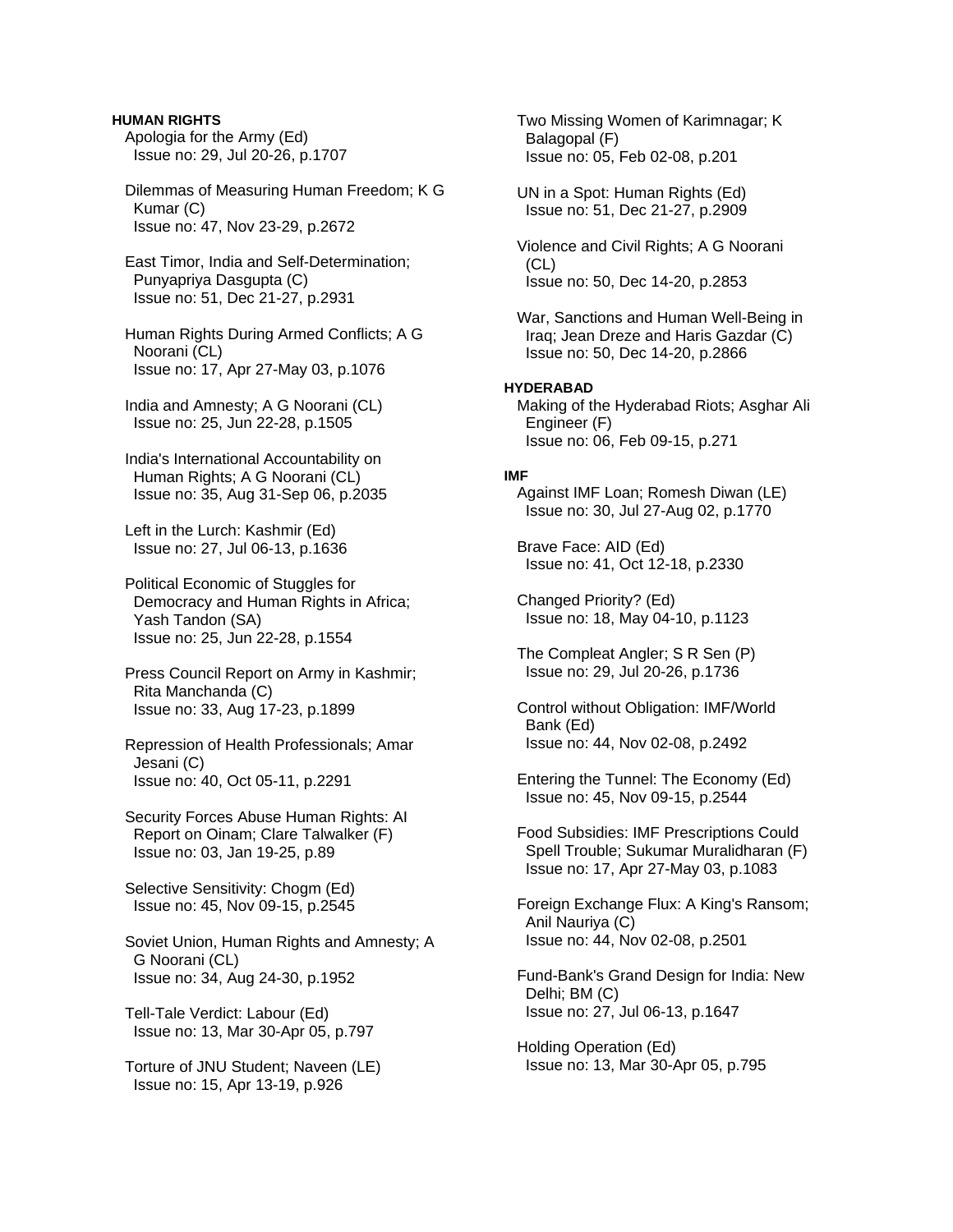IMF and Accountability; Lawrence Surendra (BR) Issue no: 46, Nov 16-22, p.2625 IMF Borrowings: Some Myths Exposed; Arun Ghosh (F) Issue no: 29, Jul 20-26, p.1713 IMF Stand-By Loan Conditions (P) Issue no: 52, Dec 28-31, p.2976 IMF-World Bank Recipe for Soviet Economy; R G Gidadhubli and Abhijit Bhattacharya  $(F)$  Issue no: 25, Jun 22-28, p.1525 IMF/World Bank Stabilisation Programmes: A Critical Assessment; Prabirjit Sarkar (SA) Issue no: 40, Oct 05-11, p.2307 LDCs Get Short Shift (Ed) Issue no: 43, Oct 26-Nov 01, p.2443 The More It Changes (Ed) Issue no: 51, Dec 21-27, p.2907 On a Tight Leash (Ed) Issue no: 39, Sep 28-Oct 04, p.2227 Placating the IMF (Ed) Issue no: 04, Jan 26-Feb 01, p.139 Playing to a Plan (Ed) Issue no: 16, Apr 20-26, p.1007 Political Economy of Structural Readjustment; Arun Ghosh (F) Issue no: 48, Nov 30-Dec 06, p.2727 Real Issues: IMF Loan (Ed) Issue no: 25, Jun 22-28, p.1496 Smell of Surrender: New Delhi; BM (C) Issue no: 29, Jul 20-26, p.1723 **IMMIGRATION**  Free International Movement of Labour; Nigel Harris (F) Issue no: 04, Jan 26-Feb 01, p.163 **IMPERIALISM**  Gulf War and Anti-Imperialism in West Asia; T V Sahyamurthy (F) Issue no: 20, May 18-24, p.1267

 Inter-Imperialist Contradictions behind Gulf War; DN (F) Issue no: 17, Apr 27-May 03, p.1093 **IMPORTS** 

 External Liberalisation and Import-Dependence: A Note; Sunil Mani (SA) Issue no: 27, Jul 06-13, p.1693

#### **INCOME DISTRIBUTION**

 Global Poverty and New World Economic Order; Michel Chossudovsky (SA) Issue no: 44, Nov 02-08, p.2527

 Income Inequality and Elasticity of Personal Income Tax; Pawan K Aggarwal (SA) Issue no: 29, Jul 20-26, p.1741

### **INCOME TAX**

 Income Inequality and Elasticity of Personal Income Tax; Pawan K Aggarwal (SA) Issue no: 29, Jul 20-26, p.1741

### **INDEPENDENCE MOVEMENT**

 Hobson's Choice; Saad A Saidullah (BR) Issue no: 30, Jul 27-Aug 02, p.1796

 Hobson's Choice; Saad A Saidullah (BR) Issue no: 30, Jul 27-Aug 02, p.1796

 Voice of Silence; Saad A Saidullah (BR) Issue no: 08, Feb 23-Mar 01, p.432

### **INDIA-BANGLADESH RELATIONS**

 Dangerous Situation: India-Bangladesh Border (Ed) Issue no: 13, Mar 30-Apr 05, p.796

#### **INDIA-BHUTAN RELATIONS**

 Not an Ethnic Issue: Bhutan (Ed) Issue no: 44, Nov 02-08, p.2492

# **INDIA-CHINA RELATIONS**

 A Bilateral Non-Event: India-China Relations (Ed) Issue no: 51, Dec 21-27, p.2909

#### **INDIA-FRANCE RELATIONS**

 Chanemougam, King of French India: Social and Political Foundations of an Absolute Power under the Third Republic; Jaques Weber (SA) Issue no: 06, Feb 09-15, p.291

# **IMF**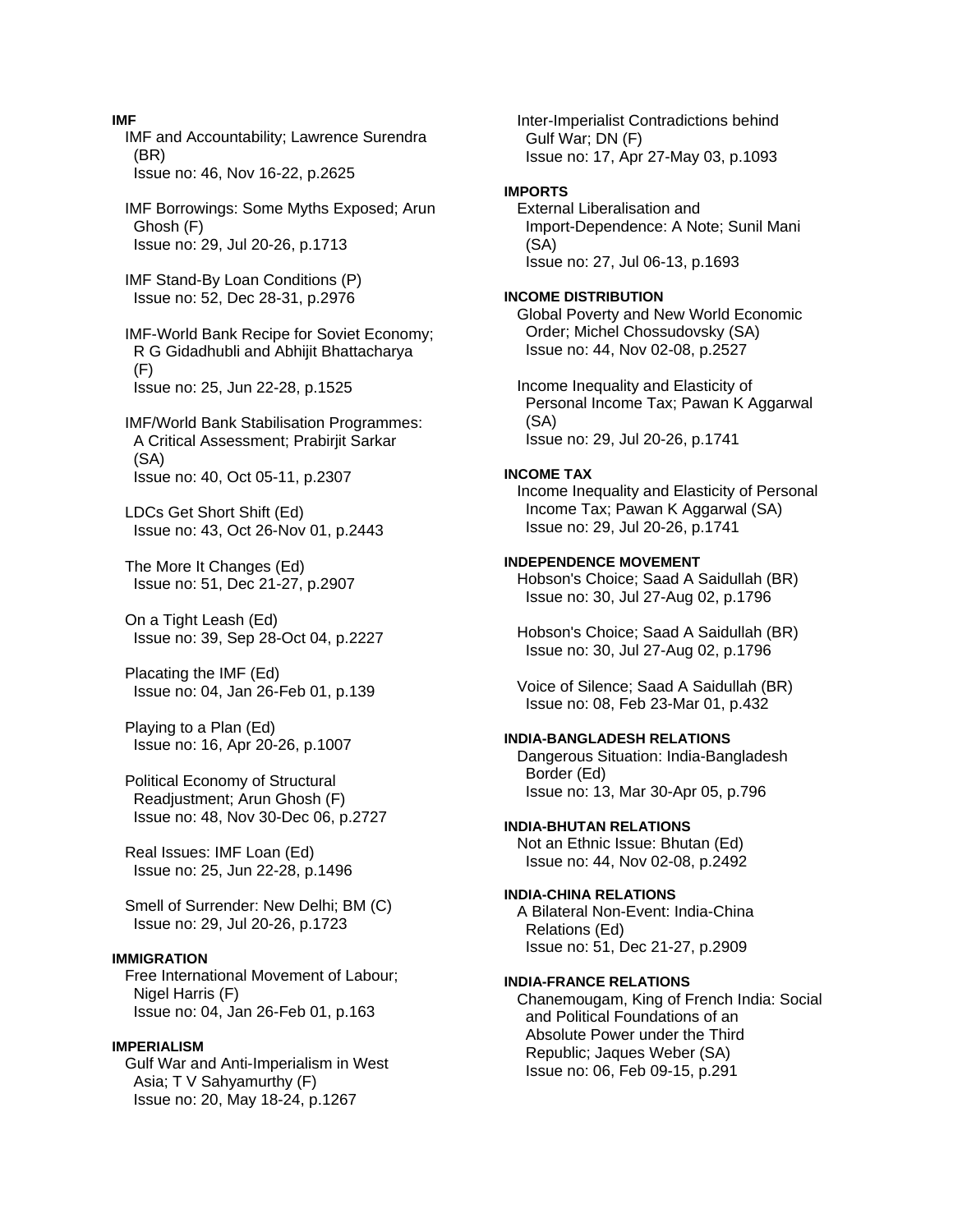### **INDIA-INDONESIA RELATIONS**

 East Timor, India and Self-Determination; Punyapriya Dasgupta (C) Issue no: 51, Dec 21-27, p.2931

### **INDIA-IRAQ RELATIONS**

 Evidence on War Crimes: Gulf War (Ed) Issue no: 38, Sep 21-27, p.2178

# **INDIA-PAKISTAN RELATIONS**

 Not Cricket; Kamaroopee (C) Issue no: 47, Nov 23-29, p.2673

### **INDIA-SRI LANKA RELATIONS**

 India and Sri Lanka Tamils: Crimes in the Name of Diplomacy; Stan Lourdusamy (C) Issue no: 37, Sep 14-20, p.2133

 Mirror Images: Sri Lanka (Ed) Issue no: 20, May 18-24, p.1250

### **INDIA-UNITED KINDOM RELATIONS**

 A Visitors Notes on Britain; Anamica  $(C)$ Issue no: 40, Oct 05-11, p.2294

# **INDIA-UNITED STATES RELATIONS**

 For US Eyes Only?: Defence (Ed) Issue no: 24, Jun 15-21, p.1429

 For Whose Benefit?: Biotechnology (Ed) Issue no: 36, Sep 07-13, p.2072

 New Basis for Alignment: Foreign Policy (Ed) Issue no: 52, Dec 28-31, p.2969

### **INDIA-USSR RELATIONS**

 Dilemmas of Rupee Trade; R G Gidadhubli (C) Issue no: 52, Dec 28-31, p.2993

 Unreal Rupee-Rouble Rate; M D Dewani (F) Issue no: 01, Jan 05-12, p.21

### **INDUSTRIAL ENTERPRISES**

 Durability and Time-Frame of Industrial Retrogression; Partha Ray (D) Issue no: 19, May 11-17, p.1244

 Role of Industrialisation in Development of Sub-Saharan Africa: A Critique of World Bank's Approach; Suranjit K Saha (SA)

Issue no: 48, Nov 30-Dec 06, p.2753

 Transfers and De-Industrialisation; Arun Banerji (LE) Issue no: 49, Dec 07-13, p.2778

# **INDUSTRIAL GROWTH AND DEVELOPMENT**

 Changes in Saving Rate and Its Implications for Growth; Tirthankar Roy and Kunal Sen (SA) Issue no: 16, Apr 20-26, p.1055

 De-Industrialisation without an Import Surplus: A Theoretical Note in the Context of a Stylised Colonial Economy; Prabhat Patnaik and Jayati Ghosh (SA) Issue no: 11, Mar 10-29, p.649

 Eighth Plan: Challenges and Opportunities-VIII: Industry: Focus of Public Investment; Arun Ghosh (F) Issue no: 11, Mar 10-29, p.539

 External Liberalisation and Import-Dependence: A Note; Sunil Mani (SA) Issue no: 27, Jul 06-13, p.1693

 Government Policy and Industrial Development: Case of Indian Computer Manufacturing Industry; B Bowonder and Sunil Mani (RA) Issue no: 08, Feb 23-Mar 01, p.M7

 Indian Industry: Stagnation or Growth?; S Nanjundan (BR) Issue no: 25, Jun 22-28, p.1535

 Industrial development in Gujarat (SA) Issue no: 01, Jan 05-12, p.AS10

 Industry and International Trade; S Nanjundan (BR) Issue no: 39, Sep 28-Oct 04, p.2250

 Japan: From Industry to Finance; DN (C) Issue no: 42, Oct 19-25, p.2406

 Labour Process and Characterisation of Small Industry Sector; Sucha Singh Gill (BR) Issue no: 21, May 25-30, p.1336

 Privatisation and Deregulation; Ashok Rudra (P) Issue no: 51, Dec 21-27, p.2933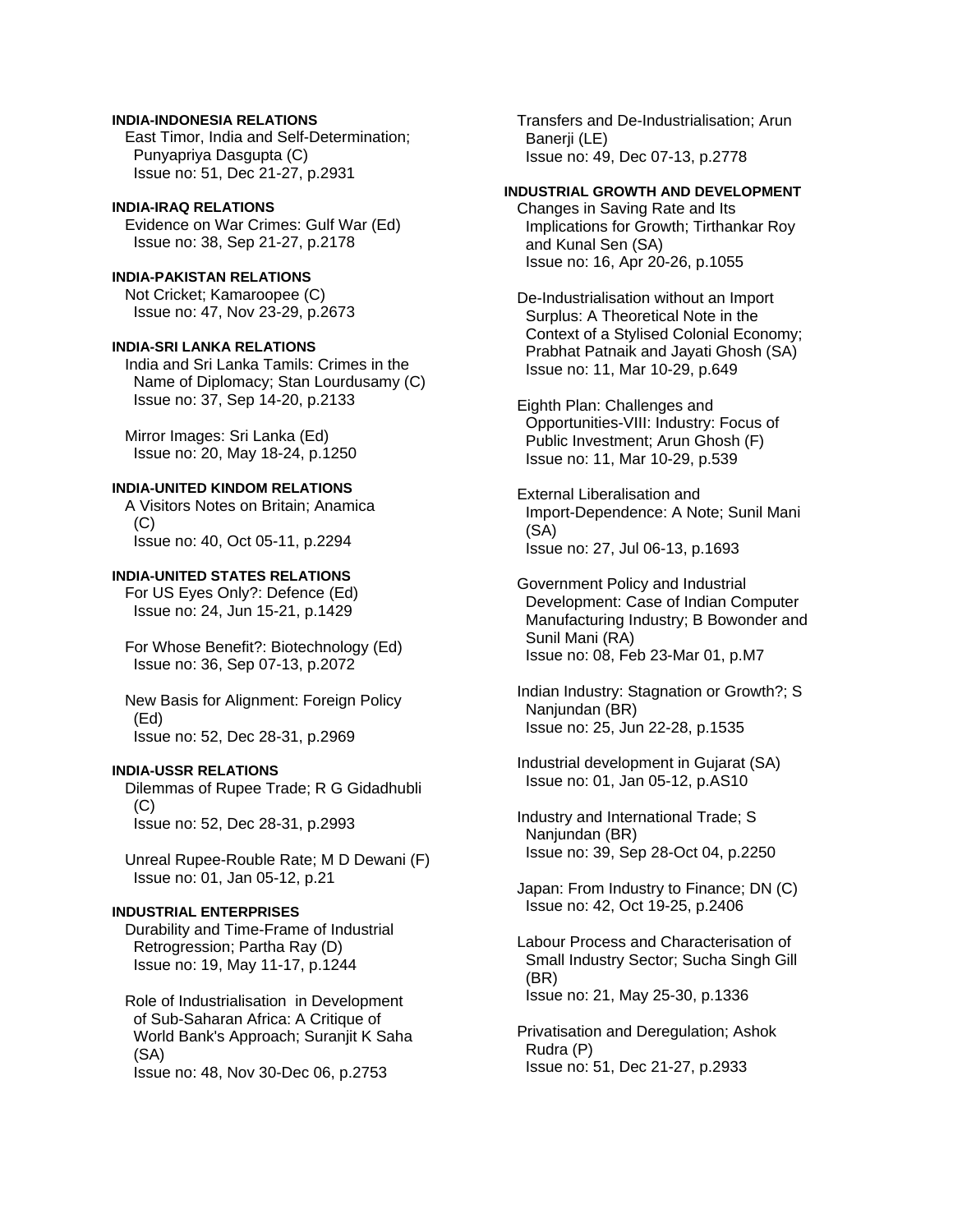### **INDUSTRIAL GROWTH AND DEVELOPMENT**

 Prospects for Economic Reform in USSR; Nigel M Healey (C) Issue no: 41, Oct 12-18, p.2346

 Reform of Industrial and Trade Policies; T N Srinivasan (P) Issue no: 37, Sep 14-20, p.2143

 Technological Capability under Economic Liberalism: Experience of Indian Industry in Eighties; K K Subrahmanian (RA) Issue no: 35, Aug 31-Sep 06, p.M87

 Trade Dictates Cotton Prices; D P Sharma (F) Issue no: 34, Aug 24-30, p.1943

 Transformation in Bulsar: Suthars and Relevance of Caste; Hein Streefkerk (SA) Issue no: 21, May 25-30, p.1340

### **INDUSTRIAL INVESTMENT**

 Resource Mobilisation for Public Sector Development; Kalyan Raipuria (SA) Issue no: 03, Jan 19-25, p.123

# **INDUSTRIAL LICENSING**

 Economic Policy Reform: Mindsets, Old and New; Ramaswamy R Iyer (SA) Issue no: 52, Dec 28-31, p.3011

#### **INDUSTRIAL MANAGEMENT**

 Restoration of Corporate Monarchy?; Madan Gopal Jajoo (F) Issue no: 09, Mar 02-09, p.475

#### **INDUSTRIAL POLICY**

 Deregulation of Drug Industry; K R Aiyar (LE) Issue no: 41, Oct 12-18, p.2326

 Eighth Plan: Challenges and Possibilities-VII: Industry- The Policy Framework; Arun Ghosh (F) Issue no: 09, Mar 02-09, p.467

 Government Policy and Industrial Development: Case of Indian Computer Manufacturing Industry; B Bowonder and Sunil Mani (RA) Issue no: 08, Feb 23-Mar 01, p.M7

 Industrial Policy Statement: Missing Dimension; Padmini Swaminathan (C) Issue no: 39, Sep 28-Oct 04, p.2237

 New Industrial Policy: A Capitalist Manifesto; H K Paranjape (SA) Issue no: 43, Oct 26-Nov 01, p.2472

 New Industrial Policy: Questions of Efficient Growth and Social Objectives; J C Sandesara (SA) Issue no: 31, Aug 03-10, p.1869

 New Small Enterprise Policy: Implications and Prospects; J C Sandesara (SA) Issue no: 42, Oct 19-25, p.2423

 Tale of Two BIFRs; D N Ghosh (F) Issue no: 17, Apr 27-May 03, p.1075

### **INDUSTRIAL PRICES**

 On Setting Prices for Certain Manufacturing Commodities; Raghbendra Jha, M N Murty and S Paul (RA) Issue no: 08, Feb 23-Mar 01, p.M2

### **INDUSTRIAL PRODUCTION**

 Industrial Retardation; Snigdha Chakrabarti and Ashok Rudra (D) Issue no: 35, Aug 31-Sep 06, p.2068

#### **INDUSTRIAL PRODUCTS**

 How Competitive Is BHEL?; Rajiv Lochan (RA) Issue no: 21, May 25-30, p.M47

### **INDUSTRIAL RELATIONS**

 Managing Labour in Japan; DN (C) Issue no: 46, Nov 16-22, p.2617

 Metro Workers Fight Retrenchment; Sandip Bandyopadhyay (F) Issue no: 07, Feb 16-22, p.347

 Understanding labour-Management Relations: Case of Siemens; Radha Iyer (RA) Issue no: 35, Aug 31-Sep 06, p.M101

### **INFANT AND CHILD MORTALITY**

 NSS Estimates Misquoted; Pravin Visaria (LE) Issue no: 09, Mar 02-09, p.454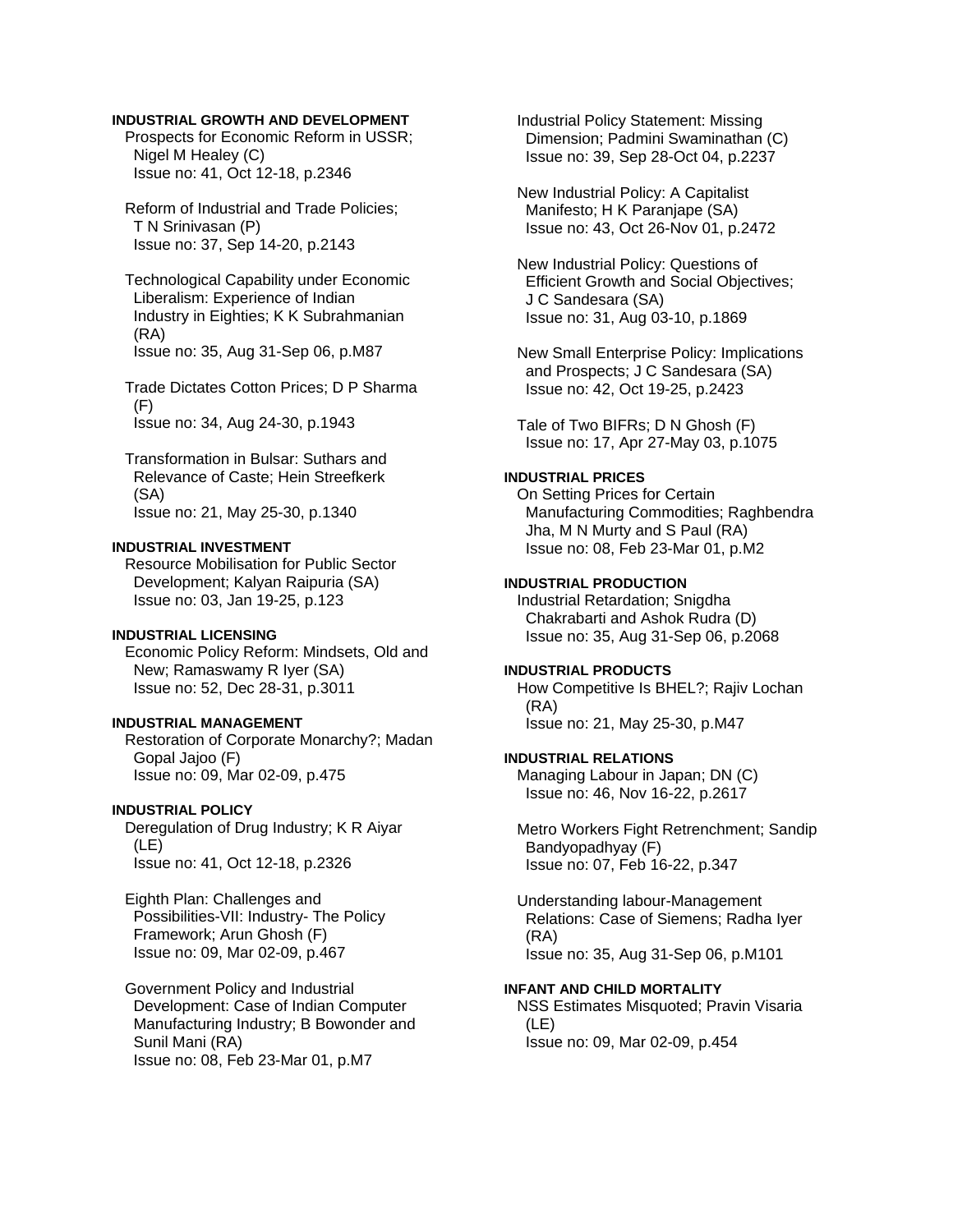### **INFANT AND CHILD MORTALITY**

 Vitamin A and Childhood Mortality: The New Magic Pill?; Abhay Bang (C) Issue no: 38, Sep 21-27, p.2187

### **INFLATION**

 Chicken Come Home to Roost: Prices (F) Issue no: 17, Apr 27-May 03, p.1089

 Essential Items Bear the Brunt: Prices (F) Issue no: 05, Feb 02-08, p.208

 Loosing Battle (Ed) Issue no: 33, Aug 17-23, p.1883

 Money, Output and Price Level; Pulapre Balakrishnan (SA) Issue no: 24, Jun 15-21, p.1472

 Triumph of Monetarism: Credit Policy (F) Issue no: 17, Apr 27-May 03, p.1088

 Unbounded Optimism; D P Sharma (F) Issue no: 39, Sep 28-Oct 04, p.2231

### **INFORMATION AND COMMUNICATION TECHNOLOGY**

 India's Information Economy: Role, Size and Scope; Vijay L Kelkar, Devendra N Chaturvedi and Madhav K Dar (SA) Issue no: 37, Sep 14-20, p.2153

### **INPUT-OUTPUT ANALYSIS**

 Structure of Indian Economy: As Seen from CSOs Input-Output Tables; V V Divatia (SA) Issue no: 19, May 11-17, p.1235

#### **INSURGENCY**

 Governaments Predicament: Assam (Ed) Issue no: 42, Oct 19-25, p.2385

 Incomplete Task? (Ed) Issue no: 07, Feb 16-22, p.323

 Insurgency in the Hills: Bangladesh (Ed) Issue no: 37, Sep 14-20, p.2124

 Never-Ending Expansion: Security Forces (Ed) Issue no: 42, Oct 19-25, p.2384

 Security Forces Abuse Human Rights: AI Report on Oinam; Clare Talwalker (F) Issue no: 03, Jan 19-25, p.89

 Tackling Insurgency: Politics (Ed) Issue no: 52, Dec 28-31, p.2968

 Towards Disaster (Ed) Issue no: 38, Sep 21-27, p.2175

**INTELLECTUALS**  A Ruminating and Humane Economist; Deena Khatkhate (F) Issue no: 03, Jan 19-25, p.84

**INTERNATIONAL AFFAIRS**  Advice but Little Aid: Soviet Union (Ed) Issue no: 29, Jul 20-26, p.1710

 ANC under Pressure: South Africa (Ed) Issue no: 26, Jun 29-Jul 05, p.1574

 Arab Identity versus Pax Ango-Americana: Understanding the Vendetta against Iraq; Sukumar Muralidharan (SA) Issue no: 13, Mar 30-Apr 05, p.837

 Balkan Crisis: Yugoslavia (Ed) Issue no: 21, May 25-30, p.1309

 Crippling of BCCI: A Study in Finance Capital; Frederick F Clairmonte (C) Issue no: 35, Aug 31-Sep 06, p.2045

 Dakshinayana; S Guhan (BR) Issue no: 06, Feb 09-15, p.286

 Export-led Disasters; DN (C) Issue no: 48, Nov 30-Dec 06, p.2738

 Fantasies in the Making: Media and Gulf War (Ed) Issue no: 05, Feb 02-08, p.189

 Forgettable Anniversary; GPD (F) Issue no: 24, Jun 15-21, p.1441

 Gulf War and Censorship; A G Noorani (CL) Issue no: 13, Mar 30-Apr 05, p.804

 Gulf War and Democratic Forces (Ed) Issue no: 05, Feb 02-08, p.187

 Hasty Step: Sports and Apartheid (Ed) Issue no: 27, Jul 06-13, p.1637

 Heartland and Borderland; S R Sen (P) Issue no: 20, May 18-24, p.1271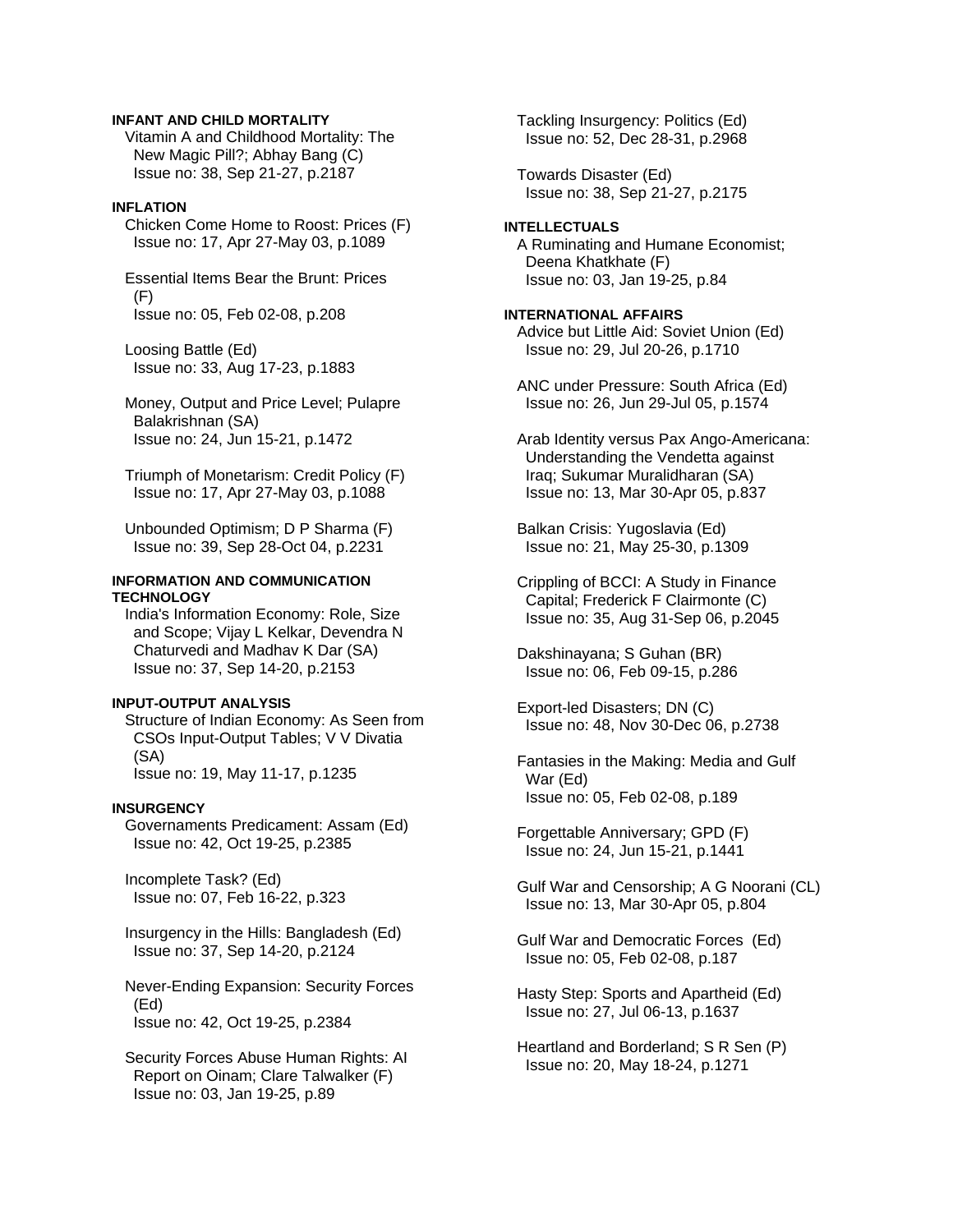### **INTERNATIONAL AFFAIRS**

 Human Rights During Armed Conflicts; A G Noorani (CL) Issue no: 17, Apr 27-May 03, p.1076

 III-Timed Peace Conference: West Asia (Ed) Issue no: 36, Sep 07-13, p.2073

 IMF and Accountability; Lawrence Surendra (BR) Issue no: 46, Nov 16-22, p.2625

 India and Amnesty; A G Noorani (CL) Issue no: 25, Jun 22-28, p.1505

 Makings of an Imperial Presidency; Frederick F Clairmonte (F) Issue no: 14, Apr 06-12, p.883

 Name-Calling; Deena Khatkhate (F) Issue no: 13, Mar 30-Apr 05, p.805

 A New World Order?; S Nanjundan (F) Issue no: 22, Jun 01-08, p.1389

 On Perestroika and Glasnost; S Akbar Zaidi (BR) Issue no: 16, Apr 20-26, p.1041

 Open Skies over Heathrow; K G Kumar (C) Issue no: 27, Jul 06-13, p.1657

 Peacocks of War; Deena Khatkhate (SA) Issue no: 19, May 11-17, p.1197

 Poetry Changes Nothing; GPD (F) Issue no: 21, May 25-30, p.1312

 Predicament of Lamaist Tibet; William H Newell (BR) Issue no: 41, Oct 12-18, p.2354

 Recalling a Tragedy: America (Ed) Issue no: 42, Oct 19-25, p.2386

 Revolution Imperilled: Nicaragua (Ed) Issue no: 31, Aug 03-10, p.1828

 A Saddam May Go, but Saddams Must Remain; Frederick F Clairmonte (C) Issue no: 29, Jul 20-26, p.1734

 Silent Spectator: NAM (Ed) Issue no: 43, Oct 26-Nov 01, p.2444  State, Modernisation and Rebellion: US-Soviet Politics of Domination of Afghanistan; Hafizullah Emadi (SA) Issue no: 04, Jan 26-Feb 01, p.176

 Threatening Moves: Abortion Politics (Ed) Issue no: 39, Sep 28-Oct 04, p.2228

 Two of the Three Faces of Capitalism; Arun Ghosh (F) Issue no: 30, Jul 27-Aug 02, p.1779

 Uneven Benefits of German Unification; Hemen Ray (F) Issue no: 19, May 11-17, p.1211

 Unified Germany: Problems and Prospects; Ramnath Narayanswamy (F) Issue no: 16, Apr 20-26, p.1030

 Unreal Expectations: Soviet Union and G-7 (Ed) Issue no: 24, Jun 15-21, p.1428

 US-USSR Relationship: The Long View; Achin Vanaik (SA) Issue no: 50, Dec 14-20, p.2885

 Violence and Civil Rights; A G Noorani  $(CL)$ Issue no: 50, Dec 14-20, p.2853

 Year-End Story; GPD (F) Issue no: 03, Jan 19-25, p.83

# **INTERNATIONAL CAPITAL MARKETS**

 Growth of Foreign Capital and Its Importance in Indian Manufacturing; Nirmal Kumar Chandra (SA) Issue no: 11, Mar 10-29, p.679

 International Banking Developments: Are They Contributing to Industrial Decline?; S K Verghese (BR) Issue no: 16, Apr 20-26, p.1039

### **INTERNATIONAL COMPETITIVENESS**

 Financial Leadership at Any Cost?; D N Ghosh (F) Issue no: 25, Jun 22-28, p.1503

**INTERNATIONAL ECONOMIC RELATIONS**  Cloudy Blend; Shrikant Modak (BR) Issue no: 48, Nov 30-Dec 06, p.2749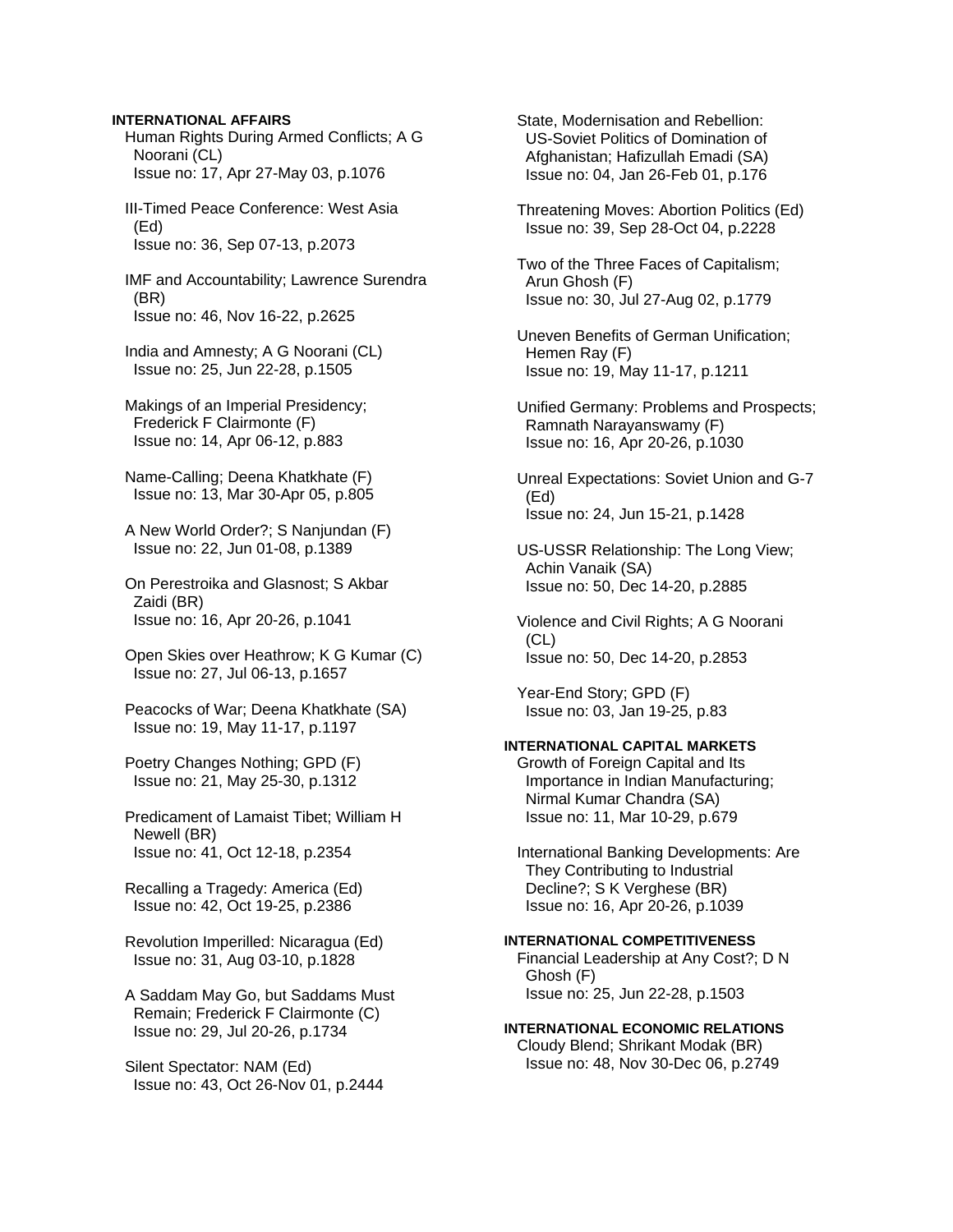### **INTERNATIONAL ECONOMIC RELATIONS**

 Economic Ironies in World Politics: A Sequel to Political Ironies in World Economy; Andre Gunder Frank (RA) Issue no: 30, Jul 27-Aug 02, p.PE93

 Growth of Inequalities within the South: 1950-1990; Surendra J Patel (SA) Issue no: 11, Mar 10-29, p.645

 Gulf Crisis and World Economy; Peter Custers (F) Issue no: 01, Jan 05-12, p.23

 International Economic Disorder: An Action Programme for the South; Arun Ghosh (F) Issue no: 01, Jan 05-12, p.15

 Japan and Western Pacific Integration: Implications for World Order; E Sreedharan (SA) Issue no: 36, Sep 07-13, p.2101

 Out of Alignment: International Finance (F) Issue no: 13, Mar 30-Apr 05, p.821

 Third World Underdevelopment: Solutions from Within; Sukhpal Singh (BR) Issue no: 49, Dec 07-13, p.2811

### **INTERNATIONAL FINANCE**

 Out of Alignment: International Finance (F) Issue no: 13, Mar 30-Apr 05, p.821

# **INTERNATIONAL LAW**

 Imperialist Intrigue and International Law; A G Noorani (BR) Issue no: 24, Jun 15-21, p.1458

 India's International Accountability on Human Rights; A G Noorani (CL) Issue no: 35, Aug 31-Sep 06, p.2035

### **INTERNATIONAL POLITICS**

 American View of Soviet Military Power; R G Gidadhubli (F) Issue no: 06, Feb 09-15, p.277

 Caricatured Concern: Politics (Ed) Issue no: 44, Nov 02-08, p.2492

 The Cold War and Third World: The Good Old Days?; Immanuel Wallerstein (SA) Issue no: 17, Apr 27-May 03, p.1103

## **INTERNATIONAL RELATIONS**

 Gulf war and the New World Order; James Petras (F) Issue no: 09, Mar 02-09, p.482

 Year-End Story; GPD (F) Issue no: 03, Jan 19-25, p.83

# **INTERNATIONAL TRADE**

 Dangerous Side-Effects: GATT Negotiations (Ed) Issue no: 15, Apr 13-19, p.929

 De-Industrialisation without an Import Surplus: A Theoretical Note in the Context of a Stylised Colonial Economy; Prabhat Patnaik and Jayati Ghosh (SA) Issue no: 11, Mar 10-29, p.649

 Industry and International Trade; S Nanjundan (BR) Issue no: 39, Sep 28-Oct 04, p.2250

 MFA and India's Garment Exports; Tirthankar Roy (BR) Issue no: 44, Nov 02-08, p.2515

### **INVESTMENT**

 Changes in Saving Rate and Its Implications for Growth; Tirthankar Roy and Kunal Sen (SA) Issue no: 16, Apr 20-26, p.1055

 Doubts about NRIs: Foreign Investment (Ed) Issue no: 31, Aug 03-10, p.1825

 Stemming the Outflow: NRI Deposits (Ed) Issue no: 27, Jul 06-13, p.1637

 Third Dimension: Foreign Remittances (Ed) Issue no: 31, Aug 03-10, p.1824

 Too Late, Too Little; S R Sen (P) Issue no: 22, Jun 01-08, p.1393

 Why This Neglect?: NRI Remittances (Ed) Issue no: 33, Aug 17-23, p.1885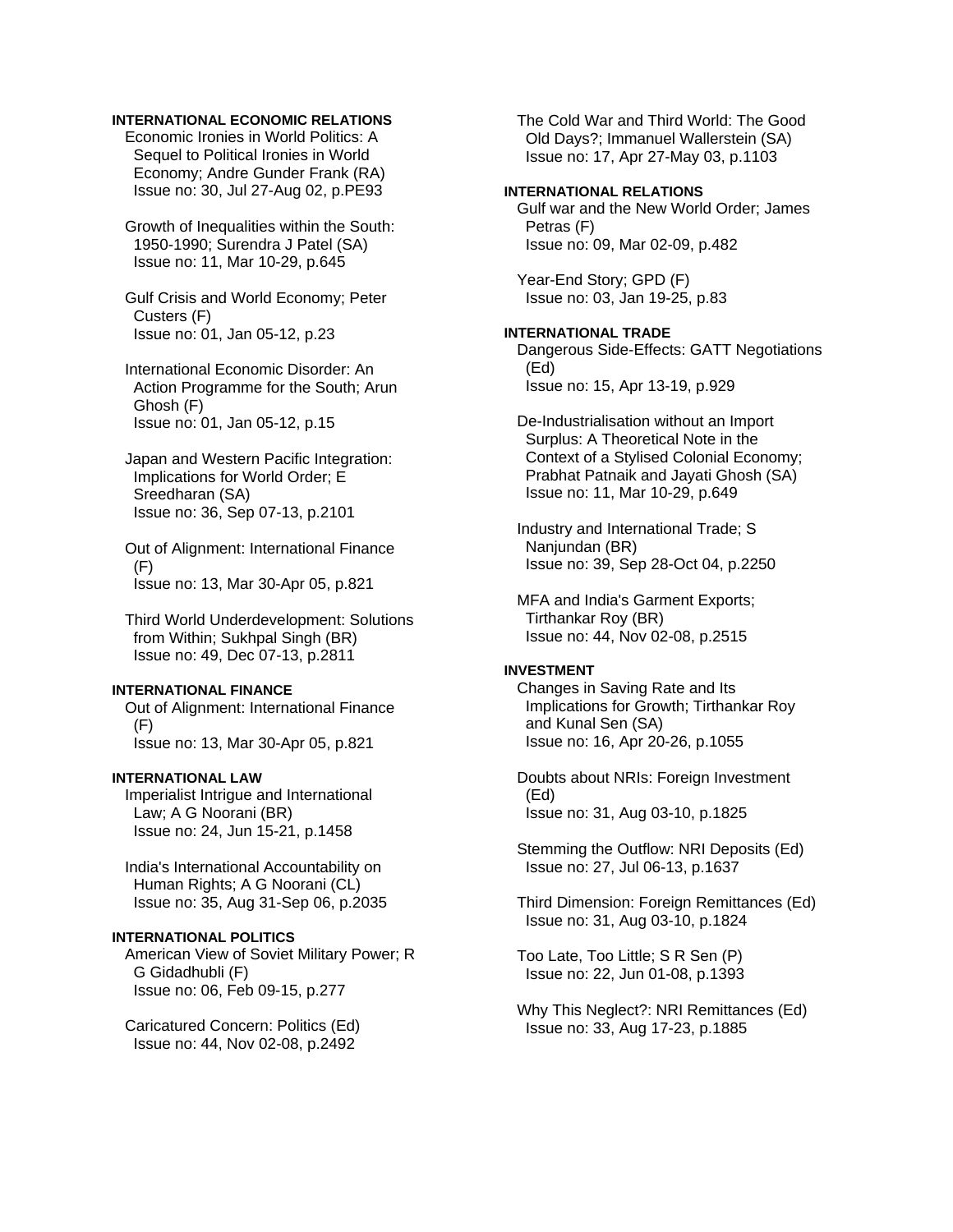## **IRAQ**

 Arab Identity versus Pax Ango-Americana: Understanding the Vendetta against Iraq; Sukumar Muralidharan (SA) Issue no: 13, Mar 30-Apr 05, p.837

 War, Sanctions and Human Well-Being in Iraq; Jean Dreze and Haris Gazdar (C) Issue no: 50, Dec 14-20, p.2866

#### **IRAQ-KUWAIT RELATIONS**

 Squeamish Stance: West Asia (Ed) Issue no: 01, Jan 05-12, p.4

 War It Is (Ed) Issue no: 03, Jan 19-25, p.71

# **IRON AND STEEL INDUSTRY**

 Deja Vu: Steel (Ed) Issue no: 38, Sep 21-27, p.2177

 From JPC to a Cartel?: Steel (Ed) Issue no: 50, Dec 14-20, p.2844

### **IRRIGATION**

 Developing Groundwater Resources: Merits and Demerits; B D Dhawan (P) Issue no: 08, Feb 23-Mar 01, p.425

 Eighth Plan: Challenges and Possibilities-X: Agriculture and Irrigation- Management of Water Resources; Arun Ghosh (F) Issue no: 14, Apr 06-12, p.865

 Movement for Water: Takari Peasants Struggle in Maharashtra; Gail Omvedt and Bharat Patankar (F) Issue no: 15, Apr 13-19, p.955

 Some Aspects of Groundwater Balance in Punjab; Surendar Singh (RA) Issue no: 52, Dec 28-31, p.A146

 Tanks: Major Problems in Minor Irrigation; Uma Shankari (RA) Issue no: 39, Sep 28-Oct 04, p.A115

# **IRRIGATION PROJECTS**

 Benefit-Cost of Tehri Dam Project: A Review Analysis; B D Dhawan (P) Issue no: 35, Aug 31-Sep 06, p.2047

 Destructive Mega Projects: Fate of Experts Opinion; Bharat Dogra (C) Issue no: 40, Oct 05-11, p.2292

 Empowerment of Women: Its Scope in a Bilateral Development Project: A Small-Scale Irrigation Project in North Bengal; Loes Schenk-Sandbergen (RA) Issue no: 17, Apr 27-May 03, p.WS27

 Fighting the Irrigation Mafia in Bihar; Indu Bharti (C) Issue no: 38, Sep 21-27, p.2185

 Pricing of Irrigation Waters in India; S P Sangal (SA) Issue no: 46, Nov 16-22, p.2645

 Rajasthan's Sorrow: Report of Workshop on Indira Gandhi Canal; S Ramanathan (C) Issue no: 31, Aug 03-10, p.1842

 Small Farmers and an Irrigation Project; N S Rathore (F) Issue no: 16, Apr 20-26, p.1029

 Towards Greening the Revolution; GO (C) Issue no: 46, Nov 16-22, p.2613

**JAIPUR**  The Frills (Ed) Issue no: 08, Feb 23-Mar 01, p.391

#### **JAMMU AND KASHMIR**

 Caught between Gangs: Kashmir (Ed) Issue no: 26, Jun 29-Jul 05, p.1572

 I Am the Judge and I Am the Jury: Report of Press Council on Kashmir; Amiya Rao  $(C)$ Issue no: 50, Dec 14-20, p.2856

 Kashmir and India; DN (C) Issue no: 34, Aug 24-30, p.1959

 More Repression: Kashmir (Ed) Issue no: 18, May 04-10, p.1124

 One-Sided View: The Press (Ed) Issue no: 50, Dec 14-20, p.2845

 Press Council Report on Army in Kashmir; Rita Manchanda (C) Issue no: 33, Aug 17-23, p.1899

# **JANATA DAL**

 Decline of Backroom Politics: Janata Dal (Ed) Issue no: 16, Apr 20-26, p.1008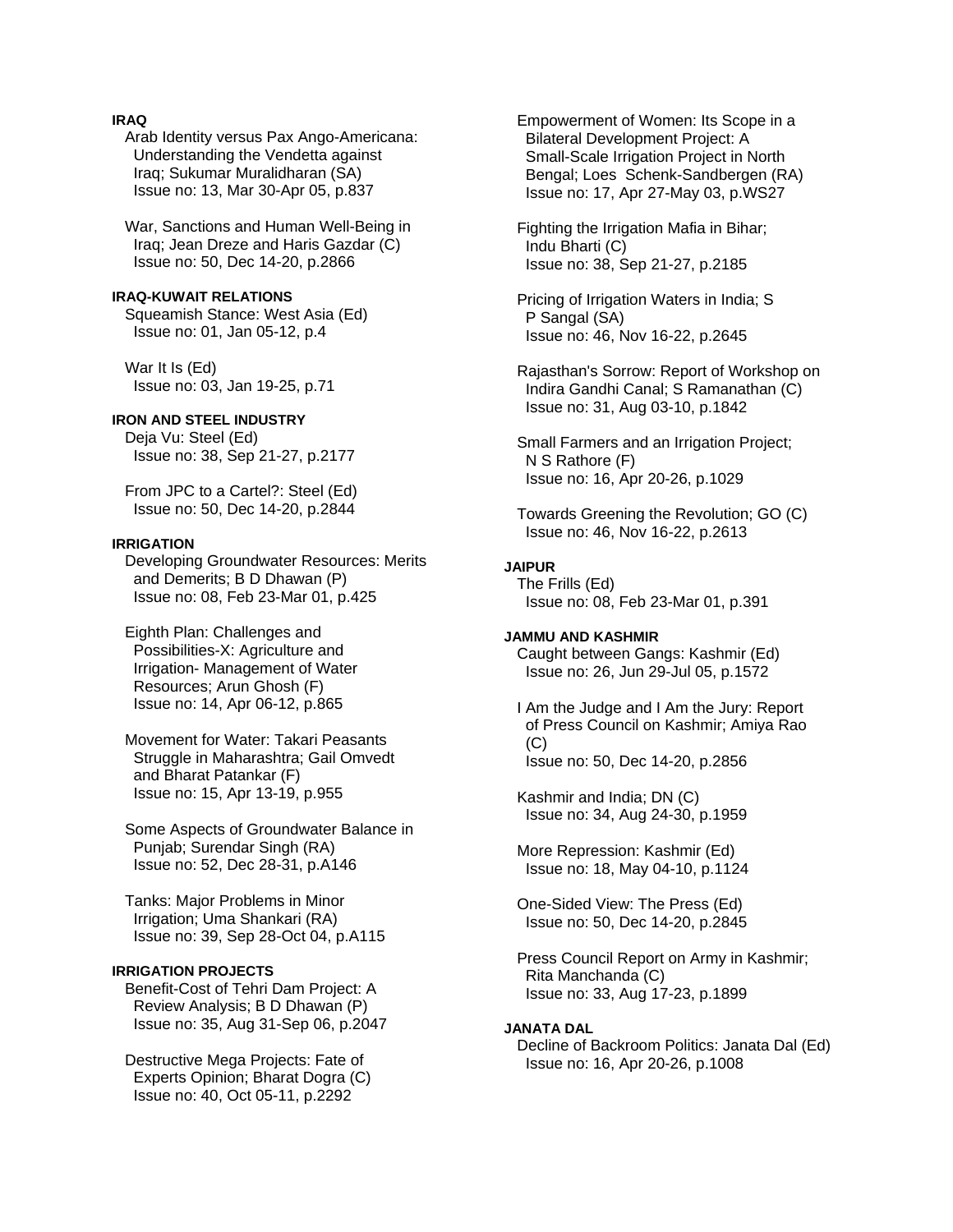### **JAPAN**

 Japan and Western Pacific Integration: Implications for World Order; E Sreedharan (SA) Issue no: 36, Sep 07-13, p.2101

 Managing Labour in Japan; DN (C) Issue no: 46, Nov 16-22, p.2617

 Paradoxes of Japanese Agriculture; C H Hanumantha Rao (BR) Issue no: 48, Nov 30-Dec 06, p.2751

 Stealth Finance: Thriving on Conflict of Interest; D N Ghosh (F) Issue no: 34, Aug 24-30, p.1948

 Women's Labour in Japanese Economy; Peter Custers (SA) Issue no: 22, Jun 01-08, p.1415

### **JHARKHAND**

 Forests and Tribals of Jharkhand; Victor Das (F) Issue no: 06, Feb 09-15, p.275

 Little Advance: Jharkhand (Ed) Issue no: 33, Aug 17-23, p.1885

 Many Splits: Jharkhand Movement (Ed) Issue no: 15, Apr 13-19, p.928

 Probing the Jharkhand Question; Arunabha Ghosh (SA) Issue no: 18, May 04-10, p.1173

# **JUDGES**

 A Cage Seeking a Bird; Deena Khatkhate (F) Issue no: 51, Dec 21-27, p.2918

 Prometheus Unbound; Deena Khatkhate (F) Issue no: 07, Feb 16-22, p.338

### **JUDICIARY**

 Anatomy of the Special Marriage Act; Kameshwar Choudhary (C) Issue no: 52, Dec 28-31, p.2981

 Banning Child Labour; Krishna Kumar (C) Issue no: 52, Dec 28-31, p.2983

 Beyond the River: Karnataka (Ed) Issue no: 51, Dec 21-27, p.2908

 By Grace, Not By Right (Ed) Issue no: 41, Oct 12-18, p.2327

 A Cage Seeking a Bird; Deena Khatkhate (F) Issue no: 51, Dec 21-27, p.2918

 Delaying a Verdict; T V Achutha Warrier (LE) Issue no: 41, Oct 12-18, p.2326

 Evading the Issue: Reservation for OBCs (Ed) Issue no: 40, Oct 05-11, p.2272

 Freedom of Press as an Institution; A G Noorani (CL) Issue no: 43, Oct 26-Nov 01, p.2453

 Genuine Concern?: Political Institutions (Ed) Issue no: 13, Mar 30-Apr 05, p.796

 Grassroots Justice: Law, System and People; D Bandyopadhyay (C) Issue no: 39, Sep 28-Oct 04, p.2240

 Judical Indictment: Corporate Sector (Ed) Issue no: 17, Apr 27-May 03, p.1068

 Judicial Accountability to the Community: A Democratic Necessity; V R Krishna Iyer (SA) Issue no: 30, Jul 27-Aug 02, p.1808

 L & T Saga: Megalomania in Perspective; Madan Gopal Jajoo (C) Issue no: 45, Nov 09-15, p.2555

 Mere Tinkering: Anti-Defection Law (Ed) Issue no: 47, Nov 23-29, p.2656

 Prometheus Unbound; Deena Khatkhate (F) Issue no: 07, Feb 16-22, p.338

 Sexual Harassment as Sex Discrimination; D Nagasaila (C) Issue no: 34, Aug 24-30, p.1965

 Toothless Law: Elections (Ed) Issue no: 20, May 18-24, p.1248

 War by Proxy; Madan Gopal Jajoo (C) Issue no: 35, Aug 31-Sep 06, p.2041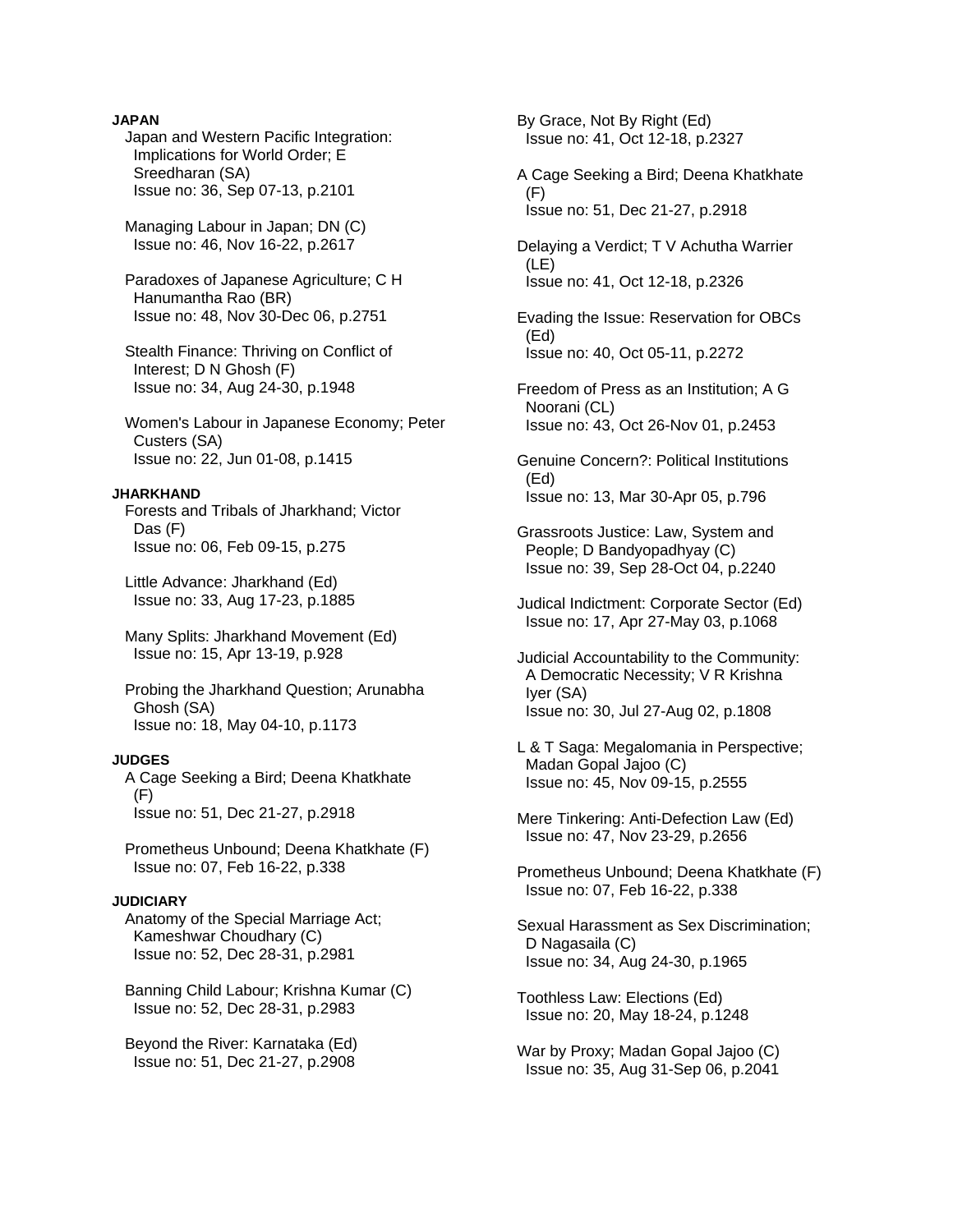### **KARNATAKA**

- Beyond the River: Karnataka (Ed) Issue no: 51, Dec 21-27, p.2908
- Defendus vs Consensus; Amulya Kumar N Reddy (D) Issue no: 43, Oct 26-Nov 01, p.2485
- A Development-Focused End-Use-Oriented Electricity Scenario for Karnataka; Amulya Kumar N et al Reddy (SA) Issue no: 15, Apr 13-19, p.983
- A Development-Focused End-Use-Oriented. Electricity Scenario for Karnataka; Amulya Kumar N et al Reddy (SA) Issue no: 14, Apr 06-12, p.891
- Education as if Women Mattered; Ammu Joseph (F) Issue no: 14, Apr 06-12, p.876
- Electricity Tariffs in Karnataka; V Ranganathan (RA) Issue no: 21, May 25-30, p.M51
- Growth in the Context of Underdevelopment: Case of Dryland Agriculture; V M Rao (RA) Issue no: 13, Mar 30-Apr 05, p.A2
- Survival Tactis: Karnataka (Ed) Issue no: 33, Aug 17-23, p.1884

### **KASHMIR DISPUTE**

- Bharat's Kashmir War; Gautam Navlakha (SA) Issue no: 51, Dec 21-27, p.2951
- Kashmir Crisis: View from Mirpur; Roger Ballard (SA) Issue no: 09, Mar 02-09, p.513
- Left in the Lurch: Kashmir (Ed) Issue no: 27, Jul 06-13, p.1636

### **KERALA**

 Autonomy of Demographic Variables; K N Harilal (D) Issue no: 26, Jun 29-Jul 05, p.1629

 Communal Factor: Kerala (Ed) Issue no: 14, Apr 06-12, p.856

 Debasement of District Councils in Kerala (C) Issue no: 49, Dec 07-13, p.2793

 Kerala Elections, 1991: Lessons and Non-Lessons; T M Thomas Isaac and S Mohan Kumar (SA) Issue no: 47, Nov 23-29, p.2691

- Mandal factor: Kerala (Ed) Issue no: 08, Feb 23-Mar 01, p.392
- Panchayati Raj in Kerala: Tortuous Road; Jos Chathukulam (F) Issue no: 04, Jan 26-Feb 01, p.161
- People against Peringome Nuclear Plant; K Ramachandaran (C) Issue no: 52, Dec 28-31, p.2987
- Polarisation Helps UDF: Kerala (Ed) Issue no: 26, Jun 29-Jul 05, p.1572
- Politics of Deforestation: Case Study of Cardamom Hills of Kerala; Marcus Moench (RA) Issue no: 04, Jan 26-Feb 01, p.PE47
- Social Background of Kerala District Council Members; George Mathew (F) Issue no: 21, May 25-30, p.1320

#### **KHADI AND VILLAGE INDUSTRIES**

 Data System for Khadi and Village Industries: An Evaluation; T R Bishnoi (P) Issue no: 24, Jun 15-21, p.1452

 Marketing Rural Industry Products: Experiments and Experiences in Uttar Pradesh; Kamal Taori and S N Singh (RA) Issue no: 08, Feb 23-Mar 01, p.M21

### **KHALISTAN MOVEMENT**

 Remembering Paash; Bharat Dogra (C) Issue no: 38, Sep 21-27, p.2190

### **KUWAIT**

 Gulf Crisis and World Economy; Peter Custers (F) Issue no: 01, Jan 05-12, p.23

 Imperialist Intrigue and International Law; A G Noorani (BR) Issue no: 24, Jun 15-21, p.1458

### **LABOUR**

 Agricultural Labour and Pesticides in Rice Regions of India: Some Health Considerations; Joan P Mencher (SA) Issue no: 39, Sep 28-Oct 04, p.2263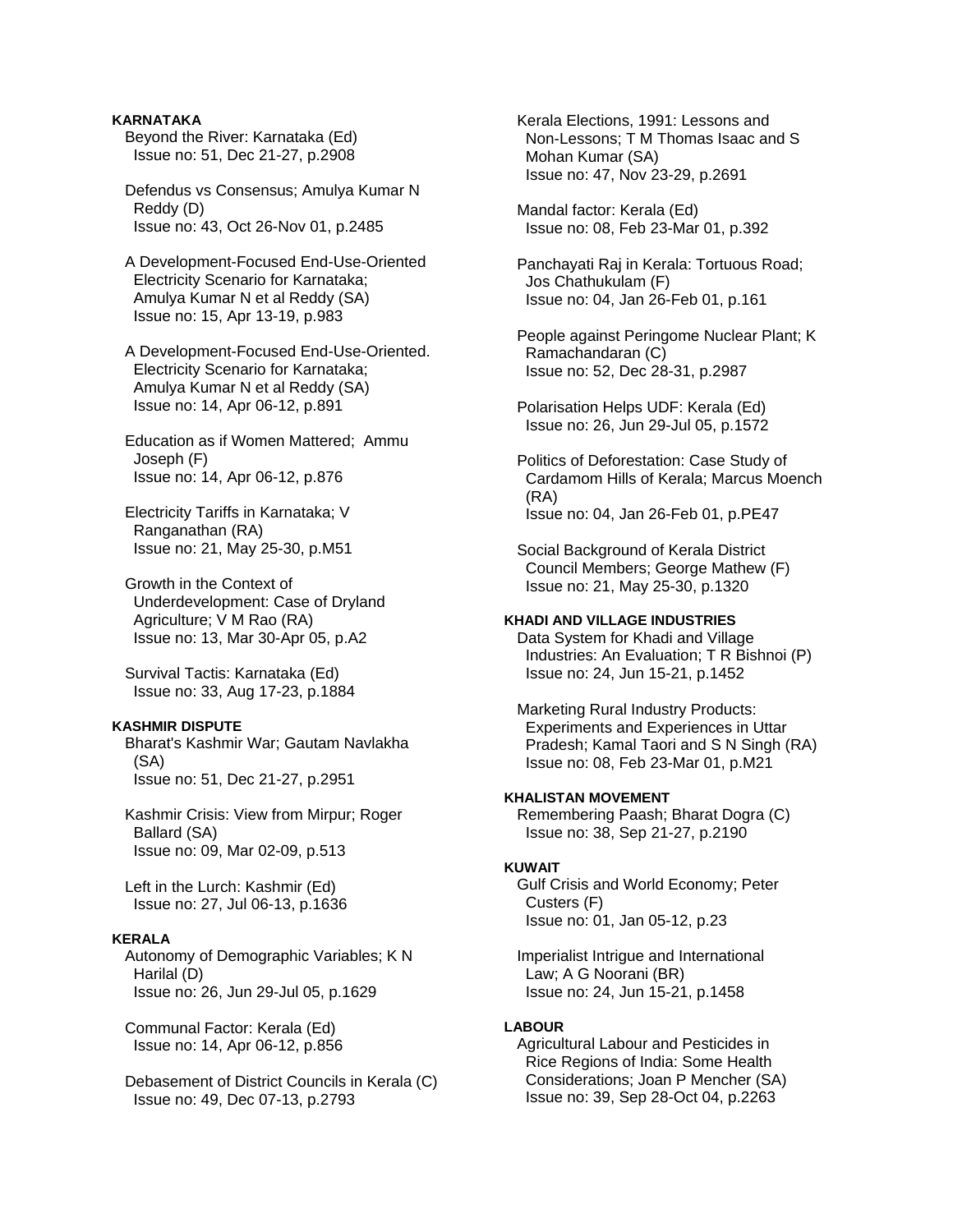### **LABOUR**

 Labour Process and Characterisation of Small Industry Sector; Sucha Singh Gill (BR) Issue no: 21, May 25-30, p.1336

 Managing Labour in Japan; DN (C) Issue no: 46, Nov 16-22, p.2617

 Tell-Tale Verdict: Labour (Ed) Issue no: 13, Mar 30-Apr 05, p.797

 Understanding labour-Management Relations: Case of Siemens; Radha Iyer (RA) Issue no: 35, Aug 31-Sep 06, p.M101

### **LABOUR ECONOMICS**

 Free International Movement of Labour; Nigel Harris (F) Issue no: 04, Jan 26-Feb 01, p.163

#### **LABOUR MARKET**

 Changing Contractual Arrangement in Agriculture Labour Market: Evidence from Orissa; Kailas Sarap (RA) Issue no: 52, Dec 28-31, p.A167

 Wages, Employment and Output in Interrelated Labour Markets in an Agrarian Economy: A Study of Kerala; T N Krishnan (RA) Issue no: 26, Jun 29-Jul 05, p.A82

#### **LABOUR MIGRATION**

 Indian Labour Migration to Gulf Countries; K Lakshmaiah Naidu (F) Issue no: 07, Feb 16-22, p.349

#### **LABOUR MOVEMENTS**

 Chattisgarh People's Movement after Niyogi; Bharat Dogra (C) Issue no: 43, Oct 26-Nov 01, p.2457

 Curbing Labour Struggles in Bhilai; Punya Brata Gun (F) Issue no: 08, Feb 23-Mar 01, p.418

 Death of a Working Class Hero: Shankar Guha Niyogi (Ed) Issue no: 40, Oct 05-11, p.2272

 What Chattisgarh Movement Means; Anil Nauriya (C) Issue no: 48, Nov 30-Dec 06, p.2735

### **LAND HOLDINGS AND OWNERSHIP**

 Compensation for Project Displacement: A New Approach; Arul Menezes (P) Issue no: 43, Oct 26-Nov 01, p.2465

 Land Alienation among Tripura Tribals; Malabika Das Gupta (SA) Issue no: 36, Sep 07-13, p.2113

 Land and Politics in India: Working of Urban Land Ceiling Act, 1976; Lakshmi Srinivas (SA) Issue no: 43, Oct 26-Nov 01, p.2482

 Land Encroachment in Bombay; S H Shool  $(C)$ Issue no: 44, Nov 02-08, p.2507

 Politics of Land Distribution in Uttar Pradesh; Kripa Shankar (F) Issue no: 17, Apr 27-May 03, p.1086

 Towards Greening the Revolution; GO (C) Issue no: 46, Nov 16-22, p.2613

### **LAND REFORM**

 Land Reform under Military: Agrarian Reform in Peru, 1969-78; R Maria Saleth (RA) Issue no: 30, Jul 27-Aug 02, p.PE85

 Politics of Land Distribution in Uttar Pradesh; Kripa Shankar (F) Issue no: 17, Apr 27-May 03, p.1086

### **LATIN AMERICA**

 Latin America: Poverty of Democracy and Democracy of Poverty; James Petras and Morris Morley (RA) Issue no: 30, Jul 27-Aug 02, p.PE103

### **LAW AND ORDER**

 Bhoposhima: Crime without Punishment: Case for Crisis Management Jurisprudence; V R Krishna Iyer (SA) Issue no: 47, Nov 23-29, p.2705

 Congress Grief Takes Terrible Toll: Tripura (F) Issue no: 26, Jun 29-Jul 05, p.1588

 Death in Coal Mafia's Den: Bihar; Indu Bharti (F) Issue no: 17, Apr 27-May 03, p.1091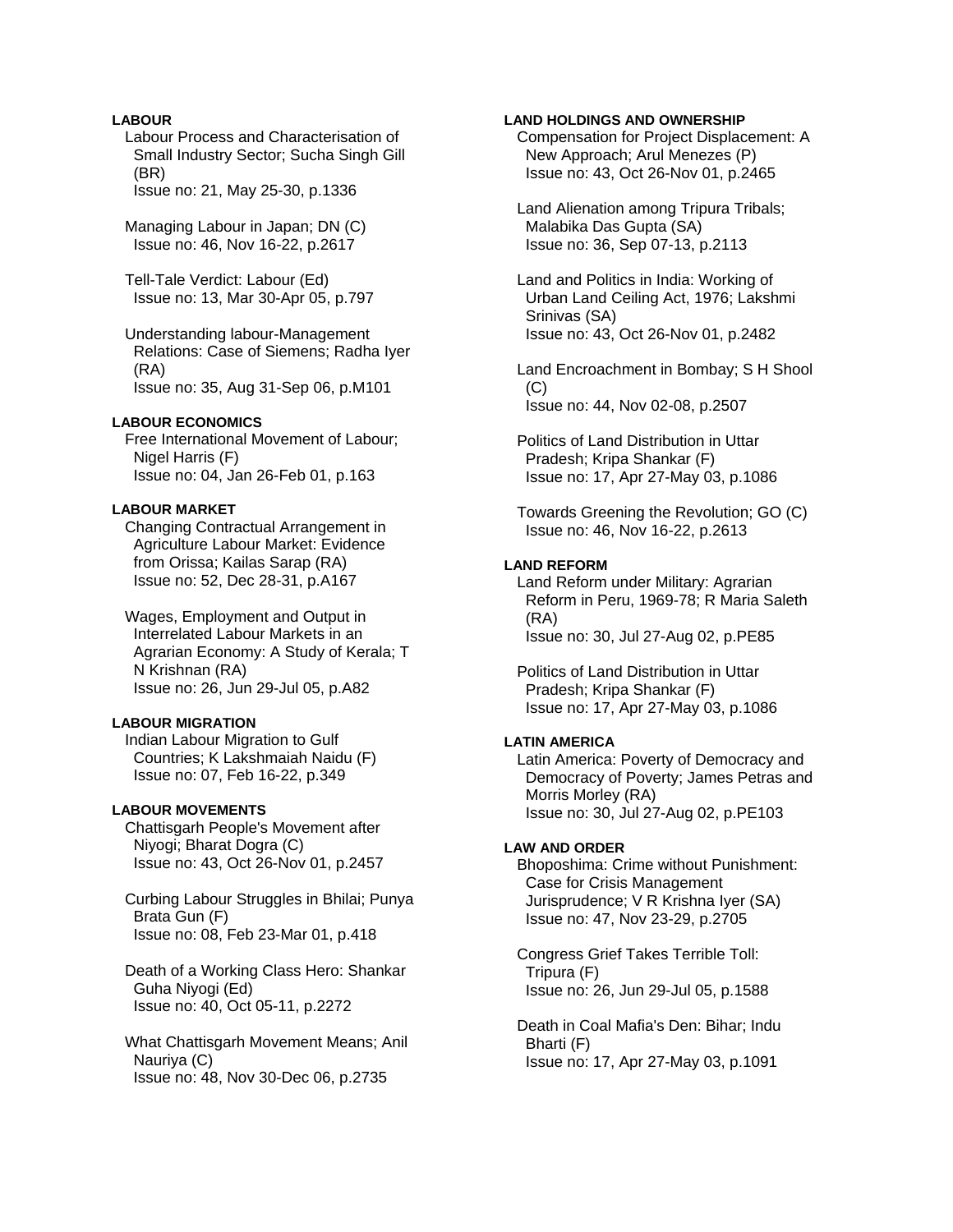# **LAW AND ORDER**

 Deliberate Misconstruction: Police and Press (Ed) Issue no: 17, Apr 27-May 03, p.1070

 Lock-Up Killings: Police (Ed) Issue no: 34, Aug 24-30, p.1940

# **LAWS AND LEGISLATIONS**

 Judicial Accountability to the Community: A Democratic Necessity; V R Krishna Iyer (SA) Issue no: 30, Jul 27-Aug 02, p.1808

 Justifying State Lawlessness: Assam (Ed) Issue no: 19, May 11-17, p.1189

 Land and Politics in India: Working of Urban Land Ceiling Act, 1976; Lakshmi Srinivas (SA) Issue no: 43, Oct 26-Nov 01, p.2482

 Preventive Detention in India; A G Noorani (CL) Issue no: 46, Nov 16-22, p.2608

 Protecting Public Servants from Politicians; A G Noorani (CL) Issue no: 19, May 11-17, p.1198

 Protecting the Unjust; T V Achutha Warrier (LE) Issue no: 26, Jun 29-Jul 05, p.1570

 Students' Rights; A G Noorani (CL) Issue no: 33, Aug 17-23, p.1892

 Waiting Game (Ed) Issue no: 35, Aug 31-Sep 06, p.2027

# **LEAST DEVELOPED COUNTRIES**

 The Cold War and Third World: The Good Old Days?; Immanuel Wallerstein (SA) Issue no: 17, Apr 27-May 03, p.1103

# **LEATHER INDUSTRY**

 Large Potential: Leather Exports (Ed) Issue no: 21, May 25-30, p.1309

 Leather Exports: An Illusory Boom?; Saurabh Sinha and Sanjay Sinha (RA) Issue no: 35, Aug 31-Sep 06, p.M111

# **LEGAL AID**

 Legal Aid In Gujarat (SA) Issue no: 01, Jan 05-12, p.AS12

# **LITERACY** Beyond Literacy (Ed) Issue no: 15, Apr 13-19, p.927 NSS Estimates Misquoted; Pravin Visaria (LE) Issue no: 09, Mar 02-09, p.454 Segmentation and Literacy; Satish Saberwal (SA) Issue no: 11, Mar 10-29, p.723

# **LITERACY PROGRAMMES**

 Annals of the Literacy Programme: A Scenario from Rajasthan; Arun Ghosh (F) Issue no: 42, Oct 19-25, p.2392

 Literacy and Development: Retrospect and Tendencies; S Shukla (P) Issue no: 38, Sep 21-27, p.2195

# **LITERATURE**

 Bilingual Character Generator (SA) Issue no: 01, Jan 05-12, p.AS25

 Charlotte Bronte and the Women Question; Sangeeta Dutta (SA) Issue no: 40, Oct 05-11, p.2311

 Gandhi and Ambedkar; Gail Omvedt (BR) Issue no: 18, May 04-10, p.1154

 International Politics of Culture; GPD (F) Issue no: 15, Apr 13-19, p.947

 Literature and Society; Rabi Shankar Mishra and Jatindra Kumar Nayak (D) Issue no: 03, Jan 19-25, p.136

 Manipuri's Thwarted Claim for Recognition; Krishna Chaitanya (C) Issue no: 29, Jul 20-26, p.1725

 Misunderstanding Fakirmohan; Rabi Shankar Mishra and Jatindra Kumar Nayak (D) Issue no: 46, Nov 16-22, p.2652

 Nation, Community and Naipaul's India; Akeel Bilgrami (RA) Issue no: 33, Aug 17-23, p.1907

 Poetry Changes Nothing; GPD (F) Issue no: 21, May 25-30, p.1312

 Remembering Paash; Bharat Dogra (C) Issue no: 38, Sep 21-27, p.2190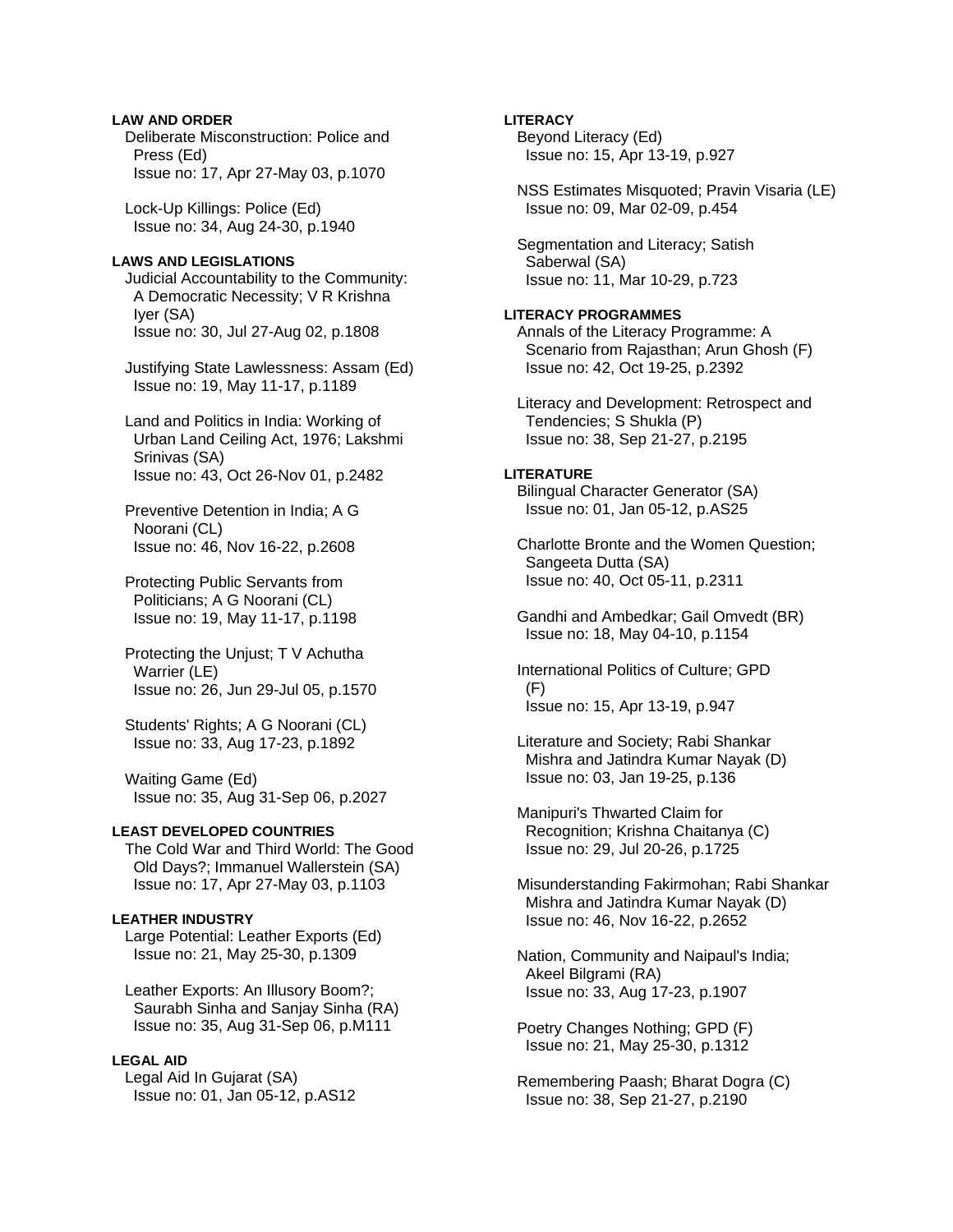### **LITERATURE**

 Rushdie's Shame: Postmodernism, Migrancy and Representation of Women; Aijaz Ahmad (SA) Issue no: 24, Jun 15-21, p.1461

 Thodasa Rumani; PP (BR) Issue no: 46, Nov 16-22, p.2629

 Understanding Fakirmohan; Biswamoy Pati (D) Issue no: 29, Jul 20-26, p.1768

 Writing-English versus Writing-in-English: New Notes on an Old Theme; K V Tirumalesh (C) Issue no: 47, Nov 23-29, p.2670

### **LIVESTOCK**

 Changing Livestock Economy; K N Nair (BR) Issue no: 39, Sep 28-Oct 04, p.2249

 Towards Ethnoliterature?; G P Deshpande (BR) Issue no: 43, Oct 26-Nov 01, p.2471

### **LIVING CONDITIONS**

 Enumeration with Peoples Participation; Meera Bapat (BR) Issue no: 41, Oct 12-18, p.2355

 In Good Season and Bad; K Saradamoni (BR) Issue no: 44, Nov 02-08, p.2513

### **LOK SABHA**

 Caste and Candidate Selection: Lok Sabha Poll in Bihar; Ravindra Kumar Verma and Nihora Prasad Yadav (F) Issue no: 22, Jun 01-08, p.1376

 Communal Riots before, during and after Lok Sabha Elections; Asghar Ali Engineer (C) Issue no: 37, Sep 14-20, p.2135

 Defend Oppressed Poor's Right to Vote; Nagbhusan Patnaik (LE) Issue no: 17, Apr 27-May 03, p.1066

 Different Script (Ed) Issue no: 20, May 18-24, p.1247

 Lok Sabha Elections and Communalisation of Politics; Asghar Ali Engineer (C) Issue no: 27, Jul 06-13, p.1649

 Lok Sabha Elections: Major Issues; Ajit Roy (F) Issue no: 15, Apr 13-19, p.950

 Lok Sabha Elections: Message from Bihar; Indu Bharti (C) Issue no: 33, Aug 17-23, p.1895

 More of the Same (Ed) Issue no: 47, Nov 23-29, p.2655

 Tenth Lok Sabha Elections: BJPs Victory in Gujarat; Ghanshyam Shah (C) Issue no: 51, Dec 21-27, p.2921

#### **LTTE**

 LTTE: Need for a Balanced Assessment; Arjun Katoch (C) Issue no: 44, Nov 02-08, p.2505

 Mirror Images: Sri Lanka (Ed) Issue no: 20, May 18-24, p.1250

 PM Purchases Temporary Reprieve: Tamil Nadu (Ed) Issue no: 06, Feb 09-15, p.252

 Room For Manoeuvre: Sri Lanka (Ed) Issue no: 01, Jan 05-12, p.5

# **MACHINE TOOL INDUSTRY**

 Machine Tool Industry: Export Performance and Prospects; P I Suvrathan (RA) Issue no: 08, Feb 23-Mar 01, p.M13

# **MACROECONOMIC POLICY**

 The Macroeconomic Adjustment Programme: A Critique; Mihir Rakshit (SA) Issue no: 34, Aug 24-30, p.1977

### **MADHYA PRADESH**

 Atrocities at Bankhedi: Police-Forest Officers Nexus; Sunil and Smita (C) Issue no: 52, Dec 28-31, p.2985

 Curbing Labour Struggles in Bhilai; Punya Brata Gun (F) Issue no: 08, Feb 23-Mar 01, p.418

 The Ethnographer and the People: Reflections on Field Work; Vinay Kumar Srivastava (SA) Issue no: 22, Jun 01-08, p.1408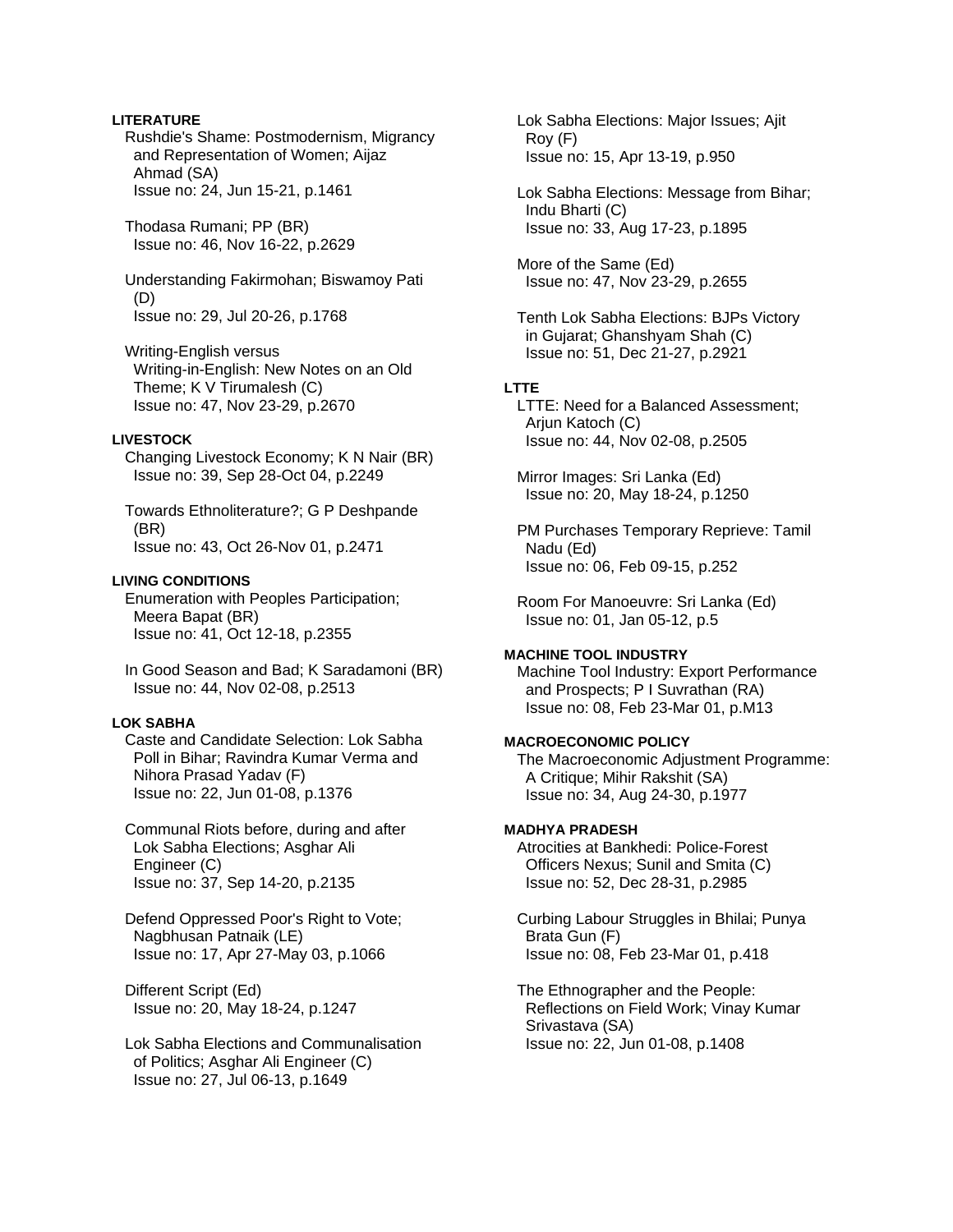### **MADHYA PRADESH**

 Men Who Run Patwa Government: Madhya Pradesh (F) Issue no: 17, Apr 27-May 03, p.1092

 Murder of Grassroots Leader; haduri et al Khanna (LE) Issue no: 49, Dec 07-13, p.2778

 State Repression in Madhya Pradesh: Target: Popular Movements; Sanjay Sanghvi and Alok Agrawal (C) Issue no: 47, Nov 23-29, p.2665

# **MADRAS**

 Citizens for a Secular Society; kurien et al Ansari (LE) Issue no: 42, Oct 19-25, p.2382

#### **MAHARASHTRA**

 Bane of Mushrooming Sugar Factories: Maharashtra; H M Desarda (F) Issue no: 15, Apr 13-19, p.949

 Blinkered Vision: Big Dams (Ed) Issue no: 29, Jul 20-26, p.1708

 Boom in Teaching-Shops: Maharashtra; J V Deshpande (C) Issue no: 30, Jul 27-Aug 02, p.1787

 Congress(I)'s Quarter: Maharashtra (Ed) Issue no: 25, Jun 22-28, p.1496

 Dalit Killings in Marathwada; Gopal Guru  $(C)$ Issue no: 51, Dec 21-27, p.2926

 Growing Threat: The Press (Ed) Issue no: 45, Nov 09-15, p.2544

 Hinduisation of Ambedkar in Maharashtra; Gopal Guru (F) Issue no: 07, Feb 16-22, p.339

 In Search of Women in History of Marathi Theatre, 1843 to 1933; Neera Adarkar (RA) Issue no: 43, Oct 26-Nov 01, p.WS87

 International Politics of Culture; GPD (F) Issue no: 15, Apr 13-19, p.947

 Jotirao Phule: An Incomplete Renaissance; Satyakam Joshi and K S Raman (F) Issue no: 21, May 25-30, p.1325

 The Loyalty Test: Maharashtra; J V Deshpande (F) Issue no: 04, Jan 26-Feb 01, p.159

 Modern History and Unmodern Minds: Maharashtra; G P Deshpande (C) Issue no: 27, Jul 06-13, p.1653

 More Sugar, Less Food (C) Issue no: 41, Oct 12-18, p.2340

 Movement for Water: Takari Peasants Struggle in Maharashtra; Gail Omvedt and Bharat Patankar (F) Issue no: 15, Apr 13-19, p.955

 Rural Non-Farm Activity: A Regional Model and Its Empirical Application to Maharashtra; Vibhooti Shukla (SA) Issue no: 45, Nov 09-15, p.2587

 Shahu Chhatrapati: Facts and Prejudice; M H Jadhav (D) Issue no: 50, Dec 14-20, p.2903

 Slow Death for Mentally Retarded; Wishvas Rane (F) Issue no: 22, Jun 01-08, p.1388

 Speaker's Throw: Maharashtra (Ed) Issue no: 50, Dec 14-20, p.2844

 Students' Rights; A G Noorani (CL) Issue no: 33, Aug 17-23, p.1892

 Suppression of Cultural Expression in Maharashtra; Anuradha Gandhi (F) Issue no: 13, Mar 30-Apr 05, p.817

 Tinkering with Higher Education; J V Deshpande (F) Issue no: 20, May 18-24, p.1258

#### **MALAYSIA**

 Elections in Sarawak: Far from Free; M G G Pillai (C) Issue no: 47, Nov 23-29, p.2674

 Malaysia's Chance; M G G Pillai (F) Issue no: 15, Apr 13-19, p.956

 Role for Non-Malays in Economy: Malaysia; M G G Pillai (C) Issue no: 30, Jul 27-Aug 02, p.1793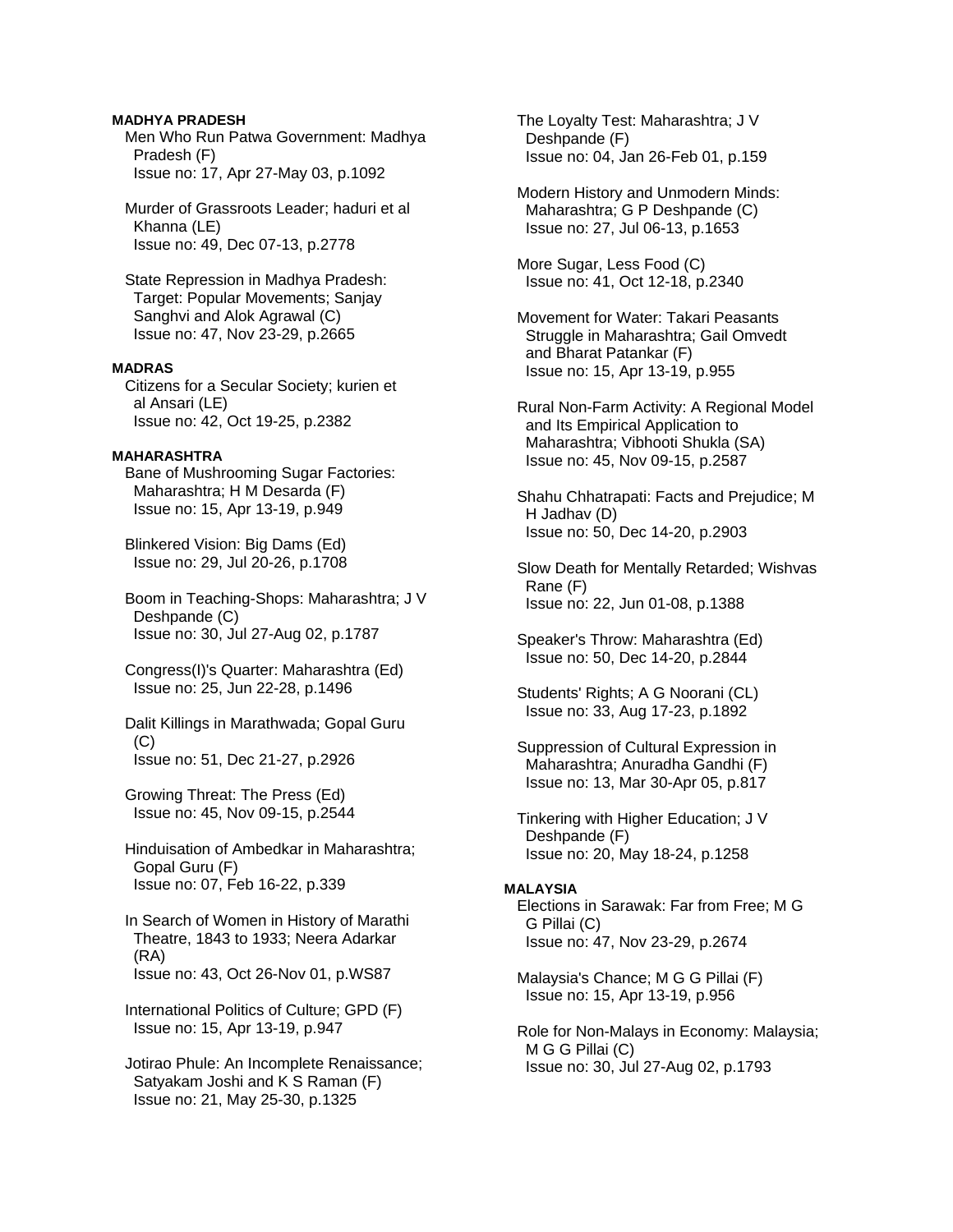# **MALAYSIA**

 Sharpening Contest for Malay Leadership: Malyasia; M G G Pillai (C) Issue no: 39, Sep 28-Oct 04, p.2248

### **MANAGEMENT EDUCATION**

 Indian Management Education: Need for a Constructive Debate; R Bandyopadhyay (RA) Issue no: 48, Nov 30-Dec 06, p.M118

 Influencing Manager's Affective World: Role of Behavioural Science Training; P Amsa (RA) Issue no: 48, Nov 30-Dec 06, p.M129

 Management Education: A Long-Term View; V A Pai Panandiker (RA) Issue no: 48, Nov 30-Dec 06, p.M131

 Reorienting Management Education; K C Sahu (RA) Issue no: 48, Nov 30-Dec 06, p.M133

 What Is Wrong with Management Education; N R Sheth (RA) Issue no: 48, Nov 30-Dec 06, p.M123

### **MANAGERS**

 Influencing Manager's Affective World: Role of Behavioural Science Training; P Amsa (RA) Issue no: 48, Nov 30-Dec 06, p.M129

### **MANIPUR**

 Manipuri's Thwarted Claim for Recognition; Krishna Chaitanya (C) Issue no: 29, Jul 20-26, p.1725

 Politics of Indigenous Theatre: Kanhailal in Manipur; Rustom Bharucha (SA) Issue no: 11, Mar 10-29, p.747

 Security Forces Abuse Human Rights: AI Report on Oinam; Clare Talwalker (F) Issue no: 03, Jan 19-25, p.89

# **MARKETS**

 Political Economy of State Intervention in Health Care; Veeranarayana Kethineni (SA) Issue no: 42, Oct 19-25, p.2427

### **MARRIAGE**

 Anatomy of the Special Marriage Act; Kameshwar Choudhary (C) Issue no: 52, Dec 28-31, p.2981

### **MARXISM**

 Communist Theory and Communist Parties; Rajendra Prasad (P) Issue no: 13, Mar 30-Apr 05, p.827

 Marx and MacCarthy; GPD (F) Issue no: 45, Nov 09-15, p.2550

 Marxism and Crisis of Communist Ideology; Kian Tajbakhsh (D) Issue no: 33, Aug 17-23, p.1934

 Marxism, Socialism and Democracy: Issues Relevant for India Today; Arun Ghosh (F) Issue no: 50, Dec 14-20, p.2850

 On an Aspect of Marxist Method; Praveen Jha (P) Issue no: 01, Mar 10-29, p.27

 The Post-Colonial City; Neera Chandoke (P) Issue no: 50, Dec 14-20, p.2868

 Provocative and Subversive; Asghar Ali Engineer (BR) Issue no: 45, Nov 09-15, p.2571

 Reflections on the Revolutions in Russia; A T Callinicos (SA) Issue no: 51, Dec 21-27, p.2943

 Religion and Marxism: Some Theoretical Problems; Shashi Joshi (P) Issue no: 45, Nov 09-15, p.2563

 Rethinking Working-Class History; Dipesh Chakrabarty (D) Issue no: 17, Apr 27-May 03, p.1117

# **MARXISTS**

 Oligopoly in Oligarchy; S R Sen (P) Issue no: 36, Sep 07-13, p.2089

# **MATERNITY BENEFITS**

 Women's Rights (LE) Issue no: 01, Jan 05-12, p.2

### **MEDIA AND POLITICS**

 Disturbing Trend: Media (Ed) Issue no: 04, Jan 26-Feb 01, p.141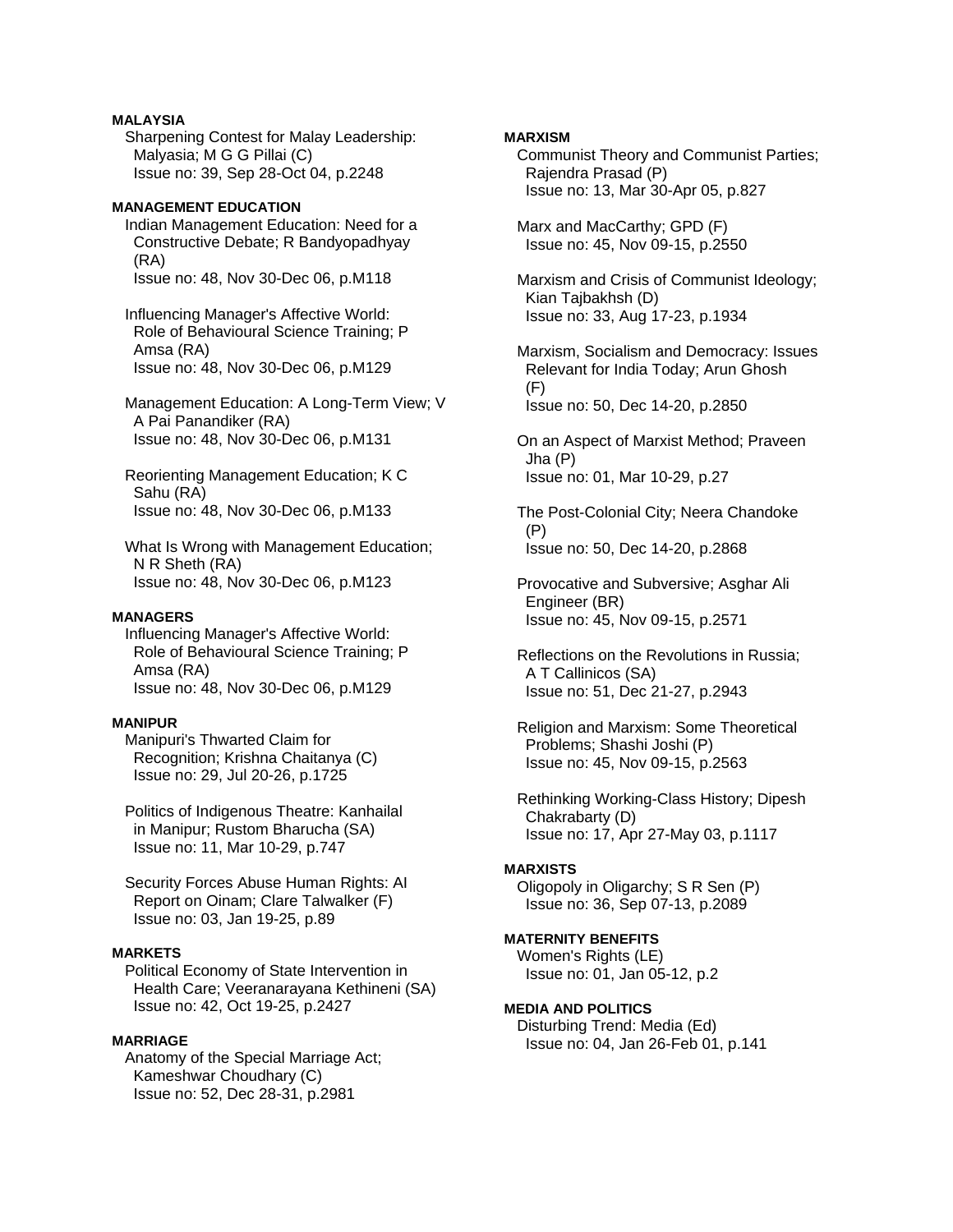## **MEDIA AND POLITICS**

 Telling Only Half the Story: Gulf in the Media; Daya Kishan Thussu (F) Issue no: 03, Jan 19-25, p.93

### **MEDICAL ETHICS**

 Quality of Medical Care (LE) Issue no: 08, Feb 16-Mar 01, p.390

# **MEDICAL SCIENCES**

 Unhelpful Disappointments; Rudolf C Heredia (D) Issue no: 31, Aug 03-10, p.1880

### **MENTAL HEALTH**

 Slow Death for Mentally Retarded; Wishvas Rane (F) Issue no: 22, Jun 01-08, p.1388

### **MERGERS AND ACQUISITIONS**

 War by Proxy; Madan Gopal Jajoo (C) Issue no: 35, Aug 31-Sep 06, p.2041

# **MICROFINANCE**

 Bank Nationalisation Anniversary: Collective Amnesia; D N Ghosh (F) Issue no: 31, Aug 03-10, p.1833

# **MIGRATION**

 Dangerous Situation: India-Bangladesh Border (Ed) Issue no: 13, Mar 30-Apr 05, p.796

#### Migration and Development; Binod Khadria (BR) Issue no: 40, Oct 05-11, p.2303

#### **MILITARY**

 Apologia for the Army (Ed) Issue no: 29, Jul 20-26, p.1707

 Even Government Is Embarrassed: Assam (Ed) Issue no: 41, Oct 12-18, p.2329

 Human Rights During Armed Conflicts; A G Noorani (CL) Issue no: 17, Apr 27-May 03, p.1076

 I Am the Judge and I Am the Jury: Report of Press Council on Kashmir; Amiya Rao  $(C)$ 

Issue no: 50, Dec 14-20, p.2856

 Never-Ending Expansion: Security Forces (Ed) Issue no: 42, Oct 19-25, p.2384

 Pakistan: Towards an Understanding; Bhabani Sen Gupta (C) Issue no: 49, Dec 07-13, p.2798

 Press Council Report on Army in Kashmir; Rita Manchanda (C) Issue no: 33, Aug 17-23, p.1899

 Towards Disaster (Ed) Issue no: 38, Sep 21-27, p.2175

# **MILITARY LAW**

 Bangladesh's Opening for a New Beginning; David Bergman (SA) Issue no: 07, Feb 16-22, p.382

### **MINING AND MINERALS**

 Political Use of Miners Strike: Soviet Union (Ed) Issue no: 18, May 04-10, p.1125

#### **MINORITIES**

 Let Down By The State: Minorities (Ed) Issue no: 01, Jan 05-12, p.4

 Remaking Indian Muslim Identity; Asghar Ali Engineer (P) Issue no: 16, Apr 20-26, p.1036

 Sub-Peripheries; Kanakalatha Mukund (BR) Issue no: 47, Nov 23-29, p.2689

 Voice of Silence; Saad A Saidullah (BR) Issue no: 08, Feb 23-Mar 01, p.432

### **MODERNISM**

 Modern History and Unmodern Minds: Maharashtra; G P Deshpande (C) Issue no: 27, Jul 06-13, p.1653

 Place of the Modern in Indian Cultural Practice; Gita Kapur (P) Issue no: 49, Dec 07-13, p.2803

 Rushdie's Shame: Postmodernism, Migrancy and Representation of Women; Aijaz Ahmad (SA) Issue no: 24, Jun 15-21, p.1461

### **MONETARY POLICY**

 Money and Monetary Policy in LDCs in the 1990s; Warren Coats and Deena Khatkhate (SA) Issue no: 25, Jun 22-28, p.1538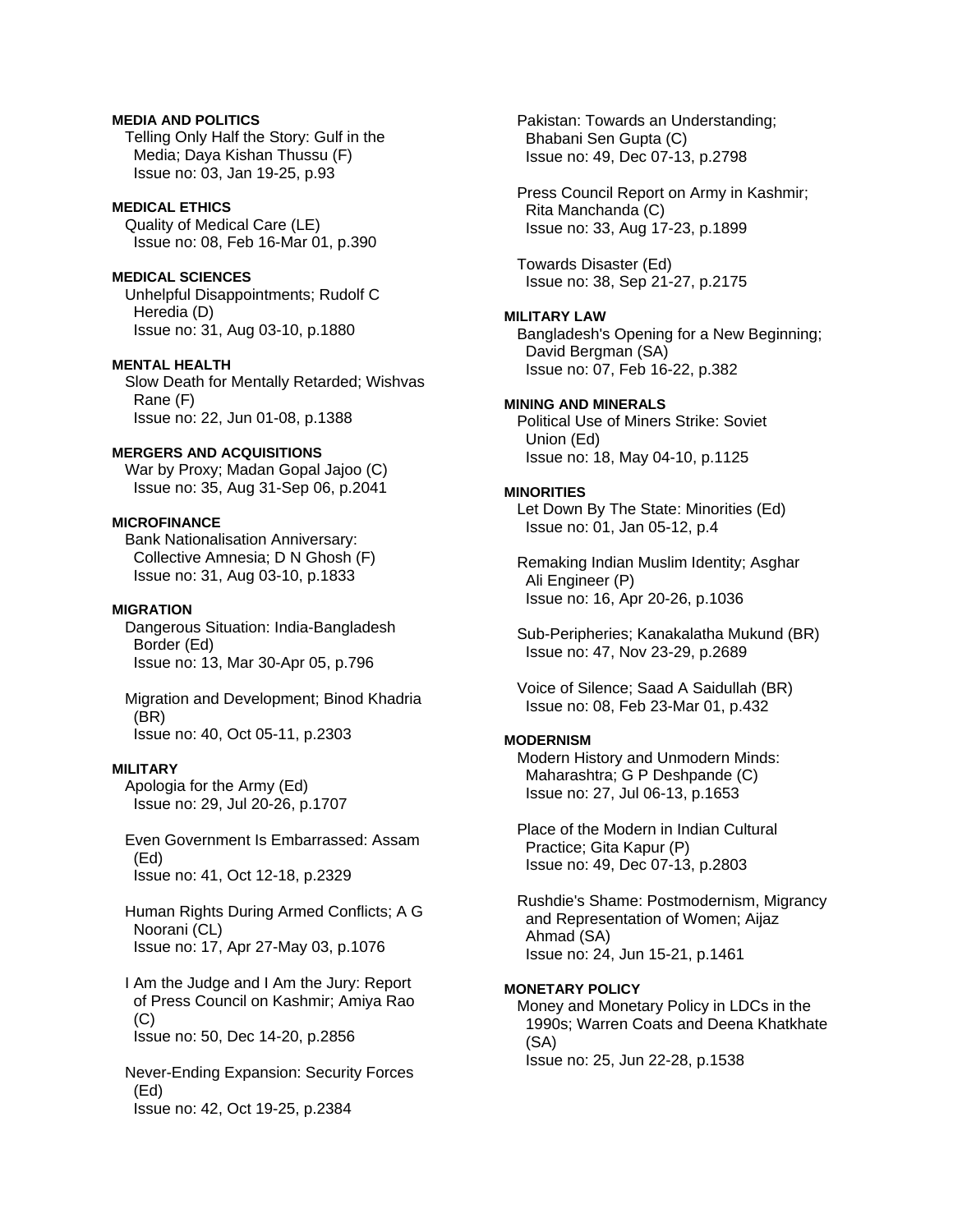### **MONETARY POLICY**

 Money, Output and Price Level; Pulapre Balakrishnan (SA) Issue no: 24, Jun 15-21, p.1472

 Taste of Monetarism (Ed) Issue no: 42, Oct 19-25, p.2383

 Wanted a Report with a Touch of Class; Arun Banerji (C) Issue no: 41, Oct 12-18, p.2337

### **MONEY**

 Impact of Disintermediation: Money and Banking (F) Issue no: 20, May 18-24, p.1259

### **MONEY LAUNDERING**

 Fighting the Irrigation Mafia in Bihar; Indu Bharti (C) Issue no: 38, Sep 21-27, p.2185

# **MOTION PICTURES**

 Cinema, Feminity and Economy of Consumption; Tejaswini Niranjana (RA) Issue no: 43, Oct 26-Nov 01, p.WS85

 Dialectic of Public and Private: Representation of Women in Bhoomika and Mirch Masala; Ranjani Mazumdar (RA) Issue no: 43, Oct 26-Nov 01, p.WS81

 Music for the Masses: Film Songs of Tamil Nadu; S Theodore Baskaran (SA) Issue no: 11, Mar 10-29, p.755

 Parasakthi: Life and Times of a DMK Film; M S S Pandian (SA) Issue no: 11, Mar 10-29, p.759

 Press Freedom and Tribunals; A G Noorani (CL) Issue no: 52, Dec 28-31, p.2975

# **MRTP ACT**

 New Industrial Policy: A Capitalist Manifesto; H K Paranjape (SA) Issue no: 43, Oct 26-Nov 01, p.2472

# **MULTINATIONAL CORPORATIONS**

 Danger from MNCs; Brij Narain (LE) Issue no: 36, Sep 07-13, p.2070

 Multinational Affiliates in India: Why Are They Different from Indian Firms?; Sebastian Morris (BR) Issue no: 22, Jun 01-08, p.1395

 Multinational versus Farmers Co-operative; K Ravi Raman (C) Issue no: 39, Sep 28-Oct 04, p.2245

# **MUMBAI**

 Land Grab, Bombay Style: Urban Development in Vasai-Virar Hinterland of Bombay; R N Sharma (F) Issue no: 08, Feb 23-Mar 01, p.413

 Manoeuvring Health Transition in Cities: Insights from Leprosy Control in Bombay; Radhika Ramasubban, Nigel Crook and Bhanwar Singh (SA) Issue no: 38, Sep 21-27, p.2216

### **MUNICIPALITIES**

 Bombay in Imperial Political Economy; Gerald Studdert Kennedy (BR) Issue no: 42, Oct 19-25, p.2413

 House Collapses and Police-Builders Nexus: Calcutta; Krishna Roy (C) Issue no: 27, Jul 06-13, p.1655

 Urban Building: System Constraints in Calcutta; Sreemay Basu (C) Issue no: 31, Aug 03-10, p.1844

 Will Bombay Have a Plan?: Irrelevance of Planners and Their Plans; J B D'Souza (SA) Issue no: 20, May 18-24, p.1289

### **MUSIC INDUSTRY**

 Music for the Masses: Film Songs of Tamil Nadu; S Theodore Baskaran (SA) Issue no: 11, Mar 10-29, p.755

### **MUSLIMS**

 Communists and Demand for Pakistan; M Ray (LE) Issue no: 33, Aug 17-23, p.1882

 Muslim Women's Rights: Goals and Strategy of Reform; Iqbal A Ansari (P) Issue no: 17, Apr 27-May 03, p.1095

 Remaking Indian Muslim Identity; Asghar Ali Engineer (P) Issue no: 16, Apr 20-26, p.1036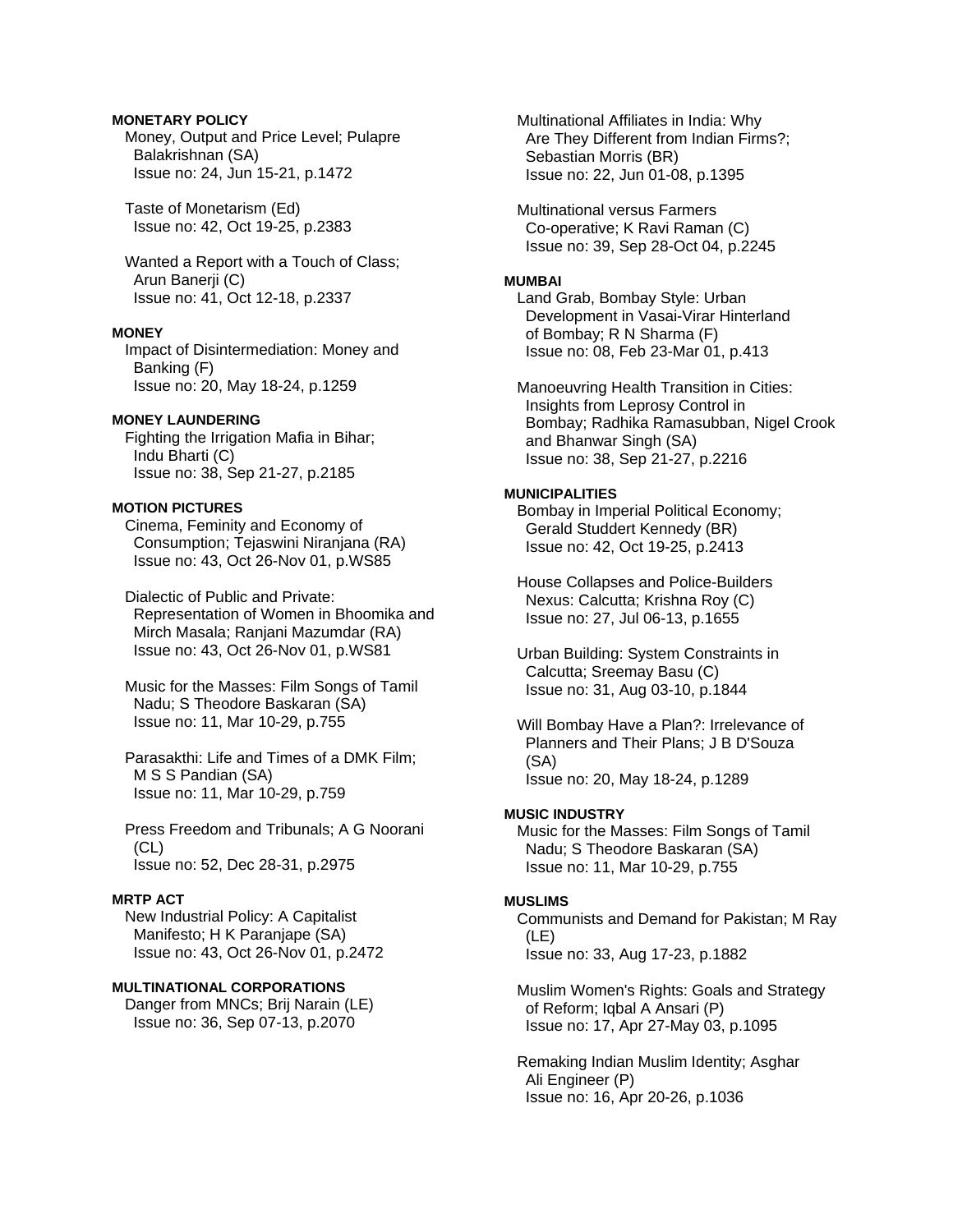### **MUTUAL FUNDS**

 Hopes Belied: Mutual Funds (Ed) Issue no: 21, May 25-30, p.1308

 LIC Mutual Fund Issue no: 04, Jan 26-Feb 01, p.145

 A Regulatory Framework for Mutual Funds; Samir K Barua, Jayanth R Varma and R Venkiteswaran (RA) Issue no: 21, May 25-30, p.M55

# **NAGPUR**

 Suppressing Cultural Expression (LE) Issue no: 08, Feb 23-Mar 01, p.390

# **NARMADA PROJECT**

 An Interview with the Chief Minister (SA) Issue no: 01, Jan 05-12, p.AS3

 Narmada Valley Development Project: A Boon to Madhya Pradesh and Gujarat (SA) Issue no: 01, Jan 05-12, p.AS15

 Narmada `Sangharsh Yatra': States Response and Its Consequences; Amita Baviskar (F) Issue no: 09, Mar 02-09, p.477

 Only a Breather: Narmada Project (Ed) Issue no: 05, Feb 02-08, p.188

 The Real Stakes: Narmada Dam (Ed) Issue no: 03, Jan 19-25, p.72

 Skewed Calculus (Ed) Issue no: 01, Jan 05-12, p.3

 A Tale of Two Dams: Spectre Haunting Bharuch; Arul Menezes (F) Issue no: 13, Mar 30-Apr 05, p.816

# **NATIONAL DEVELOPMENT COUNCIL**

 Wrong Focus: NDC Meeting (Ed) Issue no: 52, Dec 28-31, p.2968

### **NATIONAL INCOME**

 Accounting Games: Small Savings (Ed) Issue no: 20, May 18-24, p.1250

 Changed Priority? (Ed) Issue no: 18, May 04-10, p.1123

 IMF Stand-By Loan Conditions (P) Issue no: 52, Dec 28-31, p.2976

 Increase in India's Growth Rate; R Nagaraj (D) Issue no: 15, Apr 13-19, p.1002

 India: BIg World's View of Small World; Arun Ghosh (F) Issue no: 22, Jun 01-08, p.1369

 On Defining the Fiscal Deficit; R J Mody (D) Issue no: 38, Sep 21-27, p.2223

 Private Saving at Public Cost (Ed) Issue no: 17, Apr 27-May 03, p.1067

 Taste of Monetarism (Ed) Issue no: 42, Oct 19-25, p.2383

 UNDP's Human Development Index: A Computation for Indian States; A K Shiv Kumar (C) Issue no: 41, Oct 12-18, p.2343

### **NATIONAL MOVEMENT**

 The Left and Indian National Movement; Anirudha Gupta (BR) Issue no: 38, Sep 21-27, p.2200

**NATIONAL SECURITY**  Danger from MNCs; Brij Narain (LE) Issue no: 36, Sep 07-13, p.2070

#### **NAXALISM**

 Another `Naxalite' Killed in Police Custody; Krishna Chaitanya (C) Issue no: 39, Sep 28-Oct 04, p.2247

 Perception and Presentation: A Telugu Film on Naxalites; K Balagoapal (C) Issue no: 29, Jul 20-26, p.1727

 Social Justice, Bihar Style; Krishna Chaitanya (C) Issue no: 46, Nov 16-22, p.2612

 State Repression in Madhya Pradesh: Target: Popular Movements; Sanjay Sanghvi and Alok Agrawal (C) Issue no: 47, Nov 23-29, p.2665

### **NEPAL**

 Nepali Election Results and Their Implications; Anirudha Gupta (F) Issue no: 22, Jun 01-08, p.1375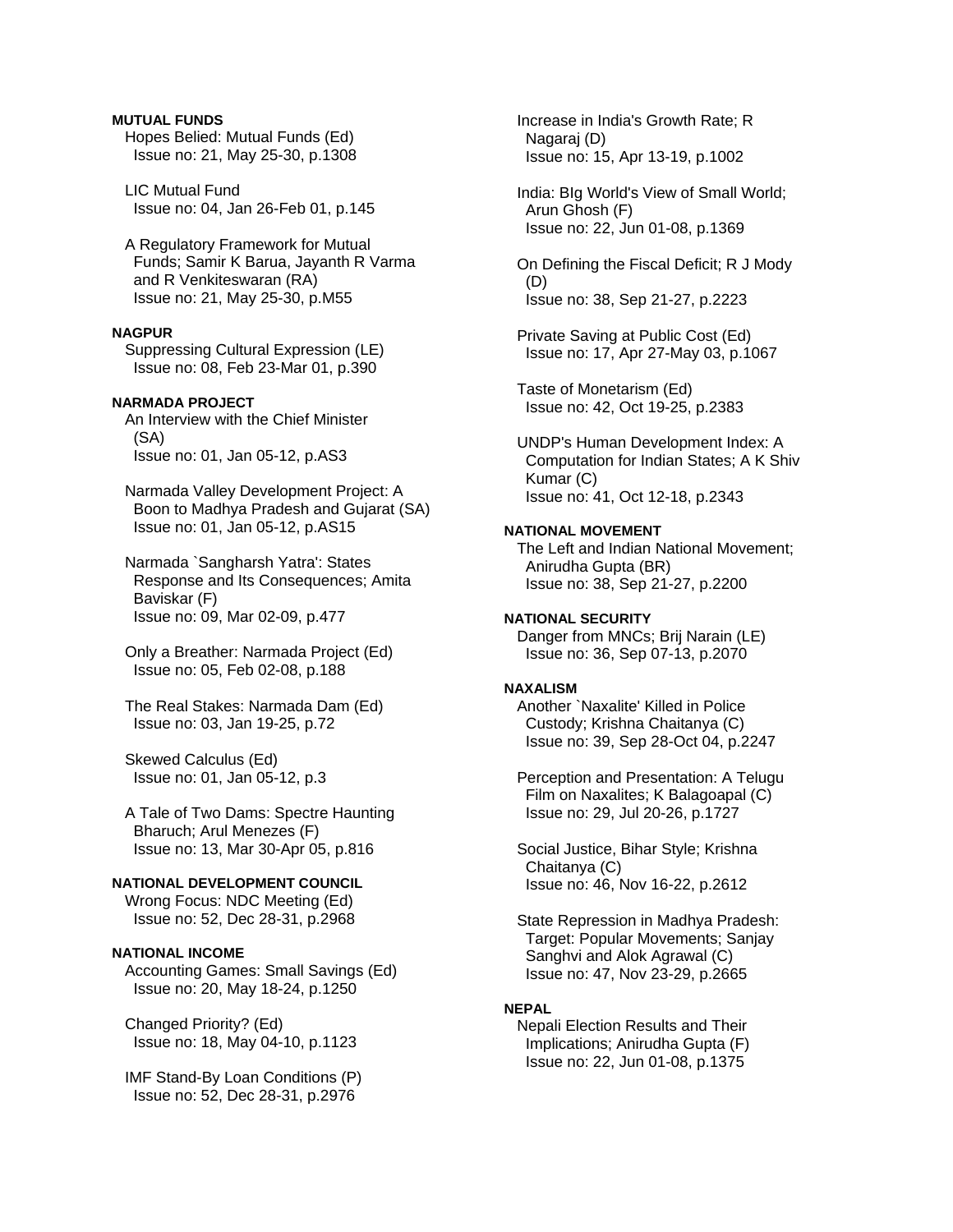### **NEPAL**

 Uncertain Election Prospects in Nepal; Brahmanand Mishra (F) Issue no: 19, May 11-17, p.1210

### **NEWS AGENCIES**

 Information Game: Lesson from Gulf War; Dipankar Sinha (F) Issue no: 18, May 04-10, p.1147

#### **NICARAGUA**

 Revolution Imperilled: Nicaragua (Ed) Issue no: 31, Aug 03-10, p.1828

# **NON-AGRICULTURAL EMPLOYMENT**

 Regional Variations in Rural Non-Agricultural Employment: An Exploratory Analysis; Jeemol Unni (SA) Issue no: 03, Jan 19-25, p.109

### **NOVELISTS**

 Rushdie's Shame: Postmodernism, Migrancy and Representation of Women; Aijaz Ahmad (SA) Issue no: 24, Jun 15-21, p.1461

#### **NSS**

 Declining Incidence of Poverty in the 1980s: Evidence versus Artefacts; B S Minhas, L R Jain and S D Tendulkar (SA) Issue no: 27, Jul 06-13, p.1673

 Is PDS Urban Biased and Pro-Rich?: An Evaluation; S Mahendra Dev and M H Suryanarayana (SA) Issue no: 41, Oct 12-18, p.2357

 NSS Estimates Misquoted; Pravin Visaria (LE) Issue no: 09, Mar 02-09, p.454

#### **NUCLEAR ARMS**

 False Start?: Arms Control (Ed) Issue no: 34, Aug 24-30, p.1942

# **NUCLEAR ENERGY**

 Desperate Measure: Nuclear Industry (Ed) Issue no: 21, May 25-30, p.1308

#### **NUCLEAR POLICY**

 Worth Serious Consideration: Regional Nuclear Free Zone (Ed) Issue no: 29, Jul 20-26, p.1710

### **NUCLEAR POWER PLANTS**

 People against Peringome Nuclear Plant; K Ramachandaran (C) Issue no: 52, Dec 28-31, p.2987

# **NURSES**

 Nurses as Women; Amar Jesani (BR) Issue no: 09, Mar 02-09, p.493

### **OBITUARIES**

 Hiten Chaudhury (Ed) Issue no: 41, Oct 12-18, p.2328

 K T Merchant: Obituary (Ed) Issue no: 48, Nov 30-Dec 06, p.2720

# **OIL**

 Arab Identity versus Pax Ango-Americana: Understanding the Vendetta against Iraq; Sukumar Muralidharan (SA) Issue no: 13, Mar 30-Apr 05, p.837

 Cloudy Blend; Shrikant Modak (BR) Issue no: 48, Nov 30-Dec 06, p.2749

 Gulf Crisis and World Economy; Peter Custers (F) Issue no: 01, Jan 05-12, p.23

 Oil: From Crisis to Crisis; P G K Panikar (F) Issue no: 09, Mar 02-09, p.479

### **OILSEEDS**

 Breakthrough in Mustardseed: Oilseeds (C) Issue no: 09, Mar 02-09, p.459

 From Optimism to Anxiety; D P Sharma (F) Issue no: 41, Oct 12-18, p.2331

 Heat Without Light: Oil Seeds (C) Issue no: 07, Feb 16-22, p.325

 No Policy Still: Oilseeds (C) Issue no: 04, Jan 26-Feb 01, p.141

 No Relief for Consumers; D P Sharma (F) Issue no: 44, Nov 02-08, p.2494

 Oilseeds: Technology Mission Makes Little Impact (F) Issue no: 38, Sep 21-27, p.2179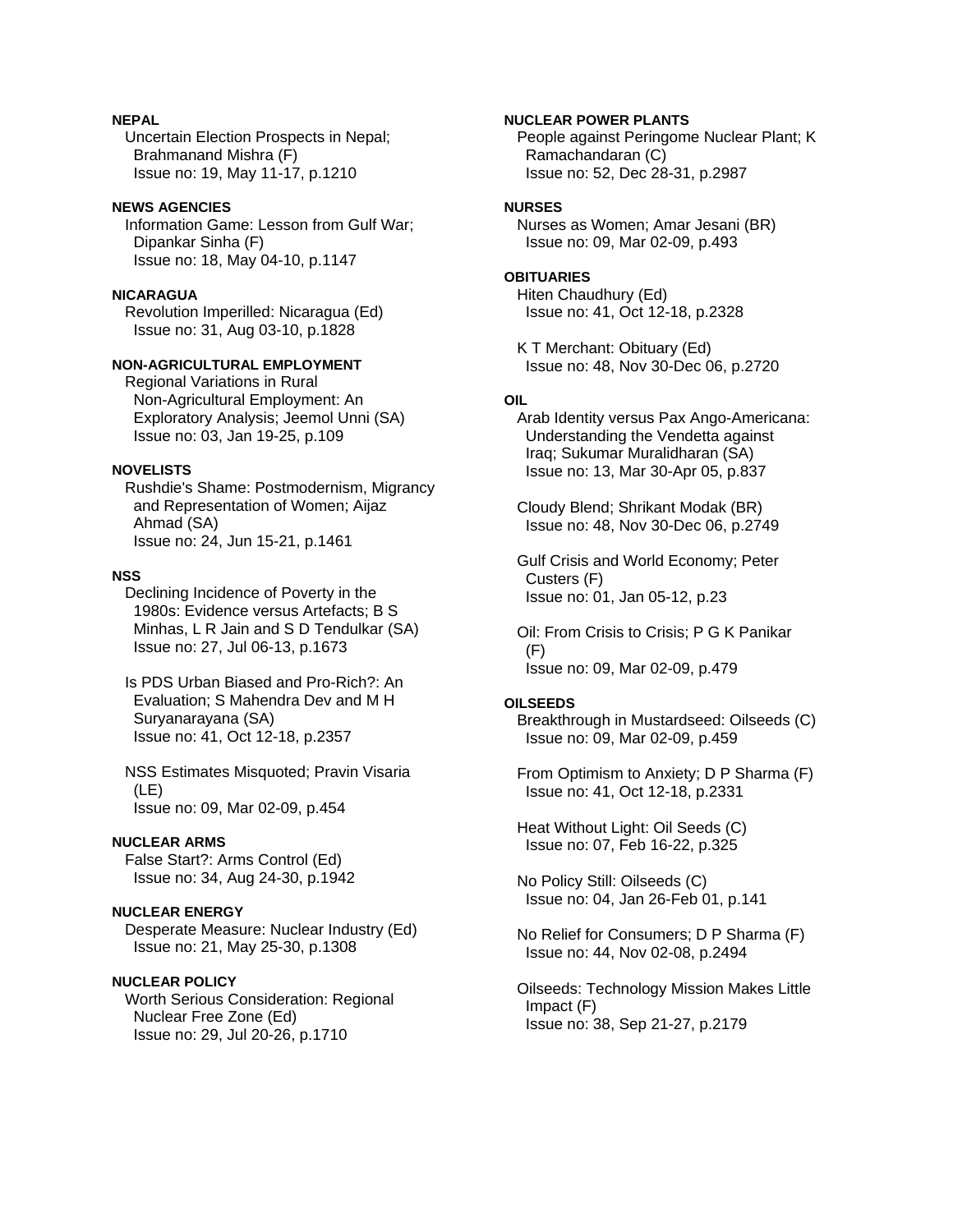### **ORGANIZATION OF AMERICAN STATES**

 Employees and Organisation in India: Need to Move beyond American and Japanese Models; Rajen K Gupata (RA) Issue no: 21, May 25-30, p.M68

#### **ORISSA**

 Changing Contractual Arrangement in Agriculture Labour Market: Evidence from Orissa; Kailas Sarap (RA) Issue no: 52, Dec 28-31, p.A167

 Distorted Development in Orissa; Binay Kumar Pattnaik (BR) Issue no: 09, Mar 02-09, p.491

 First Lesson of Scholarship?; Sumit Guha (LE) Issue no: 52, Dec 28-31, p.2966

 State Policies and Peoples Response: Lessons from Hirakud Dam; Balgovind Baboo (SA) Issue no: 41, Oct 12-18, p.2373

## **OVERSEAS INDIANS**

 Doubts about NRIs: Foreign Investment (Ed) Issue no: 31, Aug 03-10, p.1825

 Jealousy of Possessions; Deena Khatkhate (SA) Issue no: 21, May 25-30, p.1317

 Not Attractive Enough: NRI Remittances (Ed) Issue no: 25, Jun 22-28, p.1497

 Policy Failure: NRI Deposits (Ed) Issue no: 45, Nov 09-15, p.2544

 Prejudiced View of Fiji; Anirudha Gupta (BR) Issue no: 35, Aug 31-Sep 06, p.2051

 Stemming the Outflow: NRI Deposits (Ed) Issue no: 27, Jul 06-13, p.1637

 Third Dimension: Foreign Remittances (Ed) Issue no: 31, Aug 03-10, p.1824

 Too Late, Too Little; S R Sen (P) Issue no: 22, Jun 01-08, p.1393

 Why This Neglect?: NRI Remittances (Ed) Issue no: 33, Aug 17-23, p.1885

### **PAKISTAN**

 Communists and Demand for Pakistan; M Ray (LE) Issue no: 33, Aug 17-23, p.1882

 Pakistan: Towards an Understanding; Bhabani Sen Gupta (C) Issue no: 49, Dec 07-13, p.2798

 Post-Independence Pakistan; S Akbar Zaidi (BR) Issue no: 07, Feb 16-22, p.357

 Press Pointers: Pakistan (Ed) Issue no: 22, Jun 01-08, p.1366

 Problems of a Free Press: Pakistan (Ed) Issue no: 43, Oct 26-Nov 01, p.2445

 Sindhi vs Mohajir in Pakistan: Contradiction, Conflict, Compromise; S Akbar Zaidi (SA) Issue no: 20, May 18-24, p.1295

 Women, Only Losers?: Pakistan (Ed) Issue no: 16, Apr 20-26, p.1010

# **PALESTINE**

 Colonial Capitalism and Agrarian Social Structure: Palestine: A Case Study; Nahla Abdo (RA) Issue no: 30, Jul 27-Aug 02, p.PE73

#### **PANCHAYATS**

 Panchayati Raj in Kerala: Tortuous Road; Jos Chathukulam (F) Issue no: 04, Jan 26-Feb 01, p.161

#### **PARLIAMENT**

 Genuine Concern?: Political Institutions (Ed) Issue no: 13, Mar 30-Apr 05, p.796

#### **PATENTS**

 Impermissible Procedure: Special 301 (Ed) Issue no: 19, May 11-17, p.1188

#### **PEASANTS**

 Budget in the Time of Change: Reflections on Restructuring; Kaushik Basu (SA) Issue no: 35, Aug 31-Sep 06, p.2053

 Changing Agriculture; Joan P Mencher (BR) Issue no: 05, Feb 02-08, p.221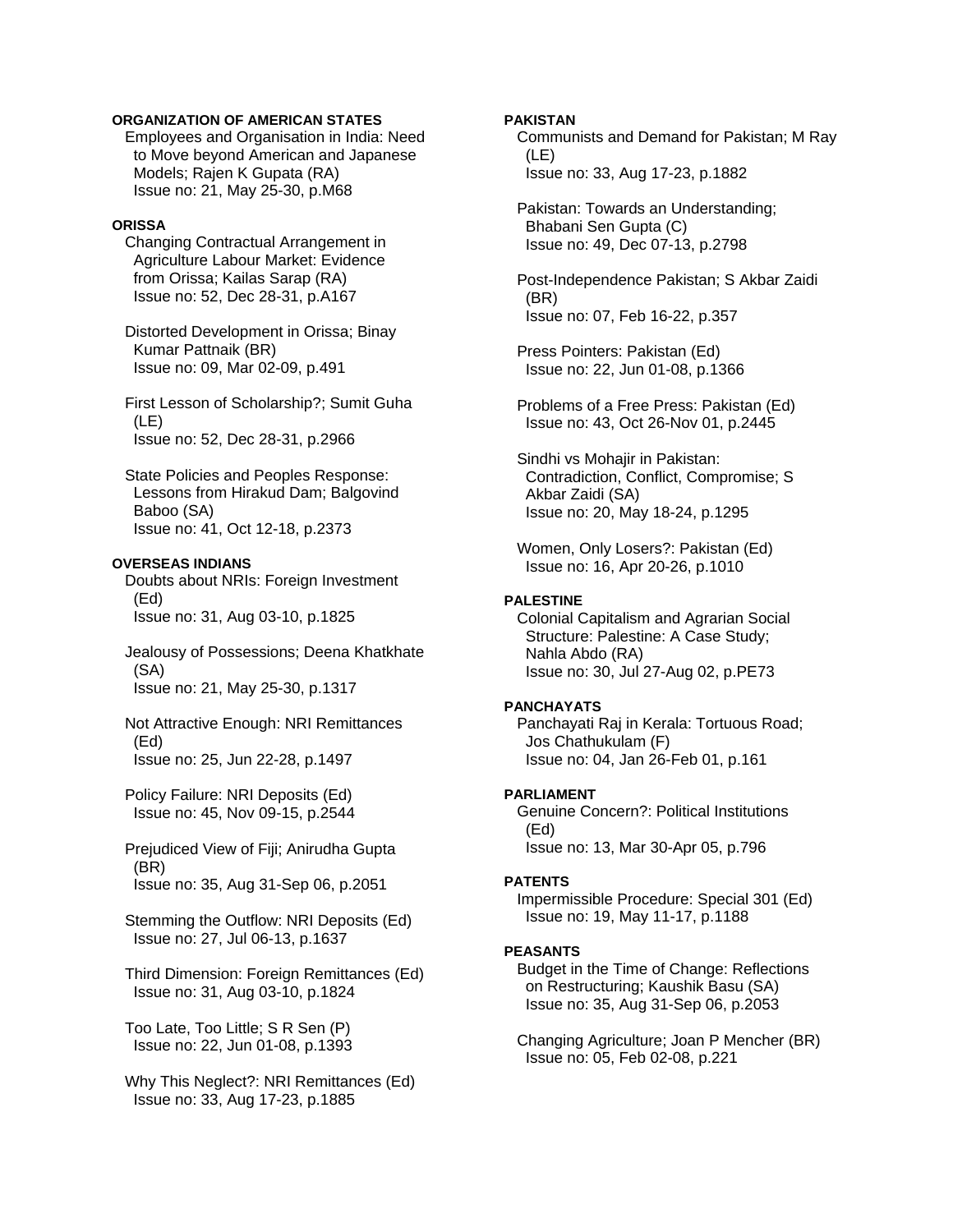### **PEASANTS**

 Drought Management: Farmer's Strategies and Their Policy Implications; N S Jodha (RA) Issue no: 39, Sep 28-Oct 04, p.A98

 Farmers and Fertilisers: Skewed Advice; Gunwant A Patel (C) Issue no: 39, Sep 28-Oct 04, p.2243

 Forces of Production and Agrarian Change; Gail Omvedt (BR) Issue no: 30, Jul 27-Aug 02, p.1795

 Movement for Water: Takari Peasants Struggle in Maharashtra: Gail Omvedt and Bharat Patankar (F) Issue no: 15, Apr 13-19, p.955

 Multinational versus Farmers Co-operative; K Ravi Raman (C) Issue no: 39, Sep 28-Oct 04, p.2245

 Rise of Kulak Power and Caste Struggle in North India; Pradhan H Prasad (SA) Issue no: 33, Aug 17-23, p.1923

 Small Farmers and an Irrigation Project; N S Rathore (F) Issue no: 16, Apr 20-26, p.1029

 Social Costs of Modern Farming; D N Dhanagare (BR) Issue no: 13, Mar 30-Apr 05, p.829

 Sustainability and Viability of Small and Marginal Farmers: Animal Husbandry and Common Property Resources; Syed Ajmal Pasha (RA) Issue no: 13, Mar 30-Apr 05, p.A27

 White Revolution, Dairy Co-operatives and Weaker Sections; G Parthasarathy (RA) Issue no: 52, Dec 28-31, p.A177

### **PER CAPITA INCOME**

 Change in Number of Rural and Urban Poor between 1970-71 and 1983; Suresh D Tendulkar and L R Jain (SA) Issue no: 11, Mar 10-29, p.709

### **PERIODICALS**

 Birthing Terrible Beauties: Feminisms and Womens Magazines; P Sita Chanda (RA) Issue no: 43, Oct 26-Nov 01, p.WS67

 Construction of Gender Identity: Women in Popular Tamil Magazines; Gita Wolf (RA) Issue no: 43, Oct 26-Nov 01, p.WS71

 Cultivating Minds: 19th Century Gujrati Women's Journals; Sonal Shukla (RA) Issue no: 43, Oct 26-Nov 01, p.WS63

 Hegemonised!; Dharma Kumar (LE) Issue no: 31, Aug 03-10, p.E22

 International Politics of Culture; GPD (F) Issue no: 15, Apr 13-19, p.947

 On EPW; P Radhakrishnan (LE) Issue no: 37, Sep 14-20, p.2122

 On EPW; T N Srinivasan (LE) Issue no: 38, Sep 21-27, p.2174

 On EPW; Atkinson et al Alam (LE) Issue no: 39, Sep 28-Oct 04, p.2226

 On EPW; S K Verghese (LE) Issue no: 42, Oct 19-25, p.2382

 On EPW; Deena Khatkhate (LE) Issue no: 43, Oct 26-Nov 01, p.2442

 On EPW; Guha et al Dandekar (LE) Issue no: 44, Nov 02-08, p.2490

 On EPW; Ashoka et al Mody (LE) Issue no: 45, Nov 09-15, p.2542

 On EPW; Bajpai et al Sarkar (LE) Issue no: 46, Nov 16-22, p.2598

 On EPW; Anand Chakravarti and Ashok Rudra (LE) Issue no: 47, Nov 23-29, p.2654

 On EPW; Pandey et al Chandra (LE) Issue no: 48, Nov 30-Dec 06, p.2718

 On EPW; Dharma Kumar (LE) Issue no: 52, Dec 28-31, p.3023

### **PERU**

 Land Reform under Military: Agrarian Reform in Peru, 1969-78; R Maria Saleth (RA) Issue no: 30, Jul 27-Aug 02, p.PE85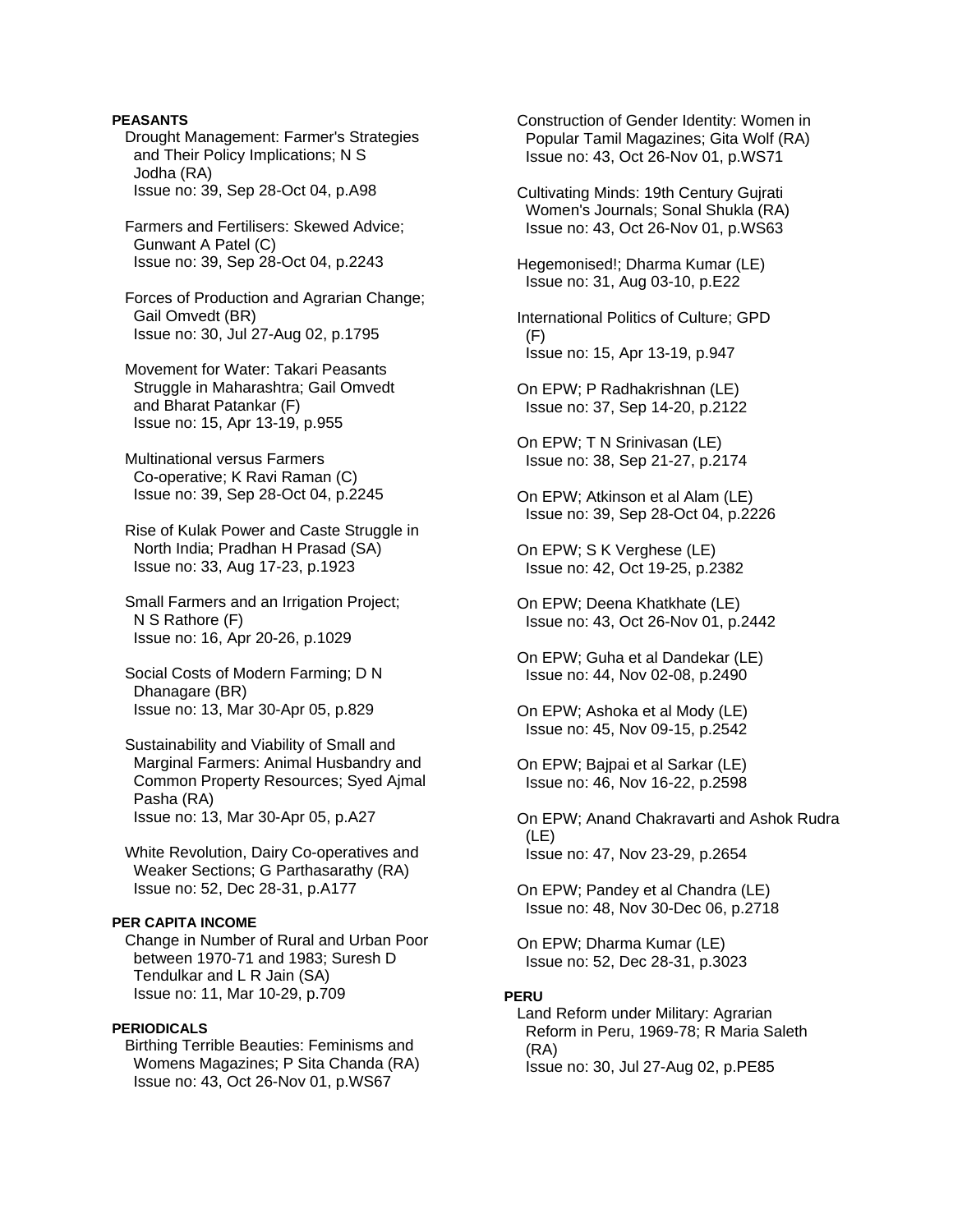## **PESTICIDES**

 Agricultural Labour and Pesticides in Rice Regions of India: Some Health Considerations; Joan P Mencher (SA) Issue no: 39, Sep 28-Oct 04, p.2263

 Pesticides: From Silent Spring to Indian Summer; Aparna Viswanathan (C) Issue no: 35, Aug 31-Sep 06, p.2039

### **PETROCHEMICAL INDUSTRY**

 An Overview of the Petrochemical Industry in India; Hasmukh Shah (SA) Issue no: 01, Jan 05-12, p.AS19

## **PHARMACEUTICAL INDUSTRY**

 Deregulation of Drug Industry; K R Aiyar (LE) Issue no: 41, Oct 12-18, p.2326

 Drug Industry: Crying Wolf Again; Arun Bal (C) Issue no: 34, Aug 24-30, p.1963

### **PHARMACEUTICALS**

 Farce of Drug Control: Health (Ed) Issue no: 22, Jun 01-08, p.1365

 Vitamin A and Childhood Mortality: The New Magic Pill?; Abhay Bang (C) Issue no: 38, Sep 21-27, p.2187

 Who's to Blame?: Drug Control (Ed) Issue no: 46, Nov 16-22, p.2600

## **PHARMCEUTICAL POLICY**

 Drug Industry: Crying Wolf Again; Arun Bal (C) Issue no: 34, Aug 24-30, p.1963

#### **PHILIPPINES**

 Communists and Democracy in the Philippines; Olle Tornquist (SA) Issue no: 27, Jul 06-13, p.1683

 Communists and Democracy in the Philippines; Olle Tornquist (SA) Issue no: 29, Jul 20-26, p.1757

#### **PHOTOGRAPHY**

 Photography and Society: Icon Building in Action; R Srivatsan (SA) Issue no: 11, Mar 10-29, p.771

#### **PHYSICIANS**

 Aligarh Hospital `Massacre': Fact and Fiction; Rajesh Sofat (F) Issue no: 19, May 11-17, p.1205

 Repression of Health Professionals; Amar Jesani (C) Issue no: 40, Oct 05-11, p.2291

#### **PLANNING COMMISSION**  Axe on State Plans?: Eight Plan (Ed) Issue no: 07, Feb 16-22, p.324

 Charade of Plan Making: New Delhi; BM (C) Issue no: 35, Aug 31-Sep 06, p.2037

 Eighth Plan: Challenges and Opportunities-V: Energy: Overall Scenario, Rural Energy, Renewable Sources and Oil and Natural Gas; Arun Ghosh (F) Issue no: 07, Feb 16-22, p.331

 Maintenance of Highways: An Evaluation; Sudha Mahalingam (SA) Issue no: 49, Dec 07-13, p.2821

 What Is Happening to Farm Investments?; Arun Ghosh (F) Issue no: 26, Jun 29-Jul 05, p.1579

## **POLICE**

 Chattisgarh People's Movement after Niyogi; Bharat Dogra (C) Issue no: 43, Oct 26-Nov 01, p.2457

 Death in Coal Mafia's Den: Bihar; Indu Bharti (F) Issue no: 17, Apr 27-May 03, p.1091

 Deliberate Misconstruction: Police and Press (Ed) Issue no: 17, Apr 27-May 03, p.1070

 High Stakes: Poll Violence (Ed) Issue no: 20, May 18-24, p.1248

 Peaceful Demonstrators Arrested; Ghanshyam et al Singh (LE) Issue no: 18, May 04-10, p.1122

 Rural Crime in Police Perception: A Study of Village Crime Note Books; Suranjan Das and Basudeb Chattopadhyay (SA) Issue no: 03, Jan 19-25, p.129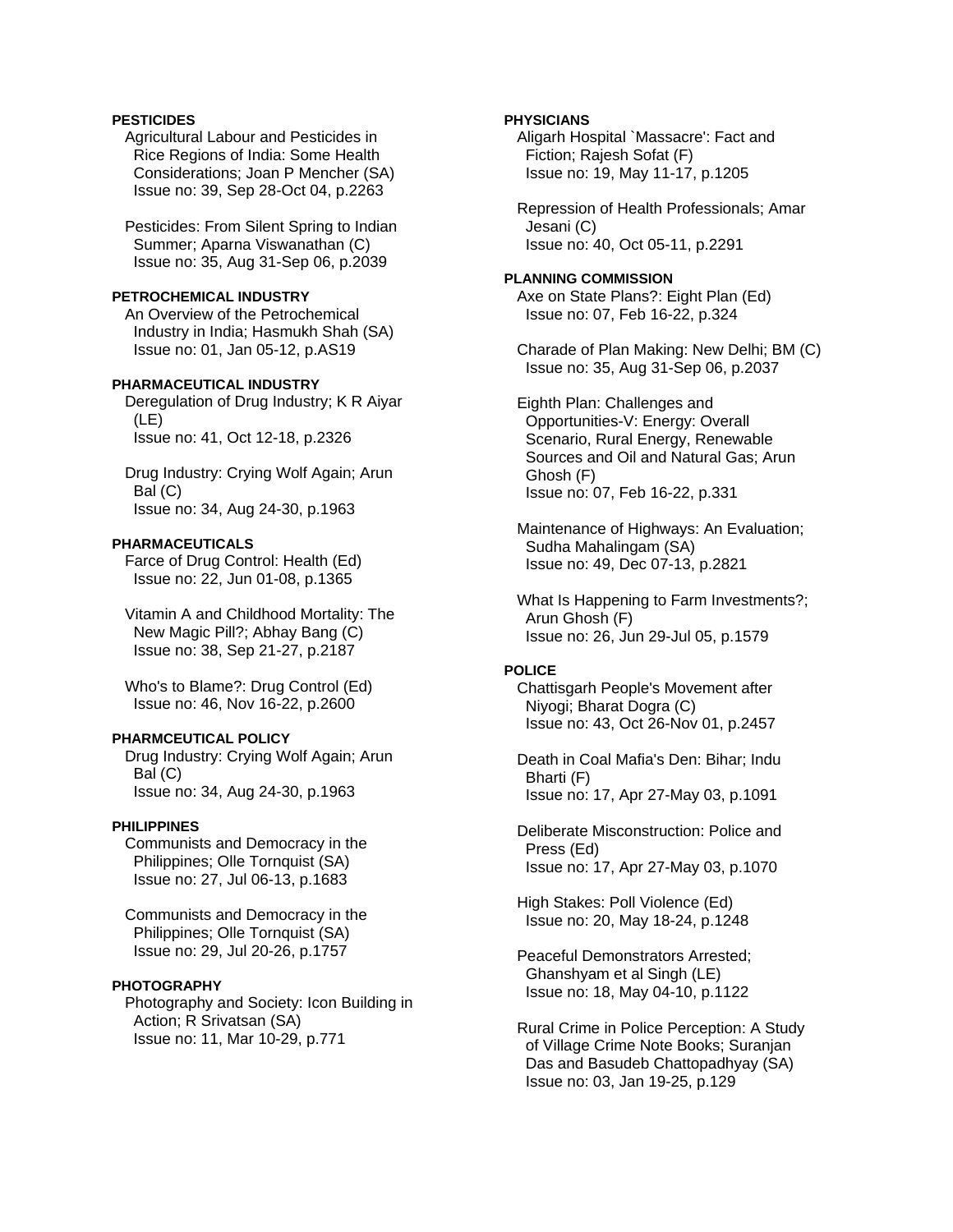#### **POLICE ATROCITIES**

 Another `Naxalite' Killed in Police Custody; Krishna Chaitanya (C) Issue no: 39, Sep 28-Oct 04, p.2247

 At the Receiving End: Police Atrocities (Ed) Issue no: 42, Oct 19-25, p.2385

 Atrocities at Bankhedi: Police-Forest Officers Nexus; Sunil and Smita (C) Issue no: 52, Dec 28-31, p.2985

 Caste and Gender: Understanding Dynamics of Power and Violence; Vasant Kannabiran and Kalpana Kannabiran (C) Issue no: 37, Sep 14-20, p.2130

 Caught between Gangs: Kashmir (Ed) Issue no: 26, Jun 29-Jul 05, p.1572

 Changing Status: Environmental Movements (Ed) Issue no: 19, May 11-17, p.1189

 House Collapses and Police-Builders Nexus: Calcutta; Krishna Roy (C) Issue no: 27, Jul 06-13, p.1655

 Insurgency in the Hills: Bangladesh (Ed) Issue no: 37, Sep 14-20, p.2124

 Landlord-Police Nexus in Bihar; Harish Dhawan (LE) Issue no: 16, Apr 20-26, p.1006

 Language of State Repression; S R Srinivas (LE) Issue no: 51, Dec 21-27, p.2906

 Lock-up Death at Madanpalle; A Sudarshan (LE) Issue no: 38, Sep 21-27, p.2174

 Lock-Up Killings: Police (Ed) Issue no: 34, Aug 24-30, p.1940

 Misuse of Torture: Torture (Ed) Issue no: 47, Nov 23-29, p.2657

 Police Action against Dam Oustees; Ghanshyam et al Singh (LE) Issue no: 21, May 25-30, p.1306

 Police Duty of Confidence; A G Noorani (CL) Issue no: 06, Feb 09-15, p.260

 A Portend; K Balagopal and G Haragopal (LE) Issue no: 52, Dec 28-31, p.3023

 Pre-Election Police Terror; Surya (LE) Issue no: 27, Jul 06-13, p.1634

 Press Council Report on Army in Kashmir; Rita Manchanda (C) Issue no: 33, Aug 17-23, p.1899

 Road to Raktakshetram. Report from Chunduru; M Shatrugna (C) Issue no: 34, Aug 24-30, p.1967

 Security Forces Abuse Human Rights: AI Report on Oinam; Clare Talwalker (F) Issue no: 03, Jan 19-25, p.89

 State Repression in Madhya Pradesh: Target: Popular Movements: Sanjay Sanghvi and Alok Agrawal (C) Issue no: 47, Nov 23-29, p.2665

 Story of Hadmatiya: Adivasi Struggles in South Rajasthan (F) Issue no: 22, Jun 01-08, p.1379

 Suppressing Cultural Expression (LE) Issue no: 08, Feb 23-Mar 01, p.390

 Torture of JNU Student; Naveen (LE) Issue no: 15, Apr 13-19, p.926

 Two Missing Women of Karimnagar; K Balagopal (F) Issue no: 05, Feb 02-08, p.201

**POLITICAL HISTORY**  Indian National Congress: Its Place in Politics; Anil Nauriya (P) Issue no: 47, Nov 23-29, p.2675

 The Puzzle That Is India; Harsh Sethi (BR) Issue no: 43, Oct 26-Nov 01, p.2470

**POLITICAL MOVEMENTS**  Many Splits: Jharkhand Movement (Ed) Issue no: 15, Apr 13-19, p.928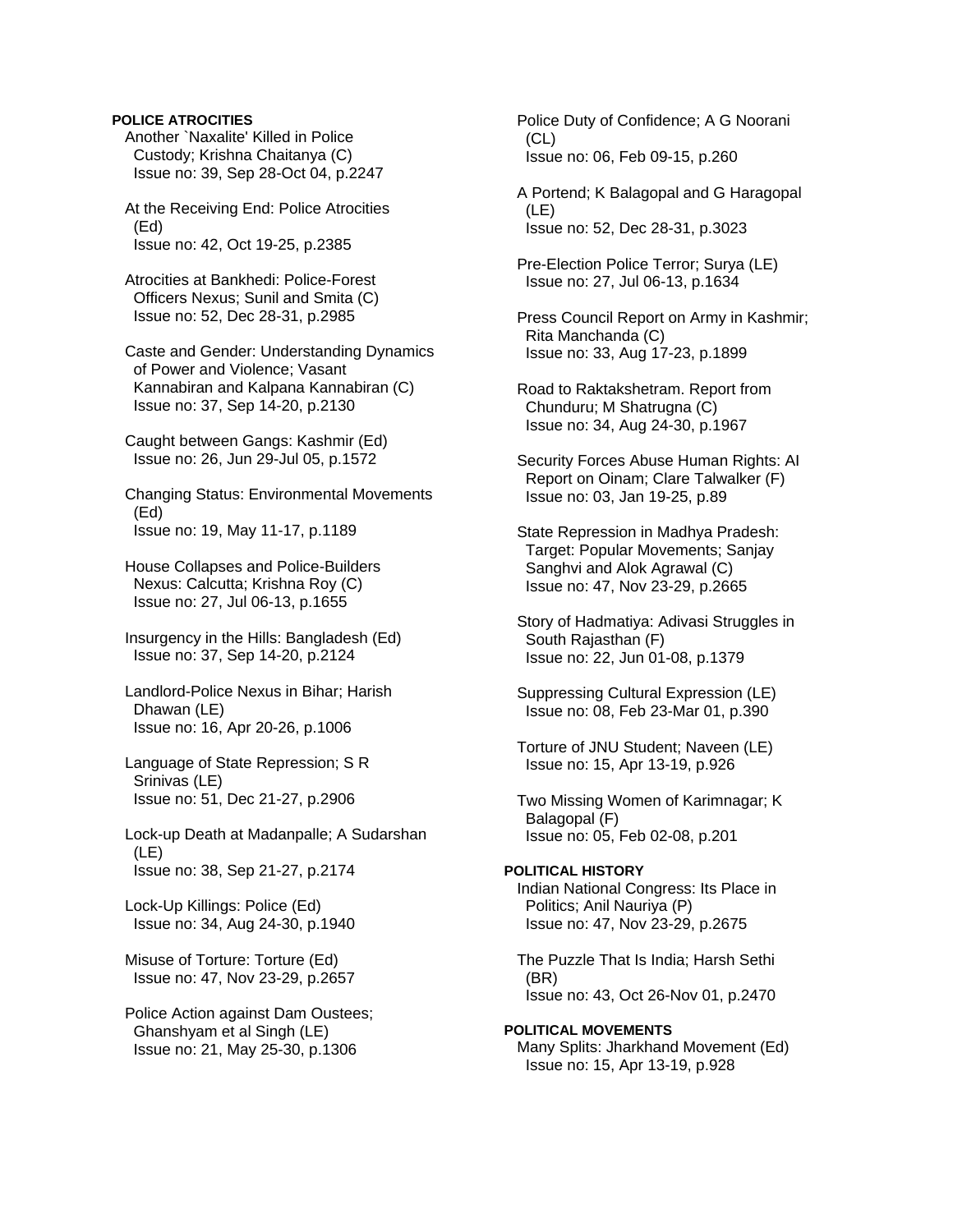#### **POLITICAL PARTIES**

 Chance to Break with the Eighties: New Delhi; BM (F) Issue no: 16, Apr 20-26, p.1023

 CITU: Fundamental Confusions; Biren Roy (F) Issue no: 15, Apr 13-19, p.951

 Clean Men Waiting in the Wings: Bangladesh (Ed) Issue no: 13, Mar 30-Apr 05, p.797

 Cracks in BJP: Madhya Pradesh (F) Issue no: 05, Feb 02-08, p.212

 Decline of Backroom Politics: Janata Dal (Ed) Issue no: 16, Apr 20-26, p.1008

 Disarming the Gangasters: Bangladesh (Ed) Issue no: 06, Feb 09-15, p.253

 Economic Roots of Political Struggle in Independent India; Pradhan H Prasad (SA) Issue no: 05, Feb 02-08, p.225

 Familiar Charade: Punjab (Ed) Issue no: 35, Aug 31-Sep 06, p.2028

 Flip-Flop Game: Politics (Ed) Issue no: 29, Jul 20-26, p.1708

 The Frills (Ed) Issue no: 08, Feb 23-Mar 01, p.391

 Janata Dal Power Struggle: Politics (Ed) Issue no: 48, Nov 30-Dec 06, p.2729

 Kerala Elections, 1991: Lessons and Non-Lessons; T M Thomas Isaac and S Mohan Kumar (SA) Issue no: 47, Nov 23-29, p.2691

 Low Politics: Delhi University (Ed) Issue no: 27, Jul 06-13, p.1637

 Oppositions Abdication: Politics (Ed) Issue no: 51, Dec 21-27, p.2908

 People, Parties and Power; Bhabani Sen Gupta (F) Issue no: 15, Apr 13-19, p.937

 Recurring Patterns: Andhra Pradesh; M Shatrugna (F) Issue no: 20, May 18-24, p.1257

 Search for Identity (Ed) Issue no: 31, Aug 03-10, p.1823

 Towards a Realignment of Social Forces; Ajit Roy (F) Issue no: 24, Jun 15-21, p.1442

 Turbulence in CPI(M): Political Parties (Ed) Issue no: 49, Dec 07-13, p.2780

 Uncertain Election Prospects in Nepal; Brahmanand Mishra (F) Issue no: 19, May 11-17, p.1210

**POLITICAL PERSONALITIES**  Meham in Nandyal; K Balagopal (C) Issue no: 46, Nov 16-22, p.2609

 On Educating and Controlling; S R Sen (P) Issue no: 14, Apr 06-12, p.887

 Oppositions Abdication: Politics (Ed) Issue no: 51, Dec 21-27, p.2908

 Social Background of Kerala District Council Members; George Mathew (F) Issue no: 21, May 25-30, p.1320

 Survival Tactis: Karnataka (Ed) Issue no: 33, Aug 17-23, p.1884

 Towards a Realignment of Social Forces; Ajit Roy (F) Issue no: 24, Jun 15-21, p.1442

 Wise Selectivity: West Bengal (Ed) Issue no: 37, Sep 14-20, p.2124

#### **POLITICAL POWER**

 Distributing Favours among Friends: Andhra Pradesh; M Shatrugna (C) Issue no: 31, Aug 03-10, p.1839

## **POLITICAL PRISONERS**

 Specious Argument: Political Prisoners (Ed) Issue no: 30, Jul 27-Aug 02, p.1773

 UN in a Spot: Human Rights (Ed) Issue no: 51, Dec 21-27, p.2909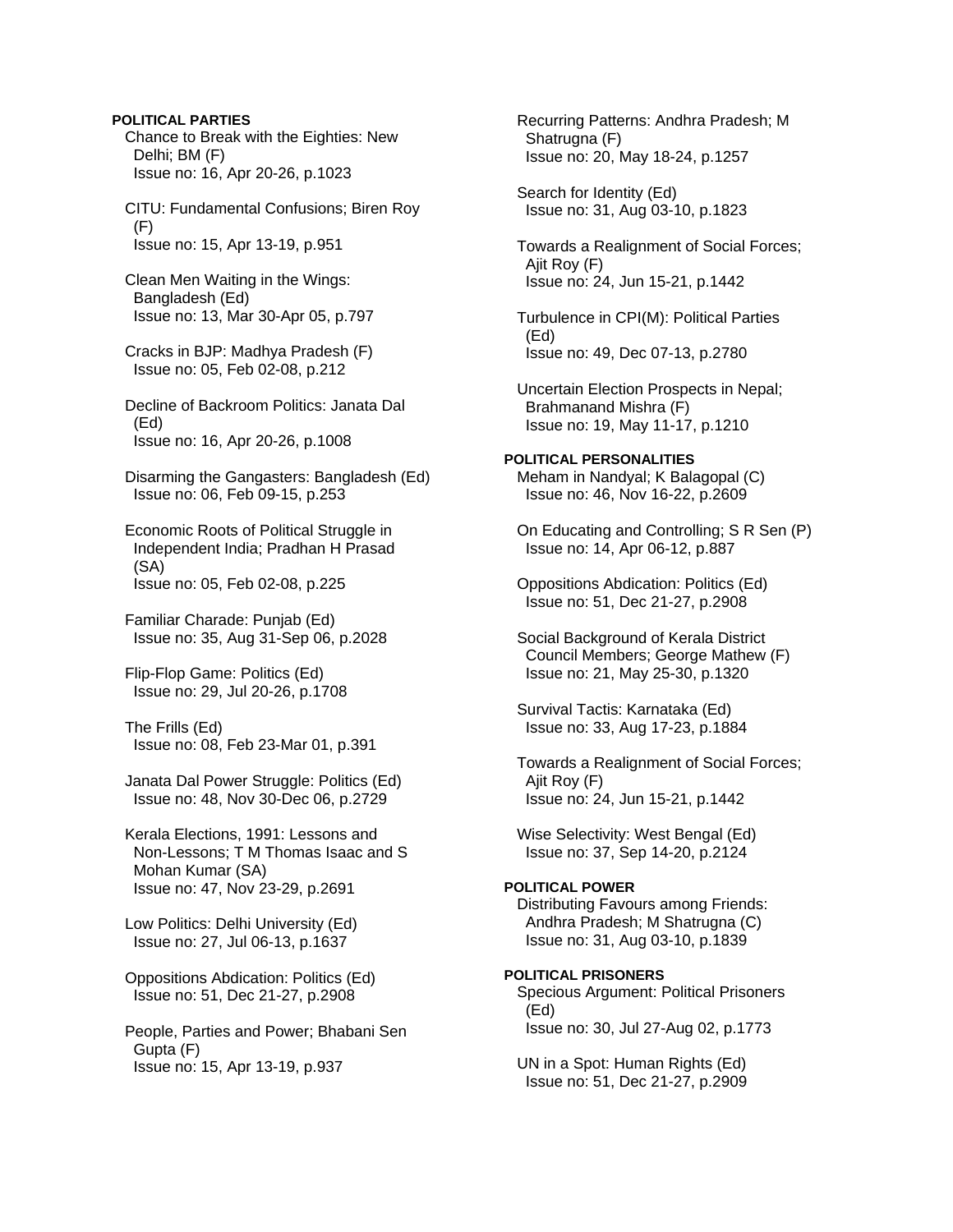A Unique Academic Understanding of Politics; T V Sathyamurthy (RA) Issue no: 36, Sep 07-13, p.2091 **POLITICAL SITUATION** After Rajiv Gandhi (Ed) Issue no: 21, May 25-30, p.1307 ANC Forced to Get Tough: South Africa (Ed) Issue no: 30, Jul 27-Aug 03, p.1774 Bangladesh's Opening for a New Beginning; David Bergman (SA) Issue no: 07, Feb 16-22, p.382 Beginning of Post-Congress Phase: New Delhi (F) Issue no: 26, Jun 29-Jul 05, p.1589 Biased Interpretations; K Subrahmanyam (LE) Issue no: 25, Jun 22-28, p.1494 BJP's Appeal: Politics (Ed) Issue no: 18, May 04-10, p.1125 BJPs Rise as a Mass Force: West Bengal; Ajit Roy (F) Issue no: 26, Jun 29-Jul 05, p.1592 Caste and Bihar Politics; Ravindra Kumar Verma (F)

**POLITICAL SCIENTISTS** 

Issue no: 18, May 04-10, p.1142

 Changing Scenario: West Bengal (Ed) Issue no: 15, Apr 13-19, p.929

 Chaos and Confusion in Russia; Amitabh Mattoo (C) Issue no: 38, Sep 21-27, p.2194

 Chicken Biryani and the Inconsequential Bramhin; M S S Pandian (C) Issue no: 35, Aug 31-Sep 06, p.2043

 Clean Men Waiting in the Wings: Bangladesh (Ed) Issue no: 13, Mar 30-Apr 05, p.797

 Combining Electoral and Mass Politics: Elections (Ed) Issue no: 17, Apr 27-May 03, p.1068

 Communists and Demand for Pakistan; Ajit Roy (LE) Issue no: 25, Jun 22-28, p.1494

 Completing the Breakup: Soviet Union (Ed) Issue no: 51, Dec 21-27, p.2910

 Congress Returns to Brahmaputra Valley: Assam; Kamarupee (F) Issue no: 25, Jun 22-28, p.1510

 Consensual Politics; Ajit Roy (LE) Issue no: 51, Dec 21-27, p.2906

 Cooling Ardour: West Bengal (Ed) Issue no: 09, Mar 02-09, p.457

 Countdown Has Begun for Bush; Jacques Vallon (F) Issue no: 05, Feb 02-08, p.213

 Crisis of Confidence in Gujarat; Mathew Kalathil (F) Issue no: 14, Apr 06-12, p.879

 Crisis of Transition? (Ed) Issue no: 11, Mar 10-29, p.533

 Different Script (Ed) Issue no: 20, May 18-24, p.1247

 A Distant Dream (LE) Issue no: 05, Feb 02-08, p.186

 Diversionary Manoeuvre: Punjab (Ed) Issue no: 04, Jan 26-Feb 01, p.140

 Doctors Dilemmas; Bhabani Sen Gupta (F) Issue no: 04, Jan 26-Feb 01, p.149

 Drifting to Disaster: Assam (Ed) Issue no: 37, Sep 14-20, p.2124

 Economic Ironies in World Politics: A Sequel to Political Ironies in World Economy; Andre Gunder Frank (RA) Issue no: 30, Jul 27-Aug 02, p.PE93

 Election Game in Punjab (Ed) Issue no: 39, Oct 05-11, p.2271

 Elections in Sarawak: Far from Free; M G G Pillai (C) Issue no: 47, Nov 23-29, p.2674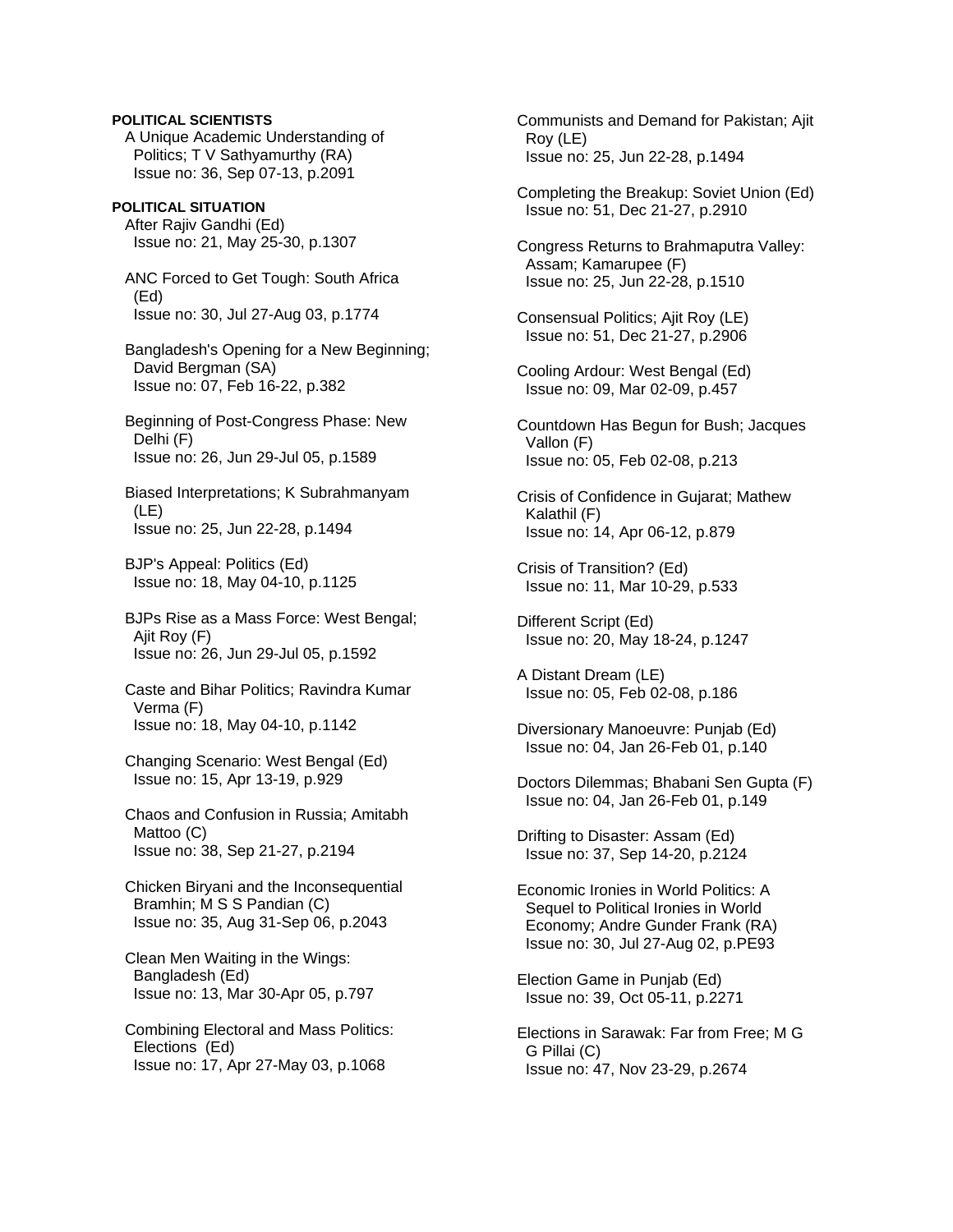## **POLITICAL SITUATION**

 Expected Moves (Ed) Issue no: 46, Nov 16-22, p.2599

 Fading Green: Environment (Ed) Issue no: 26, Jun 29-Jul 05, p.1572

 Fear of Elections (Ed) Issue no: 06, Feb 09-15, p.251

 Fractured Politics: Punjab (Ed) Issue no: 19, May 11-17, p.1188

 The Frills (Ed) Issue no: 08, Feb 23-Mar 01, p.391

 The Grand Opera Unfolds: Tamil Nadu; V Geetha (F) Issue no: 19, May 11-17, p.1204

 Incomplete Task? (Ed) Issue no: 07, Feb 16-22, p.323

 India after the By-Elections; Sen Bhabani Gupta (F) Issue no: 48, Nov 30-Dec 06, p.2730

 Janata Dal Power Struggle: Politics (Ed) Issue no: 48, Nov 30-Dec 06, p.2729

 Left Tactics: Bangladesh (Ed) Issue no: 03, Jan 19-25, p.72

 Little Advance: Jharkhand (Ed) Issue no: 33, Aug 17-23, p.1885

 Lok Sabha Elections: Major Issues; Ajit Roy (F) Issue no: 15, Apr 13-19, p.950

 Lok Sabha Elections: Message from Bihar; Indu Bharti (C) Issue no: 33, Aug 17-23, p.1895

 The Loyalty Test: Maharashtra; J V Deshpande (F) Issue no: 04, Jan 26-Feb 01, p.159

 Many Splits: Jharkhand Movement (Ed) Issue no: 15, Apr 13-19, p.928

 Meham in Nandyal; K Balagopal (C) Issue no: 46, Nov 16-22, p.2609

 Men Who Run Patwa Government: Madhya Pradesh (F) Issue no: 17, Apr 27-May 03, p.1092

 Mock Battle: Politics (Ed) Issue no: 33, Aug 17-23, p.1884

 Moment of Truth for Janata Dal; Anil Nauriya (F) Issue no: 26, Jun 29-Jul 05, p.1585

 More of the Same (Ed) Issue no: 47, Nov 23-29, p.2655

 Muted Opposition: Politics (Ed) Issue no: 25, Jun 22-28, p.1496

 Myth of Consensus: Politics (Ed) Issue no: 49, Dec 07-13, p.2780

 New Phase of Struggle: South Africa (Ed) Issue no: 07, Feb 16-22, p.325

 New Phase: Bangladesh (Ed) Issue no: 09, Mar 02-09, p.456

 Non-Jat Lal; Himavat Chaudhuri (LE) Issue no: 17, Apr 27-May 03, p.1066

 Not an Exception: Haryana (Ed) Issue no: 14, Apr 06-12, p.857

 Old Myths (Ed) Issue no: 24, Jun 15-21, p.1427

 On Living in a Revolution; M N Srinivas (SA) Issue no: 13, Mar 30-Apr 05, p.833

 On Perestroika and Glasnost; S Akbar Zaidi (BR) Issue no: 16, Apr 20-26, p.1041

 Parasakthi: Life and Times of a DMK Film; M S S Pandian (SA) Issue no: 11, Mar 10-29, p.759

 Playing to a Plan (Ed) Issue no: 16, Apr 20-26, p.1007

 Polarisation Helps UDF: Kerala (Ed) Issue no: 26, Jun 29-Jul 05, p.1572

 Political Posturing: Reservation (Ed) Issue no: 39, Sep 28-Oct 04, p.2228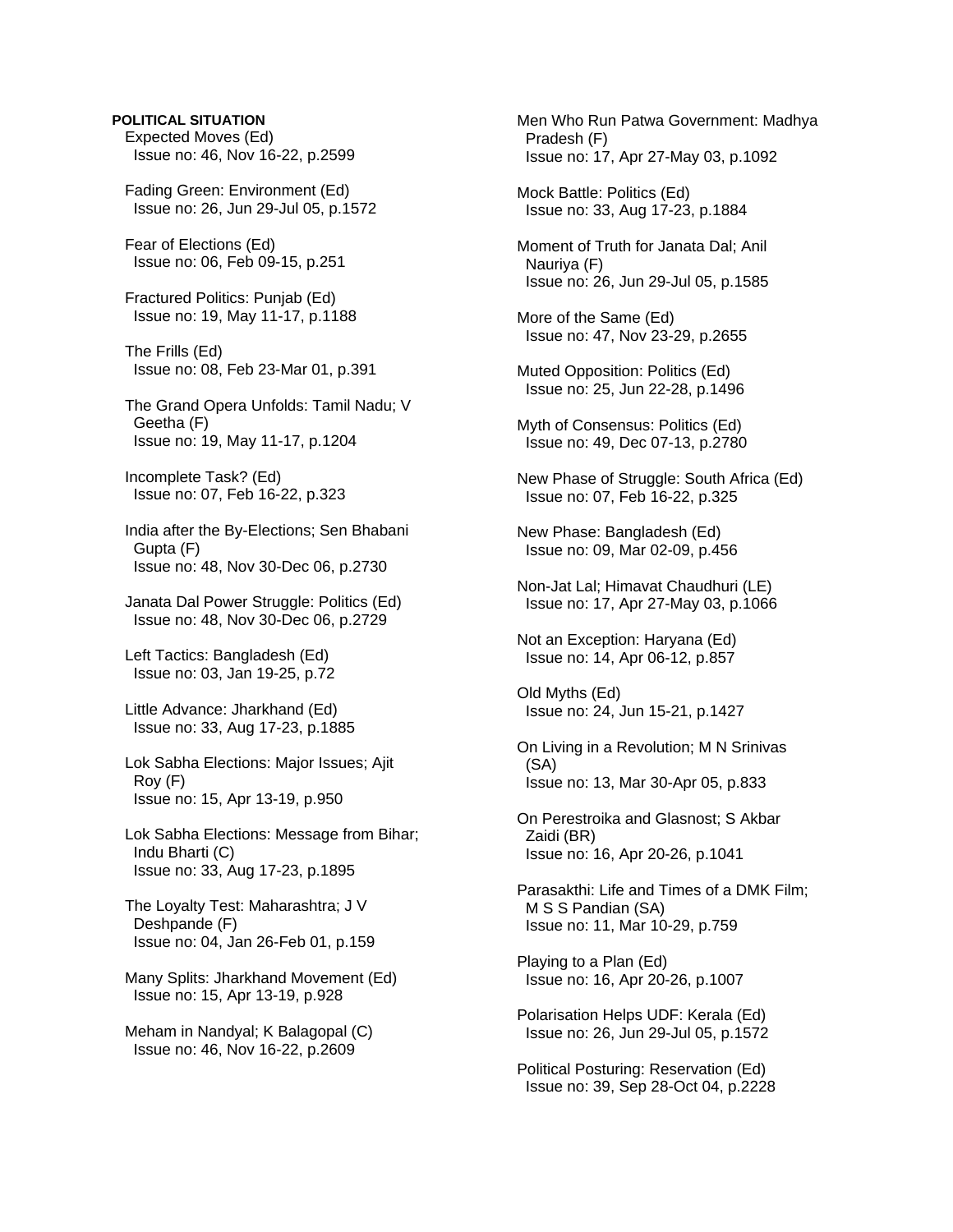### **POLITICAL SITUATION**

 Post-Independence Pakistan; S Akbar Zaidi (BR) Issue no: 07, Feb 16-22, p.357

 Power-Shift; Bhabani Sen Gupta (F) Issue no: 26, Jun 29-Jul 05, p.1582

 Premium on Chauvinism: Politics (Ed) Issue no: 30, Jul 27-Aug 02, p.1772

 Problems of Resistance: Burma (Ed) Issue no: 46, Nov 16-22, p.2601

 Provocative and Subversive; Asghar Ali Engineer (BR) Issue no: 45, Nov 09-15, p.2571

 The Puzzle That Is India; Harsh Sethi (BR) Issue no: 43, Oct 26-Nov 01, p.2470

 Regional leaders to the Fore: Congress (I) (Ed) Issue no: 31, Aug 03-10, p.1824

 Remaking Soviet Union (Ed) Issue no: 36, Sep 07-13, p.2071

 Reservations in Public Employment: Modified Mandal Scheme; Anil Nauriya (C) Issue no: 43, Oct 26-Nov 01, p.2454

 Responsible Image: BJP (Ed) Issue no: 41, Oct 12-18, p.2329

 Rethinking Political Options; Gurpreet Mahajan and Sarah Joseph (P) Issue no: 26, Jun 29-Jul 05, p.1598

 Return to Parliamentary Politics: Bangladesh (Ed) Issue no: 33, Aug 17-23, p.1886

 Search for Identity (Ed) Issue no: 31, Aug 03-10, p.1823

 Self Images: Elections (Ed) Issue no: 18, May 04-10, p.1124

 Sexual Politics of Television Mythology; Suddhabrata Sen Gupta (C) Issue no: 45, Nov 09-15, p.2558

 Shades of 1984: Andhra Pradesh (Ed) Issue no: 22, Jun 01-08, p.1364

 Shaky Outcome (Ed) Issue no: 25, Jun 22-28, p.1495

 Sharpening Contest for Malay Leadership: Malyasia; M G G Pillai (C) Issue no: 39, Sep 28-Oct 04, p.2248

 Shetkari Sanghatanas New Direction; Gail Omvedt (C) Issue no: 40, Oct 05-11, p.2287

 Sindhi vs Mohajir in Pakistan: Contradiction, Conflict, Compromise; S Akbar Zaidi (SA) Issue no: 20, May 18-24, p.1295

 Speaker's Throw: Maharashtra (Ed) Issue no: 50, Dec 14-20, p.2844

 State and the Making of Communist Politics in India, 1947-1957; Javed Alam (SA) Issue no: 45, Nov 09-15, p.2573

 Survival against Heavy Odds: Bihar; Indu Bharti (F) Issue no: 03, Jan 19-25, p.91

 Survival Strategies: Politics (Ed) Issue no: 21, May 25-30, p.1308

 Survival Tactis: Karnataka (Ed) Issue no: 33, Aug 17-23, p.1884

 Tackling Insurgency: Politics (Ed) Issue no: 52, Dec 28-31, p.2968

 To the People, Unwillingly: Politics (Ed) Issue no: 09, Mar 02-09, p.456

 Towards Consensual Politics; K M Thomas (LE) Issue no: 35, Aug 31-Sep 06, p.2026

 Trapped in BJP's Framework (Ed) Issue no: 45, Nov 09-15, p.2543

 Unfit to Vote (Ed) Issue no: 14, Apr 06-12, p.855

 A Unique Academic Understanding of Politics; T V Sathyamurthy (RA) Issue no: 36, Sep 07-13, p.2091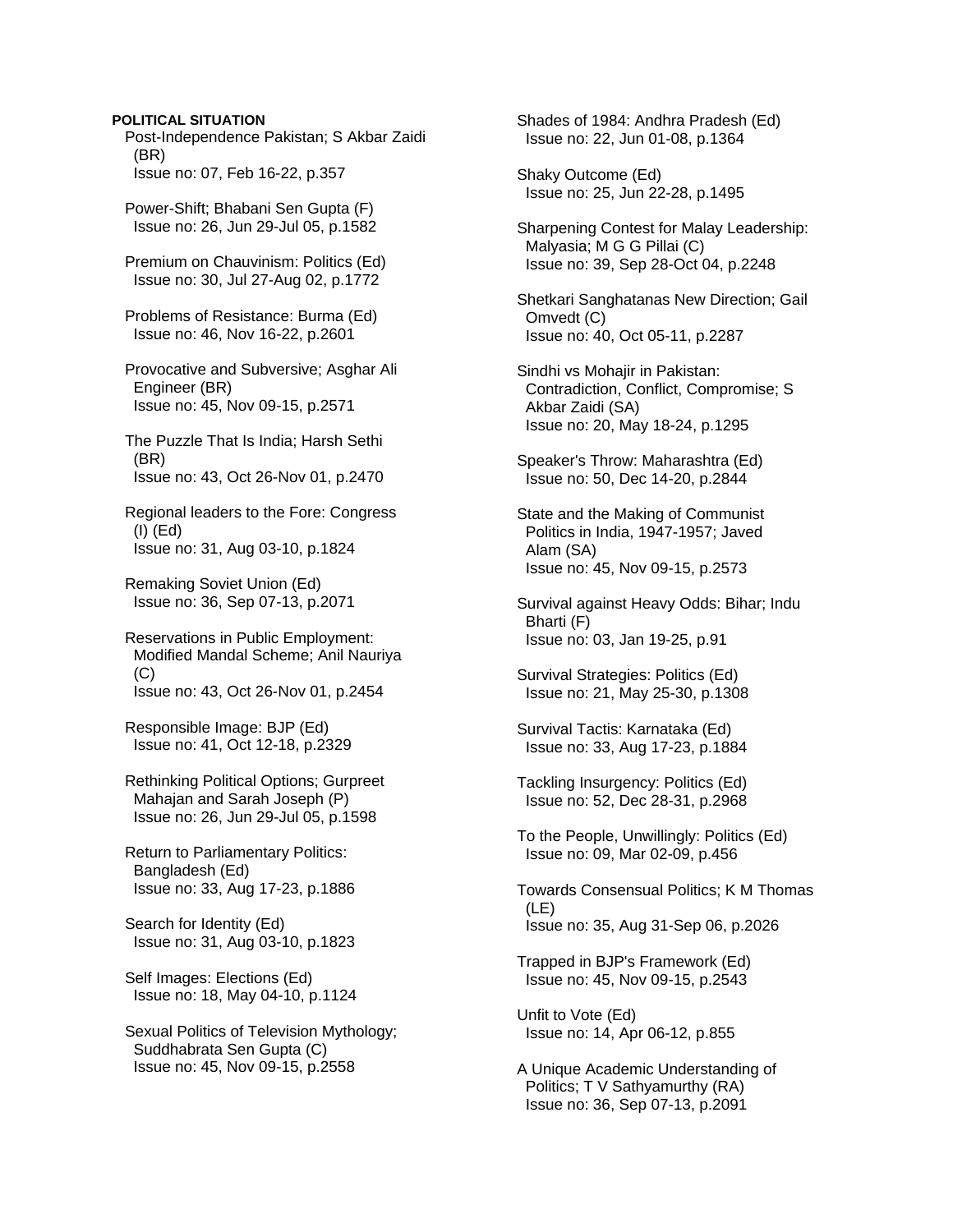### **POLITICAL SITUATION**

 Unresolved Issues: Bangladesh (F) Issue no: 13, Mar 30-Apr 05, p.823

 Unresolved Issues: Slavic Commonwealth (Ed) Issue no: 52, Dec 28-31, p.2969

 Waiting Game (Ed) Issue no: 35, Aug 31-Sep 06, p.2027

 Wishful Thinking: Politics (Ed) Issue no: 43, Oct 26-Nov 01, p.2444

## **POLITICAL VIOLENCE**

 Guarding the Guard: Elections (Ed) Issue no: 15, Apr 13-19, p.928

 Shape of Things to Come: Political Violence (Ed) Issue no: 39, Sep 28-Oct 04, p.2229

#### **POLITICS AND CASTE**

 Hinduisation of Ambedkar in Maharashtra; Gopal Guru (F) Issue no: 07, Feb 16-22, p.339

 Mandal Commission and Left Front in West Bengal; Sweta Kushry (F) Issue no: 08, Feb 23-Mar 01, p.419

 Politics of (Self)-Representation: Case of a `De-Brahminised' Brahmin; K Satyanarayana (D) Issue no: 47, Nov 23-29, p.2716

 Politics of Misreading; Makarand R Paranjape (D) Issue no: 52, Dec 28-31, p.3022

 Shahu Chhatrapati: Facts and Prejudice; M H Jadhav (D) Issue no: 50, Dec 14-20, p.2903

 State and Society in a Changing Political Perspective; T V Sathyamurthy (SA) Issue no: 06, Feb 09-15, p.303

 This Mandalist Myopia; B Sivaraman (D) Issue no: 06, Feb 09-15, p.314

### **POLITICS AND RELIGION**

 Communal Factor: Kerala (Ed) Issue no: 14, Apr 06-12, p.856  Delusion on Communalism; S Amre (LE) Issue no: 15, Apr 13-19, p.926

 Godmen to Order: Politics (Ed) Issue no: 05, Feb 02-08, p.188

 India's Dilemma; Madanjeet Singh (F) Issue no: 06, Feb 09-15, p.279

 Misreading Militant Hinduism; J V Deshpande (D) Issue no: 13, Mar 30-Apr 05, p.851

 Political Parties and Sati; Ammu Joseph (F) Issue no: 16, Apr 20-26, p.1025

 Question of Credibility: Punjab (Ed) Issue no: 05, Feb 02-08, p.189

### **POLLUTION**

 Greenhouse Confusions (LE) Issue no: 06, Feb 09-15, p.250

#### **PONDICHERRY**

 Chanemougam, King of French India: Social and Political Foundations of an Absolute Power under the Third Republic; Jaques Weber (SA) Issue no: 06, Feb 09-15, p.291

## **POOR**

 Elections: Violence against Poor; Bharat Dogra (F) Issue no: 22, Jun 01-08, p.1378

 Enumeration with Peoples Participation; Meera Bapat (BR) Issue no: 41, Oct 12-18, p.2355

 Enumeration with Peoples Participation; Meera Bapat (BR) Issue no: 41, Oct 12-18, p.2355

 Grassroots Justice: Law, System and People; D Bandyopadhyay (C) Issue no: 39, Sep 28-Oct 04, p.2240

 House Collapses and Police-Builders Nexus: Calcutta; Krishna Roy (C) Issue no: 27, Jul 06-13, p.1655

 Housing Finance System and Urban Poor; Meera Mehta and Dinesh Mehta (SA) Issue no: 17, Apr 27-May 03, p.1107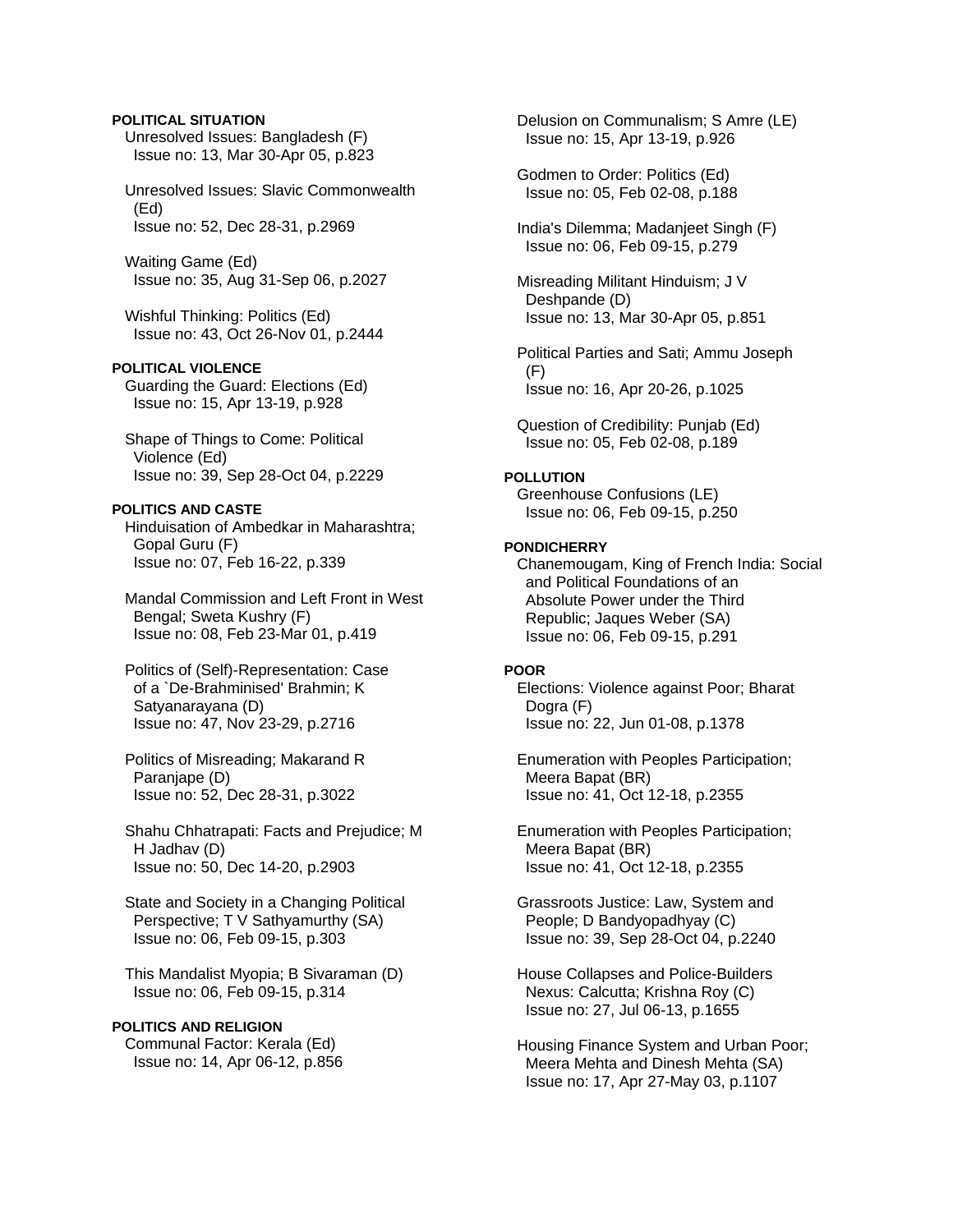## **POOR**

 How Do the Poor Survive?; Nikhilesh Bhattacarya, Prafulla Chakraborty and Ashok Rudra (SA) Issue no: 07, Feb 16-22, p.373

 Micro Environment in Urban Planning: Access of Poor to Water Supply and Sanitation; Amitabh Kundu (SA) Issue no: 37, Sep 14-20, p.2167

 Poverty, Women's Status and Fertility; Marty Chen (BR) Issue no: 52, Dec 28-31, p.2996

## **POPULATION POLICY**

 1991 Population Census: Some Facts and Policy Issues; V Nath (OP) Issue no: 37, Sep 14-20, p.2148

## **POTA**

 State Terrorism; C V Subbarao (LE) Issue no: 50, Dec 14-20, p.2904

### **POVERTY**

 Change in Number of Rural and Urban Poor between 1970-71 and 1983; Suresh D Tendulkar and L R Jain (SA) Issue no: 11, Mar 10-29, p.709

 Declining Incidence of Poverty in the 1980s: Evidence versus Artefacts; B S Minhas, L R Jain and S D Tendulkar (SA) Issue no: 27, Jul 06-13, p.1673

 Demographic Variables and Structure of Poverty; Abusaleh Shariff (BR) Issue no: 08, Feb 23-Mar 01, p.430

 Distorted Development in Orissa; Binay Kumar Pattnaik (BR) Issue no: 09, Mar 02-09, p.491

 Emergence of the Underclass: United States; Aparna Viswanathan (C) Issue no: 43, Oct 26-Nov 01, p.2463

 How Do the Poor Survive?; Nikhilesh Bhattacarya, Prafulla Chakraborty and Ashok Rudra (SA) Issue no: 07, Feb 16-22, p.373

 Latin America: Poverty of Democracy and Democracy of Poverty; James Petras and Morris Morley (RA) Issue no: 30, Jul 27-Aug 02, p.PE103

 Poverty and Common Property Resources: Case Study of a Rope Making Industry; Alok Johri and N Krishnakumar (SA) Issue no: 50, Dec 14-20, p.2897

#### **POVERTY ALLEVIATION PROGRAMMES**

 Development Strategy; T N Srinivasan (LE) Issue no: 52, Dec 28-31, p.2966

 Lease Market, Poverty Alleviation and Policy Options; G Parthasarathy (RA) Issue no: 13, Mar 30-Apr 05, p.A31

#### **POVERTY MEASUREMENT**

 Change in Number of Rural and Urban Poor between 1970-71 and 1983; Suresh D Tendulkar and L R Jain (SA) Issue no: 11, Mar 10-29, p.709

 Demographic Variables and Structure of Poverty; Abusaleh Shariff (BR) Issue no: 08, Feb 23-Mar 01, p.430

#### **POWER SECTOR REFORMS**

 A Development-Focused End-Use-Oriented Electricity Scenario for Karnataka; Amulya Kumar N et al Reddy (SA) Issue no: 15, Apr 13-19, p.983

## **POWER TARIFF**

 Electricity Tariffs in Karnataka; V Ranganathan (RA) Issue no: 21, May 25-30, p.M51

### **PRECIOUS METALS**

 Gold Sale: Symptom, Not the Malady (F) Issue no: 24, Jun 15-21, p.1444

### **PRESS**

 Between the Lines: Women's Issues in English Language Newspapers; Ammu Joseph and Kalpana Sharma (RA) Issue no: 43, Oct 26-Nov 01, p.WS75

 De-Centring the Centre Page; P R K Rao (F) Issue no: 25, Jun 22-28, p.1516

 Deliberate Misconstruction: Police and Press (Ed) Issue no: 17, Apr 27-May 03, p.1070

 Fantasies in the Making: Media and Gulf War (Ed) Issue no: 05, Feb 02-08, p.189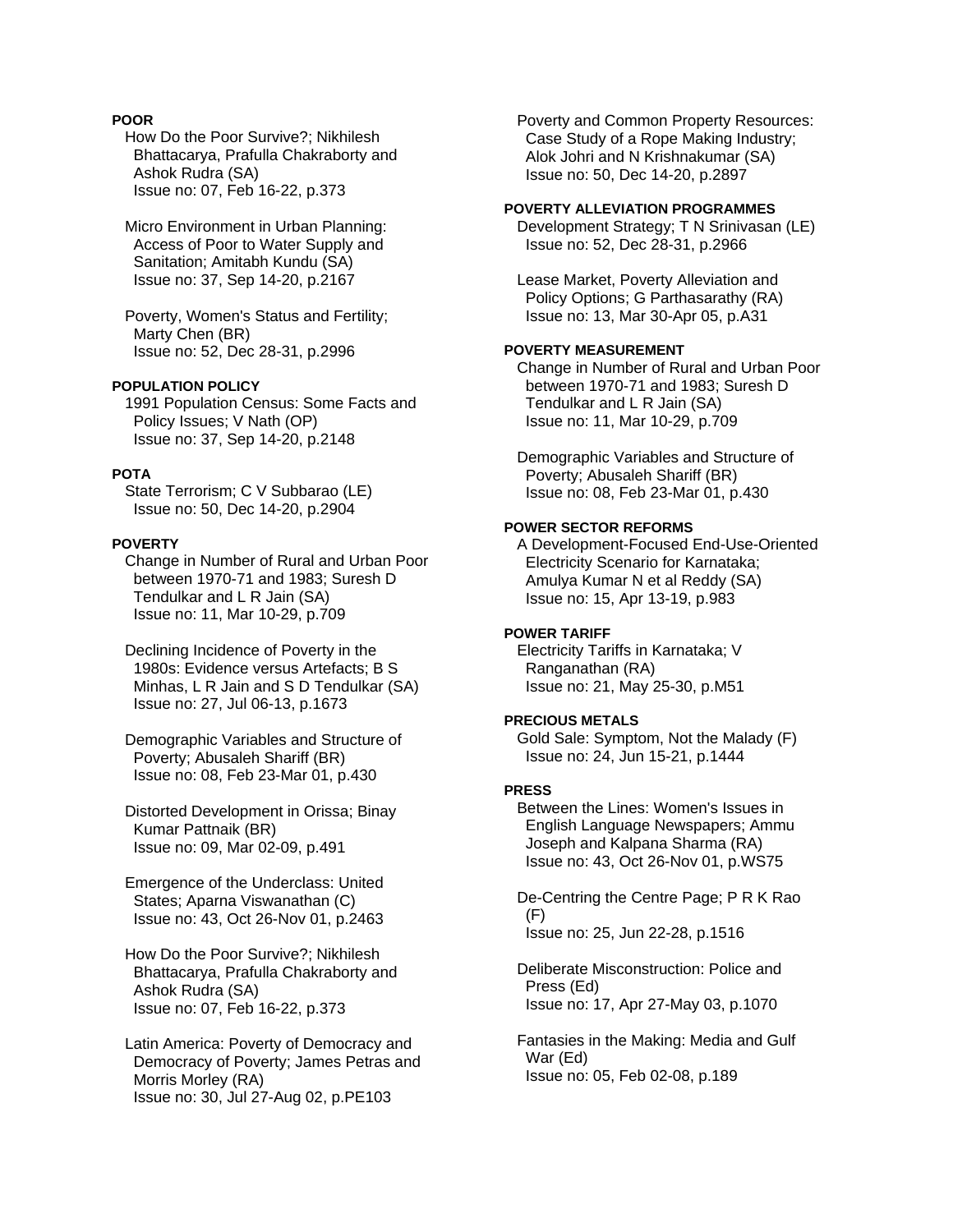### **PRESS**

 Freedom of Press as an Institution; A G Noorani (CL) Issue no: 43, Oct 26-Nov 01, p.2453

 Growing Threat: The Press (Ed) Issue no: 45, Nov 09-15, p.2544

 I Am the Judge and I Am the Jury: Report of Press Council on Kashmir; Amiya Rao  $(C)$ Issue no: 50, Dec 14-20, p.2856

 India and Amnesty; A G Noorani (CL) Issue no: 25, Jun 22-28, p.1505

 Information Game: Lesson from Gulf War; Dipankar Sinha (F) Issue no: 18, May 04-10, p.1147

 One-Sided View: The Press (Ed) Issue no: 50, Dec 14-20, p.2845

 The Press and Jan Vikas Sangharsh Yatra; Ashish Kothari (F) Issue no: 19, May 11-17, p.1207

 Press on Ayodhya Kar Seva; Asghar Ali Engineer (F) Issue no: 20, May 18-24, p.1263

 Press Pointers: Pakistan (Ed) Issue no: 22, Jun 01-08, p.1366

 Problems of a Free Press: Pakistan (Ed) Issue no: 43, Oct 26-Nov 01, p.2445

### **PRESS FREEDOM**

 Selective Defence: Press Freedom (Ed) Issue no: 47, Nov 23-29, p.2656

#### **PREVENTIVE DETENTION**

 Preventive Detention in India; A G Noorani (CL) Issue no: 46, Nov 16-22, p.2608

## **PRICE CONTROL**

 Drug Industry: Crying Wolf Again; Arun Bal (C) Issue no: 34, Aug 24-30, p.1963

 Dubious Honour: West Bengal (Ed) Issue no: 05, Feb 02-08, p.190

### **PRICES**

 Consequences of Mid-1980s Drought: Longitudinal Evidence from Mahbubnagar; P D et al Bidinger (RA) Issue no: 39, Sep 28-Oct 04, p.A105

 Cotton Corporations Role; D P Sharma (F) Issue no: 40, Oct 05-11, p.2274

 Crying Wolf: Textile Industry (Ed) Issue no: 14, Apr 06-12, p.858

 Fertiliser Pricing: Are Subsidies Essential?; Vidya Sagar (C) Issue no: 50, Dec 14-20, p.2861

 From JPC to a Cartel?: Steel (Ed) Issue no: 50, Dec 14-20, p.2844

 From Optimism to Anxiety; D P Sharma (F) Issue no: 41, Oct 12-18, p.2331

 Trade Dictates Cotton Prices; D P Sharma  $(F)$ Issue no: 34, Aug 24-30, p.1943

 Uncomplaining Victims: Rising Prices (Ed) Issue no: 25, Jun 22-28, p.1497

#### **PRIMARY EDUCATION**

 Beyond Literacy (Ed) Issue no: 15, Apr 13-19, p.927

 External Funding in Basic Education; M Marmar (F) Issue no: 03, Jan 19-25, p.95

### **PRISONERS**

 Misuse of Torture: Torture (Ed) Issue no: 47, Nov 23-29, p.2657

### **PRIVATE SECTOR**

 Industrial Policy Statement: Missing Dimension; Padmini Swaminathan (C) Issue no: 39, Sep 28-Oct 04, p.2237

 Message from Bangkok: New Delhi; BM (C) Issue no: 45, Nov 09-15, p.2553

 Private Sector in Health Care; Anil Pilgaokar (LE) Issue no: 31, Aug 03-10, p.1822

 Private Sector's Privateness; D P Sharma (F) Issue no: 36, Sep 07-13, p.2074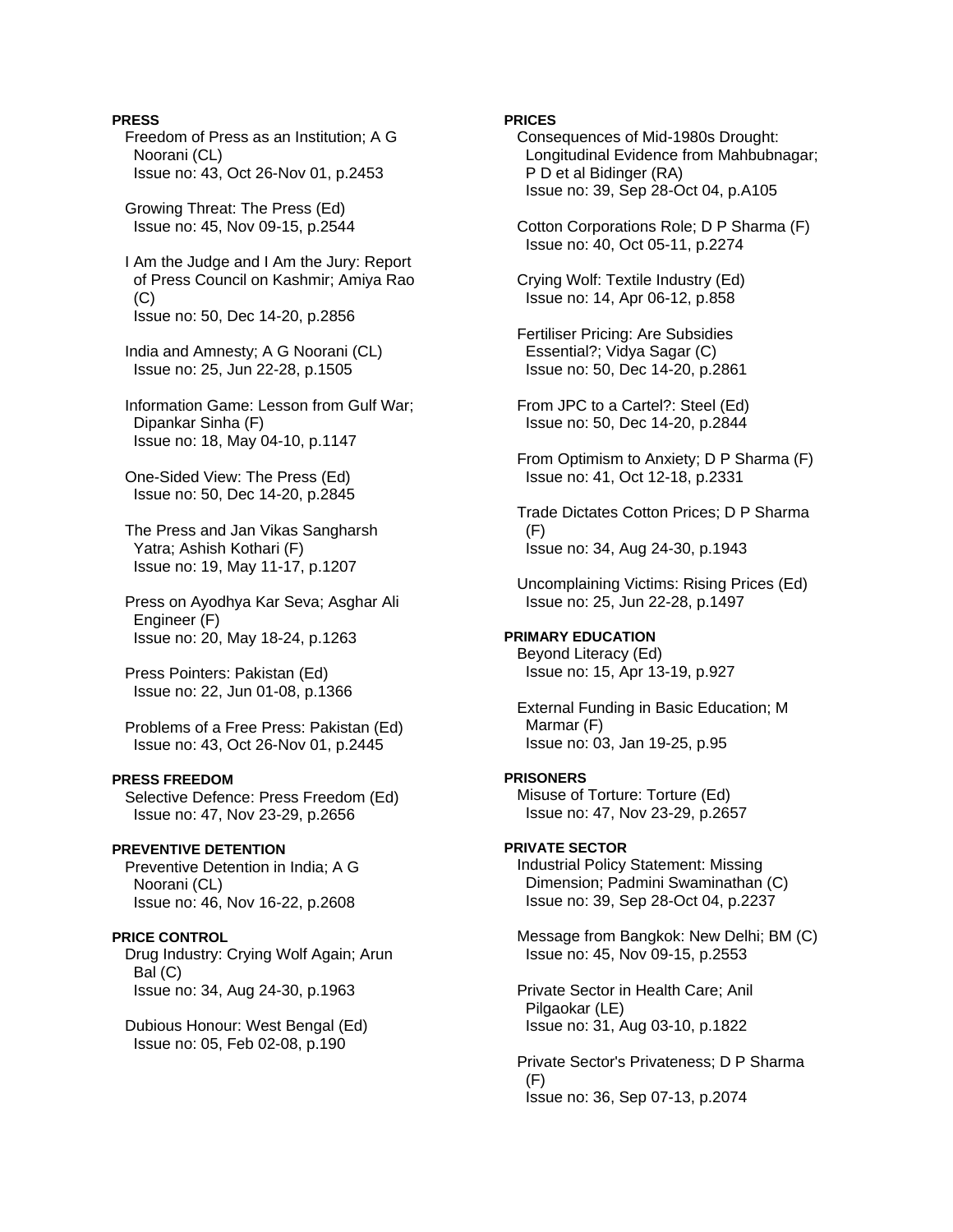### **PRIVATE SECTOR**

 Role of Public and Private Sectors in India's Development: Selected Simulations from a Macroeconometric Model; Kalyan Raipura and Rajesh Mehta (SA) Issue no: 31, Aug 03-10, p.1873

#### **PRIVATIZATION**

 Incoherent Privatisation, Indian Style; D N Ghosh (F) Issue no: 21, May 25-30, p.1313

 New Garb: Privatisation (Ed) Issue no: 05, Feb 02-08, p.188

 Privatisation and Deregulation; Ashok Rudra (P) Issue no: 51, Dec 21-27, p.2933

 Tale of Two BIFRs; D N Ghosh (F) Issue no: 17, Apr 27-May 03, p.1075

 Workers against Privatisation; Mukul (C) Issue no: 30, Jul 27-Aug 02, p.1781

 Workers Struggle Halts Privatisation Moves: Uttar Pradesh; Mukul (C) Issue no: 43, Oct 26-Nov 01, p.2460

#### **PRODUCTIVITY**

 Deja Vu: Steel (Ed) Issue no: 38, Sep 21-27, p.2177

 Oilseeds: Technology Mission Makes Little Impact (F) Issue no: 38, Sep 21-27, p.2179

### **PROPERTY RIGHTS**

 Deforestation, Property Rights and Incentives in Central Himalaya; E Somanathan (RA) Issue no: 04, Jan 26-Feb 01, p.PE37

 Transitory Residence and Invisible Work: Case Study of a Rajasthan Village; Rajni Palriwala (SA) Issue no: 48, Nov 30-Dec 06, p.2763

#### **PUBLIC ADMINISTRATION**

 Debasement of District Councils in Kerala (C) Issue no: 49, Dec 07-13, p.2793

 Reform of Government ; S D Morarka (LE) Issue no: 15, Apr 13-19, p.926

 Reforming Our System of Government; S R Sen (P) Issue no: 09, Mar 02-09, p.485

#### **PUBLIC DEBT**

 Need for Joint Action: Third World Debt (Ed) Issue no: 18, May 04-10, p.1124

#### **PUBLIC DISTRIBUTION SYSTEM**

 Fact and Fancy: Public Distribution System (Ed) Issue no: 35, Aug 31-Sep 06, p.2028

 Is PDS Urban Biased and Pro-Rich?: An Evaluation; S Mahendra Dev and M H Suryanarayana (SA) Issue no: 41, Oct 12-18, p.2357

#### **PUBLIC EXPENDITURE**

 Legislative Control of Public Spending; K P Joseph (F) Issue no: 14, Apr 06-12, p.880

## **PUBLIC HEALTH**

 Academic Definitions, Pointless Prescriptions; Sujit K Das (D) Issue no: 14, Apr 06-12, p.923

 Let Them Die: Population (Ed) Issue no: 04, Jan 26-Feb 01, p.140

## **PUBLIC INVESTMENT**

 Eighth Plan: Challenges and Opportunities-VIII: Industry: Focus of Public Investment; Arun Ghosh (F) Issue no: 11, Mar 10-29, p.539

### **PUBLIC SECTOR ENTERPRISES**

 Cutting Corners: Budget Deficit (Ed) Issue no: 20, May 18-24, p.1248

 Do State Level Public Enterprises Need Memorandum of Understanding?; T L Sankar, R K Mishra and R Nandagopal (RA) Issue no: 35, Aug 31-Sep 06, p.M93

 Fiscal Deficit and Public Enterprises; Ramaswamy R Iyer (D) Issue no: 44, Nov 02-08, p.2538

 Fiscal Deficit and Public Enterprises; S Guhan (D) Issue no: 49, Dec 07-13, p.2840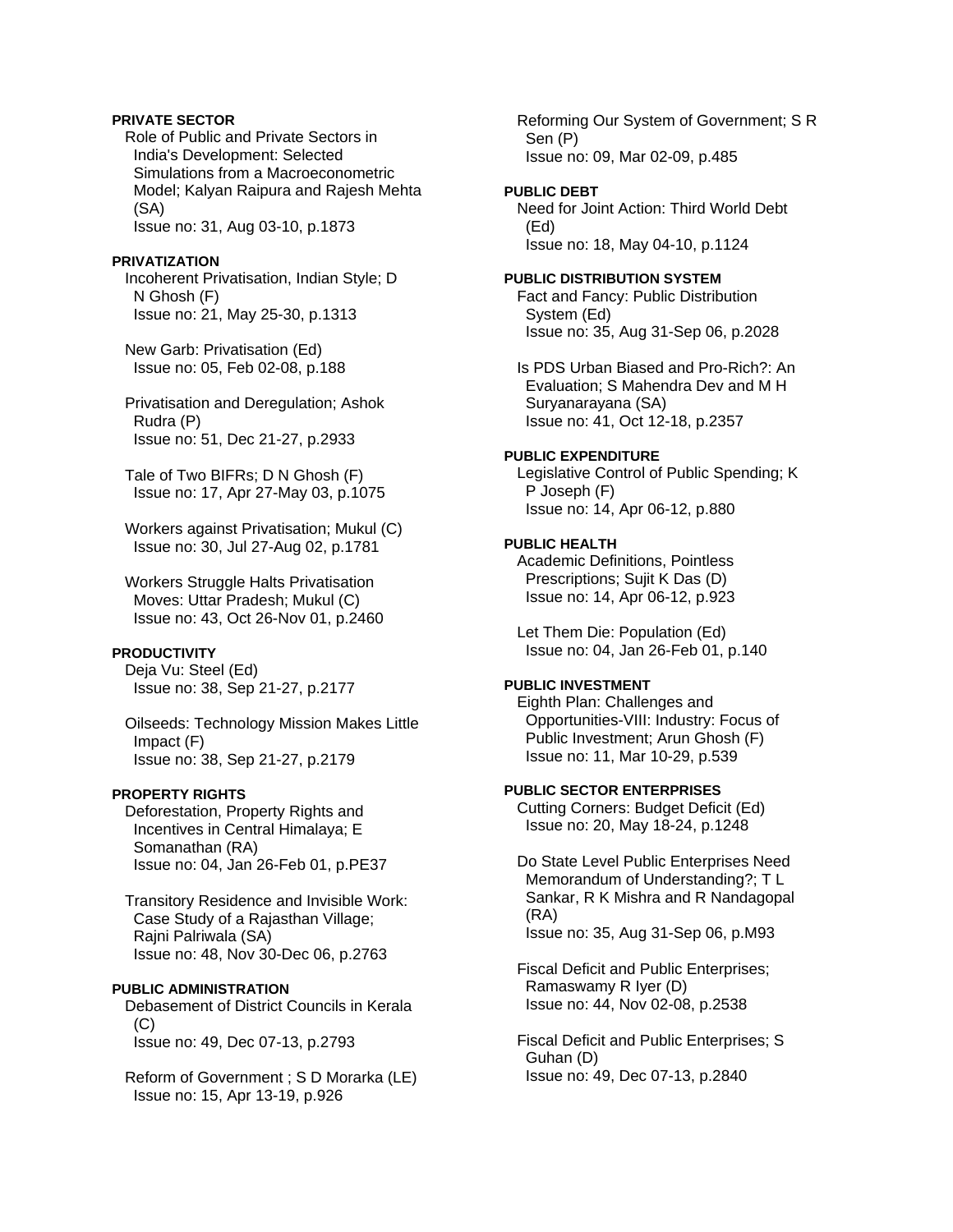### **PUBLIC SECTOR ENTERPRISES**

 Holding Companies, Performance Contracts and Task Orientation in Public Sector; Sebastian Morris (RA) Issue no: 48, Nov 30-Dec 06, p.M137

 How Competitive Is BHEL?; Rajiv Lochan (RA) Issue no: 21, May 25-30, p.M47

 Message from Bangkok: New Delhi; BM (C) Issue no: 45, Nov 09-15, p.2553

 MOU System and Public Enterprises; Omita Paul (LE) Issue no: 18, May 04-10, p.1122

 Not So Invisible Hand: Public Sector Reform (Ed) Issue no: 06, Feb 09-15, p.252

 A Panorama of Polemics; V Ashok Desai (BR) Issue no: 18, May 04-10, p.1156

 Private Saving at Public Cost (Ed) Issue no: 17, Apr 27-May 03, p.1067

 Public Sector and the Public Interest; Bernard D'Mello (BR) Issue no: 03, Jan 19-25, p.107

 Public Sector Performance in the Eighties: Some Tentative Findings; R Nagaraj (SA) Issue no: 50, Dec 14-20, p.2877

 Resource Mobilisation for Public Sector Development; Kalyan Raipuria (SA) Issue no: 03, Jan 19-25, p.123

 Role of Public and Private Sectors in India's Development: Selected Simulations from a Macroeconometric Model; Kalyan Raipura and Rajesh Mehta (SA) Issue no: 31, Aug 03-10, p.1873

 Working of State-Level Manufacturing Public Enterprises: Promise and Performance; T L Sankar, R K Mishra and R Nandagopal (RA) Issue no: 21, May 25-30, p.M42

## **PUBLIC SERVANTS**

 Protecting Public Servants from Politicians; A G Noorani (CL) Issue no: 19, May 11-17, p.1198

### **PUBLIC SERVICES**

 Strengthening Public Accountability: Can Exit and Voice Help?; Samuel Paul (RA) Issue no: 35, Aug 31-Sep 06, p.M78

#### **PULSES**

 Not for the People: Pulses (Ed) Issue no: 29, Jul 20-26, p.1709

#### **PUNJAB**

 Diversionary Manoeuvre: Punjab (Ed) Issue no: 04, Jan 26-Feb 01, p.140

 Election Game in Punjab (Ed) Issue no: 39, Oct 05-11, p.2271

 Expected Moves (Ed) Issue no: 46, Nov 16-22, p.2599

 Familiar Charade: Punjab (Ed) Issue no: 35, Aug 31-Sep 06, p.2028

 Fractured Politics: Punjab (Ed) Issue no: 19, May 11-17, p.1188

 Question of Credibility: Punjab (Ed) Issue no: 05, Feb 02-08, p.189

 Remembering Paash; Bharat Dogra (C) Issue no: 38, Sep 21-27, p.2190

 Some Aspects of Groundwater Balance in Punjab; Surendar Singh (RA) Issue no: 52, Dec 28-31, p.A146

 Technical Change and Wheat Productivity in Post-Green Revolution Punjab; D S Sidhu and Derek Byerlee (RA) Issue no: 52, Dec 28-31, p.A159

 Unfit to Vote (Ed) Issue no: 14, Apr 06-12, p.855

#### **RACIAL CONFLICTS**

 Caste and Gender: Understanding Dynamics of Power and Violence; Vasant Kannabiran and Kalpana Kannabiran (C) Issue no: 37, Sep 14-20, p.2130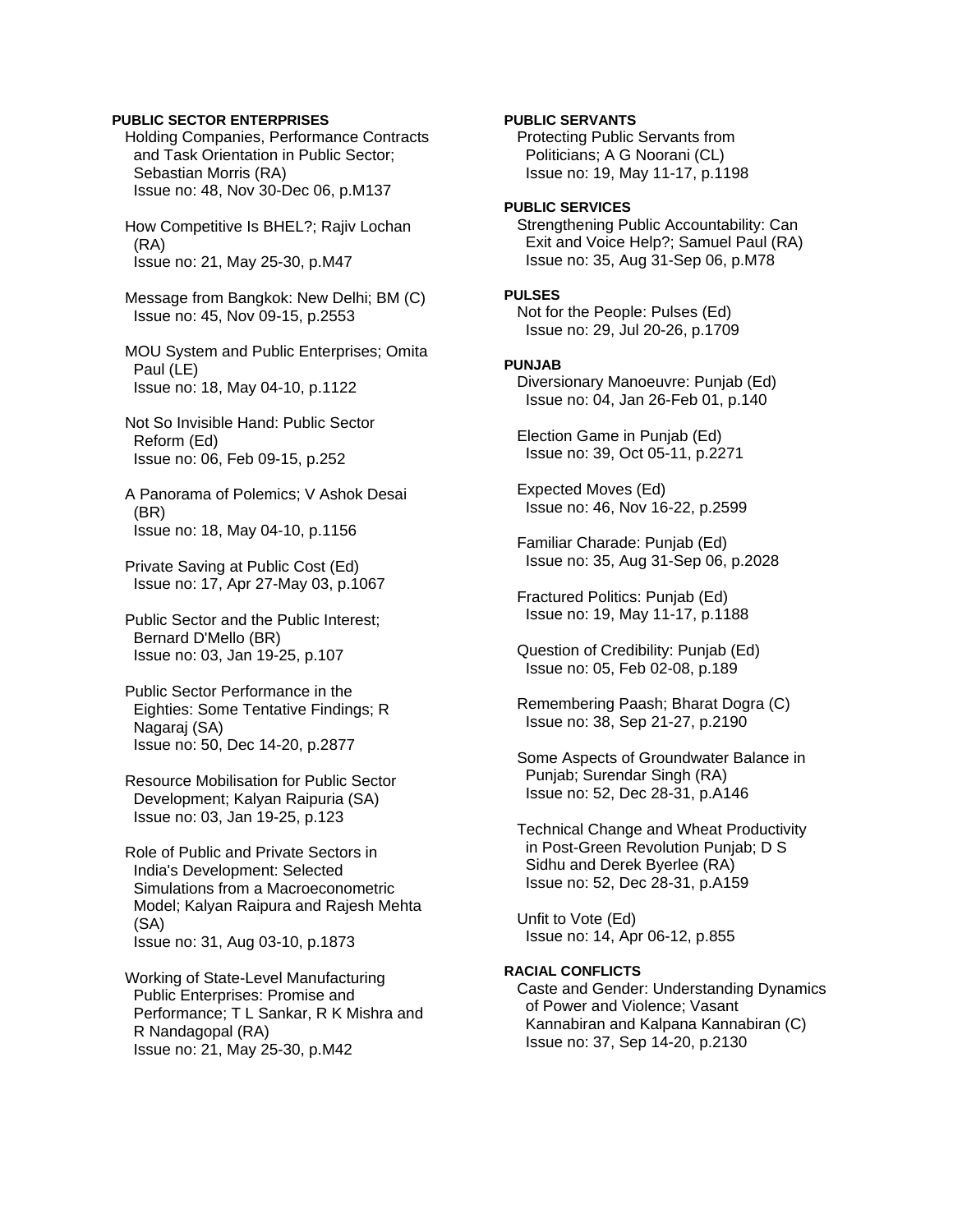## **RAJASTHAN**

 Annals of the Literacy Programme: A Scenario from Rajasthan; Arun Ghosh (F) Issue no: 42, Oct 19-25, p.2392

 Economic Development: Rajasthan Experience; V Nath (BR) Issue no: 09, Mar 02-09, p.489

 The Frills (Ed) Issue no: 08, Feb 23-Mar 01, p.391

 Gender and Tribal Identity in Western India; Maya Unnithan-Kumar (RA) Issue no: 17, Apr 27-May 03, p.WS36

 Institutions, Beliefs, Ideologies: Widow Immolation in Contemporary Rajasthan; Sudesh Vaid and Kumkum Sangari (RA) Issue no: 17, Apr 27-May 03, p.WS2

 Rajasthan's Sorrow: Report of Workshop on Indira Gandhi Canal; S Ramanathan (C) Issue no: 31, Aug 03-10, p.1842

 Significant Victory on Minimum Wages; Bharat Dogra (C) Issue no: 31, Aug 03-10, p.1841

 Small Farmers and an Irrigation Project; N S Rathore (F) Issue no: 16, Apr 20-26, p.1029

 Story of Hadmatiya: Adivasi Struggles in South Rajasthan (F) Issue no: 22, Jun 01-08, p.1379

#### **REFUGEES**

 Duty to Asylum Seekers; A G Noorani (CL) Issue no: 08, Feb 23-Mar 01, p.402

 Not an Ethnic Issue: Bhutan (Ed) Issue no: 44, Nov 02-08, p.2492

 Sindhi vs Mohajir in Pakistan: Contradiction, Conflict, Compromise; S Akbar Zaidi (SA) Issue no: 20, May 18-24, p.1295

## **RELIEF AND REHABILITATION**

 After the Carnage: Relief and Rehabilitation in Bhagalpur; Alok Kumar Jha (F) Issue no: 01, Jan 05-12, p.19

 Coping with the Garhwal Earthquake (C) Issue no: 47, Nov 23-29, p.2667

 Inevitable Intrusion: Bangladesh (Ed) Issue no: 22, Jun 01-08, p.1365

 Oustees of Chandil Dam; Kavaljit Singh (LE) Issue no: 30, Jul 27-Aug 02, p.1770

 Rajasthan's Sorrow: Report of Workshop on Indira Gandhi Canal; S Ramanathan (C) Issue no: 31, Aug 03-10, p.1842

#### **RELIGION**

 Anatomy of the Special Marriage Act; Kameshwar Choudhary (C) Issue no: 52, Dec 28-31, p.2981

 Appropriating Sri Sankaradeva: Assam; Kamarupee (F) Issue no: 20, May 18-24, p.1261

 Calcutta's Lead: Against Superstition (Ed) Issue no: 13, Mar 30-Apr 05, p.797

 More Important than Lives?: Religious Beliefs (Ed) Issue no: 20, May 18-24, p.1249

 Political Parties and Sati; Ammu Joseph (F) Issue no: 16, Apr 20-26, p.1025

 Provocative and Subversive; Asghar Ali Engineer (BR) Issue no: 45, Nov 09-15, p.2571

 Religion and Marxism: Some Theoretical Problems; Shashi Joshi (P) Issue no: 45, Nov 09-15, p.2563

 Rise and Decline of Sankaradeva's Vaishnavism in Fifteenth and Sixteenth Centuries; P K Bhattacharyya (SA) Issue no: 17, Apr 27-May 03, p.1115

 Roots of Present Communal Crisis; Victor S D'Souza (P) Issue no: 21, May 25-30, p.1333

 Waiting Game (Ed) Issue no: 35, Aug 31-Sep 06, p.2027

**RELIGIOUS DISCRIMINATION**  Remaking Indian Muslim Identity; Asghar Ali Engineer (P) Issue no: 16, Apr 20-26, p.1036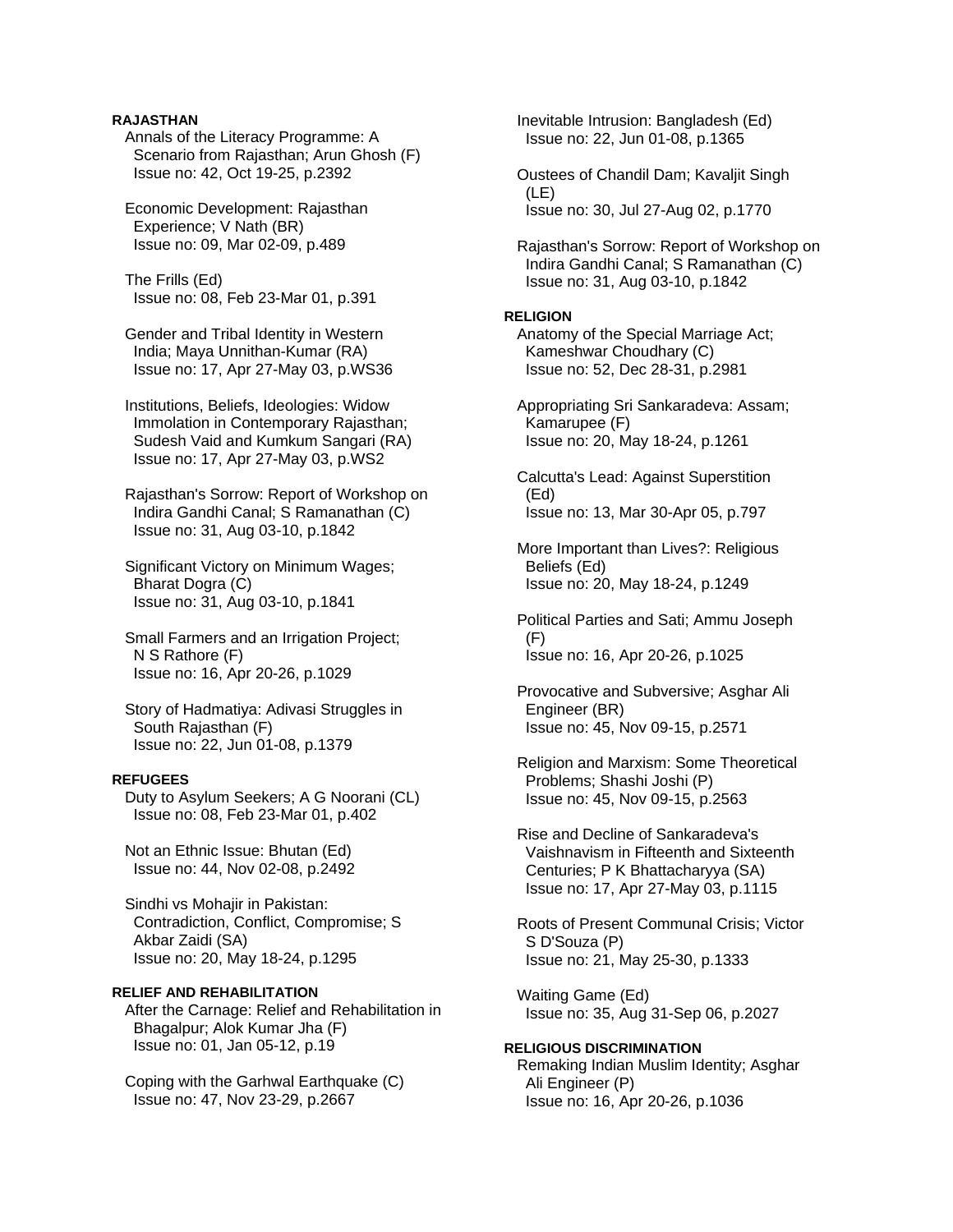#### **RELIGIOUS FUNDAMENTALISM**

 Communalism and Fundamentalism: Some Notes on the Nature of Ethnic Politics in India; Dipankar Gupta (SA) Issue no: 11, Mar 10-29, p.573

#### **RELIGIOUS HISTORY**

 Hindus and Others: The Militant Hindu Construction; Gyanendra Pandey (SA) Issue no: 52, Dec 28-31, p.2997

## **REMOTE SENSING**

 Is Anyone Counting the Cost?: Space Programme (Ed) Issue no: 39, Sep 28-Oct 04, p.2228

## **RENT CONTROL ACT**

 Delhi Rent Control Act: Facts and Fallacies; Kiran Wadhva (SA) Issue no: 21, May 25-30, p.1351

## **REPRODUCTIVE HEALTH**

 Global Solidarity on Women's Health; Malini Karkal (F) Issue no: 15, Apr 13-19, p.953

## **RESERVATION POLICY**

 Clarity on Reservations; Ramaswamy R Iyer (LE) Issue no: 14, Apr 06-12, p.854

 Congress Dilemma: Reservation Policy (Ed) Issue no: 30, Jul 27-Aug 02, p.1773

 Delaying a Verdict; T V Achutha Warrier (LE) Issue no: 41, Oct 12-18, p.2326

 Distributive Justice and Institutional Well-Being; Andre Beteille (SA) Issue no: 11, Mar 10-29, p.591

 Evading the Issue: Reservation for OBCs (Ed) Issue no: 40, Oct 05-11, p.2272

 Government's Discrimination against Women Teachers: Bihar; Krishna Chaitanya (C) Issue no: 51, Dec 21-27, p.2925

 Job Reservations and Efficiency; A M Shah  $(C)$ Issue no: 29, Jul 20-26, p.1732

 Mandal Commission and Left Front in West Bengal; Sweta Kushry (F) Issue no: 08, Feb 23-Mar 01, p.419

 Merit and Reservation; L Chinzakham Ngaihte (LE) Issue no: 03, Jan 19-25, p.70

 On Living in a Revolution; M N Srinivas (SA) Issue no: 13, Mar 30-Apr 05, p.833

 Political Posturing: Reservation (Ed) Issue no: 39, Sep 28-Oct 04, p.2228

 Reservation and CPI(M); Anirban Biswas (LE) Issue no: 05, Feb 02-08, p.186

 Reservations in Public Employment: Modified Mandal Scheme; Anil Nauriya  $(C)$ Issue no: 43, Oct 26-Nov 01, p.2454

 Significant Silence: Anti-Mandal Agitation (Ed) Issue no: 42, Oct 19-25, p.2384

 Social Backwardness and Politics of Reservations; Ghanshyam Shah (SA) Issue no: 11, Mar 10-29, p.601

 Towards Clarity on Reservations Question; Ramaswamy R Iyer (SA) Issue no: 09, Mar 02-09, p.495

## **RETAIL PRICES**

 Make-Believe Price Freeze; D P Sharma (F) Issue no: 50, Dec 14-20, p.2846

#### **REVOLUTION**

 Revolution Imperilled: Nicaragua (Ed) Issue no: 31, Aug 03-10, p.1828

#### **RICE**

 Agricultural Labour and Pesticides in Rice Regions of India: Some Health Considerations; Joan P Mencher (SA) Issue no: 39, Sep 28-Oct 04, p.2263

## **RIVER WATER DISPUTE**

 Beyond the River: Karnataka (Ed) Issue no: 51, Dec 21-27, p.2908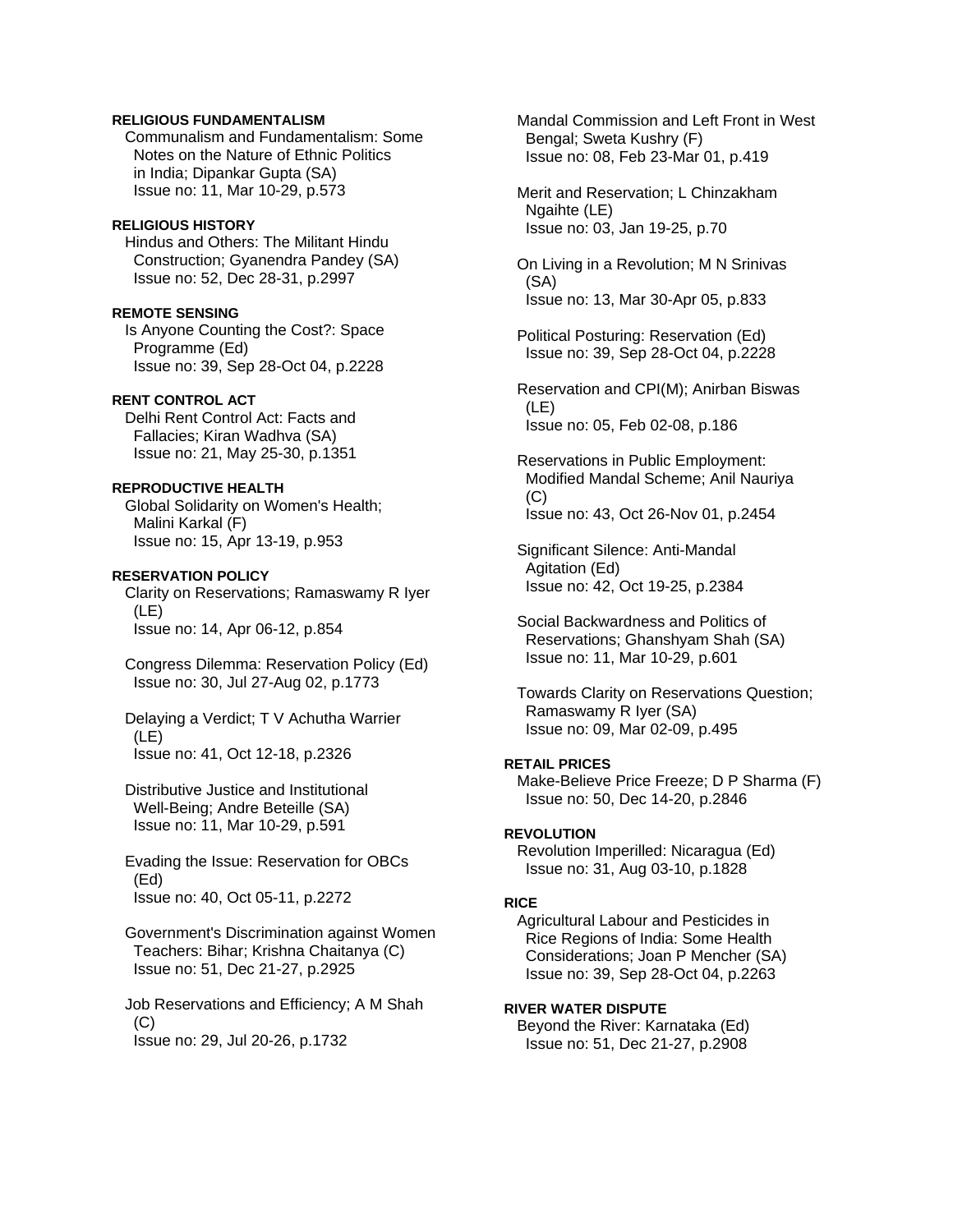## **ROADS**

 Maintenance of Highways: An Evaluation; Sudha Mahalingam (SA) Issue no: 49, Dec 07-13, p.2821

### **RSS**

 Hinduisation of Ambedkar in Maharashtra; Gopal Guru (F) Issue no: 07, Feb 16-22, p.339

 Men Who Run Patwa Government: Madhya Pradesh (F) Issue no: 17, Apr 27-May 03, p.1092

 The Women as Communal Subject: Rashtrasevika Samiti and Ram Janmabhoomi Movement; Tanika Sarkar (SA) Issue no: 35, Aug 31-Sep 06, p.2057

## **RUPEE TRADE**

 Dilemmas of Rupee Trade; R G Gidadhubli (C) Issue no: 52, Dec 28-31, p.2993

 To Kill the Patient (Ed) Issue no: 27, Jul 06-13, p.1635

 Unreal Rupee-Rouble Rate; M D Dewani (F) Issue no: 01, Jan 05-12, p.21

## **RURAL BANKS**

 Institutional Credit and Overdues: Borrowers' Angle; A S Kahlon (SA) Issue no: 05, Feb 02-08, p.243

## **RURAL DEVELOPMENT**

 Eighth Plan: Challenges and Opportunities-XV: Epilogue: Towards Sustainable Development; Arun Ghosh (F) Issue no: 19, May 11-17, p.1199

 Integrated Rural Development Programme in Eastern UP; Kripa Shankar (C) Issue no: 41, Oct 12-18, p.2339

## **RURAL INDUSTRIALIZATION**

 Rural Non-Farm Activity: A Regional Model and Its Empirical Application to Maharashtra; Vibhooti Shukla (SA) Issue no: 45, Nov 09-15, p.2587

## **RURAL LABOUR AND EMPLOYMENT**

 Eighth Plan: Challenges and Possibilities-IX: Industry: Employment Generation, Village and Small Industries and Textile Policy; Arun Ghosh (F) Issue no: 13, Mar 30-Apr 05, p.807

 Rural Non-Farm Activity: A Regional Model and Its Empirical Application to Maharashtra; Vibhooti Shukla (SA) Issue no: 45, Nov 09-15, p.2587

 Significant Victory on Minimum Wages; Bharat Dogra (C) Issue no: 31, Aug 03-10, p.1841

 Special Employment Programmes; N J Kurein (BR) Issue no: 24, Jun 15-21, p.1459

#### **RURAL MARKETING**

 Marketing Rural Industry Products: Experiments and Experiences in Uttar Pradesh; Kamal Taori and S N Singh (RA) Issue no: 08, Feb 23-Mar 01, p.M21

#### **RURAL POVERTY**

 Change in Number of Rural and Urban Poor between 1970-71 and 1983; Suresh D Tendulkar and L R Jain (SA) Issue no: 11, Mar 10-29, p.709

 Complexities of Organising Rural Poor; Sumanta Banerjee (BR) Issue no: 45, Nov 09-15, p.2569

 Rural Poverty and Its Alleviation in India; N Kakwani and K Subbarao (D) Issue no: 24, Jun 15-21, p.1482

 Rural Poverty and Its Alleviation in India; Sudhanshu Renade (D) Issue no: 41, Oct 12-18, p.2380

## **SATI**

 Institutions, Beliefs, Ideologies: Widow Immolation in Contemporary Rajasthan; Sudesh Vaid and Kumkum Sangari (RA) Issue no: 17, Apr 27-May 03, p.WS2

 Political Parties and Sati; Ammu Joseph (F) Issue no: 16, Apr 20-26, p.1025

#### **SAVINGS**

 Changes in Saving Rate and Its Implications for Growth; Tirthankar Roy and Kunal Sen (SA) Issue no: 16, Apr 20-26, p.1055

 Private Saving at Public Cost (Ed) Issue no: 17, Apr 27-May 03, p.1067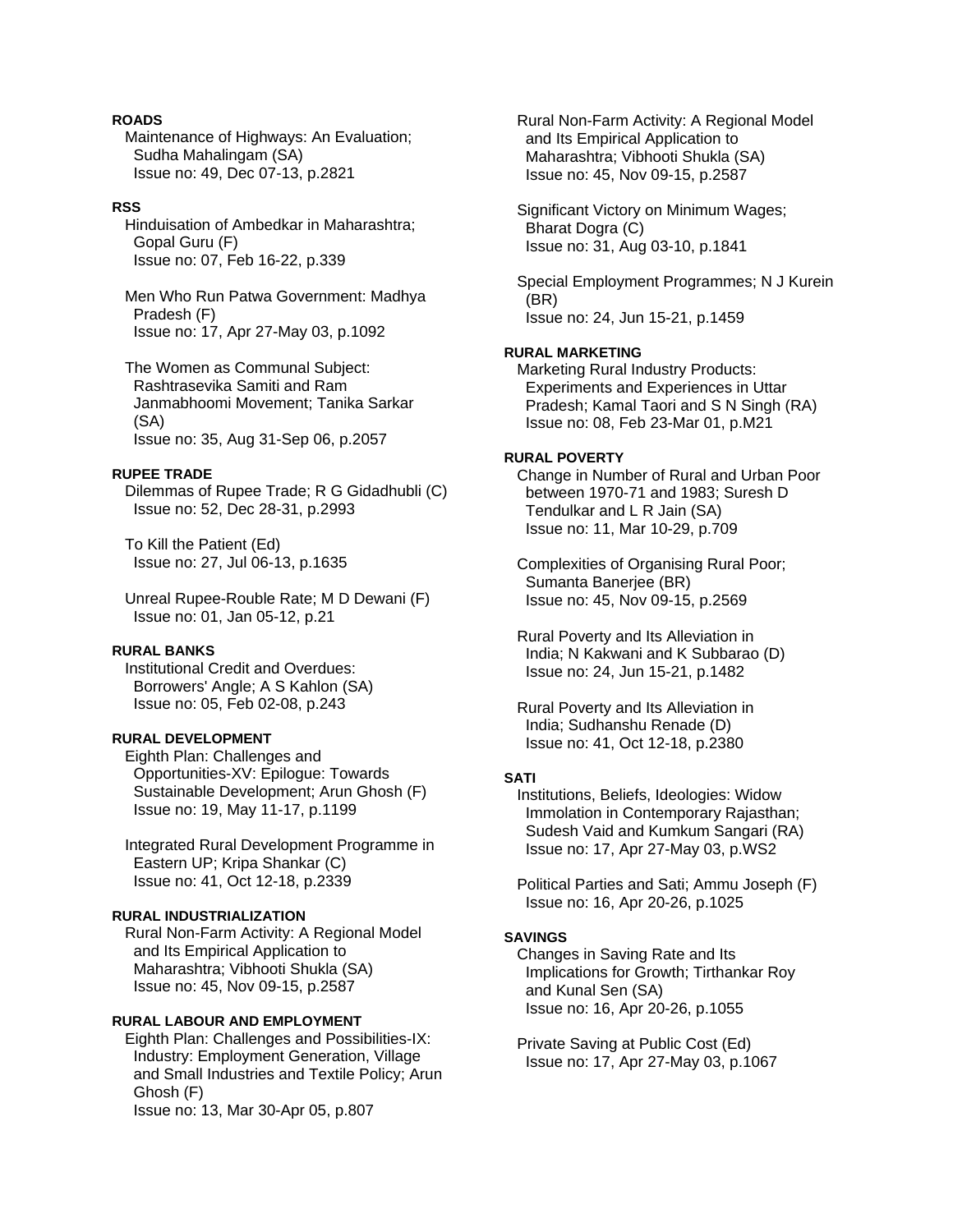## **SCAMS AND SCANDALS**

 Academic Fraud; Amit Bhaduri (LE) Issue no: 20, May 18-24, p.1246

 IMF and Accountability; Lawrence Surendra (BR) Issue no: 46, Nov 16-22, p.2625

 Stealth Finance: Thriving on Conflict of Interest; D N Ghosh (F) Issue no: 34, Aug 24-30, p.1948

### **SCHEDULED CASTES AND TRIBES**

 Distortion of Census Data on Scheduled Tribes; Sharad Kulkarni (F) Issue no: 05, Feb 02-08, p.205

 No Place Like Home; Clair Talwalker (F) Issue no: 16, Apr 20-26, p.1027

## **SCHOLARSHIP**

 First Lesson of Scholarship?; Sumit Guha (LE) Issue no: 52, Dec 28-31, p.2966

#### **SCIENCE AND TECHNOLOGY**

 Science as a Tool in British India; R K Kochhar (SA) Issue no: 33, Aug 17-23, p.1927

 West's Unacknowledged Debt; Burjor Avari (BR) Issue no: 26, Jun 29-Jul 05, p.1603

### **SCIENTISTS**

 Grim Portents: Soviet Science (Ed) Issue no: 44, Nov 02-08, p.2493

 Science and Sensibility; T V Sathyamurthy (BR) Issue no: 48, Nov 30-Dec 06, p.2747

#### **SECULARISM**

 Citizens for a Secular Society; kurien et al Ansari (LE) Issue no: 42, Oct 19-25, p.2382

 India's Dilemma; Madanjeet Singh (F) Issue no: 06, Feb 09-15, p.279

 Let the Heavens Fall, but Let Justice be Done (LE) Issue no: 07, Feb 16-22, p.322

## **SECURITIES**

 Stealth Finance: Thriving on Conflict of Interest; D N Ghosh (F) Issue no: 34, Aug 24-30, p.1948

## **SERVICES SECTOR**  Development of Tertiary Sector; B N Ghosh (D) Issue no: 08, Feb 23-Mar 01, p.452

 Excess Growth of Tertiary Sector; B B Bhattacharya and Arup Mitra (D) Issue no: 22, Jun 01-08, p.1423

 Excess Growth of Tertiary Sector?; R Nagaraj (D) Issue no: 05, Mar 01-29, p.247

 Excess Growth of Tertiary Sector?: A Reply; R Nagaraj (D) Issue no: 37, Sep 14-20, p.2172

 Global Services: Shifting Galaxy of Imperialism; Frederick F Clairmonte (F) Issue no: 08, Feb 23-Mar 01, p.421

 The South and GATT Negotiations on Service Sector; Surendra J Patel (C) Issue no: 48, Nov 30-Dec 06, p.2732

 Trade in Services for Developing Countries in 1990s: Problem and Prospects; Alok Ray (SA) Issue no: 09, Mar 02-09, p.519

#### **SEX RATIO**

 Decline in Sex Ratio: An Alternative Explanation?; S Irudaya Rajan, U S Mishra and K Navaneetham (D) Issue no: 51, Dec 21-27, p.2963

 Variation in Sex Ratio: Development Implications; Amitabh Kundu and Mahesh K Sahu (C) Issue no: 41, Oct 12-18, p.2341

#### **SEXUAL BEHAVIOUR**

 Sexual Harassment as Sex Discrimination; D Nagasaila (C) Issue no: 34, Aug 24-30, p.1965

#### **SHIV SENA**

 Growing Threat: The Press (Ed) Issue no: 45, Nov 09-15, p.2544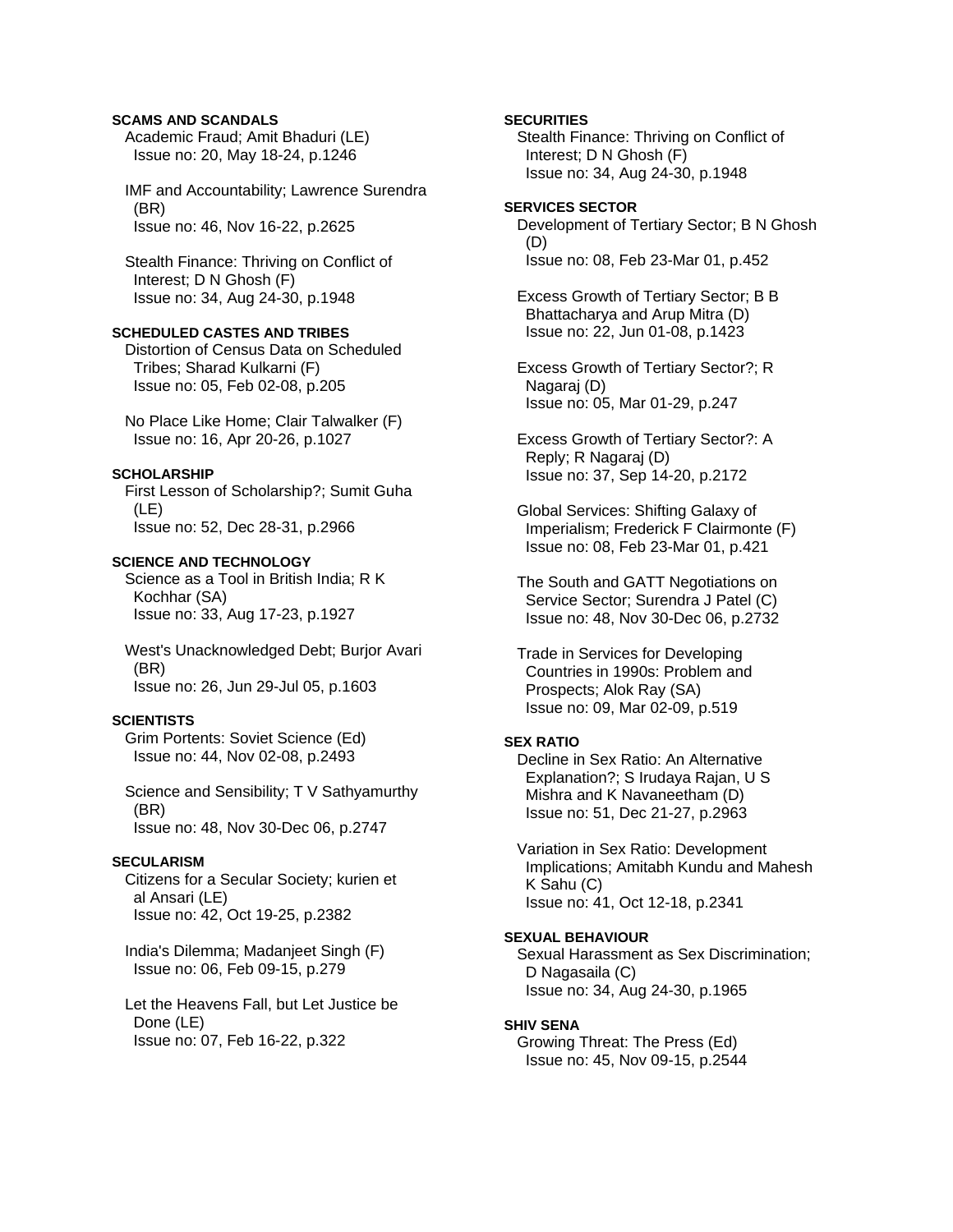## **SHIV SENA**

 More Important than Lives?: Religious Beliefs (Ed) Issue no: 20, May 18-24, p.1249

### **SIKHS**

 Question of Credibility: Punjab (Ed) Issue no: 05, Feb 02-08, p.189

## **SIMLA**

 Colonial Get-Away; Amar Farooqui (BR) Issue no: 50, Dec 14-20, p.2874

#### **SLUMS**

 Beautifying Bombay at Cost of Poor; P A Sebastian (C) Issue no: 31, Aug 03-10, p.1840

## **SMALL SAVINGS**

 Accounting Games: Small Savings (Ed) Issue no: 20, May 18-24, p.1250

 What about BBB?: Small Savings (Ed) Issue no: 31, Aug 03-10, p.1825

#### **SMALL-SCALE INDUSTRIES**

 Capital, State and Petty Trading in Calcutta; Nandini Dasgupta (SA) Issue no: 30, Jul 27-Aug 02, p.1799

 Eighth Plan: Challenges and Possibilities-IX: Industry: Employment Generation, Village and Small Industries and Textile Policy; Arun Ghosh (F) Issue no: 13, Mar 30-Apr 05, p.807

 New Small Enterprise Policy: Implications and Prospects; J C Sandesara (SA) Issue no: 42, Oct 19-25, p.2423

#### **SOCAILISM**

 Marxism, Socialism and Democracy: Issues Relevant for India Today; Arun Ghosh (F) Issue no: 50, Dec 14-20, p.2850

#### **SOCIAL BEHAVIOUR**

 The Stygean Dip. History of Cleanliness in France; Mohan Rao (BR) Issue no: 34, Aug 24-30, p.1973

## **SOCIAL CHANGE**

 Apartheid is Dead! Long Live Apartheid!; Nigel Harris (C) Issue no: 34, Aug 24-30, p.1971

 Construction of Gender Identity: Women in Popular Tamil Magazines; Gita Wolf (RA) Issue no: 43, Oct 26-Nov 01, p.WS71

 History as Critique and Critique(s) of History; Dipesh Chakrabarty (SA) Issue no: 37, Sep 14-20, p.2162

 Migration and Development; Binod Khadria (BR) Issue no: 40, Oct 05-11, p.2303

 Oligopoly in Oligarchy; S R Sen (P) Issue no: 36, Sep 07-13, p.2089

 On Living in a Revolution; M N Srinivas (SA) Issue no: 13, Mar 30-Apr 05, p.833

 Photography and Society: Icon Building in Action; R Srivatsan (SA) Issue no: 11, Mar 10-29, p.771

 Social Backwardness and Politics of Reservations; Ghanshyam Shah (SA) Issue no: 11, Mar 10-29, p.601

 The Stygean Dip. History of Cleanliness in France; Mohan Rao (BR) Issue no: 34, Aug 24-30, p.1973

 Sustainability and Viability of Small and Marginal Farmers: Animal Husbandry and Common Property Resources; Syed Ajmal Pasha (RA) Issue no: 13, Mar 30-Apr 05, p.A27

 Towards an Indian Petty Bourgeoisie: Outline of an Approach; Burton Stein (RA) Issue no: 04, Jan 26-Feb 01, p.PE9

 Widows, Education and Social Change in Twentieth Century Banaras; Nita Kumar (RA) Issue no: 17, Apr 27-May 03, p.WS19

#### **SOCIAL CLASSES**

 Fratricidal Clashes or Class War?; D Shankar (LE) Issue no: 40, Oct 05-11, p.2270

 The Left and Indian National Movement; Anirudha Gupta (BR) Issue no: 38, Sep 21-27, p.2200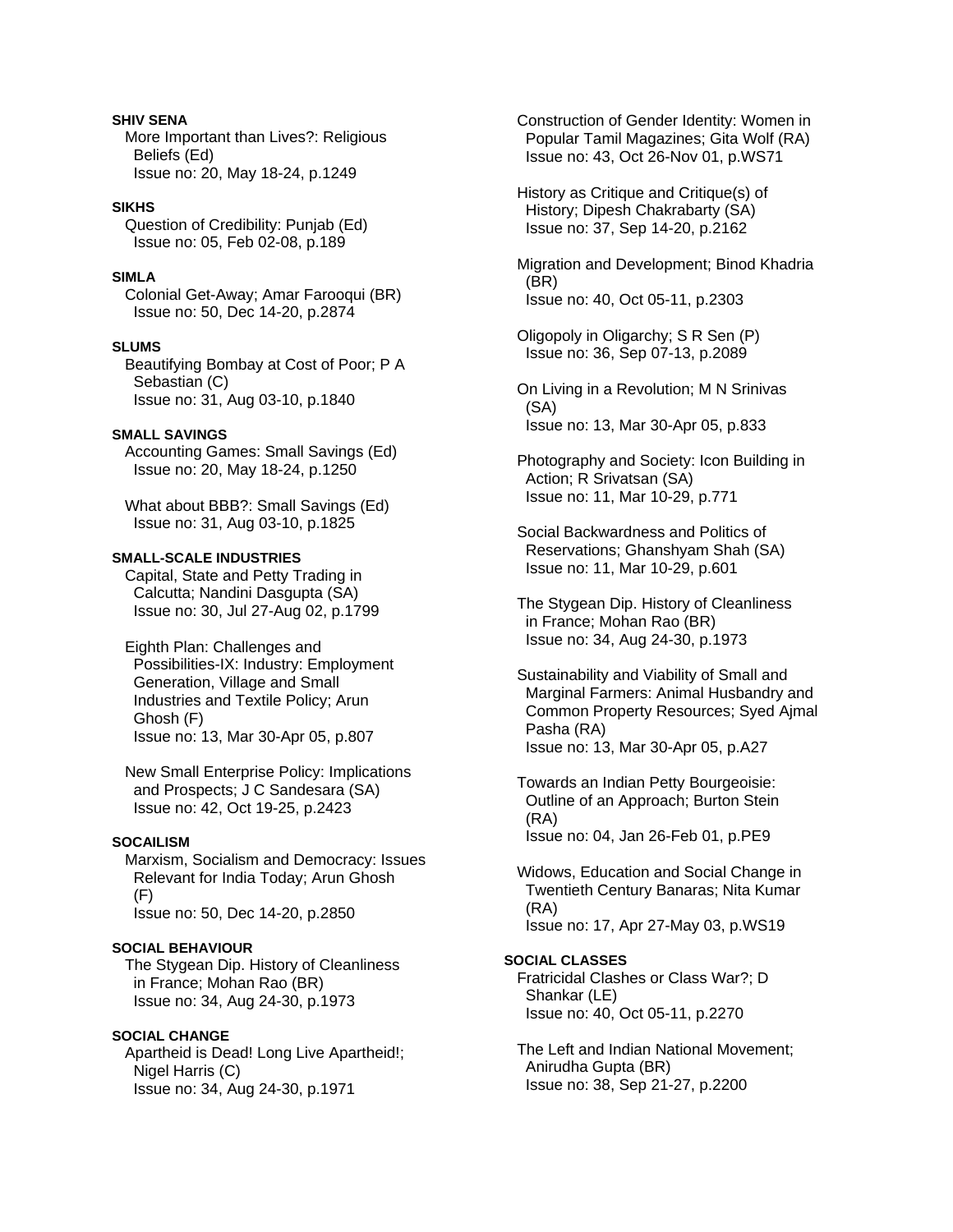## **SOCIAL CLASSES**

 Marxism and Crisis of Communist Ideology; Kian Tajbakhsh (D) Issue no: 33, Aug 17-23, p.1934

 Segmentation and Literacy; Satish Saberwal (SA) Issue no: 11, Mar 10-29, p.723

 Social and Cultural Components of Society and Appraisal of Social Reality; Ramkrishna Mukherjee (RA) Issue no: 04, Jan 26-Feb 01, p.PE21

 Towards an Indian Petty Bourgeoisie: Outline of an Approach; Burton Stein (RA) Issue no: 04, Jan 26-Feb 01, p.PE9

#### **SOCIAL CONDITIONS**

 Colonial Capitalism and Agrarian Social Structure: Palestine: A Case Study; Nahla Abdo (RA) Issue no: 30, Jul 27-Aug 02, p.PE73

 Colonial Power and Micro-Social Interactions: Nineteenth Century India; Sabyasachi Bhattacharya (SA) Issue no: 22, Jun 01-08, p.1399

 Complexities of Organising Rural Poor; Sumanta Banerjee (BR) Issue no: 45, Nov 09-15, p.2569

 Dalit Killings in Marathwada; Gopal Guru  $(C)$ Issue no: 51, Dec 21-27, p.2926

 A Discourse on Nineteenth Century: Bengal; Arup Kumar Sen (D) Issue no: 01, Jan 05-12, p.66

 Faces of Oppression; Ashok Rudra (BR) Issue no: 31, Aug 03-10, p.1853

 In Good Season and Bad; K Saradamoni (BR) Issue no: 44, Nov 02-08, p.2513

 Nation, Community and Naipaul's India; Akeel Bilgrami (RA) Issue no: 33, Aug 17-23, p.1907

 Social Background of Kerala District Council Members; George Mathew (F) Issue no: 21, May 25-30, p.1320

 State and the Making of Communist Politics in India, 1947-1957; Javed Alam (SA) Issue no: 45, Nov 09-15, p.2573

 Sub-Peripheries; Kanakalatha Mukund (BR) Issue no: 47, Nov 23-29, p.2689

### **SOCIAL JUSTICE**

 Social Justice, Bihar Style; Krishna Chaitanya (C) Issue no: 46, Nov 16-22, p.2612

 Tribals' Rights; Punalekar et al Shah (LE) Issue no: 14, Apr 06-12, p.854

### **SOCIAL MOVEMENTS**

 Economic Ironies in World Politics: A Sequel to Political Ironies in World Economy; Andre Gunder Frank (RA) Issue no: 30, Jul 27-Aug 02, p.PE93

## **SOCIAL PROBLEMS**

 Between the Lines: Women's Issues in English Language Newspapers; Ammu Joseph and Kalpana Sharma (RA) Issue no: 43, Oct 26-Nov 01, p.WS75

 Girl-Brides and Socio-Legal Change: Age of consent Bill (1891) Controversy; Meera Kosambi (SA) Issue no: 31, Aug 03-10, p.1857

 Soviet Economy: What Transition to What Market?; Ramnath Narayanswamy (SA) Issue no: 40, Oct 05-11, p.2317

#### **SOCIAL REFORMS**

 Fashioning a Self: Educational Proposals for and by Women in Popular Magazines in Colonial Bengal; Himani Bannerji (RA) Issue no: 43, Oct 26-Nov 01, p.WS50

 New Industrial Policy: Questions of Efficient Growth and Social Objectives; J C Sandesara (SA) Issue no: 31, Aug 03-10, p.1869

 On Living in a Revolution; M N Srinivas (SA) Issue no: 13, Mar 30-Apr 05, p.833

### **SOCIAL SCIENCE RESEARCH**

 The Ethnographer and the People: Reflections on Field Work; Vinay Kumar Srivastava (SA) Issue no: 22, Jun 01-08, p.1408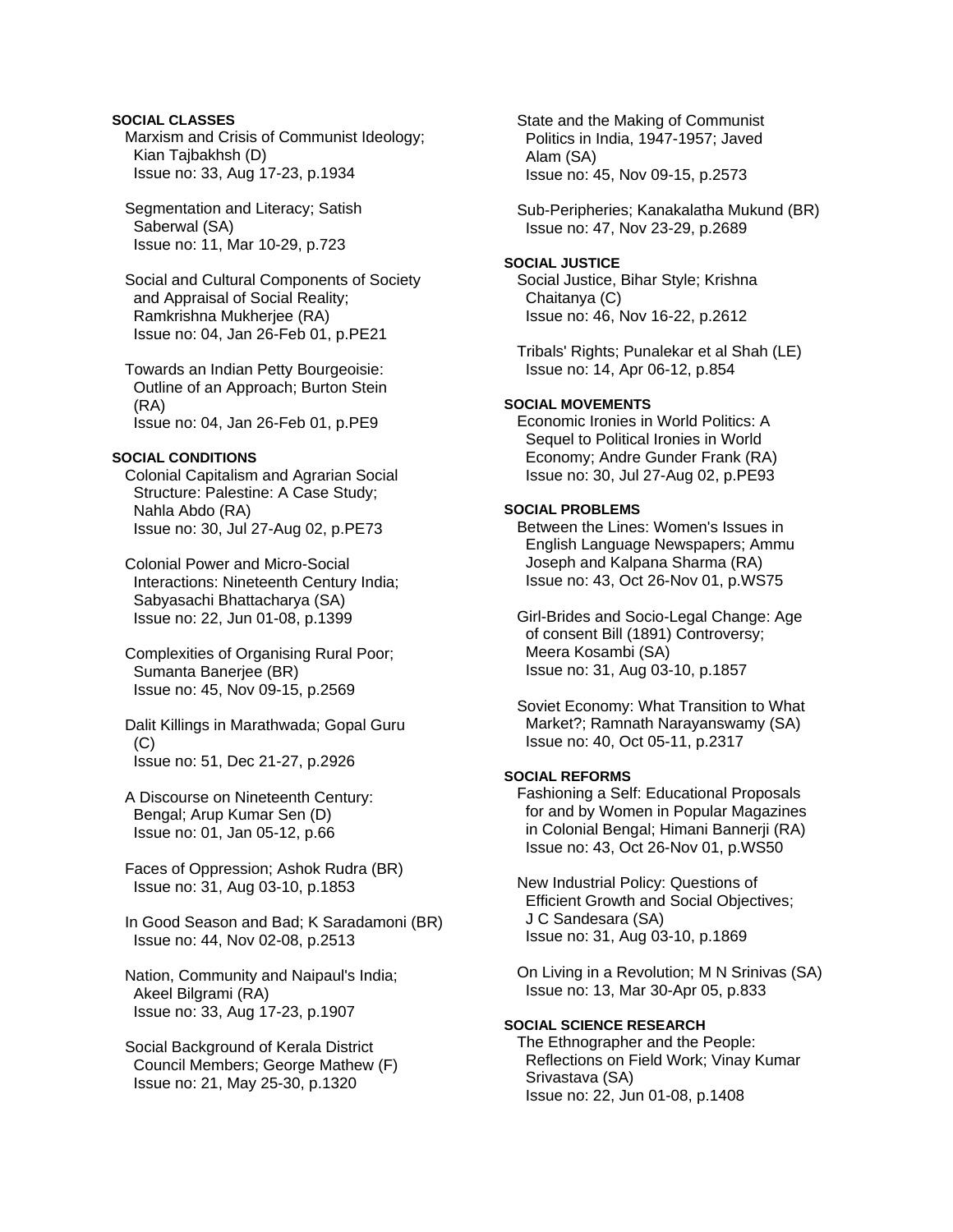## **SOCIAL SCIENCE RESEARCH**

 Gender and Deprivation: A Theme Revisited with a Geographical Perspective; Saraswati Raju (SA) Issue no: 49, Dec 07-13, p.2827

#### **SOCIAL SCIENCES**

 Indigenous Social Science; Neera Chandhoke (D) Issue no: 21, May 25-30, p.1357

 Indigenous Social Science Project: Some Political Implications; Sarah Joseph (P) Issue no: 15, Apr 13-19, p.959

#### **SOCIAL STATUS**

 Differently Similar; Deena Khatkhate (F) Issue no: 09, Mar 02-09, p.463

## **SOCIAL STRATIFICATION**

 Social and Cultural Components of Society and Appraisal of Social Reality; Ramkrishna Mukherjee (RA) Issue no: 04, Jan 26-Feb 01, p.PE21

#### **SOCIAL SURVEYS**

 The Ethnographer and the People: Reflections on Field Work; Vinay kumar Srivastava (SA) Issue no: 24, Jun 15-21, p.1475

### **SOCIAL SYSTEM**

 Anatomy of the Special Marriage Act; Kameshwar Choudhary (C) Issue no: 52, Dec 28-31, p.2981

## **SOCIAL WELFARE**

 Literacy and Development: Retrospect and Tendencies; S Shukla (P) Issue no: 38, Sep 21-27, p.2195

#### **SOCIALISM**

 Economic Content of Socialism in Lenin: Is It the Same as in Marx?; Paresh Chattopadhyay (RA) Issue no: 04, Jan 26-Feb 01, p.PE2

 Nehru and the National Philosophy of India; Bhikhu Parekh (SA) Issue no: 01, Jan 05-12, p.35

 On Liberalisation and Some Related Matters; K S Krishnaswamy (SA) Issue no: 42, Oct 19-25, p.2415

 Reflections on the Revolutions in Russia; A T Callinicos (SA) Issue no: 51, Dec 21-27, p.2943

 Restoration Tragedy, Russian Style; GPD (F) Issue no: 35, Aug 31-Sep 06, p.2034

 Swedish Model of `Socialism'; Ajit Roy (C) Issue no: 44, Nov 02-08, p.2511

# **SOCIALISTS**

 End of the Road? (Ed) Issue no: 34, Aug 24-30, p.1939

 Systemic Upheavals and Crises: Lessons for India; Rajen Harshe (P) Issue no: 41, Oct 12-18, p.2348

#### **SOCIOLOGY**

 Sociology in India: A View from Within; Meenakshi Thapan (SA) Issue no: 19, May 11-17, p.1229

 Text and Context in Sociology of Education; Alka Malvankar (BR) Issue no: 03, Jan 19-25, p.104

### **SOUTH AFRICA**

 ANC Forced to Get Tough: South Africa (Ed) Issue no: 30, Jul 27-Aug 03, p.1774

 ANC under Pressure: South Africa (Ed) Issue no: 26, Jun 29-Jul 05, p.1574

 Apartheid is Dead! Long Live Apartheid!; Nigel Harris (C) Issue no: 34, Aug 24-30, p.1971

 Dismantling Apartheid: Problems and Prospects; Rajen Harshe (SA) Issue no: 08, Feb 23-Mar 01, p.439

 New Phase of Struggle: South Africa (Ed) Issue no: 07, Feb 16-22, p.325

## **SOUTH KOREA**

 Successful Manipulation of Market Forces: Case of South Korea 1961-78; Eprime Eshag (SA) Issue no: 11, Mar 10-29, p.629

#### **SOVIET UNION**

 Advice but Little Aid: Soviet Union (Ed) Issue no: 29, Jul 20-26, p.1710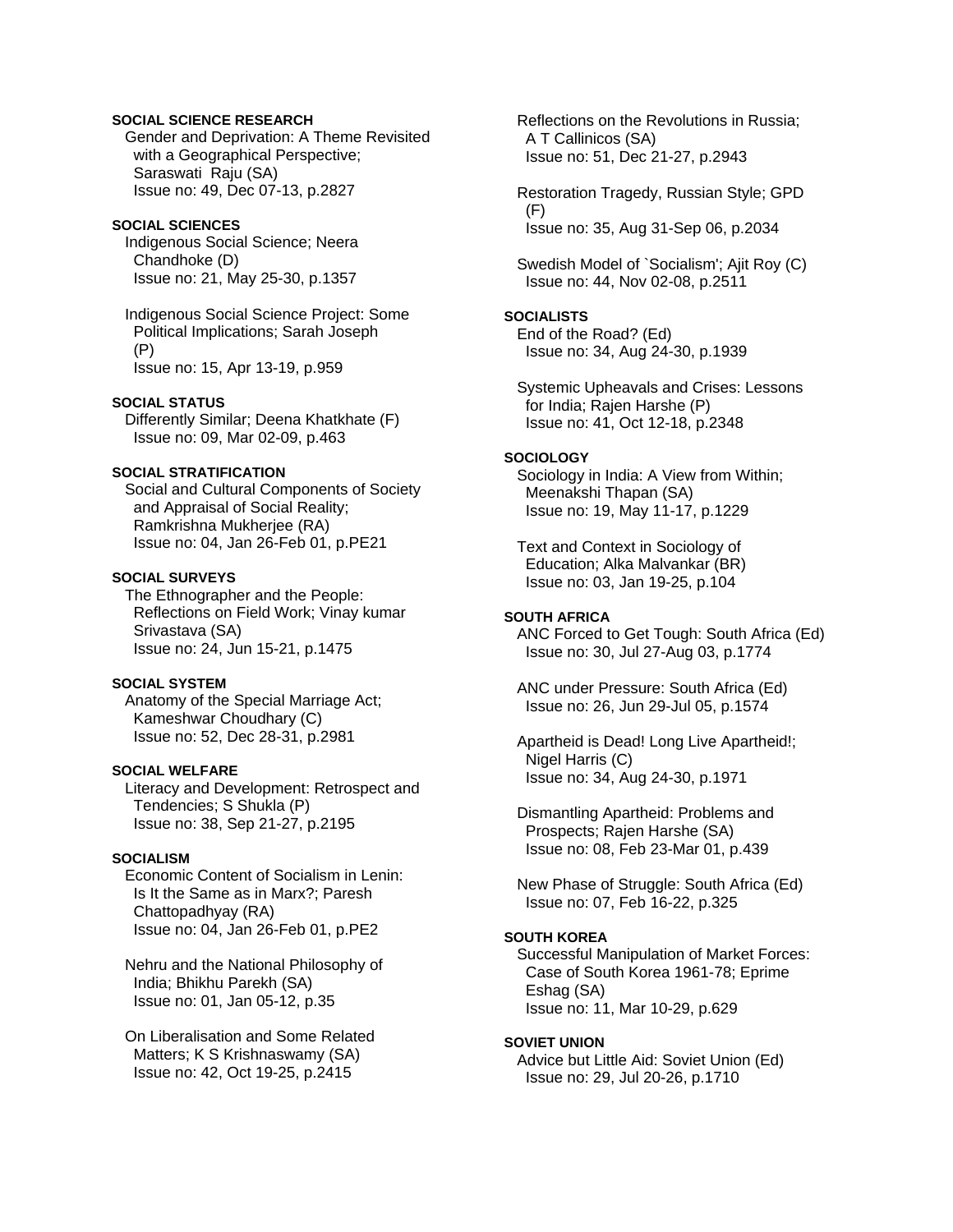### **SOVIET UNION**

 IMF-World Bank Recipe for Soviet Economy; R G Gidadhubli and Abhijit Bhattacharya (F) Issue no: 25, Jun 22-28, p.1525

 Indo-Soviet Trade and Technology Transfer; Bernard D'Mello (BR) Issue no: 29, Jul 20-26, p.1740

 Soviet Developments Anticipated; V Singh (LE) Issue no: 26, Jun 29-Jul 05, p.1570

## **SPACE PROGRAMME**

 Is Anyone Counting the Cost?: Space Programme (Ed) Issue no: 39, Sep 28-Oct 04, p.2228

#### **SPORTS**

 Hasty Step: Sports and Apartheid (Ed) Issue no: 27, Jul 06-13, p.1637

 Not Cricket; Kamaroopee (C) Issue no: 47, Nov 23-29, p.2673

#### **SRI LANKA**

 LTTE: Need for a Balanced Assessment; Arjun Katoch (C) Issue no: 44, Nov 02-08, p.2505

 Models for Energy Planning; Rangan Baneriee (BR) Issue no: 17, Apr 27-May 03, p.1101

 Room For Manoeuvre: Sri Lanka (Ed) Issue no: 01, Jan 05-12, p.5

#### **STATE ELECTRICITY BOARDS**

 A Development-Focused End-Use-Oriented Electricity Scenario for Karnataka; Amulya Kumar N et al Reddy (SA) Issue no: 15, Apr 13-19, p.983

 A Development-Focused End-Use-Oriented. Electricity Scenario for Karnataka; Amulya Kumar N et al Reddy (SA) Issue no: 14, Apr 06-12, p.891

 Electricity Tariffs in Karnataka; V Ranganathan (RA) Issue no: 21, May 25-30, p.M51

#### **STATES REORGANIZATION**

 Many Splits: Jharkhand Movement (Ed) Issue no: 15, Apr 13-19, p.928

### **STOCK MARKET**

 Changed Mood; D P Sharma (F) Issue no: 51, Dec 21-27, p.2911

 Confidence Returning: Stock Market (C) Issue no: 08, Feb 23-Mar 01, p.393

 Confidence Shaken: Stock Market (C) Issue no: 05, Feb 02-08, p.190

 Enthralled by liberalisation; D P Sharma (F) Issue no: 45, Nov 09-15, p.2547

 Not Speculator's Doing Alone; D P Sharma (F) Issue no: 48, Nov 30-Dec 06, p.2722

 Private Sector's Privateness; D P Sharma (F) Issue no: 36, Sep 07-13, p.2074

 Pundits Proved Wrong; D P Sharma (C) Issue no: 33, Aug 17-23, p.1887

 Soaring Stock Prices; S M Sundaram (D) Issue no: 18, May 04-10, p.1184

 Unbounded Optimism; D P Sharma (F) Issue no: 39, Sep 28-Oct 04, p.2231

 Unbridled Speculation: Stock Market (C) Issue no: 01, Jan 05-12, p.6

#### **STOCK MARKET REGULATIONS**

 Gross Inadequacies; D P Sharma (F) Issue no: 42, Oct 19-25, p.2388

### **STOCKS AND SHARES**  Stealth Finance: Thriving on Conflict of Interest; D N Ghosh (F)

 Issue no: 34, Aug 24-30, p.1948 **STRIKES AND LOCKOUTS**  Curbing Labour Struggles in Bhilai; Punya Brata Gun (F)

Issue no: 08, Feb 23-Mar 01, p.418

 Political Use of Miners Strike: Soviet Union (Ed) Issue no: 18, May 04-10, p.1125

 Workers against Privatisation; Mukul (C) Issue no: 30, Jul 27-Aug 02, p.1781

 Workers Struggle Halts Privatisation Moves: Uttar Pradesh; Mukul (C) Issue no: 43, Oct 26-Nov 01, p.2460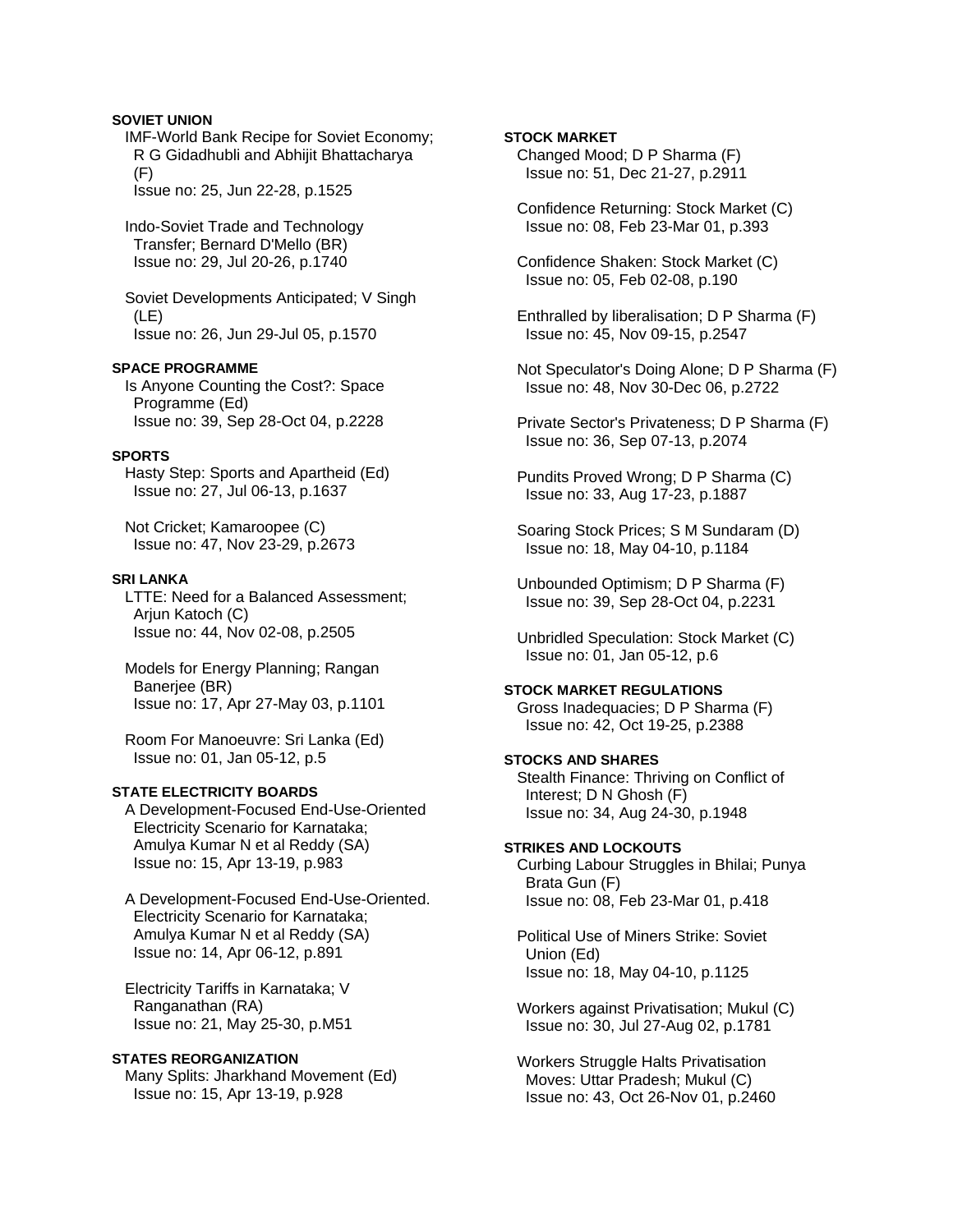## **STUDENTS**

 Students' Rights; A G Noorani (CL) Issue no: 33, Aug 17-23, p.1892

 Torture of JNU Student; Naveen (LE) Issue no: 15, Apr 13-19, p.926

### **SUBSIDIES**

 Volume and Composition of Government Subsidies in India, 1987-88; Sudipto Mundle and M Govinda Rao (SA) Issue no: 18, May 04-10, p.1157

#### **SUGAR INDUSTRY**

 Bane of Mushrooming Sugar Factories: Maharashtra; H M Desarda (F) Issue no: 15, Apr 13-19, p.949

 State and Industry; Suma S Athreye (BR) Issue no: 35, Aug 31-Sep 06, p.2050

## **SUGARCANE**

 More Sugar, Less Food (C) Issue no: 41, Oct 12-18, p.2340

#### **SUPERSTITION**

 Calcutta's Lead: Against Superstition (Ed) Issue no: 13, Mar 30-Apr 05, p.797

#### **SWEDEN**

 Swedish Model of `Socialism'; Ajit Roy (C) Issue no: 44, Nov 02-08, p.2511

## **TADA**

 One-Eyed Justice: Civil Liberties (Ed) Issue no: 43, Oct 26-Nov 01, p.2444

 A Portend; K Balagopal and G Haragopal (LE) Issue no: 52, Dec 28-31, p.3023

 Torture of JNU Student; Naveen (LE) Issue no: 15, Apr 13-19, p.926

#### **TAMIL NADU**

 Beyond the River: Karnataka (Ed) Issue no: 51, Dec 21-27, p.2908

 Biased Interpretations; Kanakalatha Mukund (LE) Issue no: 34, Aug 24-30, p.1938

 Caste Tensions; Geetha and S V Rajadurai (LE) Issue no: 50, Dec 14-20, p.2842

 Changing Agriculture; Joan P Mencher (BR) Issue no: 05, Feb 02-08, p.221

 Chicken Biryani and the Inconsequential Bramhin; M S S Pandian (C) Issue no: 35, Aug 31-Sep 06, p.2043

 Child Care Services in Tamil Nadu; Mina Swaminathan (C) Issue no: 52, Dec 28-31, p.2988

 Construction of Gender Identity: Women in Popular Tamil Magazines; Gita Wolf (RA) Issue no: 43, Oct 26-Nov 01, p.WS71

 Forces of Production and Agrarian Change; Gail Omvedt (BR) Issue no: 30, Jul 27-Aug 02, p.1795

 The Grand Opera Unfolds: Tamil Nadu; V Geetha (F) Issue no: 19, May 11-17, p.1204

 Music for the Masses: Film Songs of Tamil Nadu; S Theodore Baskaran (SA) Issue no: 11, Mar 10-29, p.755

 Of Maltova Mothers and Other Stories; M S S Pandian, S Anandhi and A R Venkatachalapathy (D) Issue no: 16, Apr 20-26, p.1059

 PM Purchases Temporary Reprieve: Tamil Nadu (Ed) Issue no: 06, Feb 09-15, p.252

 Reviving Shibboleths; A R Subbiah (LE) Issue no: 34, Aug 24-30, p.1938

#### **TAMILS**

 India and Sri Lanka Tamils: Crimes in the Name of Diplomacy; Stan Lourdusamy (C) Issue no: 37, Sep 14-20, p.2133

 LTTE: Need for a Balanced Assessment; Arjun Katoch (C) Issue no: 44, Nov 02-08, p.2505

#### **TAXATION**

 Freeing the Ganga Waters; Indu Bharti (F) Issue no: 05, Feb 02-08, p.211

## **TEA INDUSTRY**

 Global Tea Scenario: 2001 AD; V N Reddy (RA) Issue no: 48, Nov 30-Dec 06, p.M145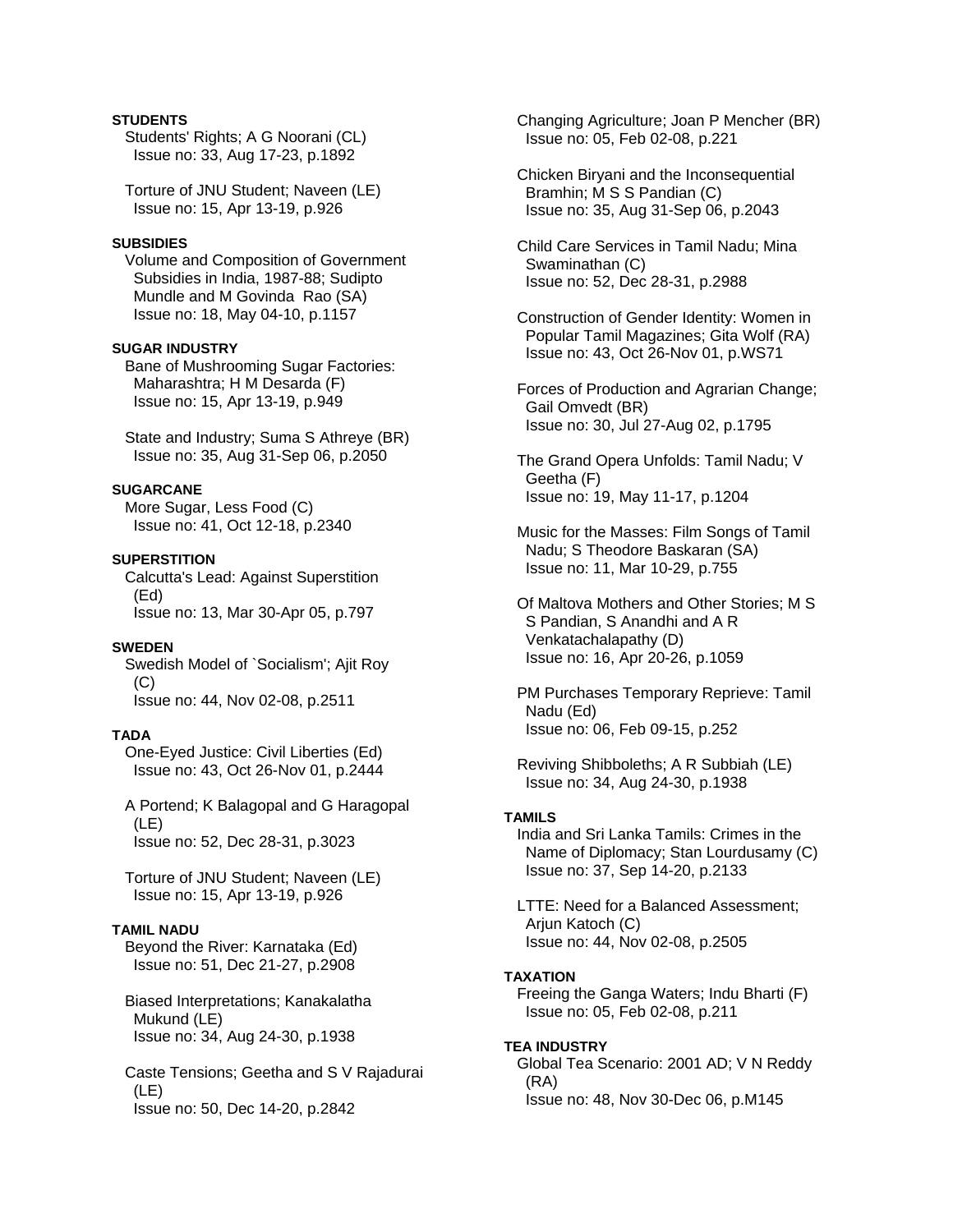## **TEA INDUSTRY**

 Indian Tea Industry: Problems and Policies; Neelanjana Mitra (RA) Issue no: 48, Nov 30-Dec 06, p.M153

 Small Growers to Prop up Large Plantations: Tea Industry; Sharit K Bhowmik (C) Issue no: 30, Jul 27-Aug 02, p.1789

### **TEACHERS**

 Bihar Teachers Struggle for Rights; Victor Das (F) Issue no: 01, Jan 05-12, p.22

 Government's Discrimination against Women Teachers: Bihar; Krishna Chaitanya (C) Issue no: 51, Dec 21-27, p.2925

 Marx and MacCarthy; GPD (F) Issue no: 45, Nov 09-15, p.2550

 Reform of Higher Education; V M Dandekar (SA) Issue no: 46, Nov 16-22, p.2631

## **TEACHING METHODS**

 Experiment in Education; R Akila (BR) Issue no: 34, Aug 24-30, p.1975

## **TECHNICAL EDUCATION**

 Boom in Teaching-Shops: Maharashtra; J V Deshpande (C) Issue no: 30, Jul 27-Aug 02, p.1787

 Technical Institutes in Colonial India: Kala Bhavan, Baroda(1890-1900); Dhruv Raina and S Irfan Habib (C) Issue no: 46, Nov 16-22, p.2619

#### **TECHNOLOGY AND DEVELOPMENT**

 Biotechnology Development and Coservation of Biodiversity; Vandana Shiva (P) Issue no: 48, Nov 30-Dec 06, p.2740

 HYV Technlogy: The Polarisation and Immiserisation Controversy; G Parthasarathi (RA) Issue no: 26, Jun 29-Jul 05, p.A69

 Oilseeds: Technology Mission Makes Little Impact (F) Issue no: 38, Sep 21-27, p.2179

 Technical Change and Wheat Productivity in Post-Green Revolution Punjab; D S Sidhu and Derek Byerlee (RA) Issue no: 52, Dec 28-31, p.A159

 Technological Capability under Economic Liberalism: Experience of Indian Industry in Eighties; K K Subrahmanian (RA) Issue no: 35, Aug 31-Sep 06, p.M87

 Technology in Third World; Bernard D'Mello (BR) Issue no: 19, May 11-17, p.1212

## **TECHNOLOGY TRANSFER**

 Indo-Soviet Trade and Technology Transfer; Bernard D'Mello (BR) Issue no: 29, Jul 20-26, p.1740

## **TELECOMMUNICATION POLICY**

 Optimising Customer Service in Telecom Operations: Beyond Holding Companies and Protocorporations; S K Bhattacharyya (SA) Issue no: 25, Jun 22-28, p.1545

## **TELEVISION**

 Bilingual Character Generator (SA) Issue no: 01, Jan 05-12, p.AS25

 Deja Vu; Vimal Balasubrahmanyan (BR) Issue no: 47, Nov 23-29, p.2690

 Right to Receive Foreign Telecasts; A G Noorani (CL) Issue no: 15, Apr 13-19, p.935

 Sexual Politics of Television Mythology; Suddhabrata Sen Gupta (C) Issue no: 45, Nov 09-15, p.2558

 Video Newsmagazine Boom (F) Issue no: 07, Feb 16-22, p.348

#### **TENANCY**

 Lease Market, Poverty Alleviation and Policy Options; G Parthasarathy (RA) Issue no: 13, Mar 30-Apr 05, p.A31

#### **TERRORISM**

 State Terrorism; C V Subbarao (LE) Issue no: 50, Dec 14-20, p.2904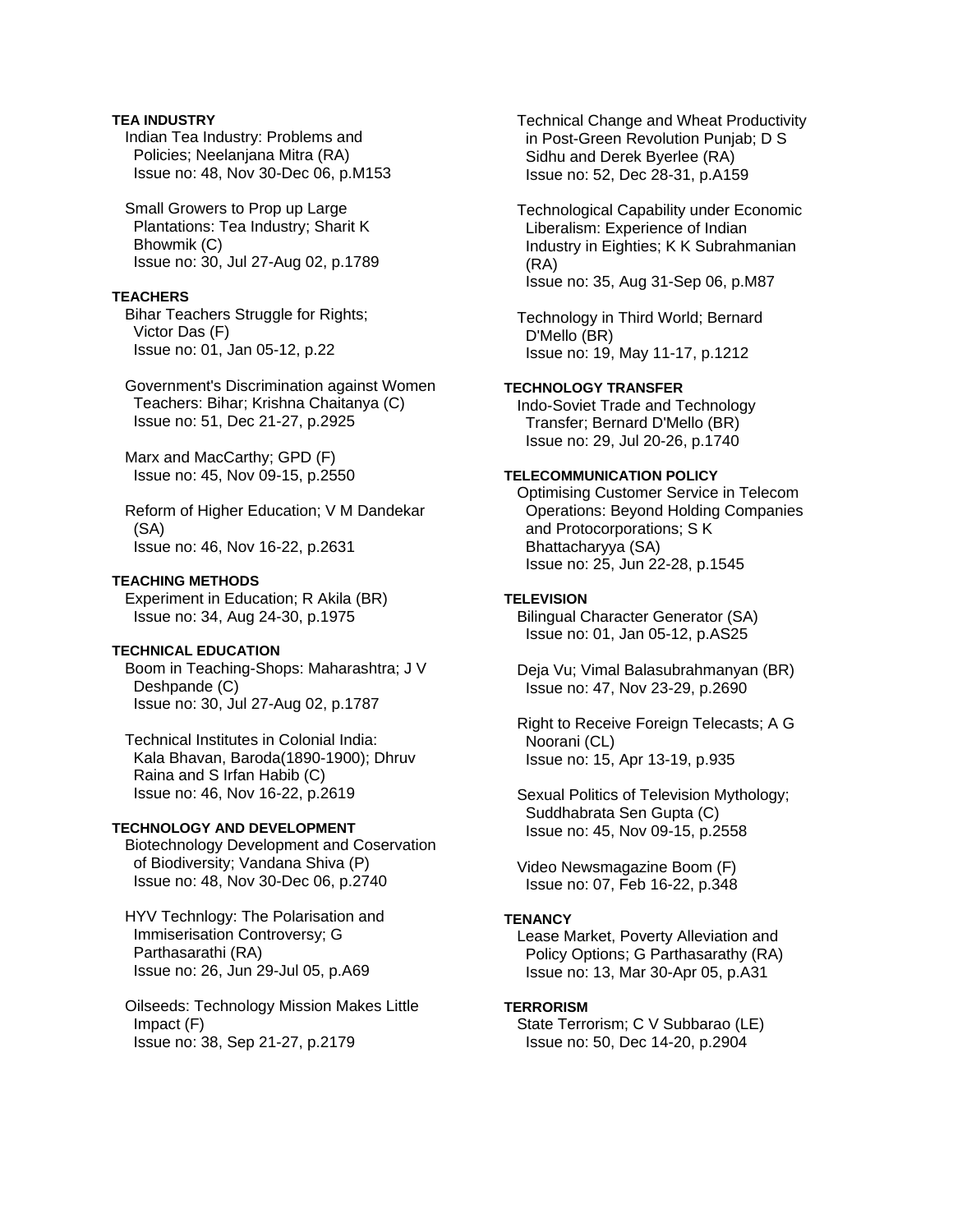## **TEXTILE INDUSTRY**

 Crying Wolf: Textile Industry (Ed) Issue no: 14, Apr 06-12, p.858

 Demand for Textiles in India; G V S N Murthy and T R Sukumari (RA) Issue no: 21, May 25-30, p.M61

 Eighth Plan: Challenges and Possibilities-IX: Industry: Employment Generation, Village and Small Industries and Textile Policy; Arun Ghosh (F) Issue no: 13, Mar 30-Apr 05, p.807

 MFA and India's Garment Exports; Tirthankar Roy (BR) Issue no: 44, Nov 02-08, p.2515

 Textile Industry's False Alarm; D P Sharma (F) Issue no: 37, Sep 14-20, p.2127

### **THEATRES**

 Circuses for Bread: Soviet Union (Ed) Issue no: 49, Dec 07-13, p.2781

 In Search of Women in History of Marathi Theatre, 1843 to 1933; Neera Adarkar (RA)

Issue no: 43, Oct 26-Nov 01, p.WS87

 Politics of Indigenous Theatre: Kanhailal in Manipur; Rustom Bharucha (SA) Issue no: 11, Mar 10-29, p.747

### **THIRD WORLD**

 Fall-Out of Gulf War: Changed US-Europe Relations and Third World; GN (F) Issue no: 24, Jun 15-21, p.1449

 Security Expenditure in Third World; Rathin Roy (BR) Issue no: 01, Jan 05-12, p.34

## **TIBET**

 Predicament of Lamaist Tibet; William H Newell (BR) Issue no: 41, Oct 12-18, p.2354

#### **TIMOR**

 East Timor, India and Self-Determination; Punyapriya Dasgupta (C) Issue no: 51, Dec 21-27, p.2931

**TOBACCO INDUSTRY**  Right to Smoke; Vimal Balasubrahmanyan (F) Issue no: 08, Feb 23-Mar 01, p.420

**TOURISM INDUSTRY**  Gujarat: A Tourists Paradise; Varesh Sinha (SA) Issue no: 01, Jan 05-12, p.AS7

#### **TOWN AND URBAN PLANNING**

 1991 Population Census: Some Facts and Policy Issues-II; V Nath (OP) Issue no: 51, Dec 21-27, p.2937

 Beautifying Bombay at Cost of Poor; P A Sebastian (C) Issue no: 31, Aug 03-10, p.1840

 Bombay in Imperial Political Economy; Gerald Studdert Kennedy (BR) Issue no: 42, Oct 19-25, p.2413

 Land and Politics in India: Working of Urban Land Ceiling Act, 1976; Lakshmi Srinivas (SA) Issue no: 43, Oct 26-Nov 01, p.2482

 Micro Environment in Urban Planning: Access of Poor to Water Supply and Sanitation; Amitabh Kundu (SA) Issue no: 37, Sep 14-20, p.2167

 The Post-Colonial City; Neera Chandoke (P) Issue no: 50, Dec 14-20, p.2868

 Victims of Neglect: Urban Mess (Ed) Issue no: 24, Jun 15-21, p.1428

 Will Bombay Have a Plan?: Irrelevance of Planners and Their Plans; J B D'Souza (SA) Issue no: 20, May 18-24, p.1289

#### **TOXINS**

 Pesticides: From Silent Spring to Indian Summer; Aparna Viswanathan (C) Issue no: 35, Aug 31-Sep 06, p.2039

 Who's to Blame?: Drug Control (Ed) Issue no: 46, Nov 16-22, p.2600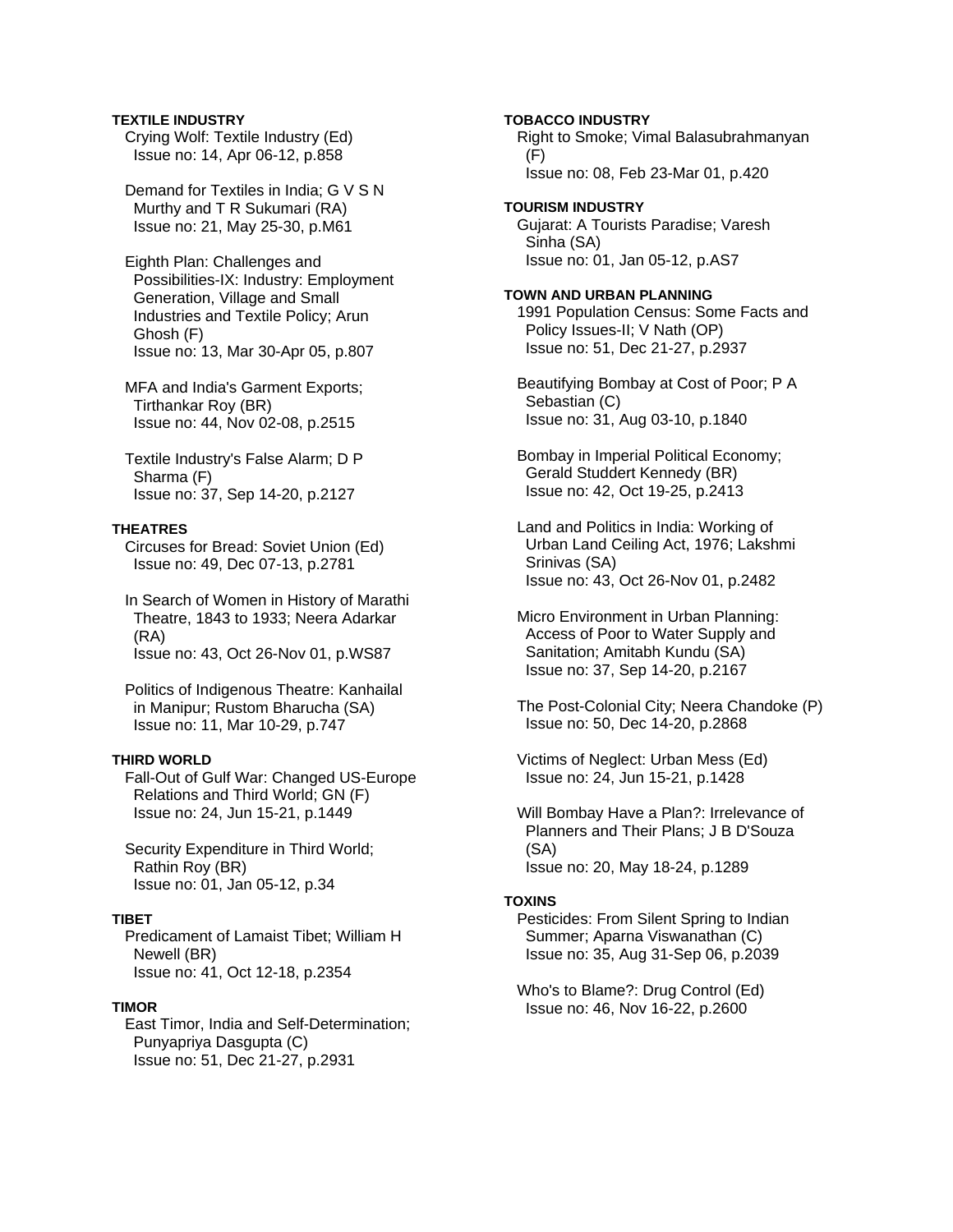### **TRADE AGREEMENTS**

 GATT,GATS and Ethnocentricity in MNCs: Brussels Draft Agreement on Services; Binod Khadria (F) Issue no: 03, Jan 19-25, p.86

 Indo-Soviet Trade and Technology Transfer; Bernard D'Mello (BR) Issue no: 29, Jul 20-26, p.1740

#### **TRADE FAIRS**

 Trade in Services for Developing Countries in 1990s: Problem and Prospects; Alok Ray (SA) Issue no: 09, Mar 02-09, p.519

## **TRADE LIBERALIZATION**

 Avoidable Tragedy of the Left in India; Pranab Bardhan (P) Issue no: 42, Oct 19-25, p.2408

 Devaluation, Dual Exchange Markets and Existence of an Equilibrium in a Flexible-rates Regime. A Theoretical Note; Prabhat Patnaik (SA) Issue no: 39, Sep 28-Oct 04, p.2251

#### **TRADE POLICY**

 Confusion in Trade Policy; JM (P) Issue no: 49, Dec 07-13, p.2790

 Dangerous Side-Effects: GATT Negotiations (Ed) Issue no: 15, Apr 13-19, p.929

 Impermissible Procedure: Special 301 (Ed) Issue no: 19, May 11-17, p.1188

 On the Crisis and the Remedies; Pulin B Nayak (SA) Issue no: 34, Aug 24-30, p.1993

 Reform of Industrial and Trade Policies; T N Srinivasan (P) Issue no: 37, Sep 14-20, p.2143

 Trade Policies and Business Opportunities in South Asia; Deena Khatkhate (SA) Issue no: 49, Dec 07-13, p.2815

 Unfair Treatment: Service Exports (Ed) Issue no: 29, Jul 20-26, p.1708

## **TRADE PROMOTION**

 Dubious Exercise (Ed) Issue no: 22, Jun 01-08, p.1363  East European Developments: Impact on Trade of Developing Countries; R G Nambiar, Rajesh Mehta and G A Tadas (SA) Issue no: 19, May 11-17, p.1219

 Trade Reform for Restructuring the Economy; Arun Ghosh (F) Issue no: 24, Jun 15-21, p.1437

## **TRADE STATISTICS**

 Foreign Policy in a Changing World; Pran Chopra (SA) Issue no: 14, Apr 06-12, p.911

 Foreign Private Investment without Illusions; Jayati Ghosh (C) Issue no: 42, Oct 19-25, p.2397

 Kashmir and India; DN (C) Issue no: 34, Aug 24-30, p.1959

## **TRADE UNIONS**

 CITU: Fundamental Confusions; Biren Roy (F) Issue no: 15, Apr 13-19, p.951

 Is a Worker's Sector Viable?; Sharit K Bhowmik (C) Issue no: 50, Dec 14-20, p.2854

 Shrinking Limits: Trade Unions (Ed) Issue no: 14, Apr 06-12, p.857

## **TRIBAL DEVELOPMENT**

 Tribals and Development; Rahul (D) Issue no: 09, Mar 02-09, p.527

## **TRIBAL LANDS**

 Assault on Dam Oustees; Victor Das (LE) Issue no: 26, Jun 29-Jul 05, p.1570

 Bihar's Dams, Tribals' Woes; Indu Bharti (F) Issue no: 22, Jun 01-08, p.1385

 Police Action against Dam Oustees; Ghanshyam et al Singh (LE) Issue no: 21, May 25-30, p.1306

 Probing the Jharkhand Question; Arunabha Ghosh (SA) Issue no: 18, May 04-10, p.1173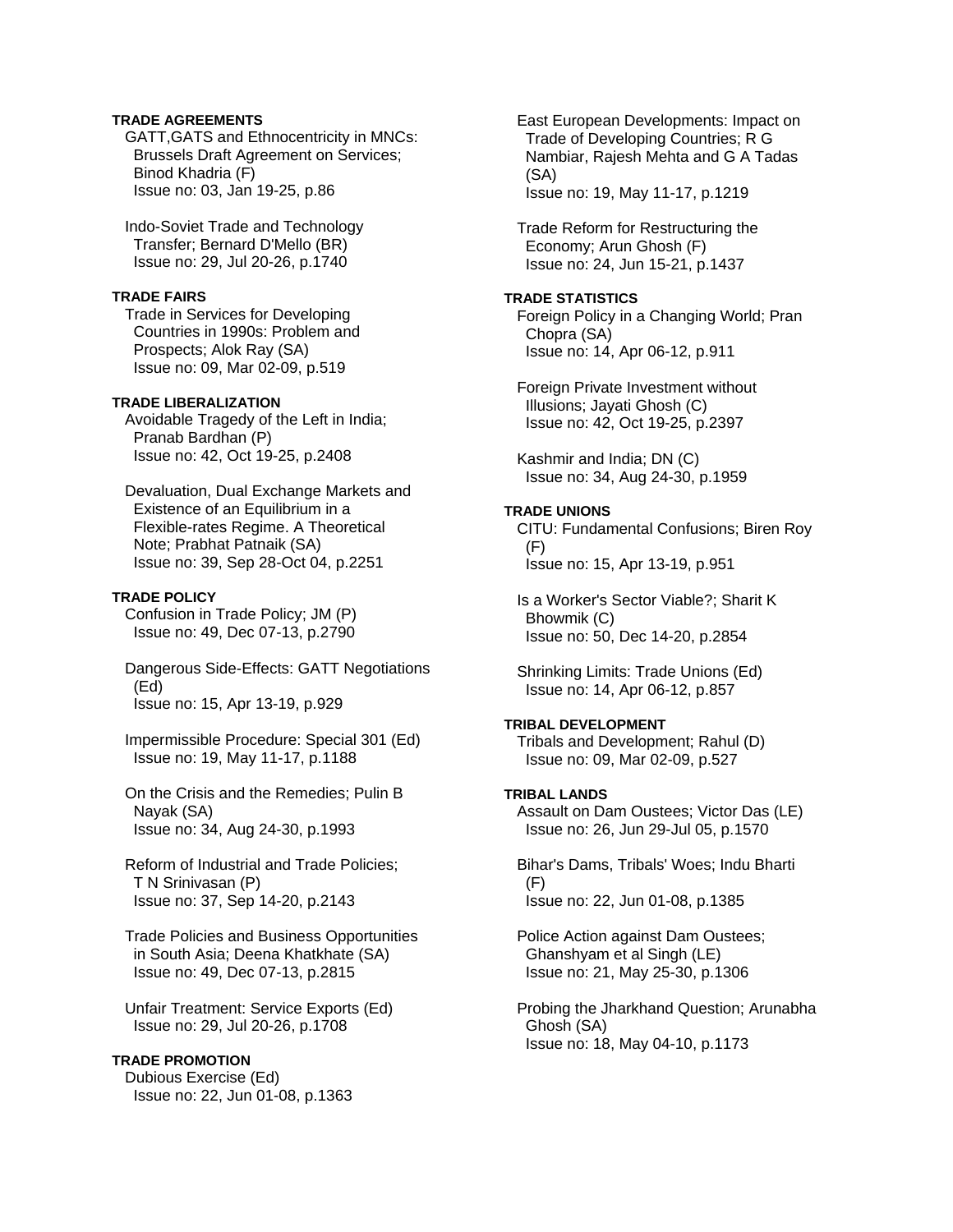## **TRIBALS**

 Child labour among Digaru Mishimis of Arunachal Pradesh; Krishna Chaitanya (C) Issue no: 36, Sep 07-13, p.2084

 Forests and Tribals of Jharkhand; Victor Das (F) Issue no: 06, Feb 09-15, p.275

 Gender and Tribal Identity in Western India; Maya Unnithan-Kumar (RA) Issue no: 17, Apr 27-May 03, p.WS36

 Land Alienation among Tripura Tribals; Malabika Das Gupta (SA) Issue no: 36, Sep 07-13, p.2113

 No Place Like Home; Clair Talwalker (F) Issue no: 16, Apr 20-26, p.1027

 Peaceful Demonstrators Arrested; Ghanshyam et al Singh (LE) Issue no: 18, May 04-10, p.1122

 Post-Chundur and Other Chundurs; K Balagopal (C) Issue no: 42, Oct 19-25, p.2399

 State Repression in Madhya Pradesh: Target: Popular Movements; Sanjay Sanghvi and Alok Agrawal (C) Issue no: 47, Nov 23-29, p.2665

 Story of Hadmatiya: Adivasi Struggles in South Rajasthan (F) Issue no: 22, Jun 01-08, p.1379

 Tribals Protest against Subarnarekha Dam; Kavaljit Singh (LE) Issue no: 22, Jun 01-08, p.1362

 Tribals' Rights; Punalekar et al Shah (LE) Issue no: 14, Apr 06-12, p.854

 Undermining Tribal Culture?; Mari Marcel Thekaekara (F) Issue no: 01, Jan 05-12, p.26

## **TRIPS**

 Intellectuals property Rights and Agricultural Development; Usha Menon (P) Issue no: 27, Jul 06-13, p.1660

#### **TRIPURA**

 Congress Grief Takes Terrible Toll: Tripura (F) Issue no: 26, Jun 29-Jul 05, p.1588

 Land Alienation among Tripura Tribals; Malabika Das Gupta (SA) Issue no: 36, Sep 07-13, p.2113

 Tripura and Election Commission (F) Issue no: 19, May 11-17, p.1203

#### **ULFA**

 Congress Returns to Brahmaputra Valley: Assam; Kamarupee (F) Issue no: 25, Jun 22-28, p.1510

 Enigma of ULFA: Assam; Kamaroopi (C) Issue no: 30, Jul 27-Aug 02, p.1786

 Even Government Is Embarrassed: Assam (Ed) Issue no: 41, Oct 12-18, p.2329

 Governaments Predicament: Assam (Ed) Issue no: 42, Oct 19-25, p.2385

 Incomplete Task? (Ed) Issue no: 07, Feb 16-22, p.323

 Politics of Peaceful Poll: Assam; Kamarupee (F) Issue no: 24, Jun 15-21, p.1443

 Tackling Insurgency: Politics (Ed) Issue no: 52, Dec 28-31, p.2968

 Towards Disaster (Ed) Issue no: 38, Sep 21-27, p.2175

## **UNITED KINGDOM**

 Duty to Asylum Seekers; A G Noorani (CL) Issue no: 08, Feb 23-Mar 01, p.402

## **UNITED NATIONS**

 Appeal to UN on Gulf Crisis; rahme et al Mehta (LE) Issue no: 16, Apr 20-26, p.1006

 UN in a Spot: Human Rights (Ed) Issue no: 51, Dec 21-27, p.2909

 West's Disinformation Campaign: Gulf War and Environment (Ed) Issue no: 52, Dec 28-31, p.2970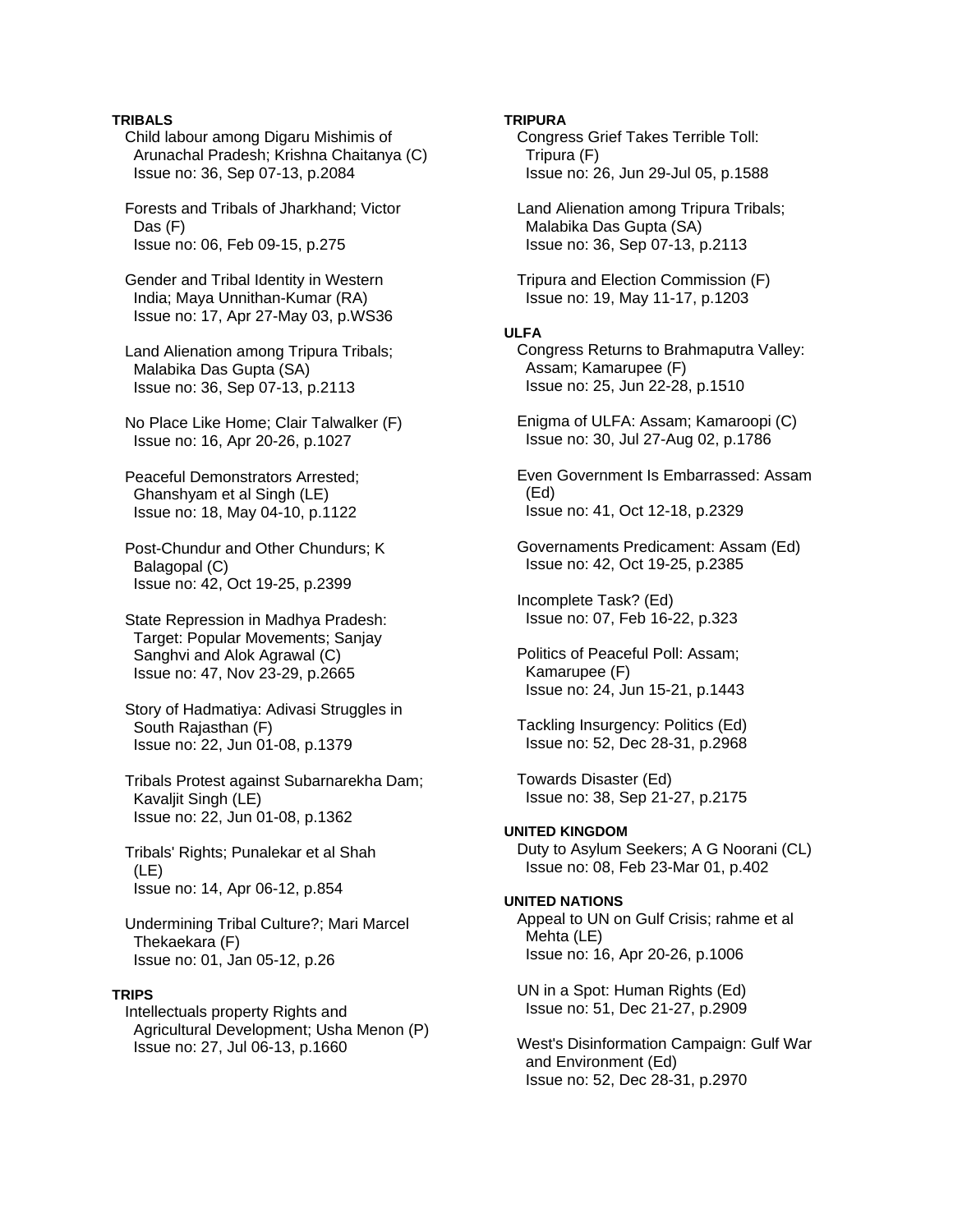#### **UNITED STATES**

 Bank Regulation and Free Market Orthodoxy; D N Ghosh (F) Issue no: 40, Oct 05-11, p.2280

 A Cage Seeking a Bird; Deena Khatkhate (F) Issue no: 51, Dec 21-27, p.2918

 Cloudy Blend; Shrikant Modak (BR) Issue no: 48, Nov 30-Dec 06, p.2749

 Countdown Has Begun for Bush; Jacques Vallon (F) Issue no: 05, Feb 02-08, p.213

 Education: Muddying Troubled Waters: United States; Philip G Altbach (F) Issue no: 26, Jun 29-Jul 05, p.1593

 Emergence of the Underclass: United States; Aparna Viswanathan (C) Issue no: 43, Oct 26-Nov 01, p.2463

 A Feminist Critique of Gulf War; Mala de Alwis (C) Issue no: 36, Sep 07-13, p.2086

 Gulf war and the New World Order; James Petras (F) Issue no: 09, Mar 02-09, p.482

 Inter-Imperialist Contradictions behind Gulf War; DN (F) Issue no: 17, Apr 27-May 03, p.1093

 Name-Calling; Deena Khatkhate (F) Issue no: 13, Mar 30-Apr 05, p.805

 Prometheus Unbound; Deena Khatkhate (F) Issue no: 07, Feb 16-22, p.338

 Protecting Public Servants from Politicians; A G Noorani (CL) Issue no: 19, May 11-17, p.1198

 Recalling a Tragedy: America (Ed) Issue no: 42, Oct 19-25, p.2386

 A Saddam May Go, but Saddams Must Remain; Frederick F Clairmonte (C) Issue no: 29, Jul 20-26, p.1734

 US Double-Speak: Arms Control (Ed) Issue no: 25, Jun 22-28, p.1498

#### **UNITED STATES-ETHIOPIA RELATIONS**

 Danger from US Involvement: Ethiopia (Ed) Issue no: 24, Jun 15-21, p.1430

#### **UNITED STATES-EUROPE RELATIONS**

 Fall-Out of Gulf War: Changed US-Europe Relations and Third World; GN (F) Issue no: 24, Jun 15-21, p.1449

# **UNITED STATES-IRAQ RELATIONS**

 Evidence on War Crimes: Gulf War (Ed) Issue no: 38, Sep 21-27, p.2178

 Gulf War and Anti-Imperialism in West Asia; T V Sahyamurthy (F) Issue no: 20, May 18-24, p.1267

 Gulf War and Democratic Forces (Ed) Issue no: 05, Feb 02-08, p.187

 Information Game: Lesson from Gulf War; Dipankar Sinha (F) Issue no: 18, May 04-10, p.1147

 Makings of an Imperial Presidency; Frederick F Clairmonte (F) Issue no: 14, Apr 06-12, p.883

 Protesting Gulf War; Khanna et al Chandra (LE) Issue no: 08, Feb 23-Mar 01, p.390

 Silent Spectator: NAM (Ed) Issue no: 43, Oct 26-Nov 01, p.2444

 Telling Only Half the Story: Gulf in the Media; Daya Kishan Thussu (F) Issue no: 03, Jan 19-25, p.93

 US-Iraq War: Ten Theses on Late Imperialism; James Petras (F) Issue no: 07, Feb 16-22, p.351

 West's Disinformation Campaign: Gulf War and Environment (Ed) Issue no: 52, Dec 28-31, p.2970

**UNITED STATES-ISRAEL RELATIONS**  III-Timed Peace Conference: West Asia (Ed) Issue no: 36, Sep 07-13, p.2073

### **UNITED STATES-JAPAN RELATIONS**

 Japan: From Industry to Finance; DN (C) Issue no: 42, Oct 19-25, p.2406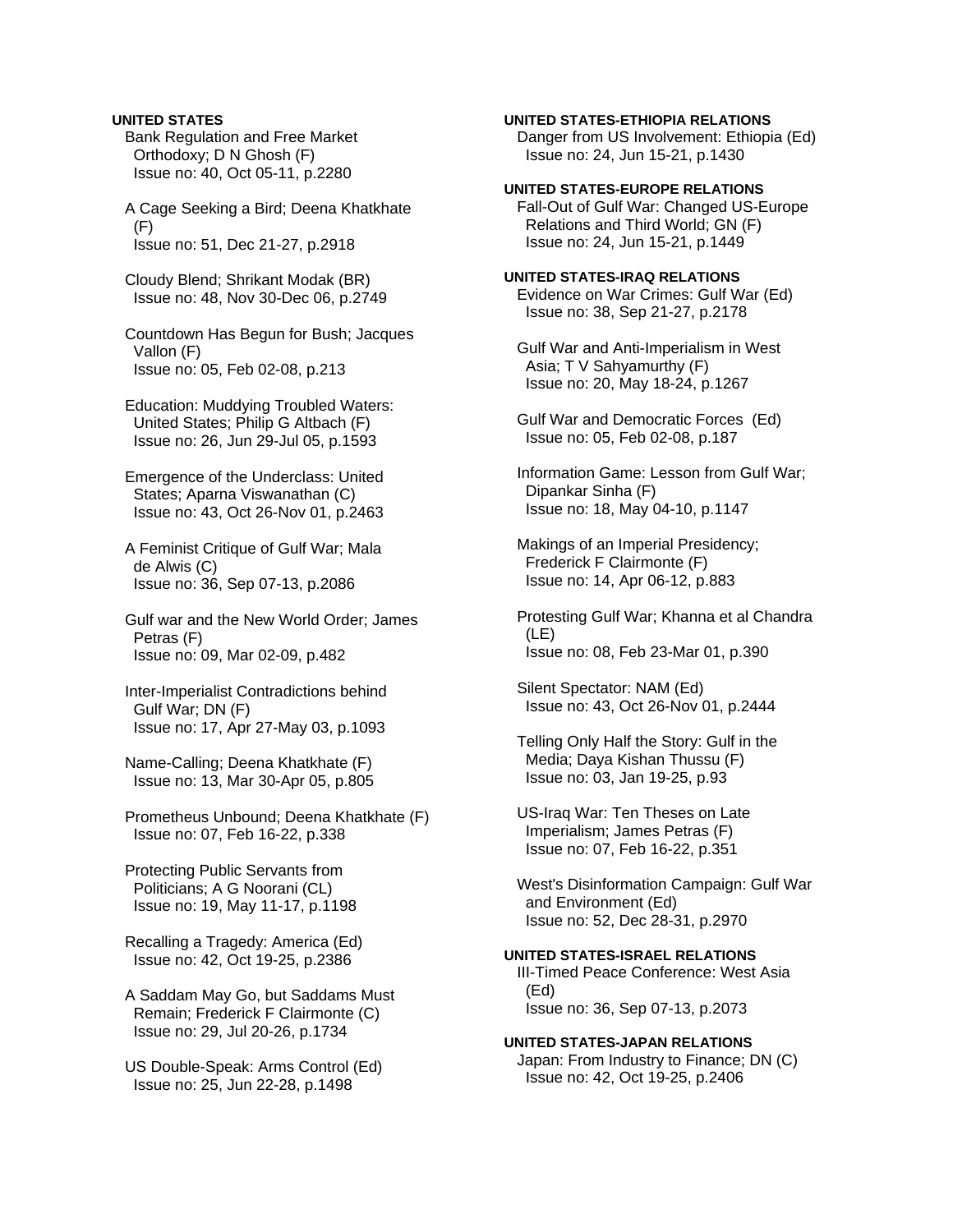#### **UNITED STATES-LATIN AMERICA RELATIONS**

 Economic Roots of Political Domination; R Maria Saleth (BR) Issue no: 38, Sep 21-27, p.2201

### **UNITED STATES-MEXICO RELATIONS**

 Manufactured Exports and Newly Industrialising Countries: Mexican Trade and Mexico-US Economic Relations; Nigel Harris (SA) Issue no: 11, Mar 10-29, p.659

## **UNITED STATES-USSR RELATIONS**

 American View of Soviet Military Power; R G Gidadhubli (F) Issue no: 06, Feb 09-15, p.277

 False Start?: Arms Control (Ed) Issue no: 34, Aug 24-30, p.1942

 State, Modernisation and Rebellion: US-Soviet Politics of Domination of Afghanistan; Hafizullah Emadi (SA) Issue no: 04, Jan 26-Feb 01, p.176

 Systemic Upheavals and Crises: Lessons for India; Rajen Harshe (P) Issue no: 41, Oct 12-18, p.2348

 US-USSR Relationship: The Long View; Achin Vanaik (SA) Issue no: 50, Dec 14-20, p.2885

## **UNIVERSITIES**

 Bihar Teachers Struggle for Rights; Victor Das (F) Issue no: 01, Jan 05-12, p.22

 Freedom of Speech in Universities; A G Noorani (CL) Issue no: 41, Oct 12-18, p.2335

 Low Politics: Delhi University (Ed) Issue no: 27, Jul 06-13, p.1637

 Marx and MacCarthy; GPD (F) Issue no: 45, Nov 09-15, p.2550

 Reform of Higher Education; V M Dandekar (SA) Issue no: 46, Nov 16-22, p.2631

 Significant Silence: Anti-Mandal Agitation (Ed) Issue no: 42, Oct 19-25, p.2384  Tinkering with Higher Education; J V Deshpande (F) Issue no: 20, May 18-24, p.1258

#### **UPPER CLASS**

 Caste of Indian English Novel; Makarand R Paranjape (P) Issue no: 40, Oct 05-11, p.2298

 Differently Similar; Deena Khatkhate (F) Issue no: 09, Mar 02-09, p.463

 Distributing Favours among Friends: Andhra Pradesh; M Shatrugna (C) Issue no: 31, Aug 03-10, p.1839

 Is PDS Urban Biased and Pro-Rich?: An Evaluation; S Mahendra Dev and M H Suryanarayana (SA) Issue no: 41, Oct 12-18, p.2357

 Politics of (Self)-Representation: Case of a `De-Brahminised' Brahmin; K Satyanarayana (D) Issue no: 47, Nov 23-29, p.2716

### **URBAN DEVELOPMENT**

 Land Grab, Bombay Style: Urban Development in Vasai-Virar Hinterland of Bombay; R N Sharma (F) Issue no: 08, Feb 23-Mar 01, p.413

#### **URUGUAY**

 The South and GATT Negotiations on Service Sector; Surendra J Patel (C) Issue no: 48, Nov 30-Dec 06, p.2732

### **USSR**

 Chaos and Confusion in Russia; Amitabh Mattoo (C) Issue no: 38, Sep 21-27, p.2194

 Circuses for Bread: Soviet Union (Ed) Issue no: 49, Dec 07-13, p.2781

 Completing the Breakup: Soviet Union (Ed) Issue no: 51, Dec 21-27, p.2910

 Control without Obligation: IMF/World Bank (Ed) Issue no: 44, Nov 02-08, p.2492

 Economics of Perestroika; Amit Bhaduri (RA) Issue no: 14, Apr 06-12, p.889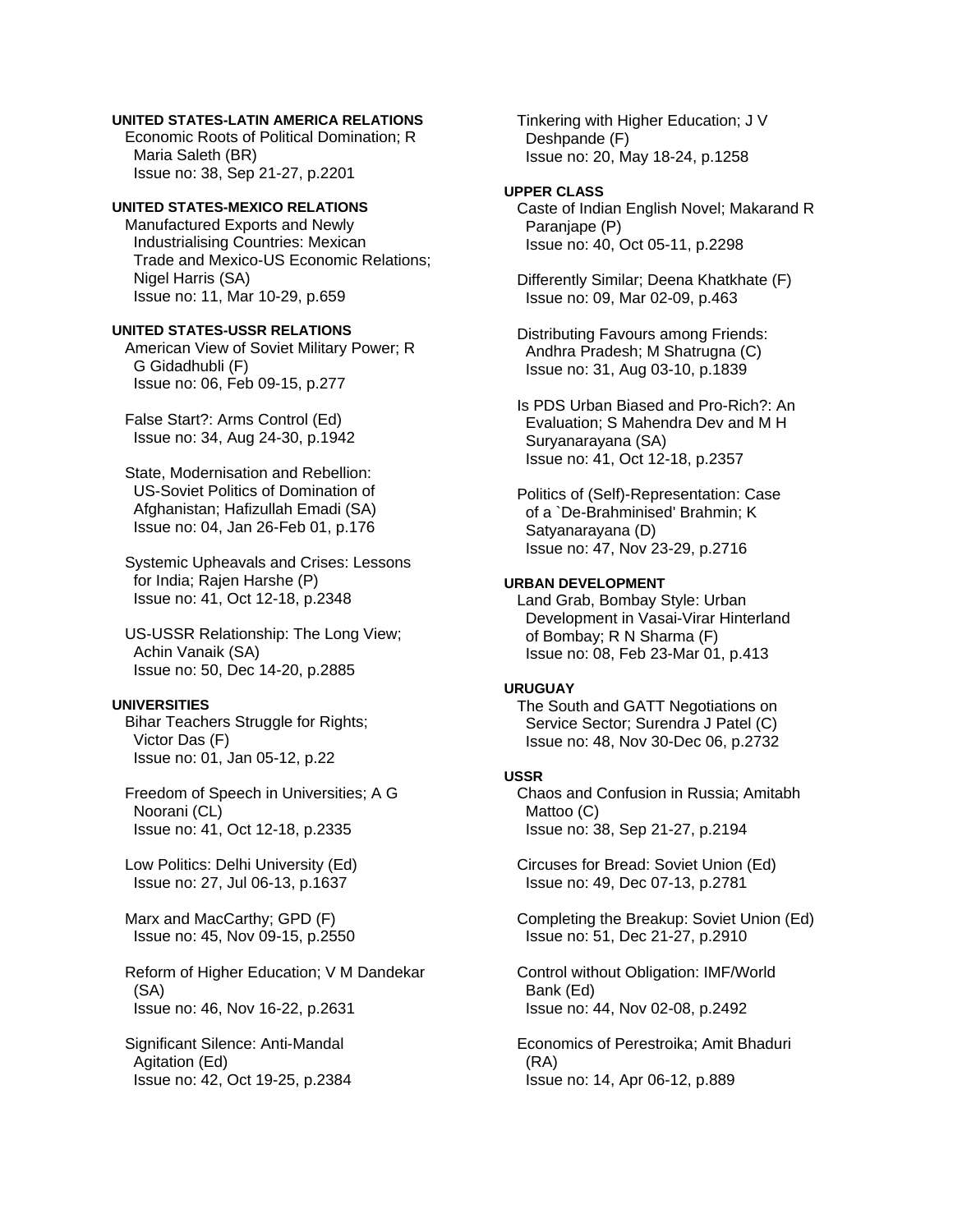### **USSR**

 End of Gorbachev Era?; Ramnath Narayanswamy (C) Issue no: 31, Aug 03-10, p.1846

 End of the Road? (Ed) Issue no: 34, Aug 24-30, p.1939

 Food for Thought: Two Weeks in Soviet Union; M Shatrugna (C) Issue no: 45, Nov 09-15, p.2561

 Grim Portents: Soviet Science (Ed) Issue no: 44, Nov 02-08, p.2493

 Half-way House: CPI(M) (Ed) Issue no: 46, Nov 16-22, p.2600

 In A Hurry: Soviet Union (Ed) Issue no: 47, Nov 23-29, p.2658

 Marx and MacCarthy; GPD (F) Issue no: 45, Nov 09-15, p.2550

 On Perestroika and Glasnost; S Akbar Zaidi (BR) Issue no: 16, Apr 20-26, p.1041

 Political Use of Miners Strike: Soviet Union (Ed) Issue no: 18, May 04-10, p.1125

 Prospects for Economic Reform in USSR; Nigel M Healey (C) Issue no: 41, Oct 12-18, p.2346

 Reflections on the Revolutions in Russia; A T Callinicos (SA) Issue no: 51, Dec 21-27, p.2943

 Remaking Soviet Union (Ed) Issue no: 36, Sep 07-13, p.2071

 Restoration Tragedy, Russian Style; GPD (F) Issue no: 35, Aug 31-Sep 06, p.2034

 Serving Notice?: Soviet Union (Ed) Issue no: 20, May 18-24, p.1250

 Soviet Economy: What Transition to What Market?; Ramnath Narayanswamy (SA) Issue no: 40, Oct 05-11, p.2317

 Soviet Union, Human Rights and Amnesty; A G Noorani (CL) Issue no: 34, Aug 24-30, p.1952 Unreal Expectations: Soviet Union and G-7 (Ed) Issue no: 24, Jun 15-21, p.1428 **USSR-GERMANY RELATIONS**  Unresolved Issues: Slavic Commonwealth (Ed) Issue no: 52, Dec 28-31, p.2969 **UTTAR PRADESH**  Integrated Rural Development Programme in Eastern UP; Kripa Shankar (C) Issue no: 41, Oct 12-18, p.2339 Marketing Rural Industry Products: Experiments and Experiences in Uttar Pradesh; Kamal Taori and S N Singh (RA) Issue no: 08, Feb 23-Mar 01, p.M21 Politics of Land Distribution in Uttar Pradesh; Kripa Shankar (F) Issue no: 17, Apr 27-May 03, p.1086 Poverty and Common Property Resources: Case Study of a Rope Making Industry; Alok Johri and N Krishnakumar (SA) Issue no: 50, Dec 14-20, p.2897 Rhetoric and Reality (Ed) Issue no: 44, Nov 02-08, p.2491 VHP's Ram at Ayodhya: Reincarnation through Ideology and Organisation; Pradip K Datta (SA) Issue no: 44, Nov 02-08, p.2517 Workers Struggle Halts Privatisation Moves: Uttar Pradesh; Mukul (C) Issue no: 43, Oct 26-Nov 01, p.2460 **VIOLENCE**  Dalit Killings in Marathwada; Gopal Guru (C) Issue no: 51, Dec 21-27, p.2926 Elections: Violence against Poor; Bharat Dogra (F) Issue no: 22, Jun 01-08, p.1378

 Fratricidal Clashes or Class War?; D Shankar (LE) Issue no: 40, Oct 05-11, p.2270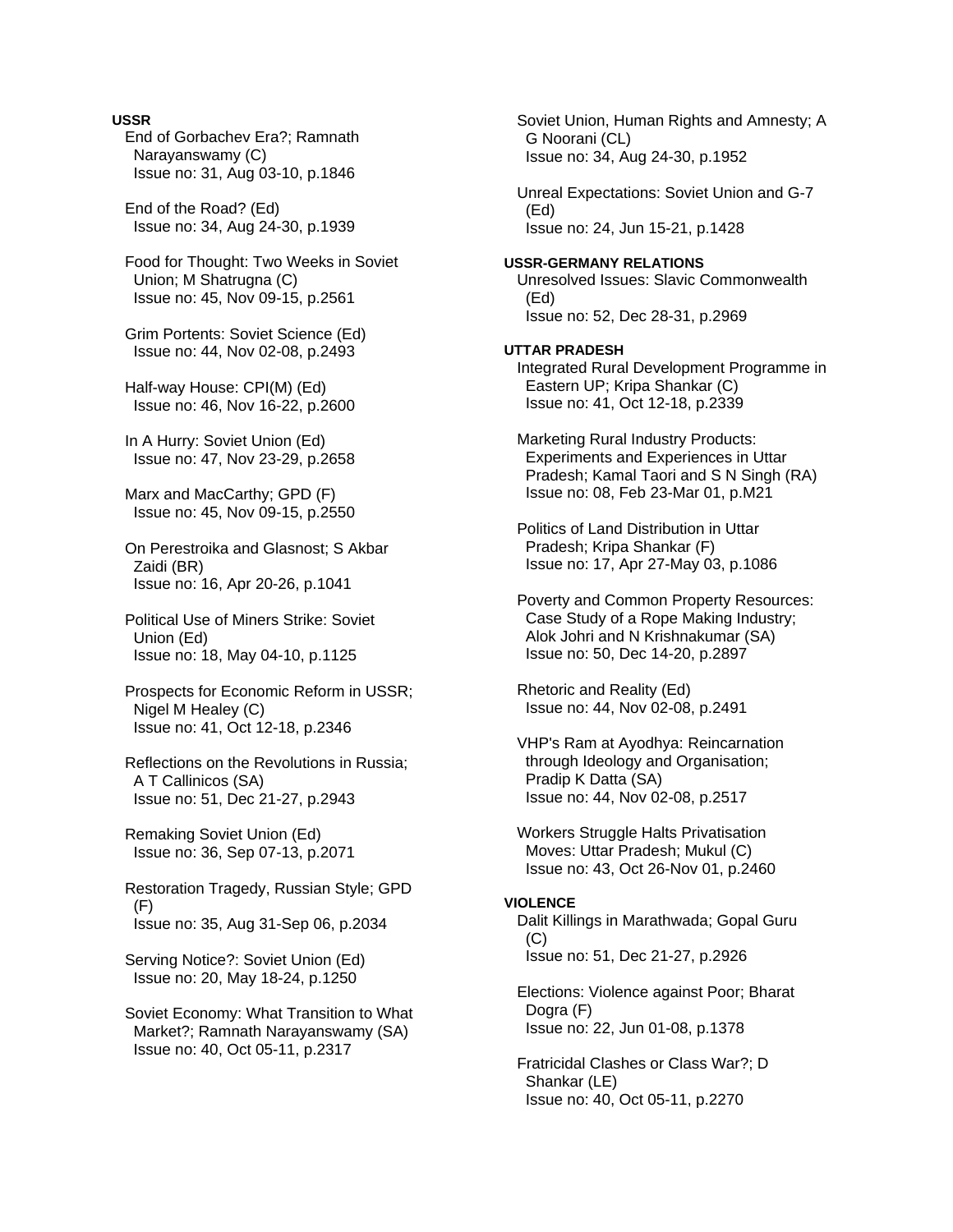### **VIOLENCE**

- High Stakes: Poll Violence (Ed) Issue no: 20, May 18-24, p.1248
- More Repression: Kashmir (Ed) Issue no: 18, May 04-10, p.1124
- Post-Chundur and Other Chundurs; K Balagopal (C) Issue no: 42, Oct 19-25, p.2399
- Problems of a Free Press: Pakistan (Ed) Issue no: 43, Oct 26-Nov 01, p.2445
- Self-Critical Exercise: West Bengal (Ed) Issue no: 35, Aug 31-Sep 06, p.2029
- Upper Caste Violence: Study of Chunduru: Andhra Pradesh (C) Issue no: 36, Sep 07-13, p.2079
- Violence and Civil Rights; A G Noorani (CL) Issue no: 50, Dec 14-20, p.2853

#### **VIOLENCE AGAINST WOMEN**

- Atrocities at Bankhedi: Police-Forest Officers Nexus; Sunil and Smita (C) Issue no: 52, Dec 28-31, p.2985
- Even Government Is Embarrassed: Assam (Ed) Issue no: 41, Oct 12-18, p.2329
- I Am the Judge and I Am the Jury: Report of Press Council on Kashmir; Amiya Rao (C) Issue no: 50, Dec 14-20, p.2856
- Institutions, Beliefs, Ideologies: Widow Immolation in Contemporary Rajasthan; Sudesh Vaid and Kumkum Sangari (RA) Issue no: 17, Apr 27-May 03, p.WS2
- Reflections on Birati Rape Cases: Gender Ideology in Bengal; Tanika Sarkar (P) Issue no: 05, Feb 02-08, p.215
- Two Questions; Arup Kumar Sen (LE) Issue no: 26, Jun 29-Jul 05, p.1570
- Women, Rape and the Left; Biswamoy Pati (P) Issue no: 05, Feb 02-08, p.219

### **VISHWA HINDU PARISHAD**

- The Bloody Trail: Ramjanmabhoomi and Communal Violence in UP; Asghar Ali Engineer (F) Issue no: 04, Jan 26-Feb 01, p.155
- Godmen to Order: Politics (Ed) Issue no: 05, Feb 02-08, p.188
- Misreading Militant Hinduism; J V Deshpande (D) Issue no: 13, Mar 30-Apr 05, p.851
- Rhetoric and Reality (Ed) Issue no: 44, Nov 02-08, p.2491
- VHP's Ram at Ayodhya: Reincarnation through Ideology and Organisation; Pradip K Datta (SA) Issue no: 44, Nov 02-08, p.2517

### **WAGE BOARDS**

- Myth of Minimum Wages in Unorganised Sector: Bihar; Krishna Chaitanya (C) Issue no: 50, Dec 14-20, p.2858
- Significant Victory on Minimum Wages; Bharat Dogra (C) Issue no: 31, Aug 03-10, p.1841

#### **WAGES, PERKS AND BONUS**

 Wages, Employment and Output in Interrelated Labour Markets in an Agrarian Economy: A Study of Kerala; T N Krishnan (RA) Issue no: 26, Jun 29-Jul 05, p.A82

#### **WARS AND WARFARE**

 Appeal to UN on Gulf Crisis; rahme et al Mehta (LE) Issue no: 16, Apr 20-26, p.1006

- Evidence on War Crimes: Gulf War (Ed) Issue no: 38, Sep 21-27, p.2178
- Fall-Out of Gulf War: Changed US-Europe Relations and Third World; GN (F) Issue no: 24, Jun 15-21, p.1449
- Fantasies in the Making: Media and Gulf War (Ed) Issue no: 05, Feb 02-08, p.189
- A Feminist Critique of Gulf War; Mala de Alwis (C) Issue no: 36, Sep 07-13, p.2086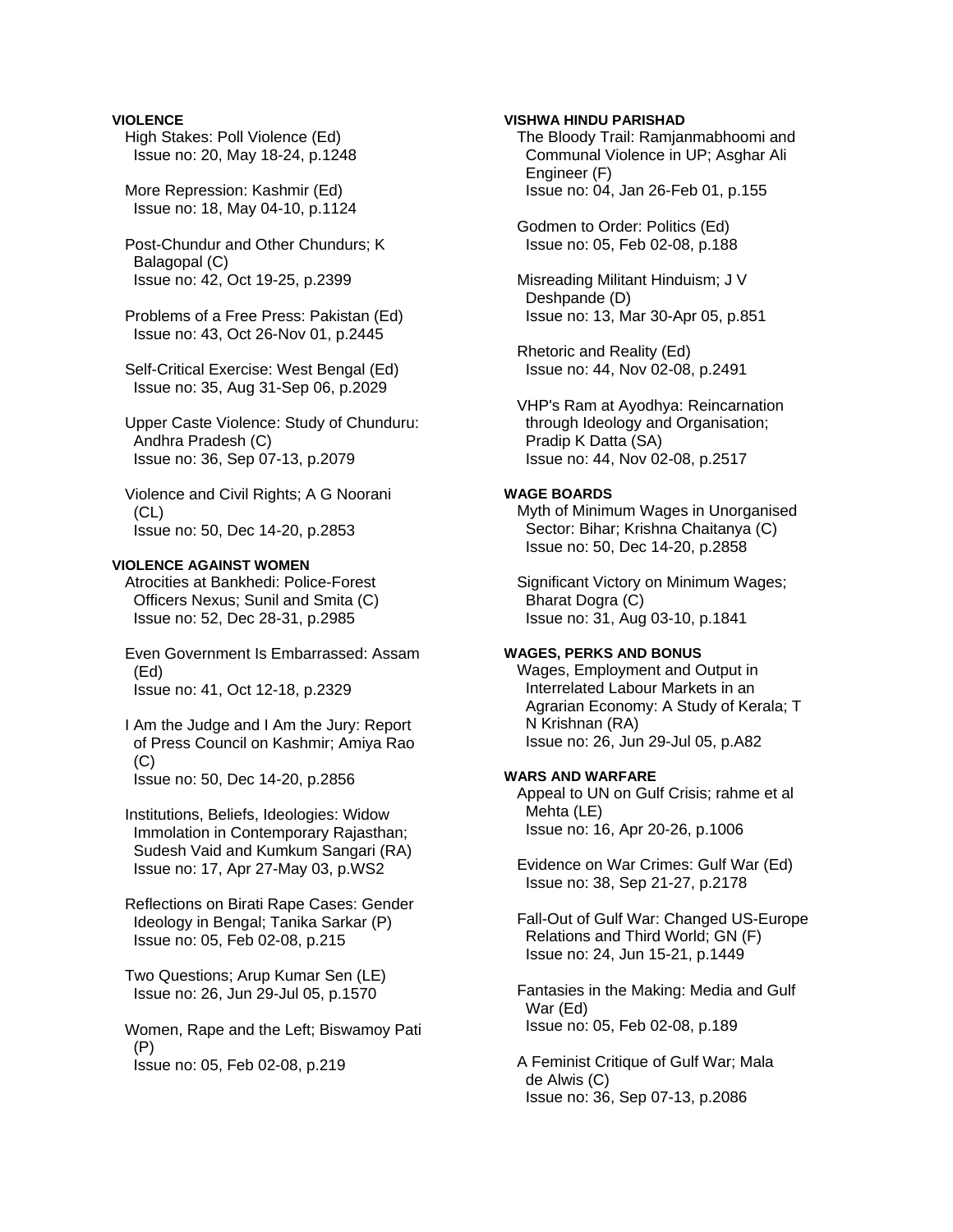### **WARS AND WARFARE**

 Gulf War and Anti-Imperialism in West Asia; T V Sahyamurthy (F) Issue no: 20, May 18-24, p.1267

 Gulf War and Censorship; A G Noorani (CL) Issue no: 13, Mar 30-Apr 05, p.804

 Gulf War and Democratic Forces (Ed) Issue no: 05, Feb 02-08, p.187

 Gulf war and the New World Order; James Petras (F) Issue no: 09, Mar 02-09, p.482

 Gulf War: A Different View; Kaushik Bhattacharya (F) Issue no: 14, Apr 06-12, p.881

## Information Game: Lesson from Gulf War; Dipankar Sinha (F) Issue no: 18, May 04-10, p.1147

 A New World Order?; S Nanjundan (F) Issue no: 22, Jun 01-08, p.1389

 Peacocks of War; Deena Khatkhate (SA) Issue no: 19, May 11-17, p.1197

 Protesting Gulf War; Khanna et al Chandra (LE) Issue no: 08, Feb 23-Mar 01, p.390

 A Season of Mothers; Deena Khatkhate (SA) Issue no: 29, Jul 20-26, p.1719

 Squeamish Stance: West Asia (Ed) Issue no: 01, Jan 05-12, p.4

 Telling Only Half the Story: Gulf in the Media; Daya Kishan Thussu (F) Issue no: 03, Jan 19-25, p.93

 US-Iraq War: Ten Theses on Late Imperialism; James Petras (F) Issue no: 07, Feb 16-22, p.351

 War It Is (Ed) Issue no: 03, Jan 19-25, p.71

 War, Sanctions and Human Well-Being in Iraq; Jean Dreze and Haris Gazdar (C) Issue no: 50, Dec 14-20, p.2866

 West's Disinformation Campaign: Gulf War and Environment (Ed) Issue no: 52, Dec 28-31, p.2970

## **WATER MARKET**

 Pricing of Irrigation Waters in India; S P Sangal (SA) Issue no: 46, Nov 16-22, p.2645

#### **WATER POLLUTION**

 Wastes Not Wanted; Satyaban Sarkar (F) Issue no: 21, May 25-30, p.1324

#### **WATER RESOURCE MANAGEMENT**

 Eighth Plan: Challenges and Possibilities-X: Agriculture and Irrigation- Management of Water Resources; Arun Ghosh (F) Issue no: 14, Apr 06-12, p.865

 Movement for Water: Takari Peasants Struggle in Maharashtra; Gail Omvedt and Bharat Patankar (F) Issue no: 15, Apr 13-19, p.955

#### **WATER RESOURCES**

 More Sugar, Less Food (C) Issue no: 41, Oct 12-18, p.2340

#### **WEST BENGAL**

 Bengali Women and Politics of Joint Family, 1900-47; Bharati Ray (SA) Issue no: 52, Dec 28-31, p.3015

 Birthing Terrible Beauties: Feminisms and Womens Magazines; P Sita Chanda (RA) Issue no: 43, Oct 26-Nov 01, p.WS67

 BJPs Rise as a Mass Force: West Bengal; Ajit Roy (F) Issue no: 26, Jun 29-Jul 05, p.1592

 Brainwashing Campaign: Communal Violence (Ed) Issue no: 05, Feb 02-08, p.190

 Changing Scenario: West Bengal (Ed) Issue no: 15, Apr 13-19, p.929

 Cooling Ardour: West Bengal (Ed) Issue no: 09, Mar 02-09, p.457

 Dubious Honour: West Bengal (Ed) Issue no: 05, Feb 02-08, p.190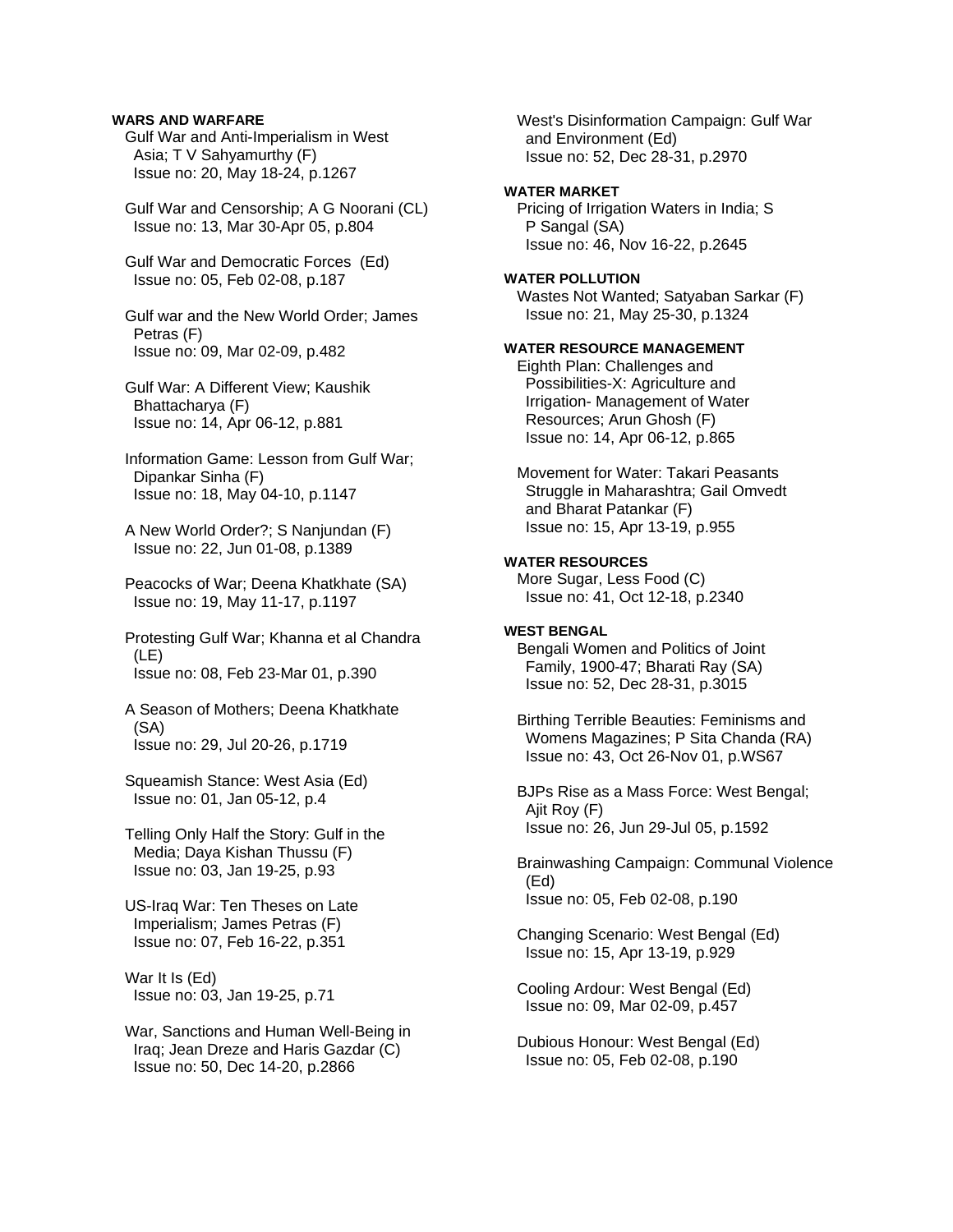## **WEST BENGAL**

 Empowerment of Women: Its Scope in a Bilateral Development Project: A Small-Scale Irrigation Project in North Bengal; Loes Schenk-Sandbergen (RA) Issue no: 17, Apr 27-May 03, p.WS27

 Fashioning a Self: Educational Proposals for and by Women in Popular Magazines in Colonial Bengal; Himani Bannerji (RA) Issue no: 43, Oct 26-Nov 01, p.WS50

 House Collapses and Police-Builders Nexus: Calcutta; Krishna Roy (C) Issue no: 27, Jul 06-13, p.1655

 Inauspicious Beginning: West Bengal (Ed) Issue no: 29, Jul 20-26, p.1709

 The Left and Democracy; Srila Sen (C) Issue no: 46, Nov 16-22, p.2614

 Left Front and Left Intellectuals; Anirban Biswas (LE) Issue no: 21, May 25-30, p.1306

 Mandal Commission and Left Front in West Bengal; Sweta Kushry (F) Issue no: 08, Feb 23-Mar 01, p.419

 Mandalisation under British Rule in Bengal; G K Lieten (BR) Issue no: 25, Jun 22-28, p.1534

 On Birati, the CPI(M) and Tradition in Bengal; Brinda Karat (D) Issue no: 18, May 04-10, p.1182

 Role of Aggregate Productivity in Farm Technologies in Economic Development; G C Mandal (RA) Issue no: 52, Dec 28-31, p.A157

 Self-Critical Exercise: West Bengal (Ed) Issue no: 35, Aug 31-Sep 06, p.2029

 Two Questions; Arup Kumar Sen (LE) Issue no: 26, Jun 29-Jul 05, p.1570

 Warped Priorities: West Bengal (Ed) Issue no: 48, Nov 30-Dec 06, p.2720

 West Bengal: Uses of BJP; AB (LE) Issue no: 27, Jul 06-13, p.1634

 Wise Selectivity: West Bengal (Ed) Issue no: 37, Sep 14-20, p.2124

## **WHO**

 Academic Definitions, Pointless Prescriptions; Sujit K Das (D) Issue no: 14, Apr 06-12, p.923

### **WHOLESALE PRICE**

 Essential Items Bear the Brunt: Prices (F) Issue no: 05, Feb 02-08, p.208

#### **WHOLESALE PRICE INDEX**

 Chicken Come Home to Roost: Prices (F) Issue no: 17, Apr 27-May 03, p.1089

 Market Intervention and Edible Oil Prices; Hemanga Ganguly (D) Issue no: 45, Nov 09-15, p.2595

 No Relief for Consumers; D P Sharma (F) Issue no: 44, Nov 02-08, p.2494

 Price Rise Gathering Momentum (C) Issue no: 34, Aug 24-30, p.1957

 Very Different Scenario; D P Sharma (F) Issue no: 43, Oct 26-Nov 01, p.2446

## **WIDOWS**

 Widows, Education and Social Change in Twentieth Century Banaras; Nita Kumar (RA) Issue no: 17, Apr 27-May 03, p.WS19

#### **WILDFILE**

 Of Frogs, Dams and Tigers; Vimal Balasubrahmanyan (C) Issue no: 50, Dec 14-20, p.2860

#### **WOMEN**

 Between the Lines: Women's Issues in English Language Newspapers; Ammu Joseph and Kalpana Sharma (RA) Issue no: 43, Oct 26-Nov 01, p.WS75

 Caste and Gender: Understanding Dynamics of Power and Violence; Vasant Kannabiran and Kalpana Kannabiran (C) Issue no: 37, Sep 14-20, p.2130

 Deja Vu; Vimal Balasubrahmanyan (BR) Issue no: 47, Nov 23-29, p.2690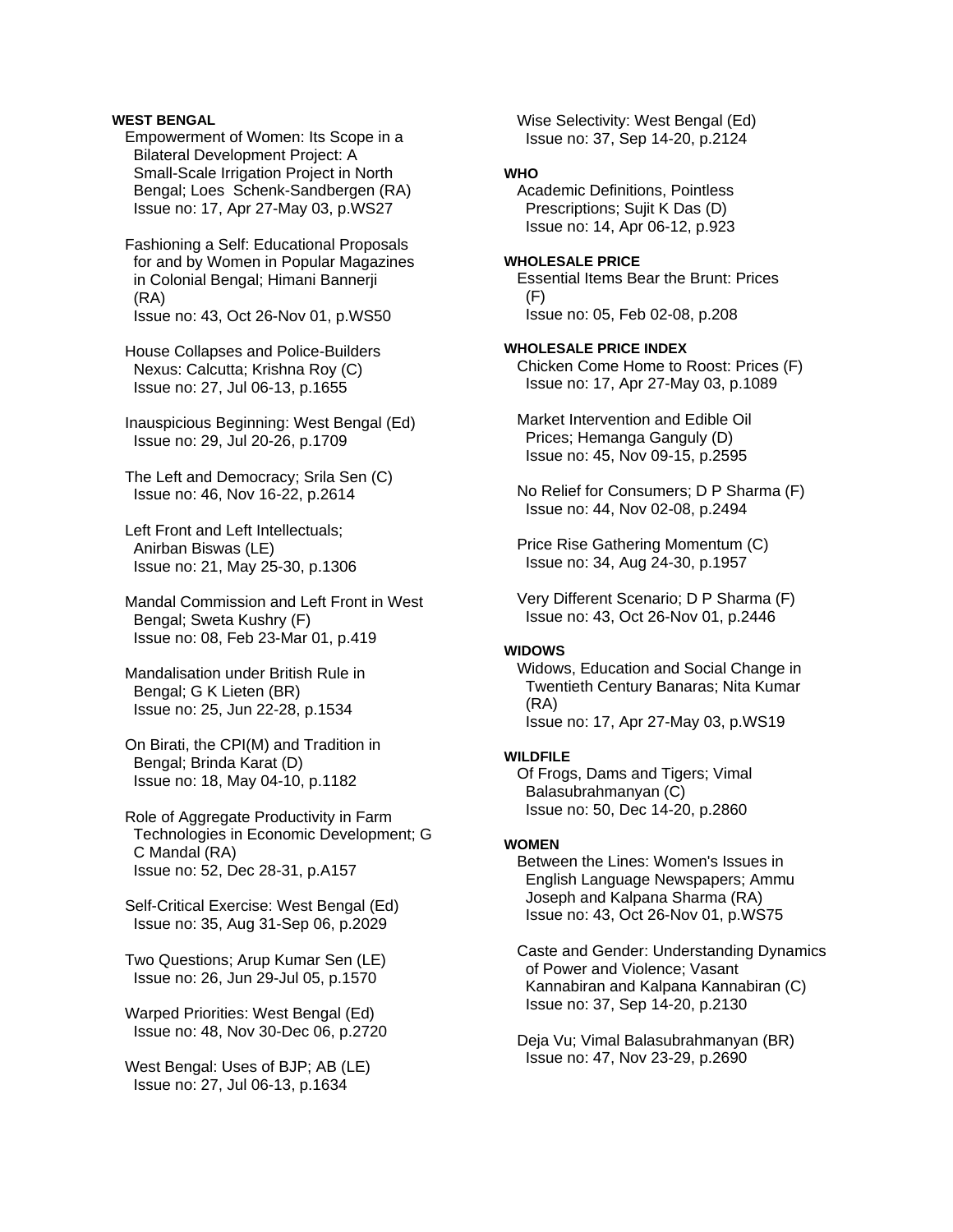## **WOMEN**

 Dialectic of Public and Private: Representation of Women in Bhoomika and Mirch Masala; Ranjani Mazumdar (RA) Issue no: 43, Oct 26-Nov 01, p.WS81

 In Search of Women in History of Marathi Theatre, 1843 to 1933; Neera Adarkar (RA) Issue no: 43, Oct 26-Nov 01, p.WS87

 The Women as Communal Subject: Rashtrasevika Samiti and Ram Janmabhoomi Movement; Tanika Sarkar (SA) Issue no: 35, Aug 31-Sep 06, p.2057

 Women as `Calendar Art' Icons: Emergence of Pictorial Stereotype in Colonial India; Tapti Guha Thakurta (RA) Issue no: 43, Oct 26-Nov 01, p.WS91

#### **WOMEN AND CHILD HEALTH**

 Child Care Services in Tamil Nadu; Mina Swaminathan (C) Issue no: 52, Dec 28-31, p.2988

 Global Solidarity on Women's Health; Malini Karkal (F) Issue no: 15, Apr 13-19, p.953

#### **WOMEN AND DEVELOPMENT**

 Gender Ideology in Bengal; Meera Velayudhan (D) Issue no: 19, May 11-17, p.1243

 Science and Technology for Women: A Critique of Policy; Padmini Swaminathan (SA) Issue no: 01, Jan 05-12, p.59

 Women's Spaces within Mass Struggle; Sujata Patel (BR) Issue no: 01, Jan 05-12, p.33

#### **WOMEN AND EDUCATION**

 Cultivating Minds: 19th Century Gujrati Women's Journals; Sonal Shukla (RA) Issue no: 43, Oct 26-Nov 01, p.WS63

 Education as if Women Mattered; Ammu Joseph (F) Issue no: 14, Apr 06-12, p.876

 Eighth Plan: Challenges and Opportunities-XI: Education-The Basics of Social Transformation; Arun Ghosh (F) Issue no: 15, Apr 13-19, p.941

 Fashioning a Self: Educational Proposals for and by Women in Popular Magazines in Colonial Bengal; Himani Bannerji (RA) Issue no: 43, Oct 26-Nov 01, p.WS50

 Widows, Education and Social Change in Twentieth Century Banaras; Nita Kumar (RA) Issue no: 17, Apr 27-May 03, p.WS19

## **WOMEN AND LAW**

 A Handbook on Law and Women; Radha Iyer (BR) Issue no: 46, Nov 16-22, p.2628

 Reflections on Birati Rape Cases: Gender Ideology in Bengal; Tanika Sarkar (P) Issue no: 05, Feb 02-08, p.215

 Sexual Harassment as Sex Discrimination; D Nagasaila (C) Issue no: 34, Aug 24-30, p.1965

 Women, Rape and the Left; Biswamoy Pati (P) Issue no: 05, Feb 02-08, p.219

#### **WOMEN AND POLITICS**

 Bengali Women and Politics of Joint Family, 1900-47; Bharati Ray (SA) Issue no: 52, Dec 28-31, p.3015

 A Feminist Critique of Gulf War; Mala de Alwis (C) Issue no: 36, Sep 07-13, p.2086

 Womens Participation in Politics: Hard Choices (C) Issue no: 38, Sep 21-27, p.2191

#### **WOMEN AND RELIGION**

 Muslim Women's Rights: Goals and Strategy of Reform; Iqbal A Ansari (P) Issue no: 17, Apr 27-May 03, p.1095

 Representing Devadasis: Dasigal Mosavalai as a Radical Text; S Anandhi (SA) Issue no: 11, Mar 10-29, p.739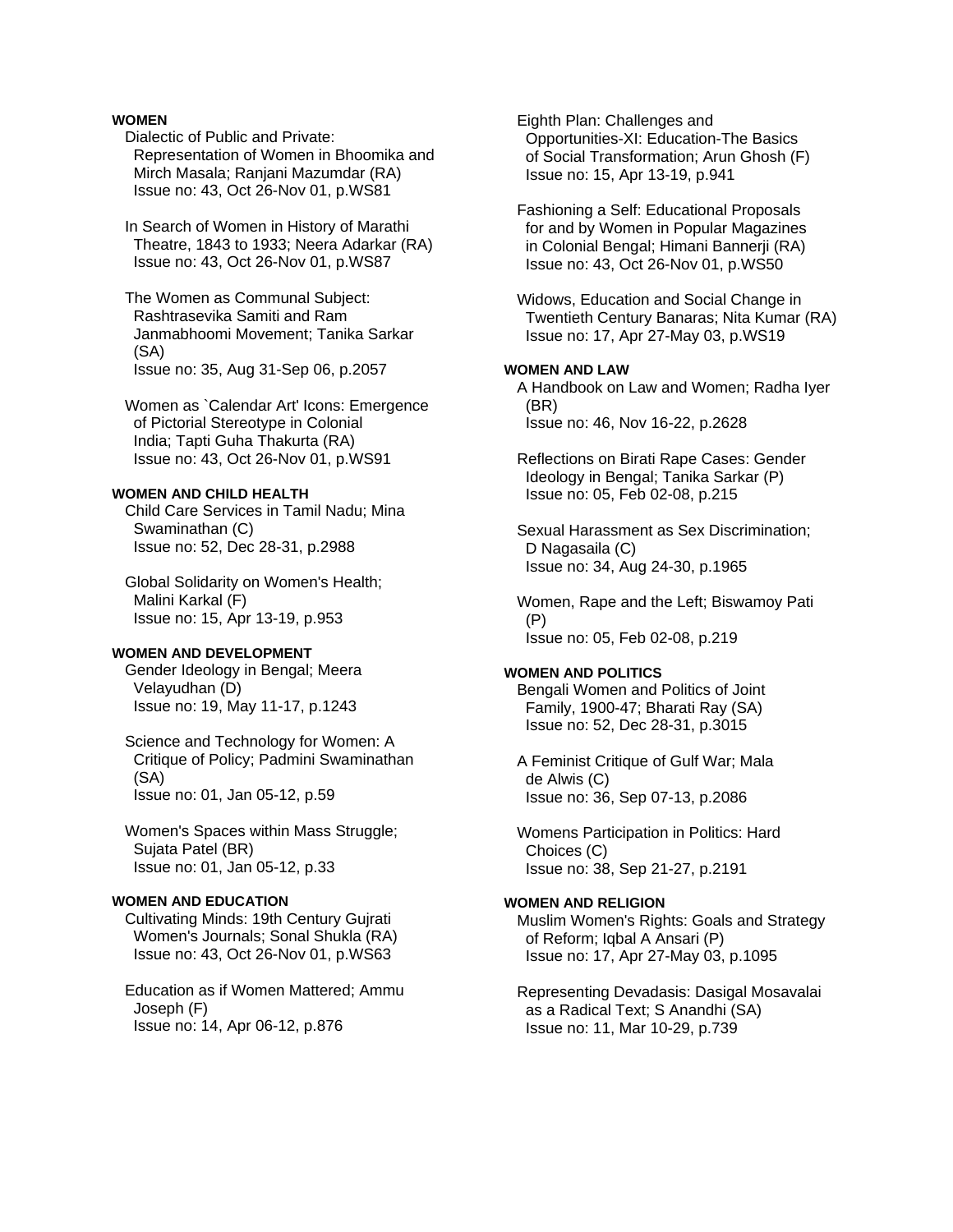## **WOMEN AND WORK**

 Global Solidarity on Women's Health; Malini Karkal (F) Issue no: 15, Apr 13-19, p.953

 Women's Labour in Japanese Economy; Peter Custers (SA) Issue no: 22, Jun 01-08, p.1415

 Women's Rights (LE) Issue no: 01, Jan 05-12, p.2

## **WOMEN'S EMPOWERMENT**

 Bilateral Funding and Women's Empowerment; Vidhya Das (D) Issue no: 22, Jun 01-08, p.1424

 Empowerment of Women: Its Scope in a Bilateral Development Project: A Small-Scale Irrigation Project in North Bengal; Loes Schenk-Sandbergen (RA) Issue no: 17, Apr 27-May 03, p.WS27

 Fashioning a Self: Educational Proposals for and by Women in Popular Magazines in Colonial Bengal; Himani Bannerji (RA) Issue no: 43, Oct 26-Nov 01, p.WS50

 Nurses as Women; Amar Jesani (BR) Issue no: 09, Mar 02-09, p.493

 Women's Spaces within Mass Struggle; Sujata Patel (BR) Issue no: 01, Jan 05-12, p.33

 Womens Participation in Politics: Hard Choices (C) Issue no: 38, Sep 21-27, p.2191

## **WOMEN'S RIGHTS**

 Charlotte Bronte and the Women Question; Sangeeta Dutta (SA) Issue no: 40, Oct 05-11, p.2311

 Economic Rights of Ancient Indian Women; Sukumari Bhattacharji (SA) Issue no: 09, Mar 02-09, p.507

 Girl-Brides and Socio-Legal Change: Age of consent Bill (1891) Controversy; Meera Kosambi (SA) Issue no: 31, Aug 03-10, p.1857

 Government's Discrimination against Women Teachers: Bihar; Krishna Chaitanya (C) Issue no: 51, Dec 21-27, p.2925

 A Handbook on Law and Women; Radha Iyer (BR) Issue no: 46, Nov 16-22, p.2628

 Muslim Women's Rights: Goals and Strategy of Reform; Iqbal A Ansari (P) Issue no: 17, Apr 27-May 03, p.1095

 Of Maltova Mothers and Other Stories; M S S Pandian, S Anandhi and A R Venkatachalapathy (D) Issue no: 16, Apr 20-26, p.1059

 Seeing in Gestalt; C S Lakshmi (D) Issue no: 24, Jun 15-21, p.1487

 Transitory Residence and Invisible Work: Case Study of a Rajasthan Village; Rajni Palriwala (SA) Issue no: 48, Nov 30-Dec 06, p.2763

 Women's Participation in Decision-Making (C) Issue no: 48, Nov 30-Dec 06, p.2736

 Women's Rights (LE) Issue no: 01, Jan 05-12, p.2

 Women's Spaces within Mass Struggle; Sujata Patel (BR) Issue no: 01, Jan 05-12, p.33

 Women, Only Losers?: Pakistan (Ed) Issue no: 16, Apr 20-26, p.1010

## **WOMEN'S STATUS**

 Bengali Women and Politics of Joint Family, 1900-47; Bharati Ray (SA) Issue no: 52, Dec 28-31, p.3015

 Bilateral Funding and Women's Empowerment; Vidhya Das (D) Issue no: 22, Jun 01-08, p.1424

 Gender and Political Discourse; V Geetha (D) Issue no: 07, Feb 16-22, p.387

 Gender and Tribal Identity in Western India; Maya Unnithan-Kumar (RA) Issue no: 17, Apr 27-May 03, p.WS36

 Gender Ideology in Bengal; Meera Velayudhan (D) Issue no: 19, May 11-17, p.1243